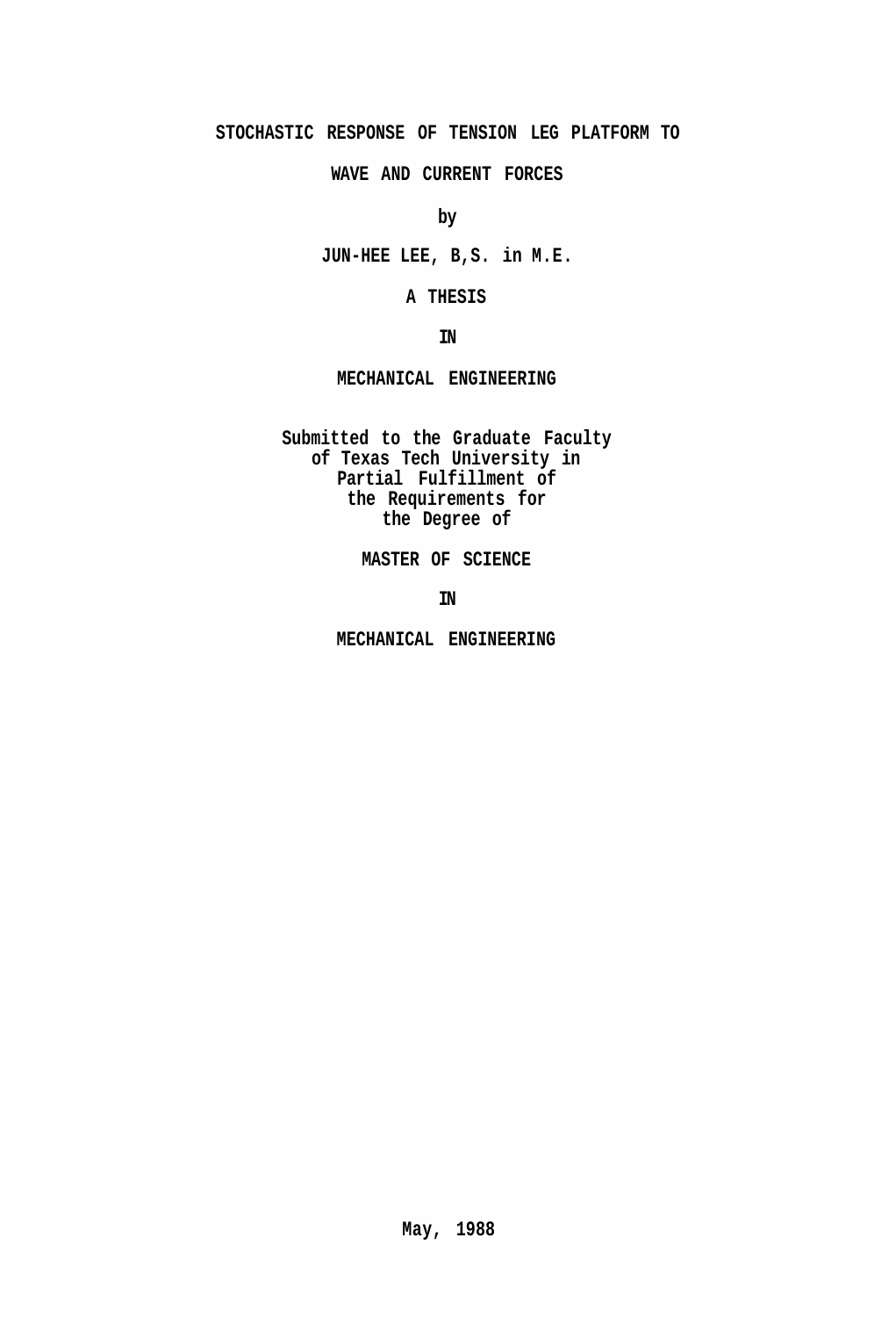$\mathcal{A}$  $805$  $T3$  $1988$  $No.S$  $log P$ 

## **ACKNOWLEDGMENTS**

**I would like to express my sincere appreciation to Dr. A. Ertas, committee chairman, for his guidance, continuous encouragement, support, and patience on this thesis. Also, I want to extend my gratitude to Dr. H. J. Carper and Dr. T. T. Maxwell for their time aind service as members of this thesis committee.**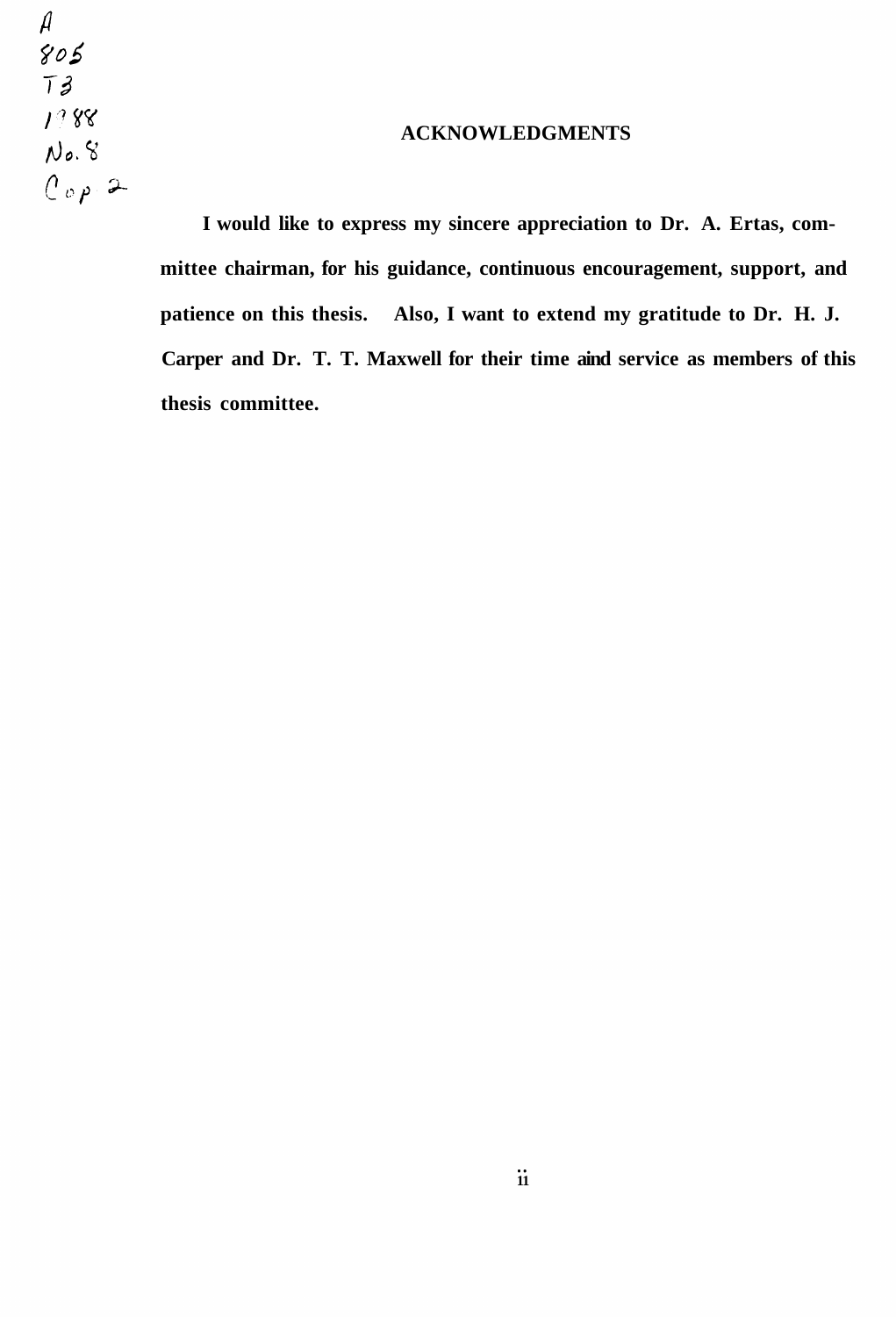# **TABLE OF CONTENTS**

 $\mathcal{L}^{\text{max}}_{\text{max}}$ 

 $\sim$ 

 $\mathcal{L}^{\mathcal{A}}$ 

| <b>CHAPTER</b>                                          |
|---------------------------------------------------------|
|                                                         |
|                                                         |
|                                                         |
| 2-2 Linearization Techniques for Offshore Structures 13 |
|                                                         |
|                                                         |
|                                                         |
|                                                         |
|                                                         |
|                                                         |
|                                                         |
|                                                         |
|                                                         |
| 3-3-4 Pierson-Moskowitz Spectrum (1964). 23             |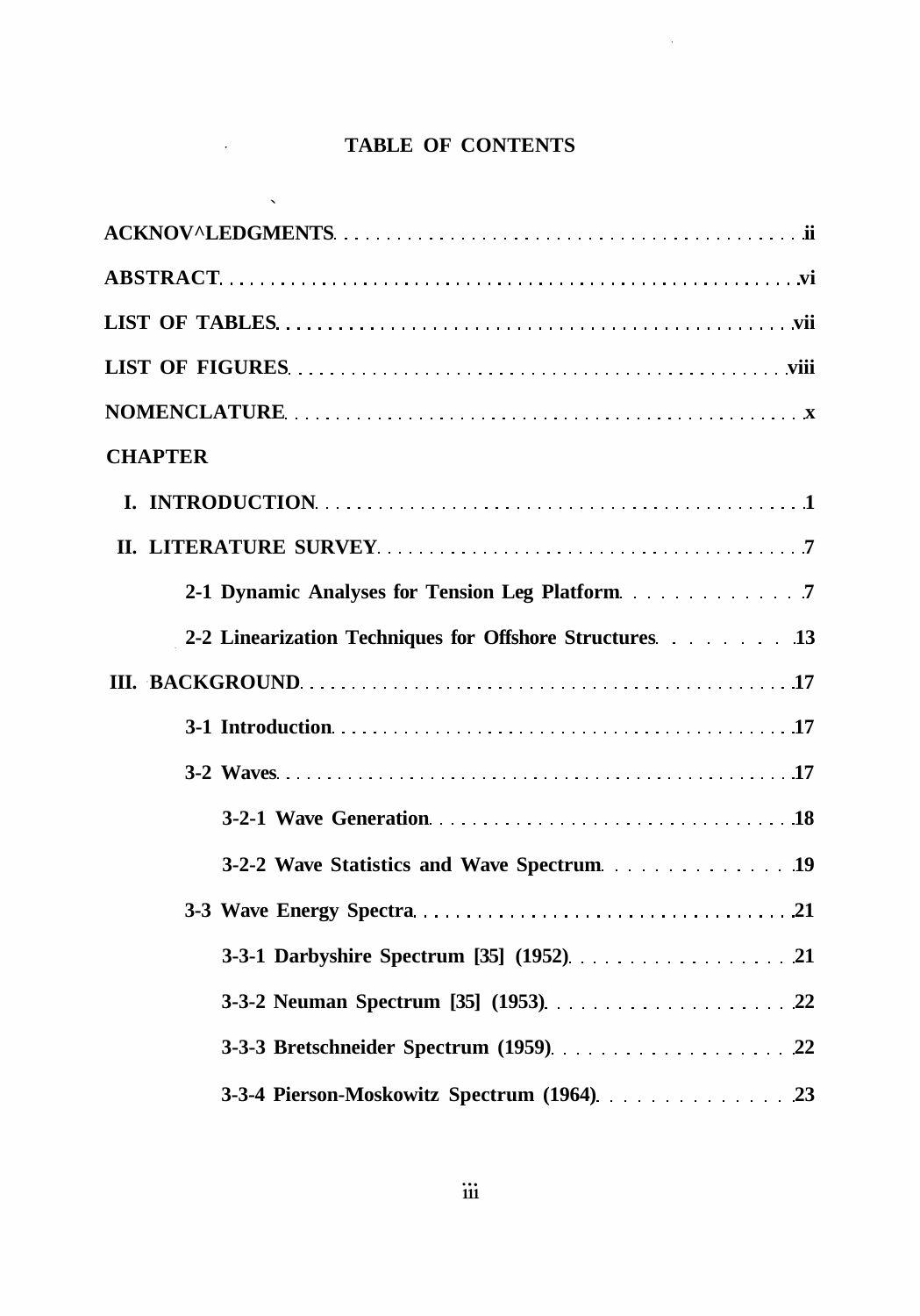| 4-5-4 Transfer Function for Wave Height 47 |
|--------------------------------------------|
|                                            |
|                                            |
|                                            |
|                                            |
|                                            |
|                                            |
|                                            |
|                                            |
|                                            |

 $\sim$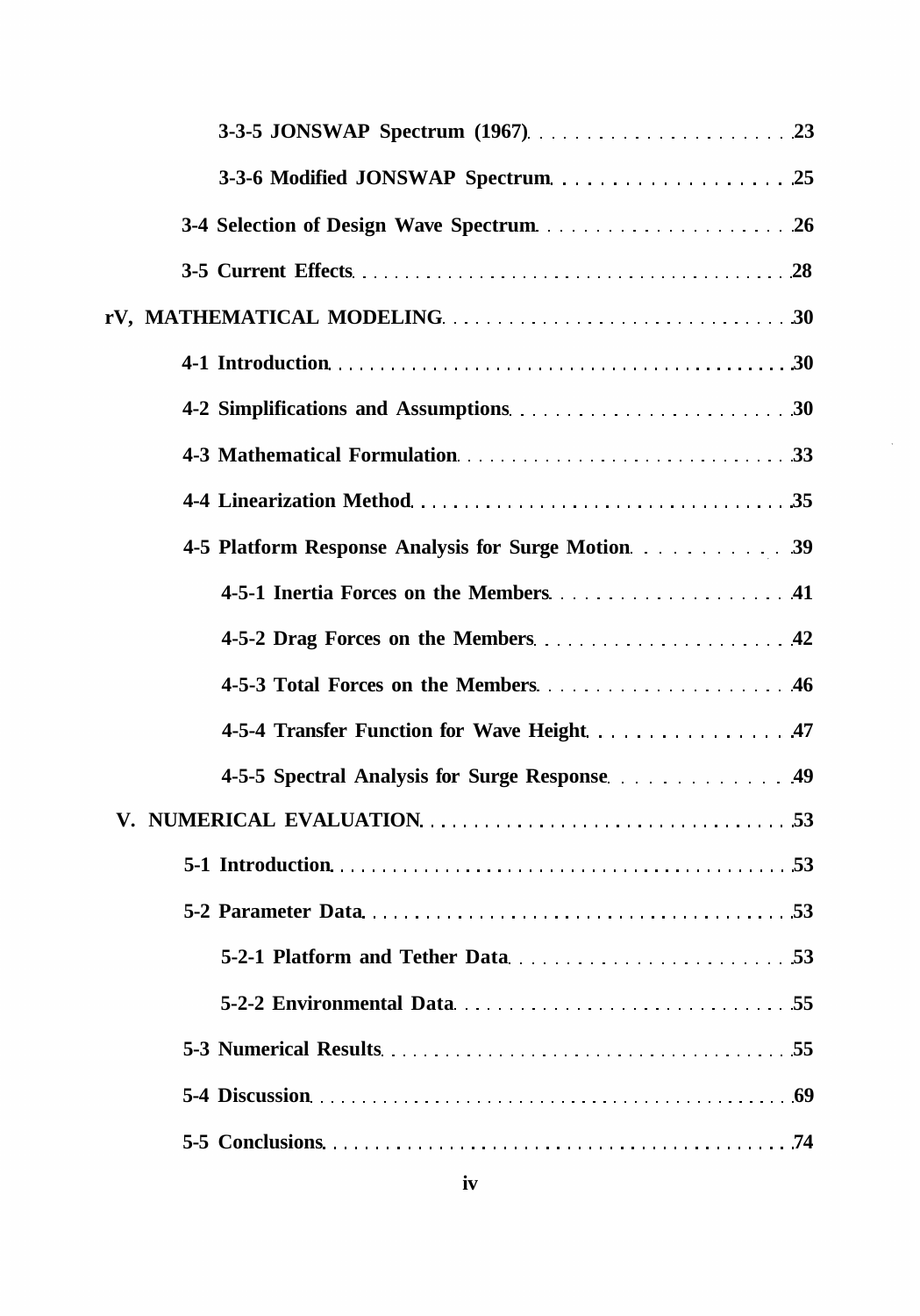$\mathcal{L}^{\text{max}}_{\text{max}}$  , where  $\mathcal{L}^{\text{max}}_{\text{max}}$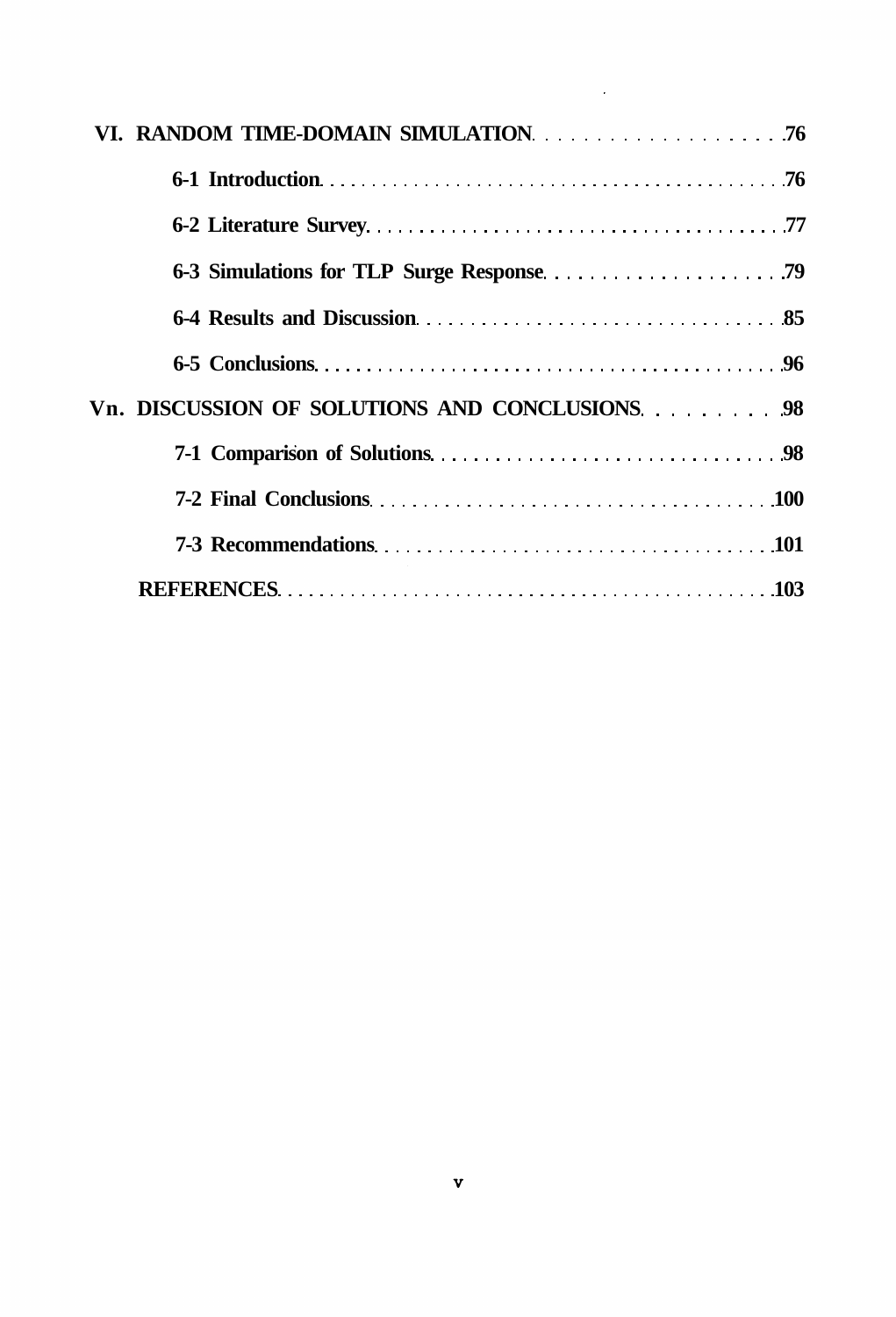### **ABSTRACT**

**The linear analysis in the frequency domain is presented for the surge motion of a tension leg platform (TLP) in the case of random waves only and random waves with constant current. A single-degree-of-freedom model of a TLP is employed for response, A simulation technique for determining the exact response statistics of nonlinear structural systems is developed in the time history. The superposition method, one of the simulation techniques, is applied to random sea wave with current, and the response analysis of TLP in time is developed with wave velocity and wave acceleration simulations.** 

**Wave force is calculated using the modified Morison equation. The relative velocity due to the wave particle movement and the TLP movement is considered in both analyses. Current velocity that has a horizontal profile is applied for the model. The effect of wave-current interactions on the response analysis of TLP is examined.** 

**Computational methods for both analyses are developed, and the results of stochastic, dynamic response of the TLP, with and without the presence of current, are discussed.**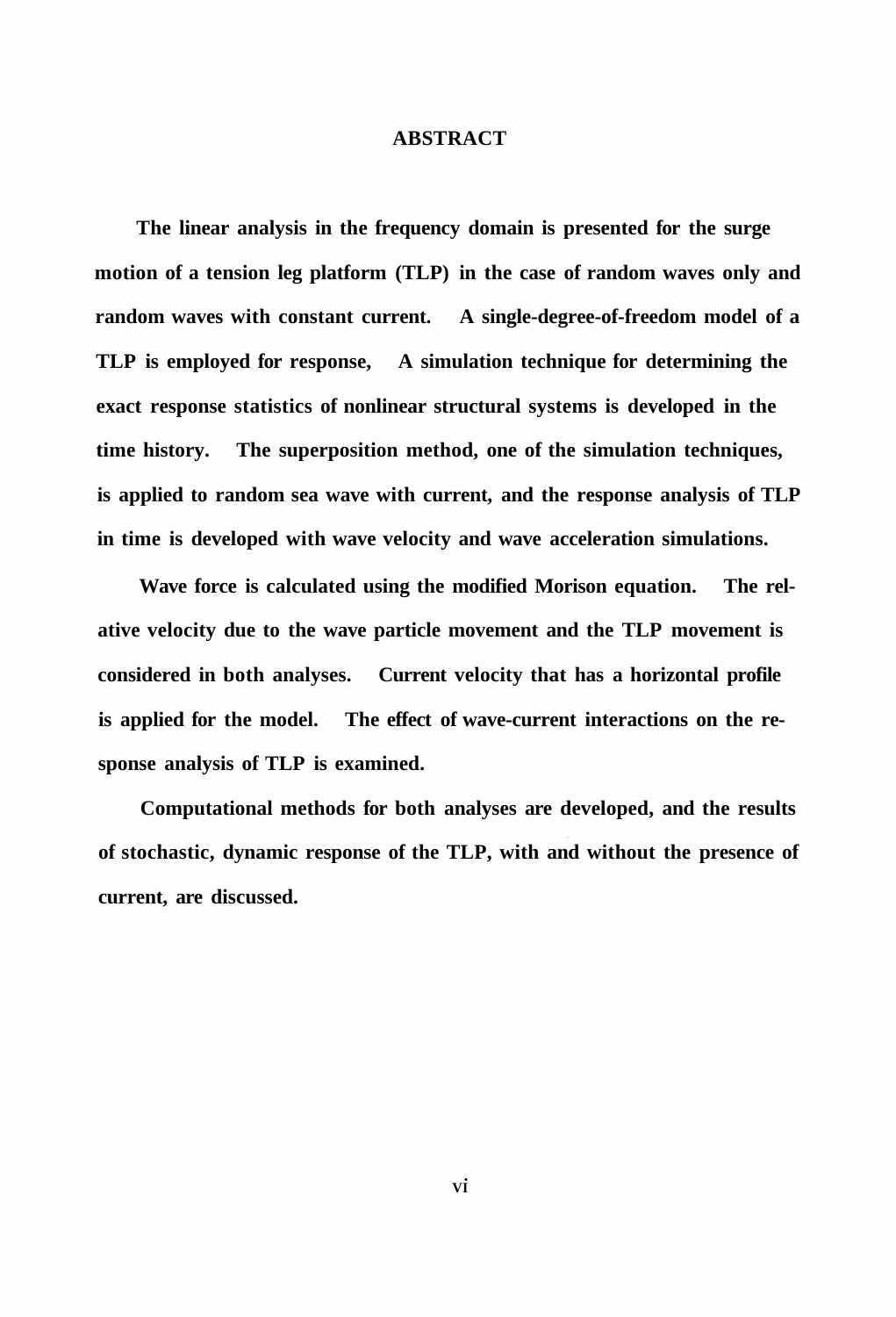# **LIST OF TABLES**

 $\frac{1}{2} \int_{\mathbb{R}^2} \frac{1}{\sqrt{2}} \, \mathrm{d} x$ 

| 5-2 Results of surge response in frequency-domain analysis 73 |  |
|---------------------------------------------------------------|--|
|                                                               |  |
|                                                               |  |

 $\mathcal{L}^{\text{max}}_{\text{max}}$  , where  $\mathcal{L}^{\text{max}}_{\text{max}}$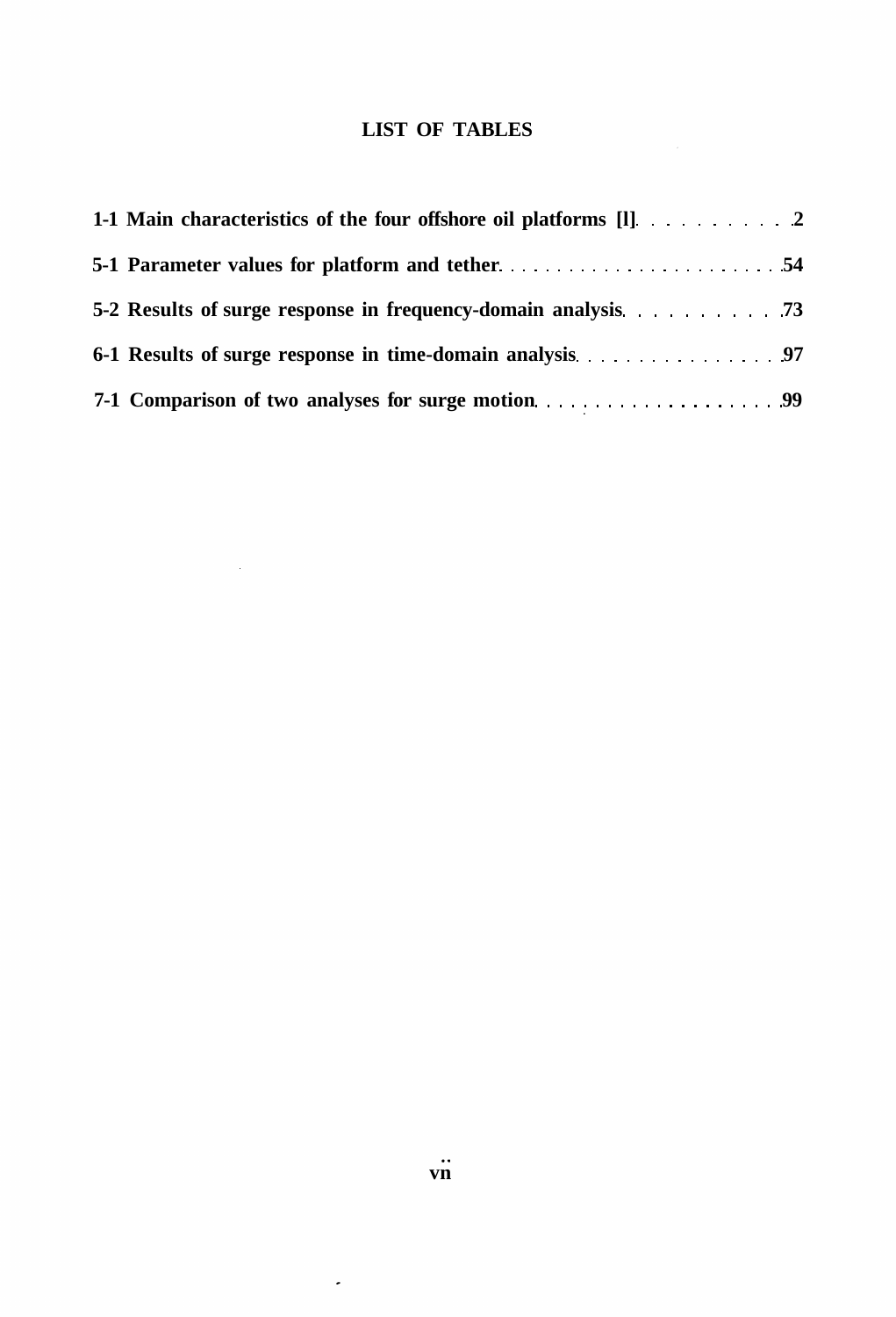# **LIST OF FIGURES**

| 3-1 Rayleigh probability distribution of wave height 20              |
|----------------------------------------------------------------------|
| 3-2 Modified JONSWAP wave spectrum with 101 wave frequencies  27     |
|                                                                      |
|                                                                      |
|                                                                      |
|                                                                      |
| 5-2 Random wave-current interaction spectrum with current velocity,  |
| 5-3 Randum wave-current interaction spectrum with current velocity,  |
| 5-4 Random wave-current interaction spectrum with current velocity,  |
|                                                                      |
| 5-6 Transfer function for random wave-current interaction force with |
| 5-7 Transfer function for random wave-current interaction force with |
| 5-8 Transfer function for random wave-current interaction force with |
|                                                                      |
| 5-10 Transfer function for TLP response in random wave with current  |
| 5-11 Transfer function for TLP response in random wave with current  |
| 5-12 Transfer function for TLP response in random wave with current  |
| 5-13 TLP response spectra for random wave and random wave with       |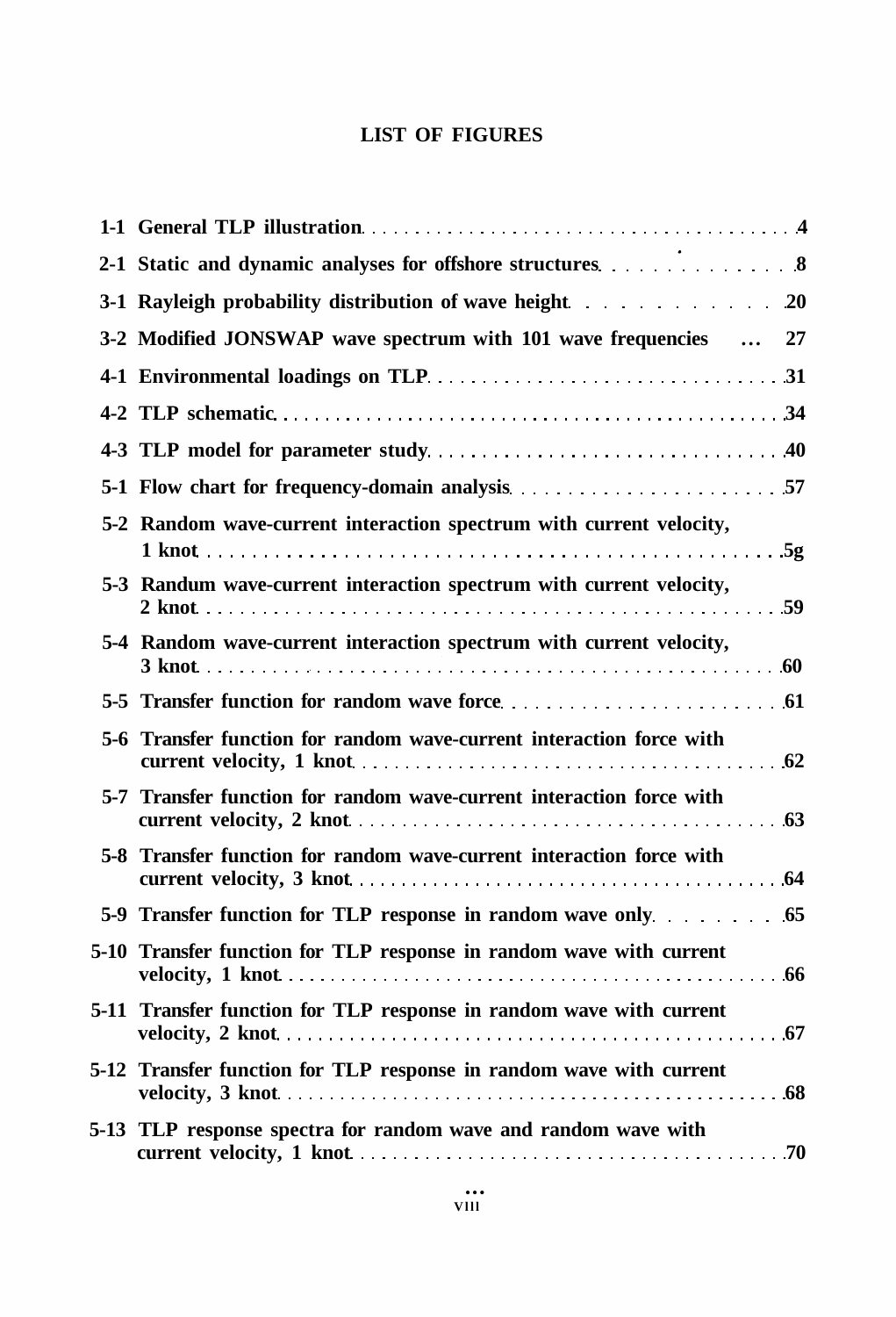| 5-14 TLP response spectra for random wave and random wave with         |    |
|------------------------------------------------------------------------|----|
| 5-15 TLP response spectra for random wave and random wave with         |    |
|                                                                        |    |
|                                                                        |    |
|                                                                        |    |
| 6-3 Modified JONSWAP wave spectrum with 401 wave frequencies  88       |    |
|                                                                        |    |
|                                                                        |    |
|                                                                        |    |
|                                                                        |    |
| 6-8 TLP response history in random wave with current velocity, 1 knot  | 93 |
| 6-9 TLP response history in random wave with current velocity, 2 knot  | 94 |
| 6-10 TLP response history in random wave with current velocity, 3 knot | 95 |
|                                                                        |    |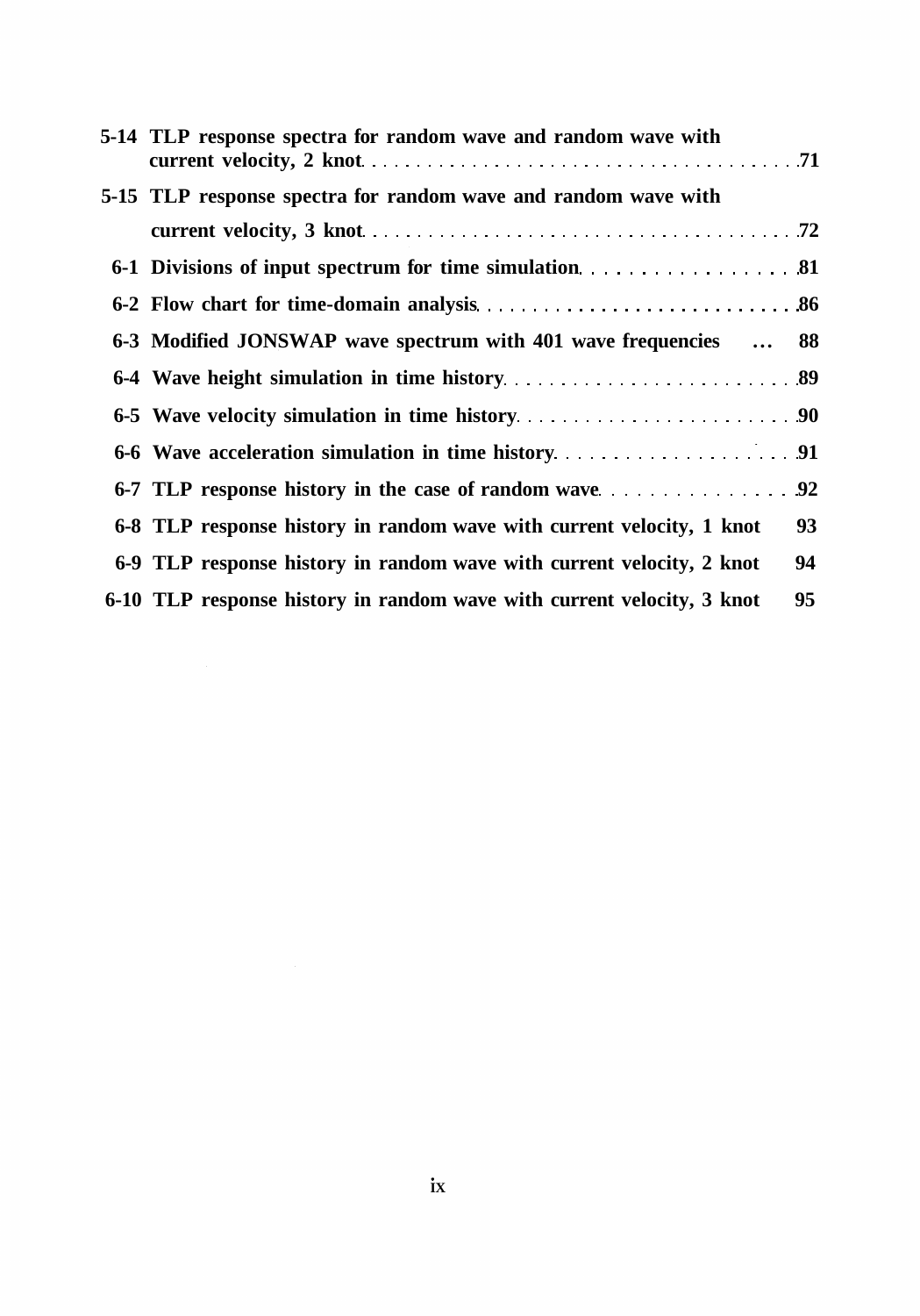### **NOMENCLATURE**

 $o =$  spacing of corner columns in *x* direction

**o' = effective length of hulls** 

**6 = spacing of corner colunms in** *z* **direction** 

*h' =* **effective length of cross braces** 

**c = structure damping coefficient** 

*Cac =* **added mass coefficient for colunms** 

**C'oH = added mass coefficient for hulls** 

**Cx> = drag coefficient** 

*Cm =* **inertia coefficient** 

*DH* **= diameter of hulls** 

*Di* **= diameter of** *i* **th columns** 

*E =* **depth of center line of hull below M.W.L** 

**/ = load per unit length on the structure** 

*F =* **force on members** 

*g* **= acceleration due to gravity** 

*Gp ((jj) =* **transfer function of the wave loading** 

*h =* **submerged depth** 

*h(t) =* **impulse response function** 

 $H(\leq ij)$  = frequency response function

*k* **= tether stiffness** 

 $K =$  wave number

*LnL2* **= linearization coefficients** 

**Af., = added mass due to columns and hulls in x-direction**  *'•ax* 

*Mp =* **structure mass** 

 $77\frac{1}{3}$  = structure and added mass in x-direction

*PF =* **probability function**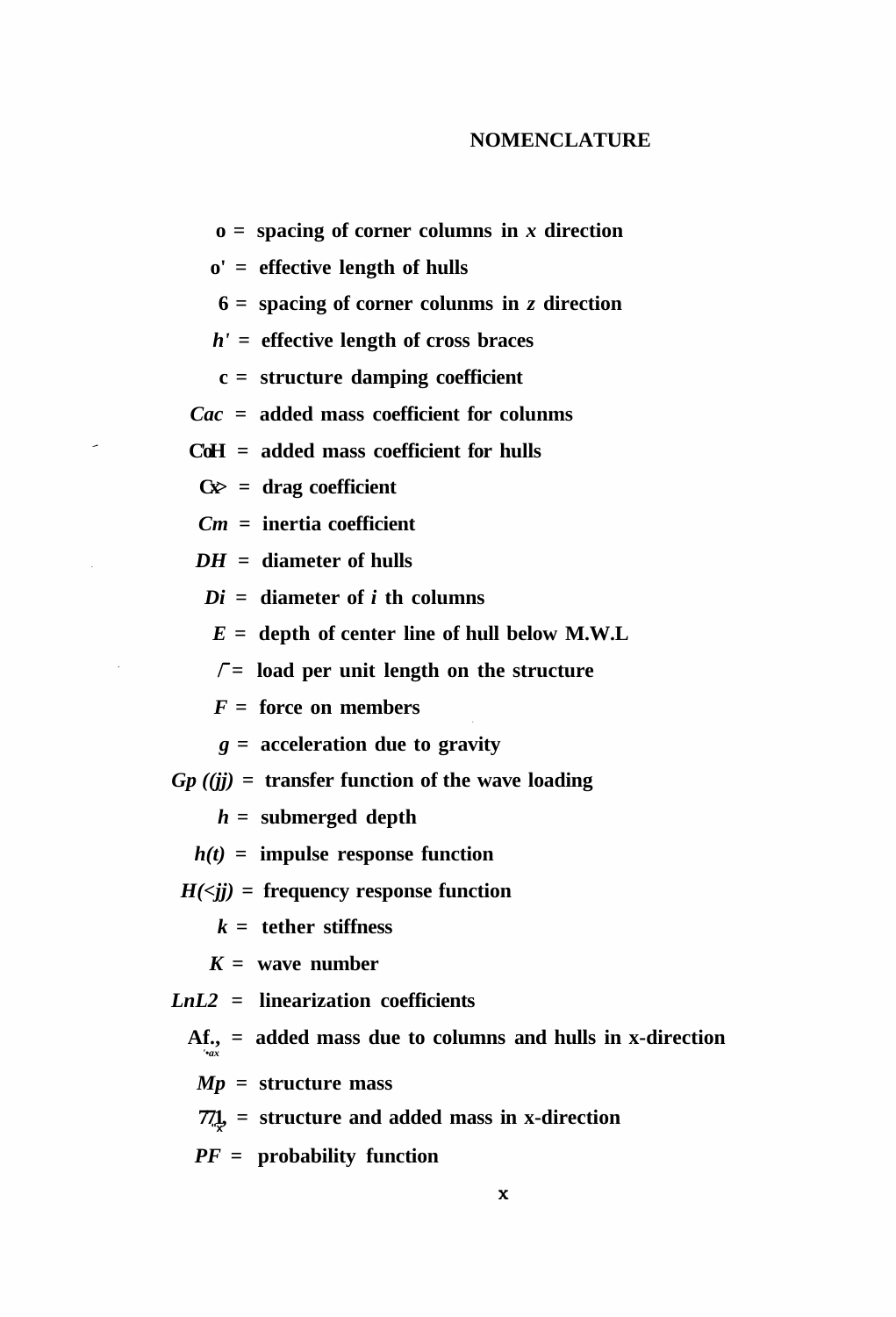*PI* **= probability integral** 

- $r(t)$  = random relative velocity due to the water particle velocity and struc**ture velocity**
- *SFX(^)* **= spectral density of the wave loading**
- $5, (u)$  = power spectral density of wave amplitude

*T =* **wave period** 

*Uc =* **current velocity** 

- *Uw* **= horizontal wave particle velocity**
- $\dot{U}^{\wedge}r$  = horizontal wave particle acceleration
	- *X =* **lateral displacement of structure**
	- *X =* **structure velocity**
	- *X* **= structure acceleration**
	- *p =* **density of the seawater**
- *CE =* **standard deviation of wave velocity at depth E below MWL**
- *GET =* **standard deviation of relative wave velocity at depth E below MWL**

**CT« = standard deviation of wave velocity** 

 $c^r =$  **standard deviation of relative wave velocity** 

- **CT, = standard deviation of structure response**
- *(Pi =* **random phase angle uniformly distributed between 0 to 27r**
- *rj{t)* **= wave amplitude**

**u; = wave frequency** 

*u, =* **circular frequency of structure**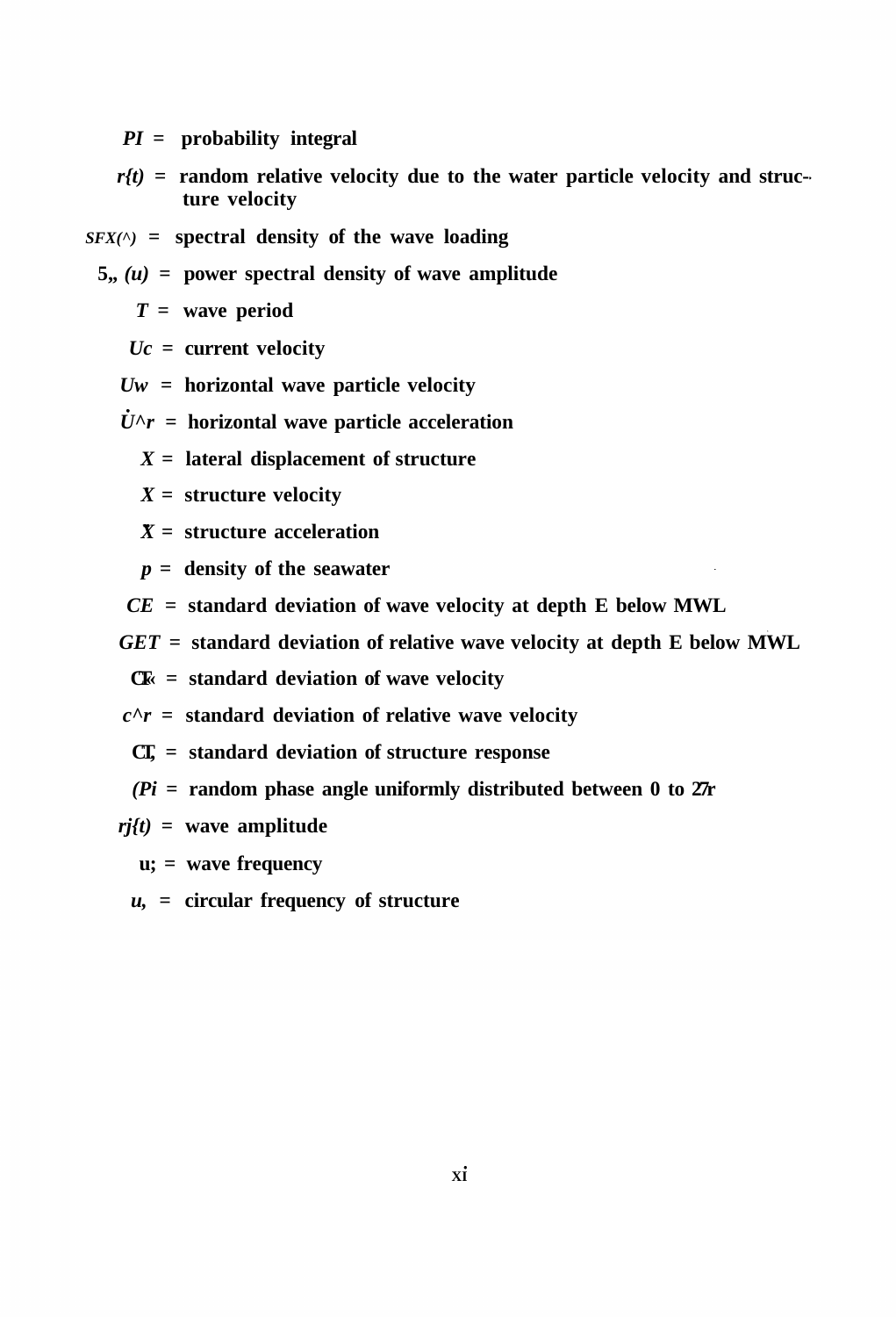### **CHAPTER I**

## **INTRODUCTION**

**After the Industrial Revolution, the rapid growth of industry caused a change in major energy resources from coal to crude oil. The demand for petroleum resources has rapidly increased for the last two decades. Because of the limitation of natural resources on land, oil exploration was moved to shallow water areas, near the sea shore, which had the possibility of oil production. In shallow water fixed concrete and even wooden platforms were enough to support drilling and production equipment. As offshore oil exploration moved into deeper waters, steel frame structures and gravity concrete structures were developed. As the water depth and the severity of environmental loadings increased, the manufacturing and installation costs of fixed concrete or steel structures rose exponentially. Table 1-1 [l] shows the main characteristics of four offshore oil platforms. In the 1970s, with the discovery of the great oil fields in the North Sea, offshore structures had to be anchored on the sea bed 500 feet (152.4 m) below the water's surface and designed to withstand the impact of waves 100 feet (30.48 m) high.** 

**Considerable interest has been focussed on a new class of structures, namely the compliant offshore structures. Tension Leg Platforms (TLP) are prominent new examples of this type. Tension leg platforms have as their principal characteristic a positively buoyant structure kept on location by a pretensioned anchoring system. The general schematic of a TLP** 

 $\mathbf{1}$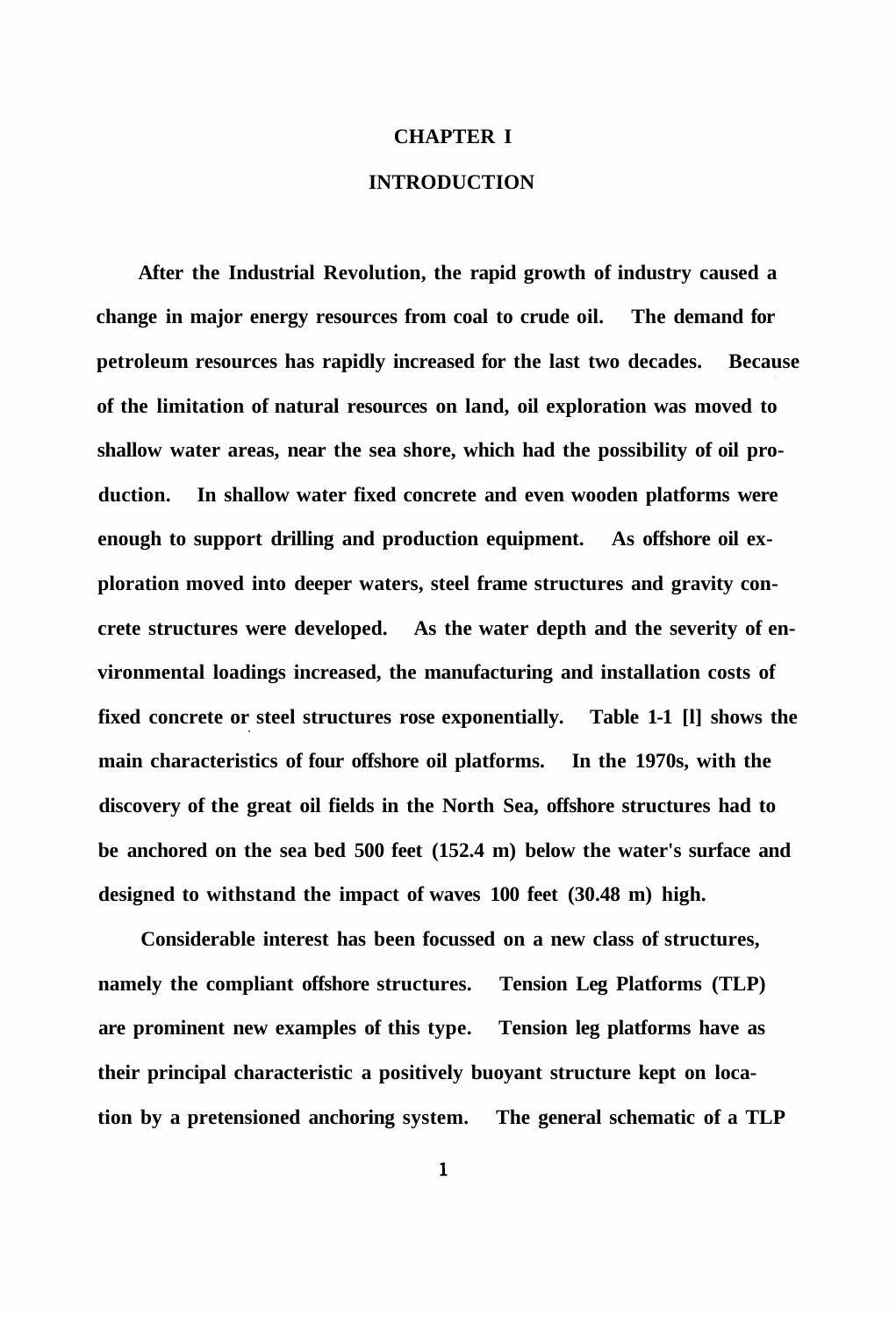|  |  |  | Table 1-1 Main characteristics of the four offshore oil platforms |  |  |  |  |  |
|--|--|--|-------------------------------------------------------------------|--|--|--|--|--|
|--|--|--|-------------------------------------------------------------------|--|--|--|--|--|

 $\ddot{\phantom{0}}$ 

|                                        | <b>STATFJORD B</b>                | <b>MAGNUS</b>                            | <b>HUTTON</b>                | BLOCK 280<br>(MISSISSIPPI<br>CANYON)      |
|----------------------------------------|-----------------------------------|------------------------------------------|------------------------------|-------------------------------------------|
| <b>LOCATION</b>                        | <b>NORTH SEA</b><br>(NORWAY)      | <b>NORTH SEA</b><br>(U.K.)               | <b>NORTH SEA</b><br>(U.K.)   | <b>GULF OF</b><br><b>MEXICO</b><br>(U.S.) |
| <b>STRUCTURE</b>                       | <b>CONCRETE</b><br><b>GRAVITY</b> | <b>STEEL JACKET</b><br><b>AND PILING</b> | <b>TENSION</b><br><b>LEG</b> | <b>GUYED</b><br><b>TOWER</b>              |
| <b>TYPE</b>                            | <b>FIXED</b>                      | <b>FIXED</b>                             | <b>COMPLIANT</b>             | <b>COMPLIANT</b>                          |
| <b>WATER DEPTH (FEET)</b>              | 472                               | 611                                      | 485                          | 1.000                                     |
| 100-YEAR WAVE (FEET)                   | 100                               | 102                                      | 98                           | 72                                        |
| <b>PRODUCTION</b><br>(BARRELS PER DAY) | 150.000                           | 120.000                                  | 110.000                      | 25.000                                    |
| INITIAL PRODUCTION (YEAR)              | 1982                              | 1983                                     | 1984                         | 1984                                      |
| <b>MAXIMUM DECK OFFSET</b><br>(FEET)   | $\cdot$ 3                         | 4                                        | 79                           | 39                                        |
| APPROXIMATE TOTAL COST<br>(BILLIONS)   | SI.8                              | S2.6                                     | S <sub>1.3</sub>             | \$.8                                      |
| <b>COST PER BARREL-DAY</b>             | SI 2.000                          | \$21,700                                 | \$11,800                     | \$32,000                                  |
| PROJECT MANAGEMENT                     | <b>MOBIL</b>                      | <b>BRITISH</b><br><b>PETROLEUM</b>       | <b>CONOCO</b>                | <b>EXXON</b>                              |

 $\frac{1}{2} \frac{1}{2} \frac{1}{2} \frac{1}{2} \frac{1}{2} \frac{1}{2}$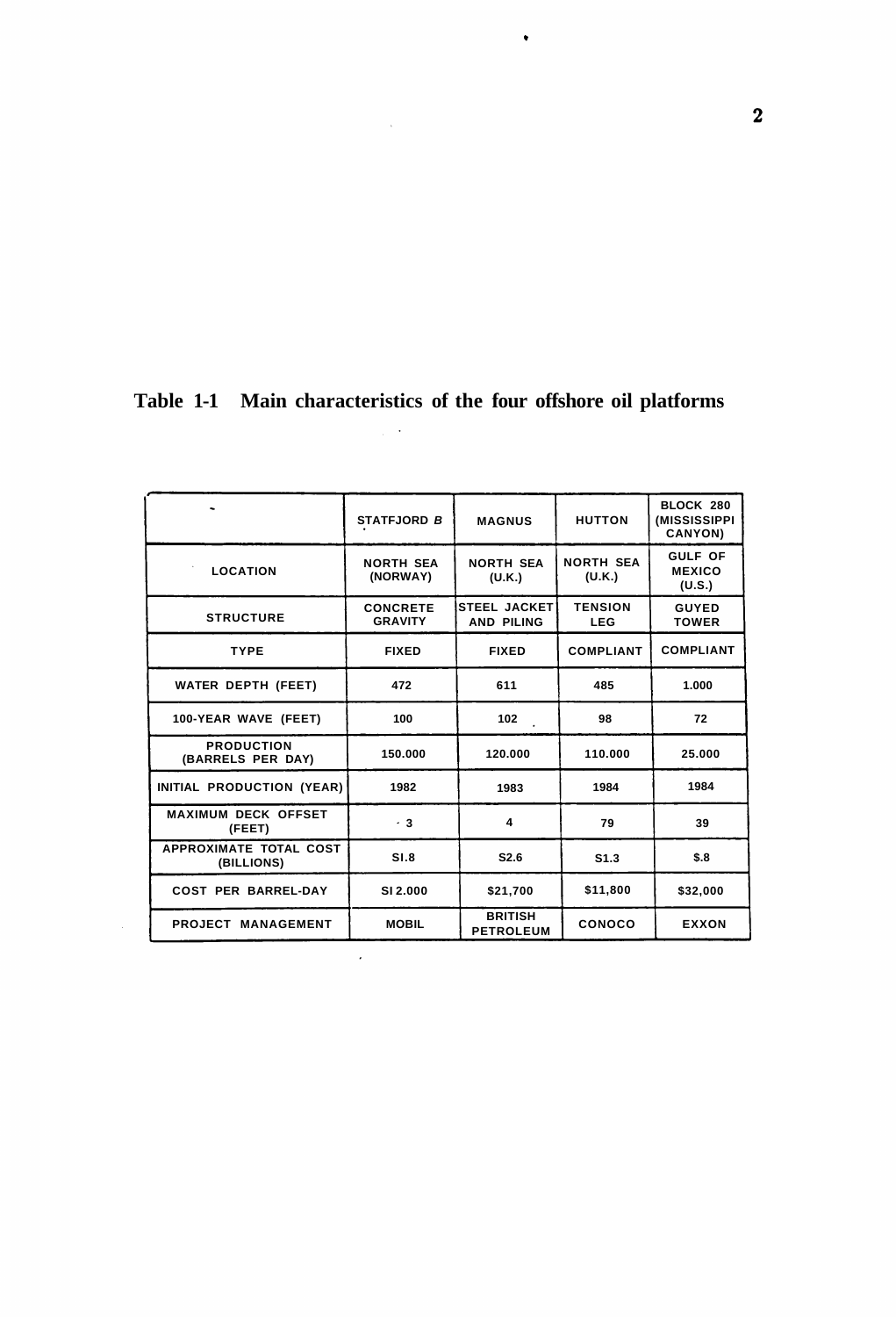**drilling and production system is shown in Figure 1-1. Tension leg platforms are connected to the sea bed by vertical steel tethers and riser. Tension leg platforms move with the waves rather than resist them. Hence, we call the TLP a compliant structure. Tension leg platforms offer the great promise for exploratory drilling, supporting production equipment in much deep sea. The dynamic characteristics of TLP's are substantially different from those of fixed offshore structures. Due to the corresponding stiffness of the mooring system for surge, sway, and yaw motions, the mean environmental forces (an average 15-second of longer natural period) are resisted by the mooring system and by the TLP inertia [2]. But under severe environmental conditions such as those in the North Sea, the horizontal displacement, or surge, becomes large. This large surge motion, which is a governing design parameter, creates high bending moments near the sea bed part of risers. Therefore, the design of a TLP for operation in severe sea conditions as in the North Sea requires reliable estimates for the expected maximum dynamic response of offshores structure due to environmental loadings.** 

**Two fundamental approaches are available to determining the dynamic response of offshore structures due to wave action, two fundamental approaches are available. The first is the linear analysis in the steady-state frequency domain. The second is nonlinear dynamic analysis in the time domain. The frequency domain method is a closed-form solution requiring linearization of the dynamic equations of structure. This method assumes that all time dependent terms are harmonics, thus eliminating the time variables from**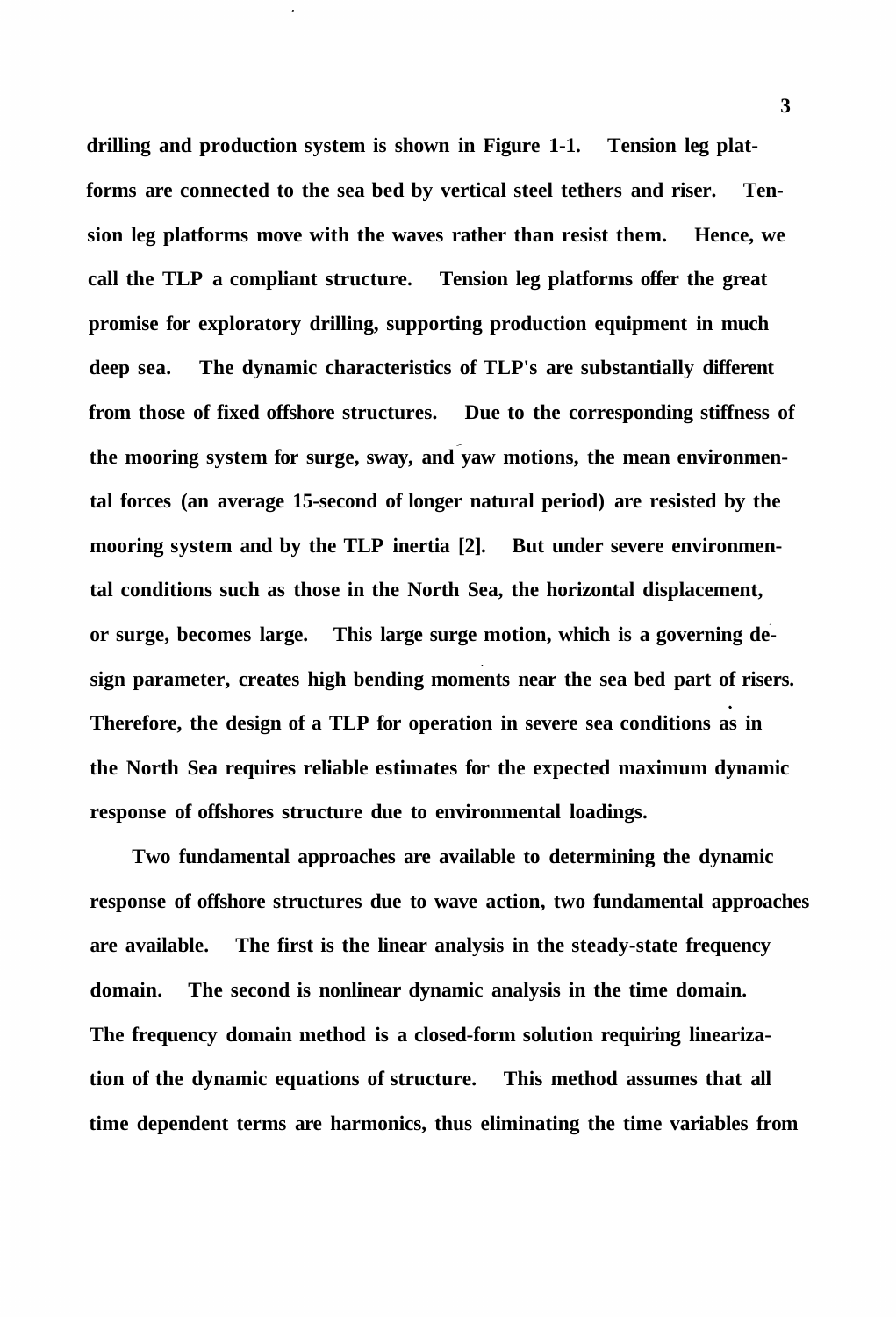

**Figure 1-1 General TLP illustration**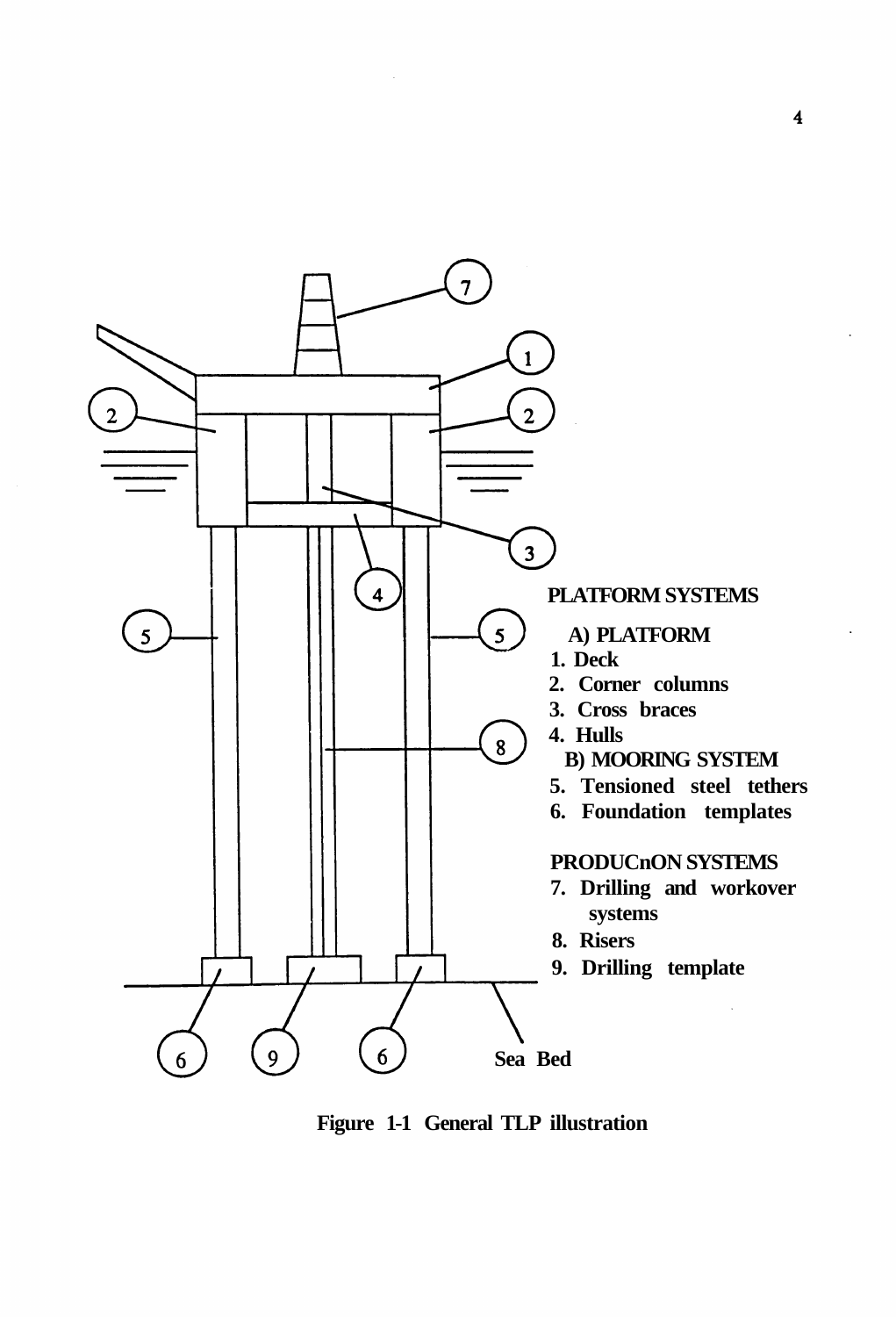**the equations. Since time is no longer an independent variable, there is no need to consider transient responses. Therefore, the frequency domain approach directly calculates the steady-state solution. The disadvantage of this method is that the nonlinear drag force term due to the relative velocity term in Morison's equation must be linearized. Since the nonlinear effects must be approximated by corresponding linear terms, the approximate, linearized terms of the nonlinear phenomenon have a low accurax:y compared to time domain analysis. Although time domain dynamic analysis, which analyzes numerically the nonlinear drag term on the relative velocity, is the most accurate, much more computation time is required. Statistical accumulation for a random wave C2ise requires much greater times compared to a regular wave case. Therefore, in this thesis, the frequency-domsdn method is adopted for the dynamic response of TLP's in random sea with a steady current.** 

**The closed-form solution for the dynamic response of the TLP is derived and the numerical solution is also developed. The mathematical and numerical investigations consider the effects of the drag forces related to the random relative velocity between the TLP and the water particles, and the eflfects of the combined wave and current on the surge response of the TLP, The phenomenon of wave-current interactions which changes wave energy is examined for random waves with a steady current. For these purposes, a single-degree-of-freedom system for a TLP is employed. Wave-induced**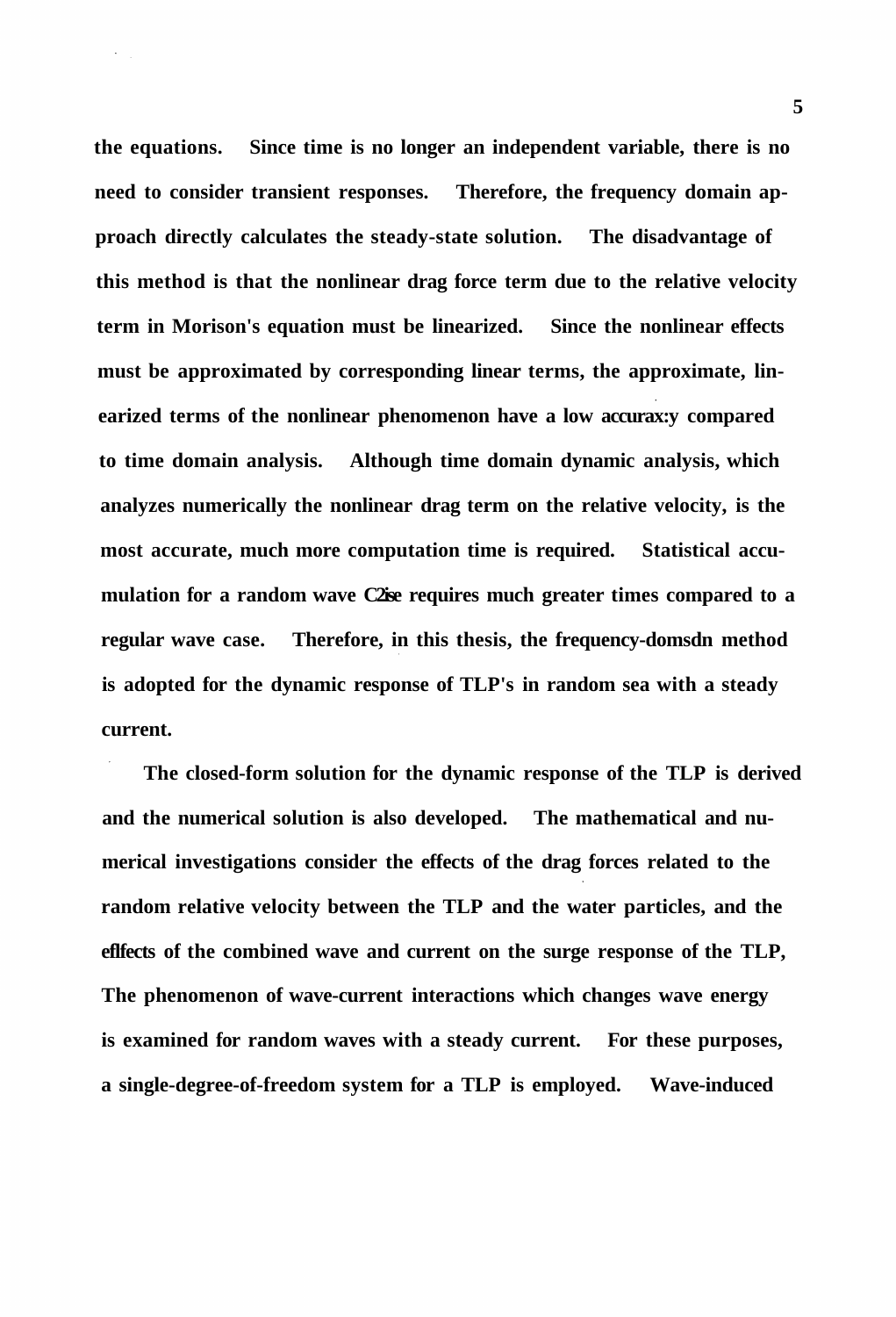**forces are calculated using the modified Morison equation, which takes into account relative motion.** 

**For comparison with the frequency-domain results, a time-domain simulation method for random sea waves with current is also developed. As new techniques for resolving the main disadvantage of the time-domain method, the amiount of computation time, are currently being developed and proposed, the chapter for the time simulation method is allocated to reviewing the recent developments of random time-domain simulation. Thus, Chapter VI shows the superposition method, one of the random time simulation methods. Numerical simulations are developed and the stochastic, dynamic response of the TLP is compared to frequency domain analysis.** 

 $\ddot{\phantom{0}}$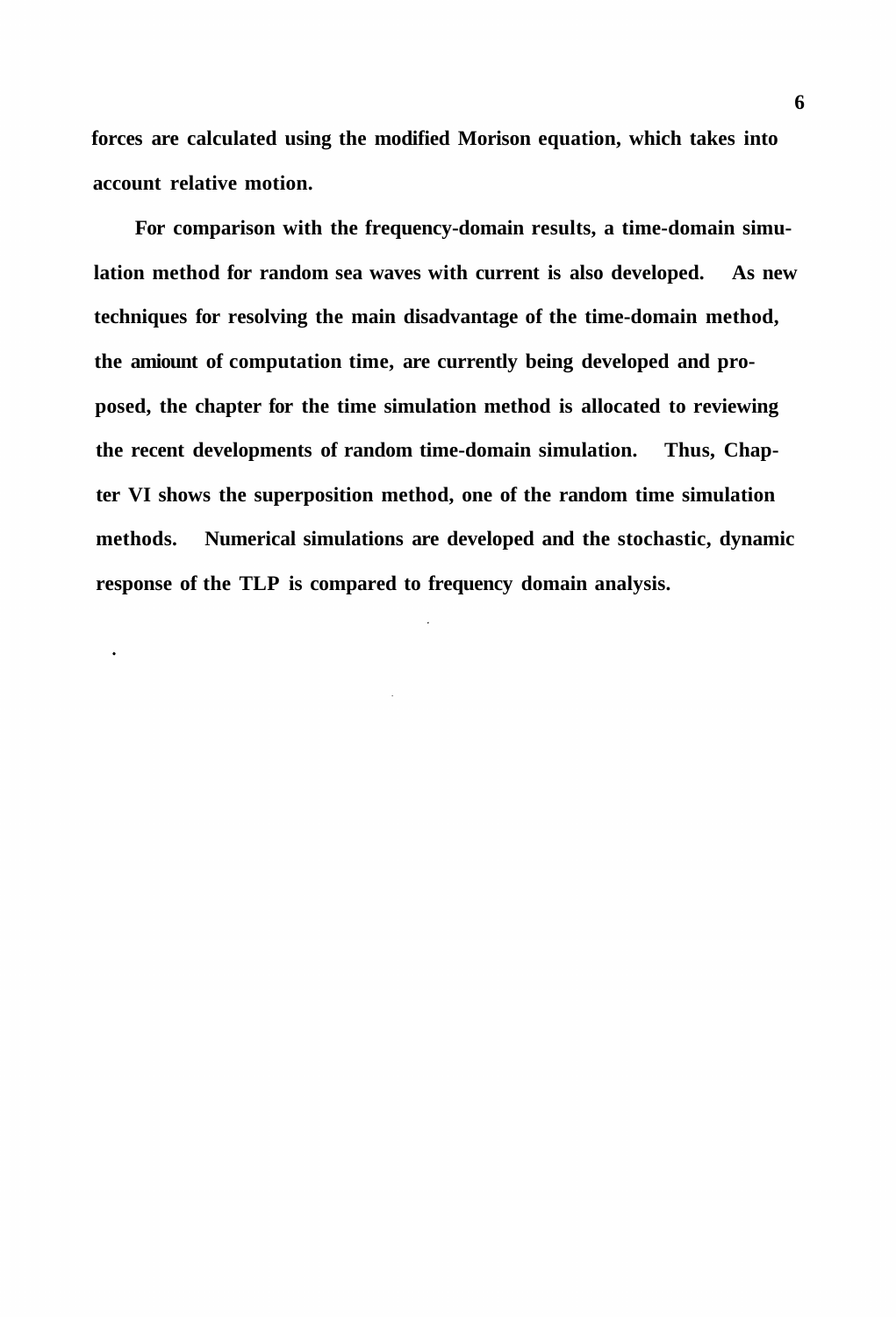### CHAPTER n

# LITERATURE SURVEY

### 2-1 Dynamic Analyses for Tension Leg Platform

Offshore structure behaviors sure either static or dynamic, but there is big difference between two analyses. For instance, in riser analysis for bending stress, static solution for maximum bending stress is close to sea surface, but dynamic solution for maximum bending stress is close to sea bottom as shown in Figure 2-1. Therefore, when the period of structure motion is more than two s, dynamic analysis must be utilized for structure motion.

Two fundamental approaches are used for the dynamic response of offshore structure:

1. Time history analysis

- a. Direct integration method
- b. Mode superposition method

2. Steady-state frequency domain analysis.

In the direct integration method, the equations of motion, which are function of time, are integrated using a numerical step-by-step procedure. A considerable amount of computational time is spent in the transient response as shown in Figure 2-1, which is generally of little interest. In the mode superposition method, the equations of motion are transformed into a modal space. A linear combination of mode shape is taken to be the dynamic response of offshore structure. Solution of the equations of motion in the modal space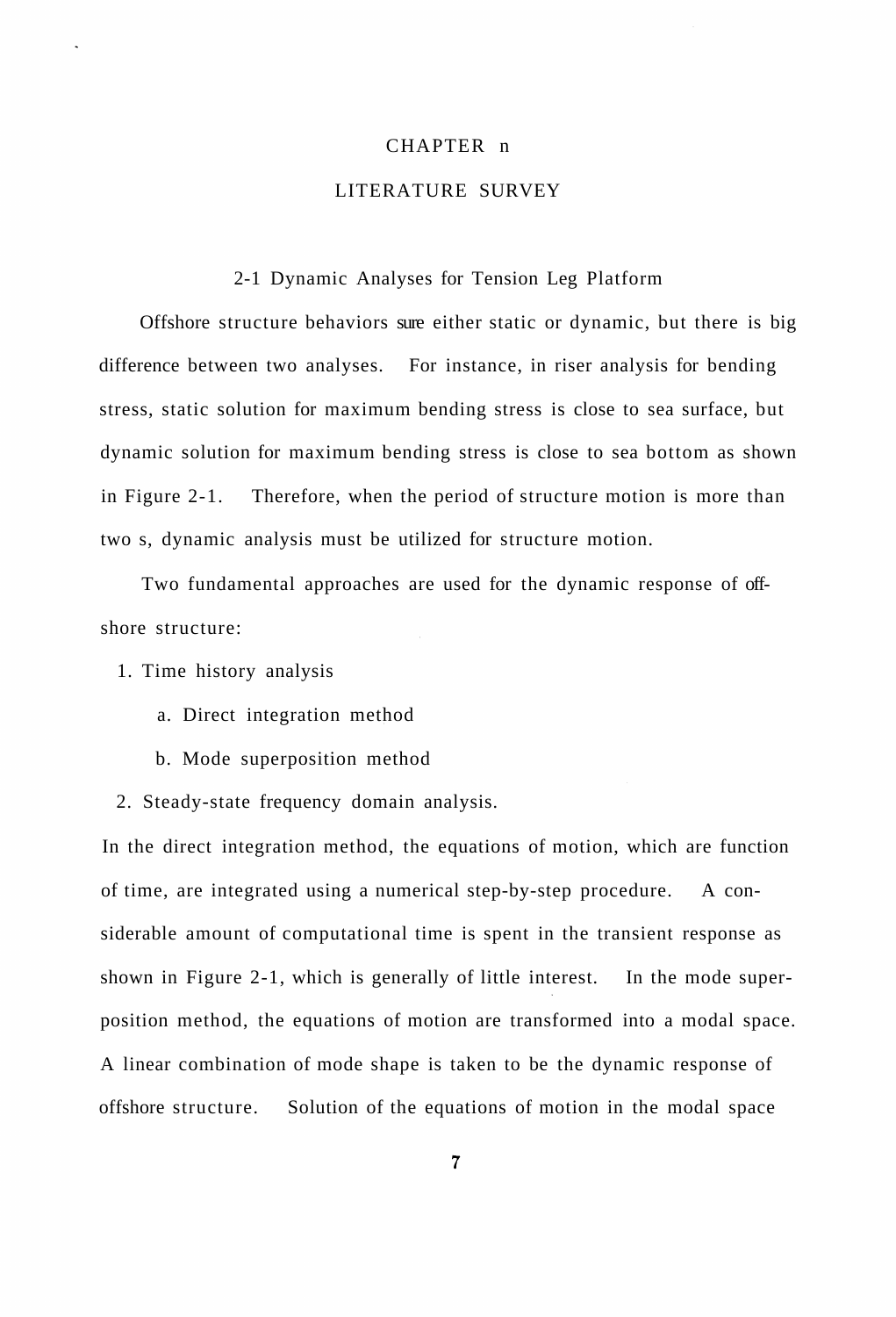

**• • a) Static and dynamic solutions for maximum bending stress in riser** 



**b) Transient and steady-state solutions of dynamic analysis** 

# **Figure 2-1 Static and dynamic analyses for offshore structures**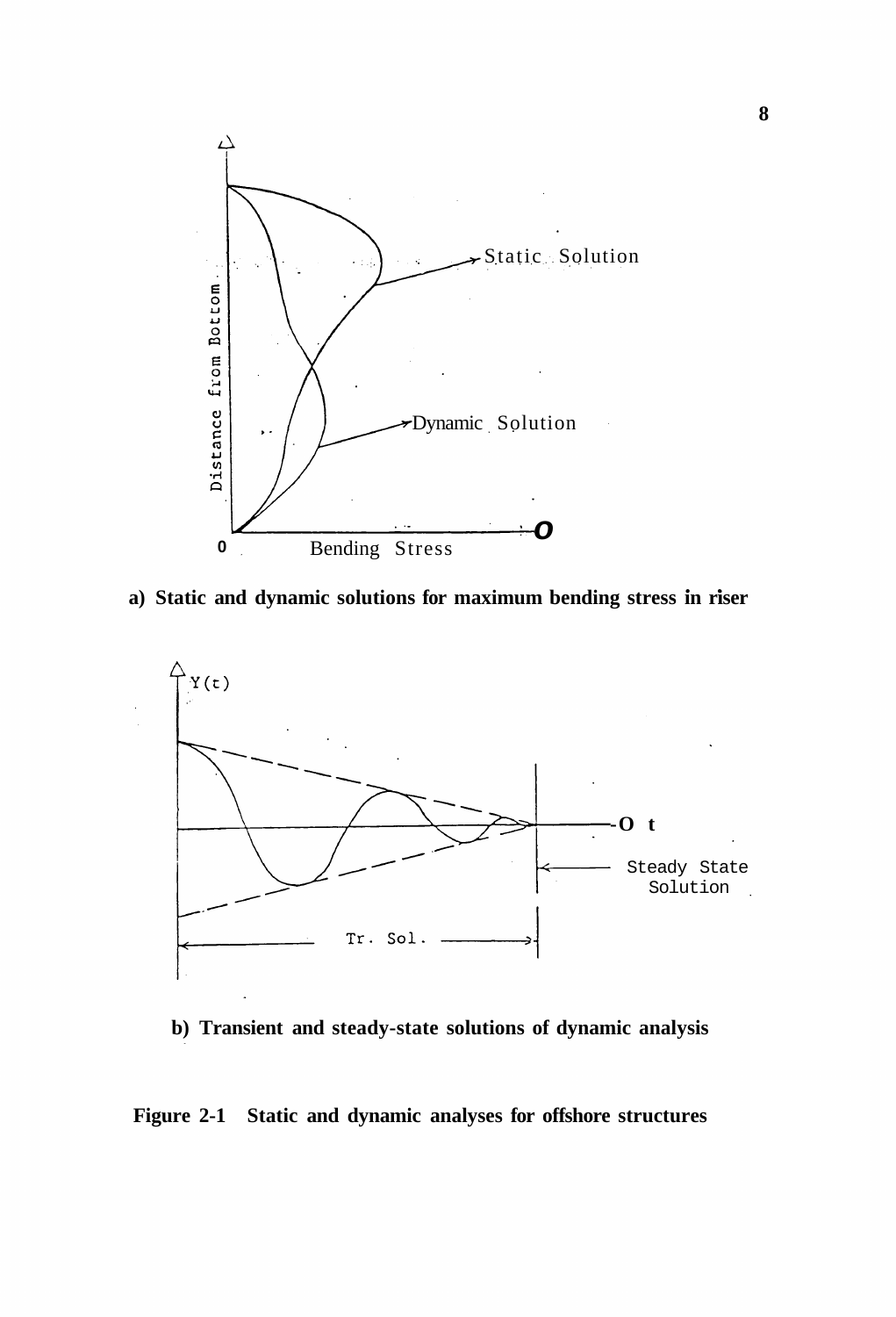**takes a considerable saving in computational time. Generally, this method is faster and more economical than direct integration method. However, this technique also uses a considerable amount of computational time in obtaining the transient response.** 

**In the steady-state frequency domain approach, it is assumed that all time dependent terms are harmonic, thus eliminating the time variable from the equations. Since time is no longer an independent variable, transient responses are not considered in frequency-domain analysis. Thus, the frequencydomain approach can directly calculate the steady-state solution.** 

**The dynamic analysis mentioned in this section can be also applied to TLP, one of offshore structures. Considerable interest has developed in the use of compliant structures, thus, a number of papers have been published on the dynamic analysis of TLP's. Spanos and Agarwal [3] investigated the effect of wave forces calculated at the displaced position of compliant offshore structures on structural response. They used a single-degree-of-freedom structural model because of the mathematical complexities of system. Numerical integration procedures were used for solving a nonlinear equation of motion of structural response. They also developed approximate analytical solution techniques. For appropriate analytical solution, both deterministic ajid stochastic excitations were used.** 

**Deleuil et al. [4] developed a new method for performing the dynamic analysis of offshore structure in the frequency domain. For a solution of the dynamic response of a structure in random seas, they used a second-Harder**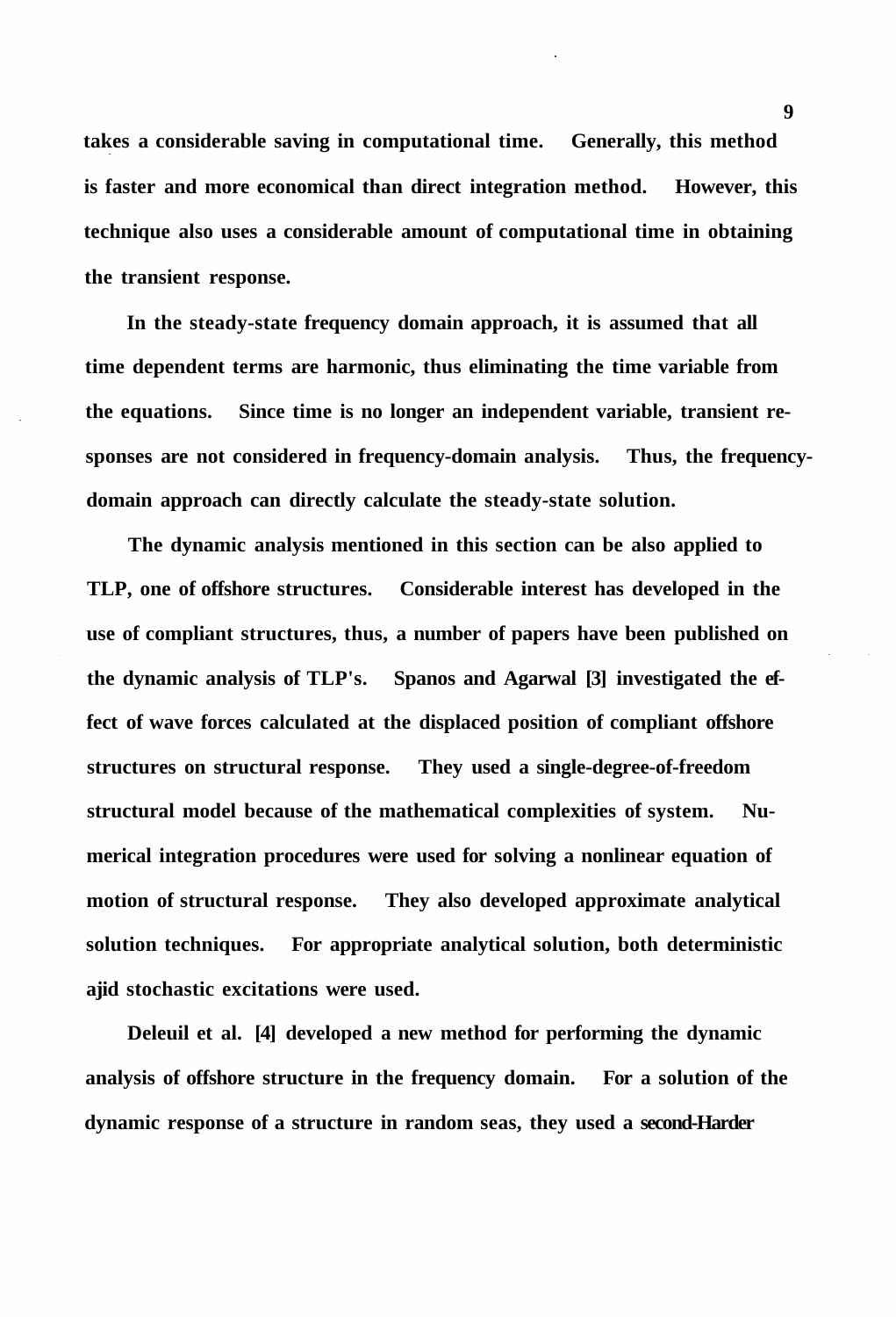**spectral analysis. Numerical solutions of this relatively new method were developed, and the results of structure response were compared with those of a time-domain analysis.** 

**Yoneya and Yoshida [5] investigated the dynamic responses of TLP's by several series of model tests in regular waves. Several simplified methods were also developed, and the responses of TLP's were verified by comparison with the test. Also, by using frequency-domain analysis, statistical calculations of TLP's for random response characteristics were performed for a real sea state.** 

**Albrecht et al. [6] described the mathematical models for dynamic analysis of TLP's. The frequency-domain analysis and the time-domain analysis for the nonlinear equation of motion were considered. Particularly, the nonlinearities due to the tension cable were discussed.** 

**Denise and Heaf [7] studied the importance of nonlinear effects by examining the dynamic behavior of TLP's due to wave action. Two mathematical analyses were presented for the hydrodynamic characteristics of the structure. The first was a linear diffraction-radiation theory for the linear response, and the second was a three-dimensional, time-domain simulation for the nonlinear motion response. Both methods were used to predict the dynamic responses of TLP's and the tensions in the mooring lines.** 

**Oran [8] treated the TLP as a continuous mechanical system with a number of free vibration modes and frequencies. The variations in the dynamic response characteristics of a TLP were evaluated as a function of the water**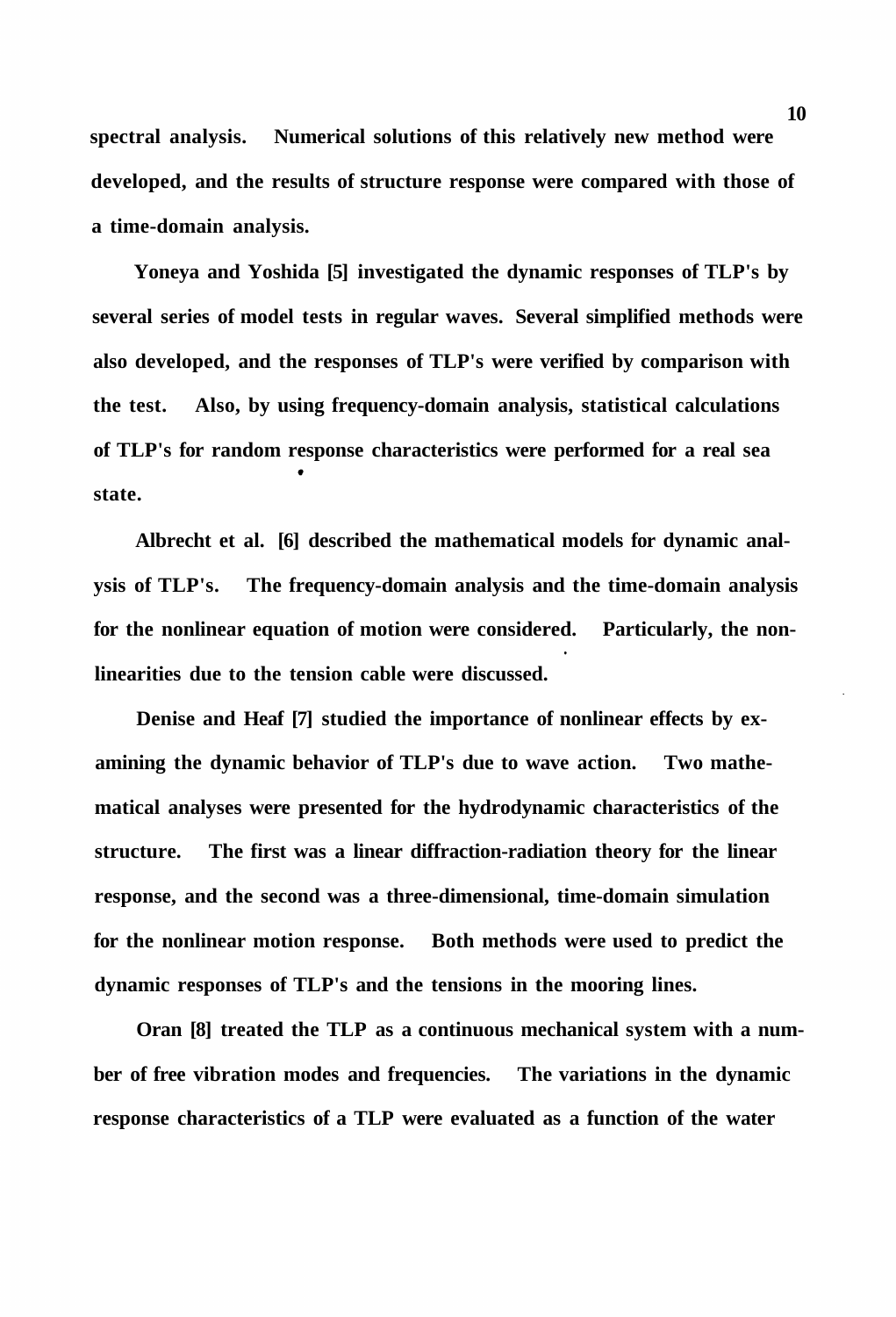**depth. The important parameters, such as the tether/platform weight ratio, the period of the "principal modes," and the periods of the "secondary modes," were considered.** 

**Ninomiya et al. [9] proposed an approximate response analysis method for TLP's in very high waves by using the finite amplitude and nonlinearized theory. The analytical results of this method were compared with the results of systematic tank tests for applicability to practical problems. A computer simulation was conducted on a prototype model of a TLP with and without a mechanical damping system for verifying the nonlinear response characteristics of TLP's in very high waves. Applicability of the models to practical problems was also discussed. An in-laboratory dynamic loading test was performed to verify the performance of the hydraulic damper.** 

**Finnigan et al. [10] presented and evaluated the experimental time-domain model test for the prediction surge response of a TLP in regular and random waves in the presence of a current. Its primary purpose was to verify the final design. A secondary purpose was the development of response amplitude operators (RAO's) for frequency-domain analysis procedures.** 

**Botelbo et al. [11] presented and evaluated a frequency-domain method for predicting the extreme surge response of TLP's in random waves with a current. The surge motion of a TLP critically influenced the design of tension cables and risers.**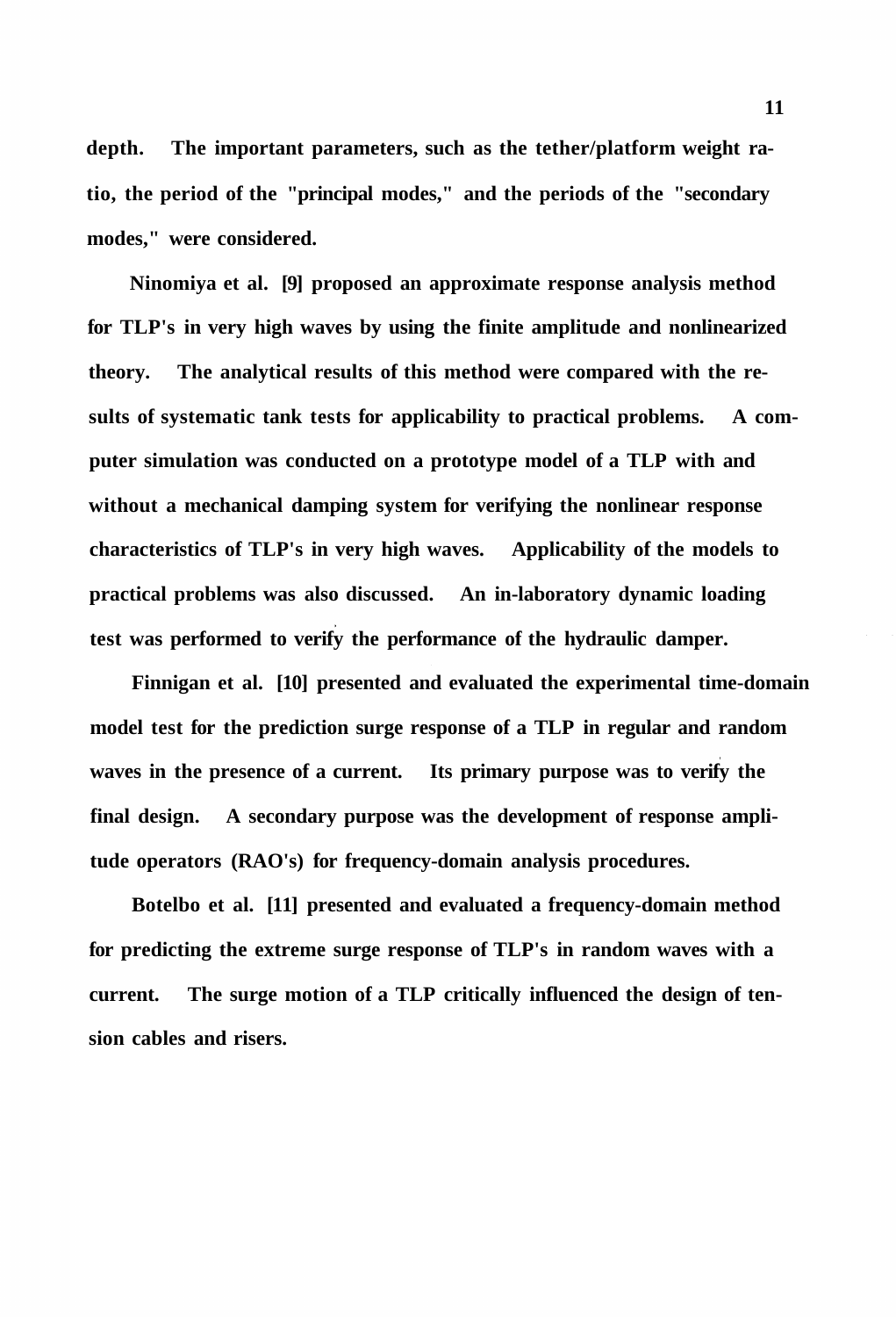**Yoshida et al. [12] developed a linear response analysis method of TLP's under regular waves. This method analyzed response motions, tension variation of tethers, and structural member forces. The applicability of this method was verified by compauring with the results of TLP model tests.** 

**In extremely deep water, rolling, pitching, and heaving motions of the structure have a significant effect, which results in the elongation of the tensioned cables. Elasticity of mooring cables is a very important factor in field operations, thus, Yashima [13] evaluated this property with tank tests. The theoretical model was developed, and the results were compared to the experimental results.** 

**Paulling and Horton [14] presented a linearized hydrodynamic synthesis technique for the prediction of structural motions and tension forces because accurate predictions of platform motions and tensioned forces are important design factors in the reliability of the anchoring system. Model experiments were performed for comparison with the theoretical results,** 

**Sekia and Sakai [15] conducted hydrodynamic model tests to establish a design method of TLP-tether systems. Also, analytical solutions using linearized and nonlinear methods were performed on TLP behavior. The analytical results were compared with the model test results; this indicated that the linearized analytical method could accurately predict the response of TLP.** 

**Jefferys and Patel [16] described models of the tether lateral oscillation dynamics for the prediction of lateral resonant frequencies and amplitudes**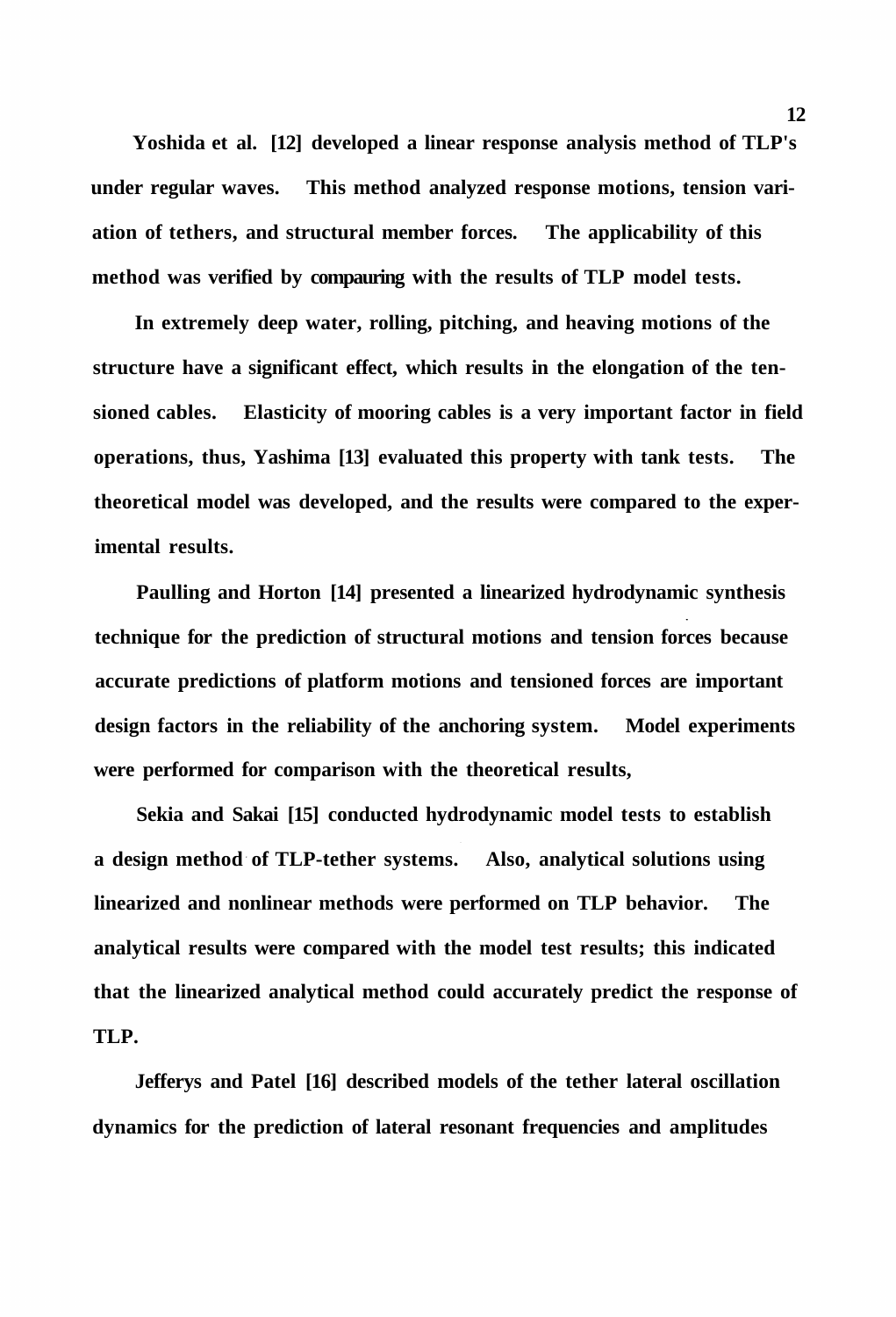**in the wave frequency range on the motion of a TLP, A Mathieu type of unstability in the TLP sway motion due to the tension change in time was investigated using** *am* **energy balance approach. Nonlinear square law damping was shown to place an upper bound on oscillation amplitude,** 

**Angelides et al, [17] considered the influence of TLP hull geometry, values for force coefficients, water depth, pretension, and tether axial stiffness on the dynamic response of TLP's in extreme sea states, A six-degree-offreedom model was used for the response analysis of the floating body.** 

**Kirk and Jain [18] studied the dynamic response analysis of a tension-leg single buoy mooring system due to regular waves. Swaying motion, which caused the stretching of the tension cables and the pitching motion that created slack in the anchor cables, was considered in the nonlinear equation of motion. The dynamic pressure force acting on the base of the buoyed structure was also included in the mathematical model, A numerical solution was developed to predict the response of offshore structures. For the applicability of realistic wave time histories, a deterministic method analyzing the nonlinear equations of motion was used.** 

### **2-2 Linearization Techniques for Offshore Structures**

**The drag force, which is proportional to the square of the relative velocity between the wave particles and the structure, creates the nonlinearity in the equation of motion. The drag force term with nonlinearity must be**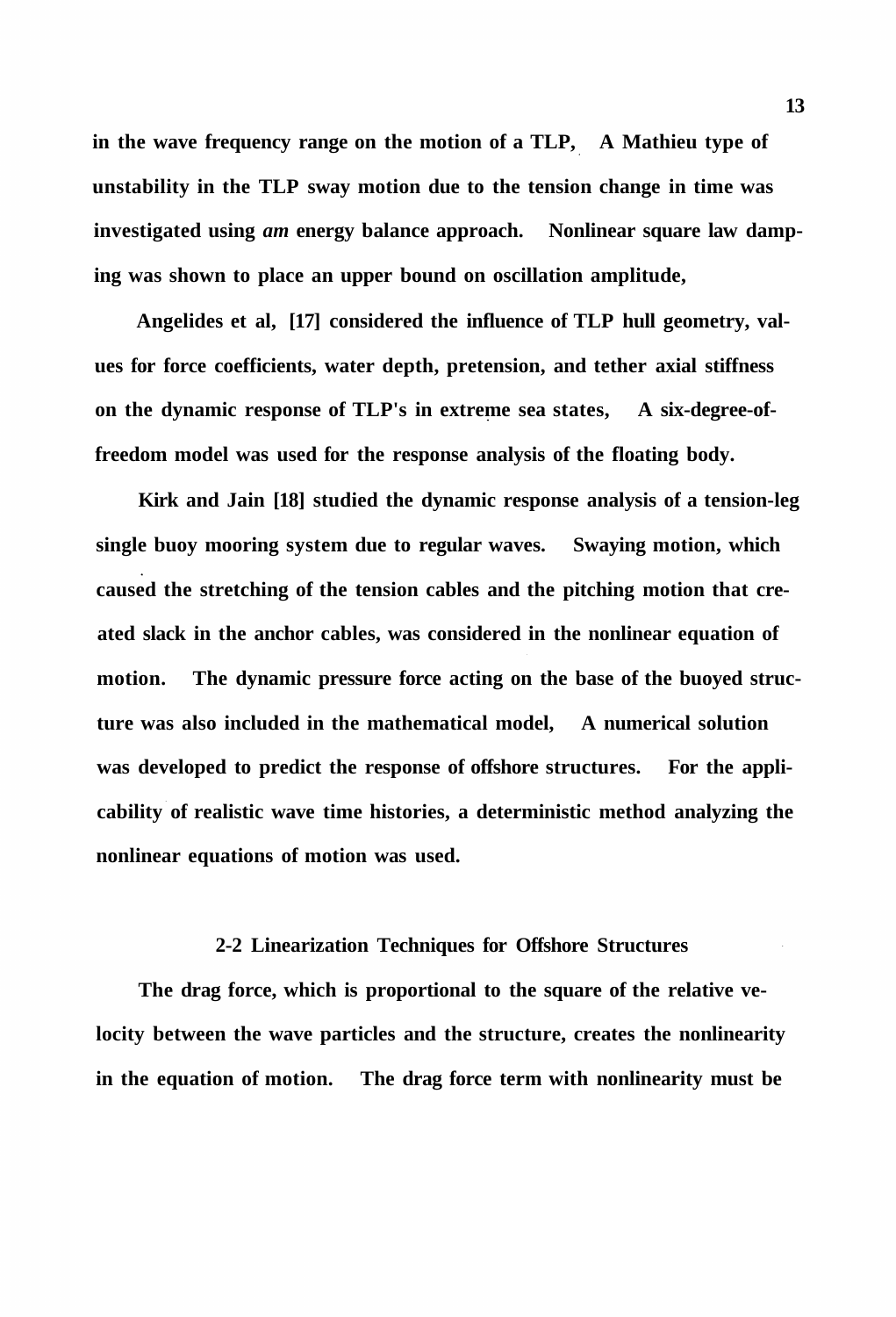**linearized for the steady-state frequency domain approach. The numerical computations of the frequency domain analysis with linearization techniques are much faster than those of the time domain analysis. However, this method has less accuracy caused by the linearization coefficients. Therefore, it is very important to choose the proper linearization technique. Many researchers have proposed linearization techniques that apply to the nonlinear hydrodynamic drag force,** 

**Krolikowski and Gay [19] developed a new, improved linearization technique for frequency domain analysis where the hydrodynamic drag force was linearized. This technique was applied to risers under regular and random waves with and without current. Riser responses were calculated with this method and were compared with responses obtained from a transient solution of time-dornain analysis. The frequency-domain solution with the new linearized drag force showed good accuracy compared with the nonlinear time domain especially for regular waves.** 

**Ertas and Kozik [20] presented the principles of riser modeling and numerical approaches for performing dynamic analysis of a marine riser. The linearization technique for the dynamic response of a marine riser was given. The linearization technique was applied to cases of regular waves with and without current. The authors recommended the frequency domain approach for marine riser analysis, especially for regular waves and regular waves with low current velocity (up to 0,7 knot).**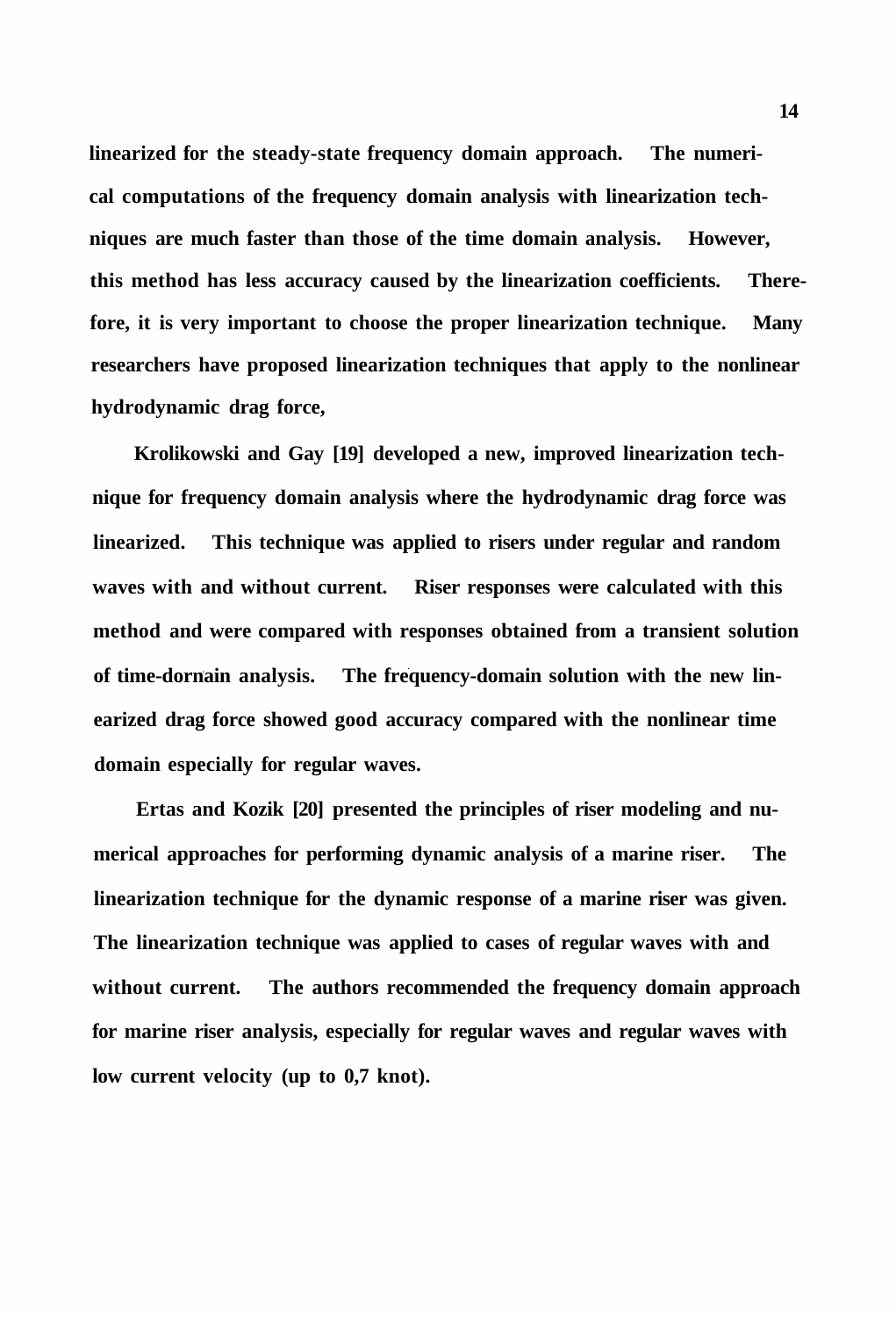**Ertas [21] described linearization coefficients for the nonlinear drag effect, which took into account random waves and current. The derived linearization coefficients were in agreement with the linearization coefficients derived by Krolikowski and Gay [19], This technique can be directly applied to analyze the dynamic response of marine risers. The describing function method was used to determine the linearization coefficients for the nonlinear hydrodynamic drag forces, taking into account a steady current and the random sea waves.** 

**Bernitsas [22-24] developed a comprehensive nonlinear model for the dynamic response of a marine riser. Large three-dimensional lateral oscillations were modeled in the local principal osculating and rectifying planes. Also, longitudinal extensional oscillations were considered in the local tangential direction. Bernitsas also presented the significance of three-dimensional bending effects and the contribution of the nonlinear terms.** 

**Leira and Olufsen [25] proposed a method to multiplanar excitation and three-dimensional response of offshore structure. The minimum mean square error (MMSE) stochastic linearization method was developed, a restricted MMSE method was applied to marine riser analysis, and the results of this technique were compared with those of the simplified linearization method.** 

**Wu and Ray [26] studied the stochastic dynamic response of offshore structures with and without current. Since the drag force has the nonlinear term related to the fluid particle velocity, it cannot be regarded** *as* **a simple superposition of current and wave drag forces. Therefore, the authors**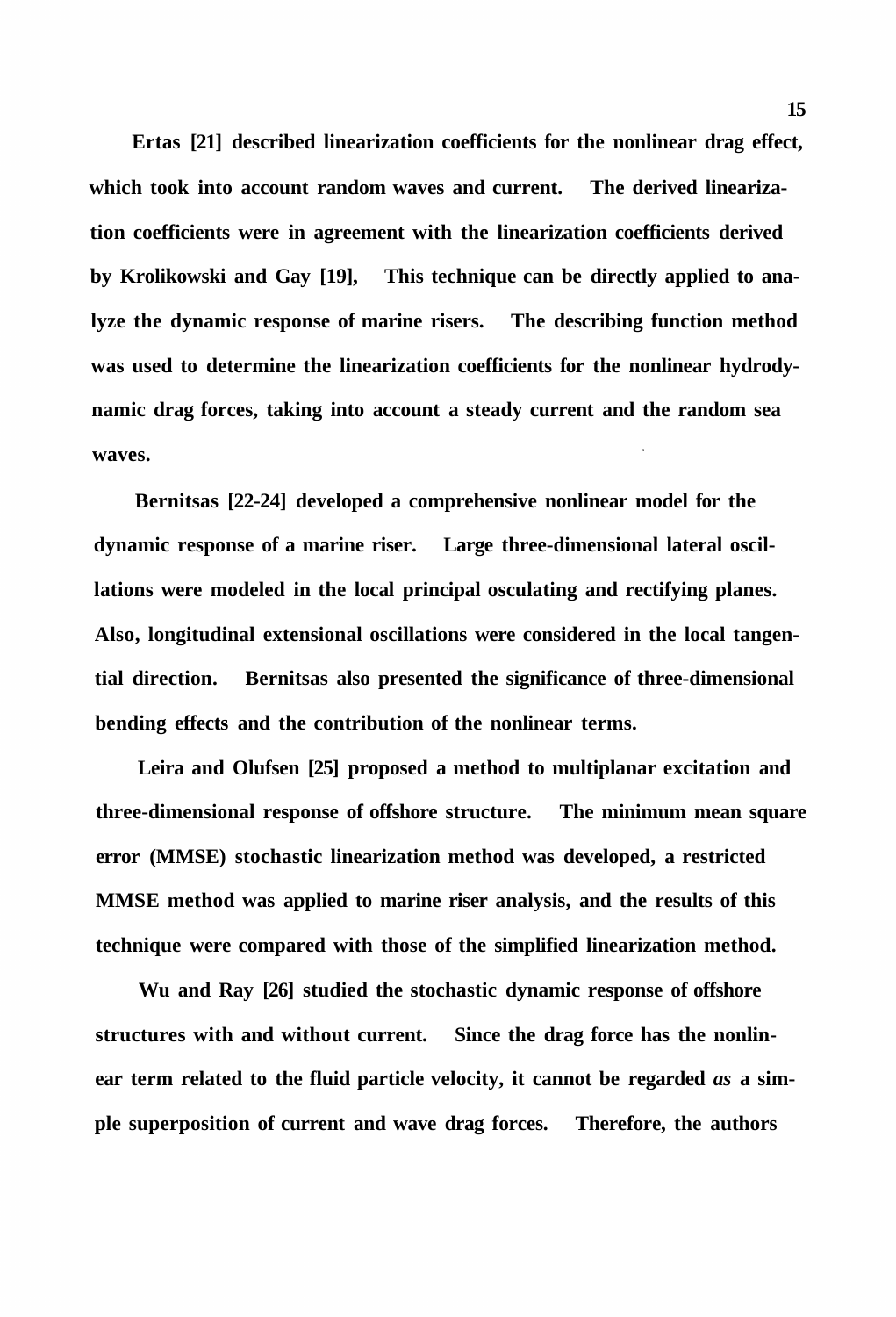**developed the equivalent linearization technique to allow the use of the normal mode superposition method for solving the nonlinear, stochastic differential equations of structural responses due to combined actions of current and waves. They also developed a computer program for the practical application of their analytical approach and showed the importance of including currents in the dynamic analysis.** 

**Berge and Penzien [27], Foster [28], Langley and Kirk [29], Langley [30], Malhotra and Penzien [31], Sigbjornsson and Smith [32], Spanos [33], and Young et al, [34] have studied one-dimensional and multi-dimensional random dynamic analysis of offshore structures using the linearization technique. Although the linearization techniques mentioned here usually have been applied to risers, these techniques also can be applied to the TLP model.** 

 $\bullet$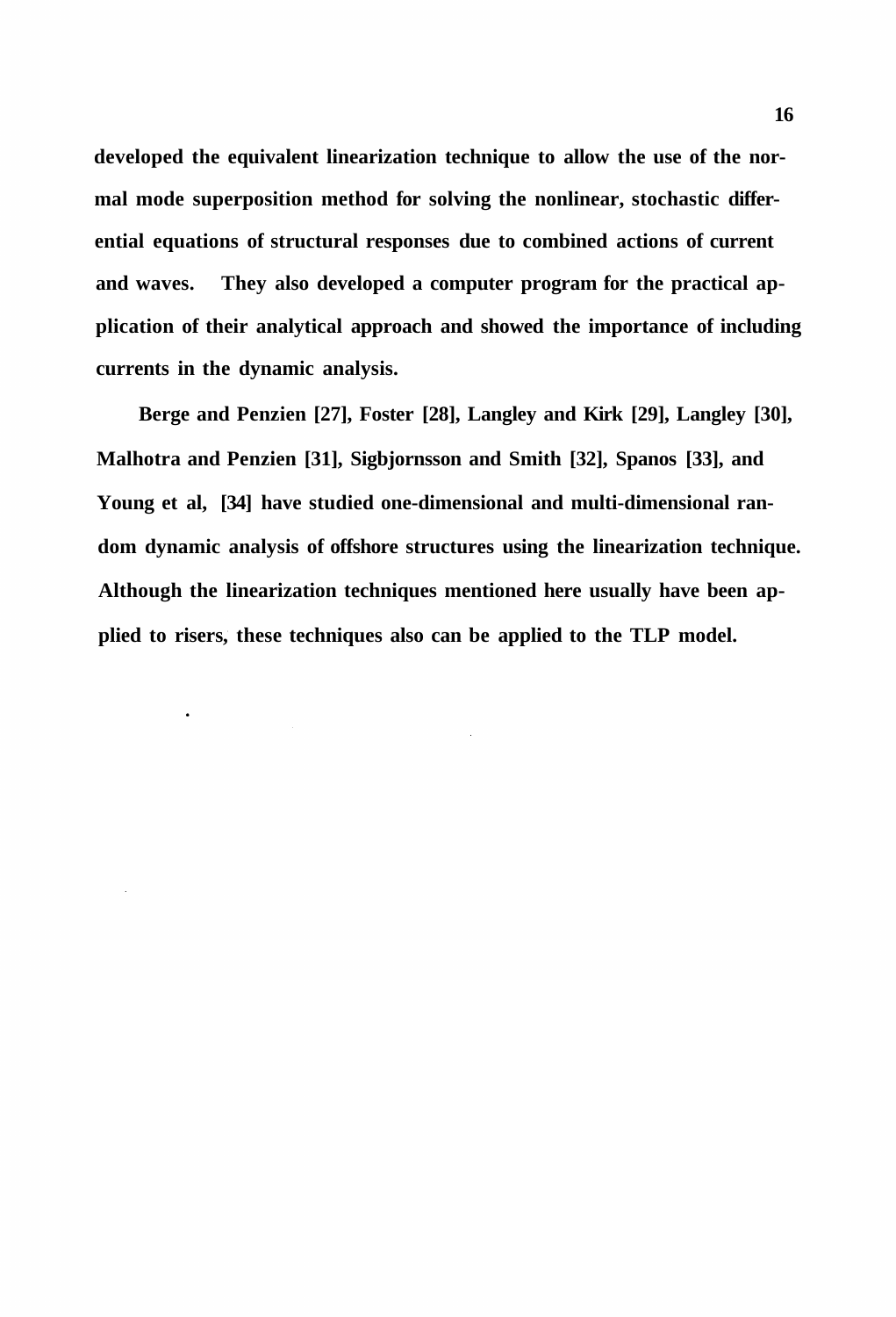# **CHAPTER HI**

## **BACKGROUND**

#### **3-1 Introduction**

**The primary purpose of this chapter is to show the oceanographic information needed to analyze the dynamic response of offshore structure in the sea. The major environmental loadings such as waves and currents were introduced.** 

**To evaluate the fluid-induced forces acting on an offshore structure, it is necessary to know several environmental factors, such as winds, currents, and surface gravity waves. Although real ocean phenomena always occur in various combinations, the scope of this thesis is limited to currents and surface gravity waves. Therefore, this chapter shows an overview of ocean waves and currents. Waves generate dynamic loads; ocean currents generate static loads. For a more detailed information, the reader is referred to references [35], [36], [37], and [38].** 

#### **3-2 Waves**

**Although deterministic approaches are useful for describing the short term features of ocean waves, probabilistic approaches are more useful in describing the long term features of ocean waves for structural fatigue. To describe the characteristics of irregular waves in a statistical manner, it is necessary to know the field record of real, irregular ocean waves. Ocean waves**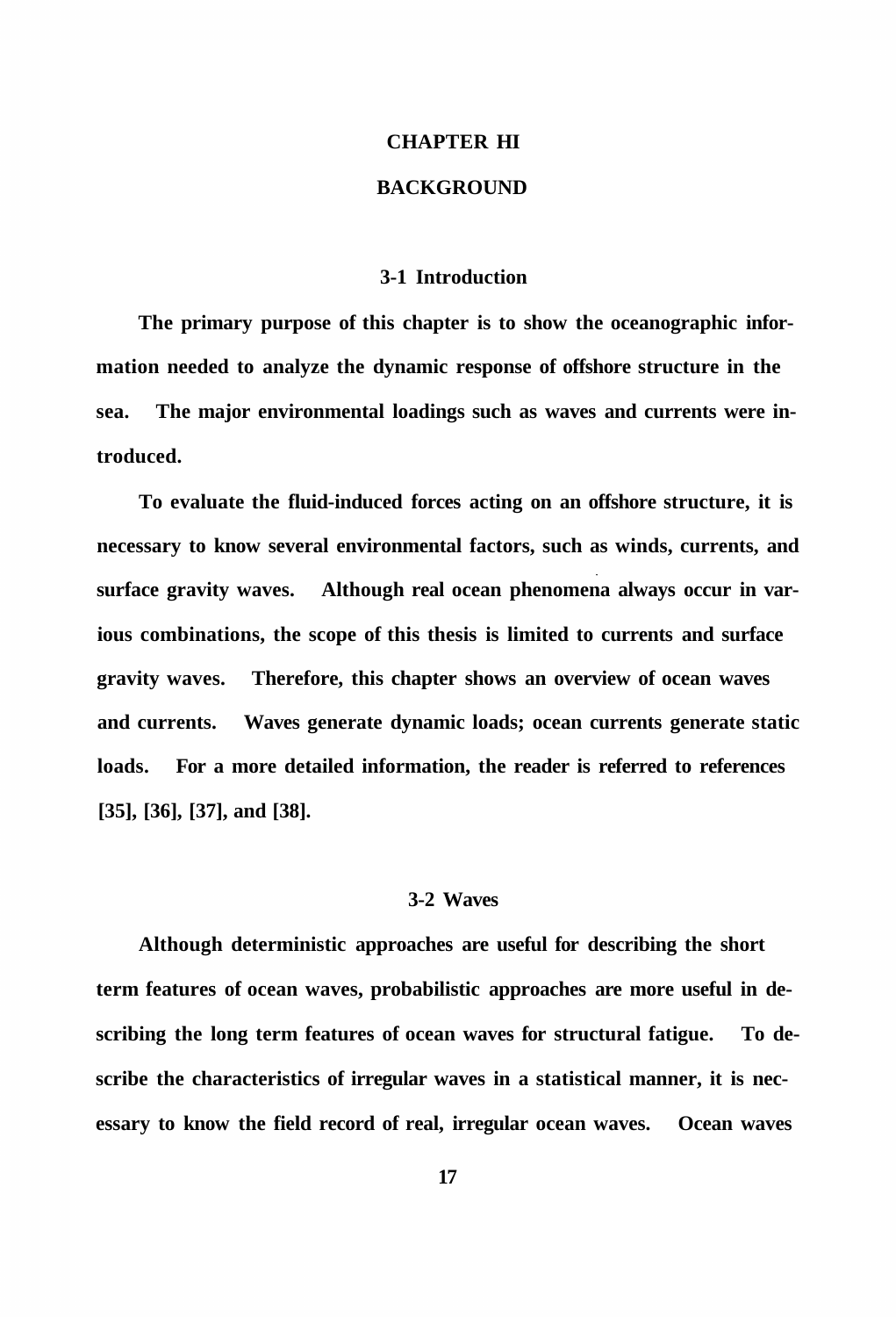can be represented by their energy spectra which are the important information for studying probabilistic analysis.

### 3-2-1 Wave Generation

Waves, which directly generate the loading to offshore structure, are primarily caused by the wind. Those waves directly generate the loading to offshore structures. When two adjacent layers of sea water and wind move at different velocities, a flow instability due to different frictional stresses occurs at the air-water interface. A light wind of only two knots or less causes small ripples on the sea surface. As the wind speed increases for any duration, the wave height builds up, and larger "gravity waves" begin to develop. Therefore, a more complex pressure distribution at the sea surface acts on the surface profile to further wave development. Although the exact way the growth of wind waves begins is not completely understood, there are many semi-empirical relationships that describe the growth of wind waves reasonably well.

The growth of wind waves is primarily based on three parameters: the fetch length *F* or the distance over which the wind blows, the wind velocity C/", and the duration of time for which the wind blows. If a steady wind speed is given, the development of waves may be limited by the fetch length, or the duration time. However, if the wind blows over a sufficient distance for a sufficient time, a steady state condition, where the average wave heights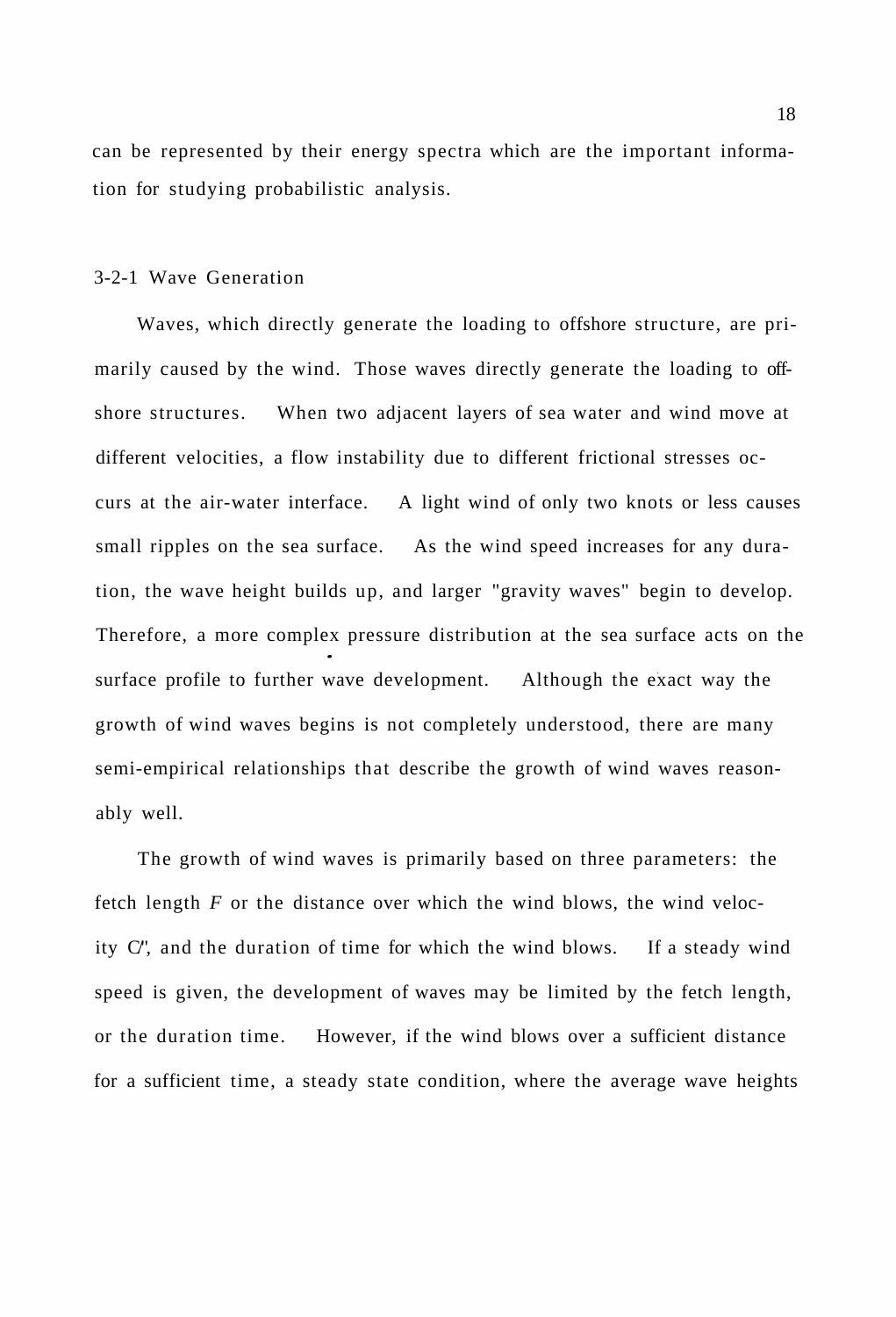**do not change, will occur. This condition is called a fully-developed wind sea, which is basic to wave forecasting.** 

### **3-2-2 Wave Statistics and Wave Spectrum**

**Any detailed analysis of the sea state requires the record of actual wave measured in ocean sea because of the random nature of waves. The examination of wave records by numerous researchers shows that the probability of the occurrence of a given wave height roughly follows the Rayleigh distribution. This is shown schematically in Figure 3-1 [36].** 

**The arithmetic average of the highest one-third of the wave heights in a wave record is defined as the significant wave height** *H,***, which corresponds well to wave height estimates reported from visual observations. Therefore, the concept of a significant wave height is basic to the foreccisting and observation of ocean sea waves. If the significant wave height is known, other statistical parameters can be obtained from statistical probability distributions. The significant period** *T,***, which is associated with a significant wave height, is also the average period of the highest one-third of the waves in a wave record.** 

**The movement of the wave form corresponds to the transmission of energy. The elevation of the irregular sea surface at any point in time at a given location will follow the normal, or Gaussian probability distribution. The total wave energy, composed of kinetic energy due to the orbital motion of the water particles and potential energy due to the difference in elevation**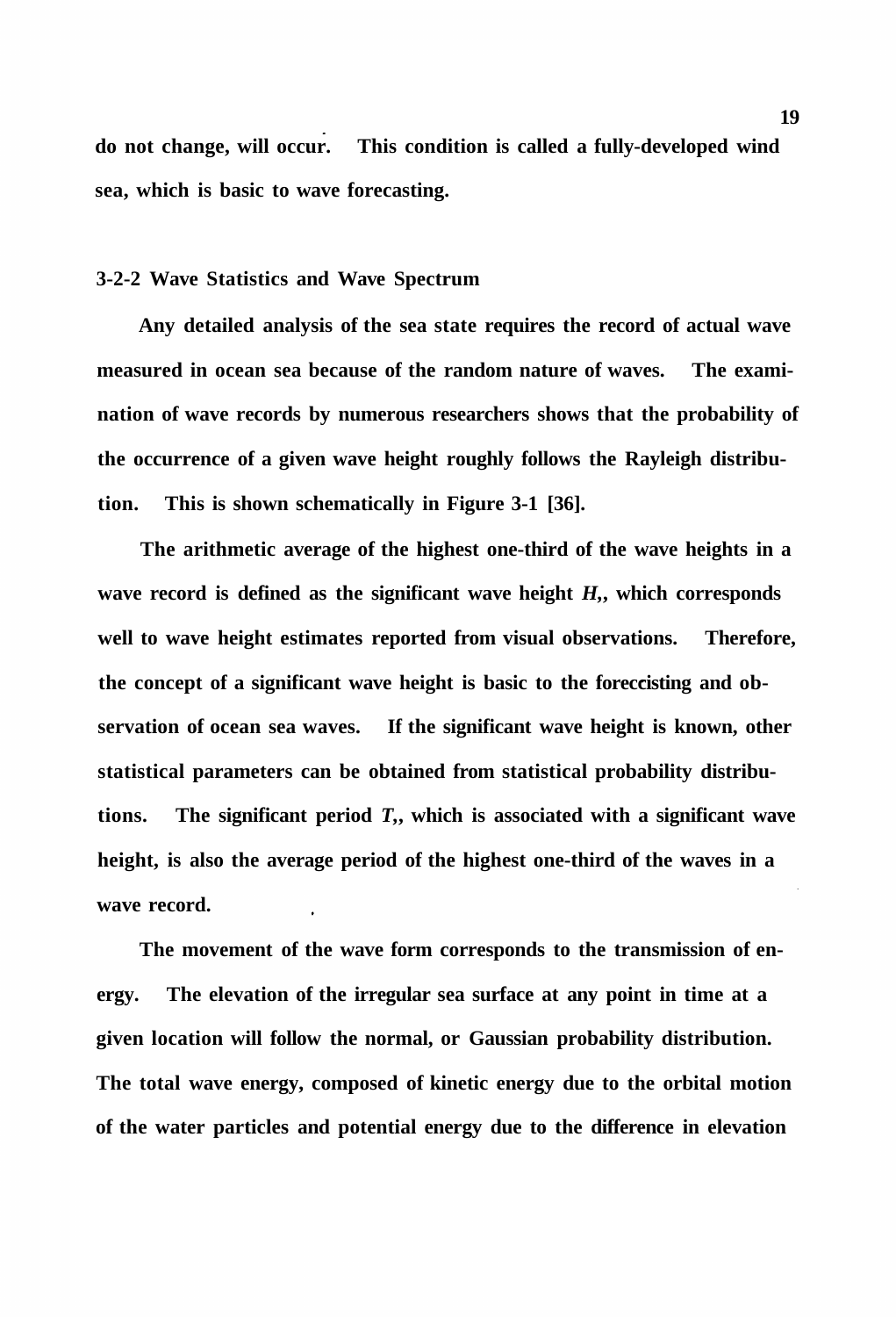

**Figure 3-1 Rayleigh probability distribution of wave height**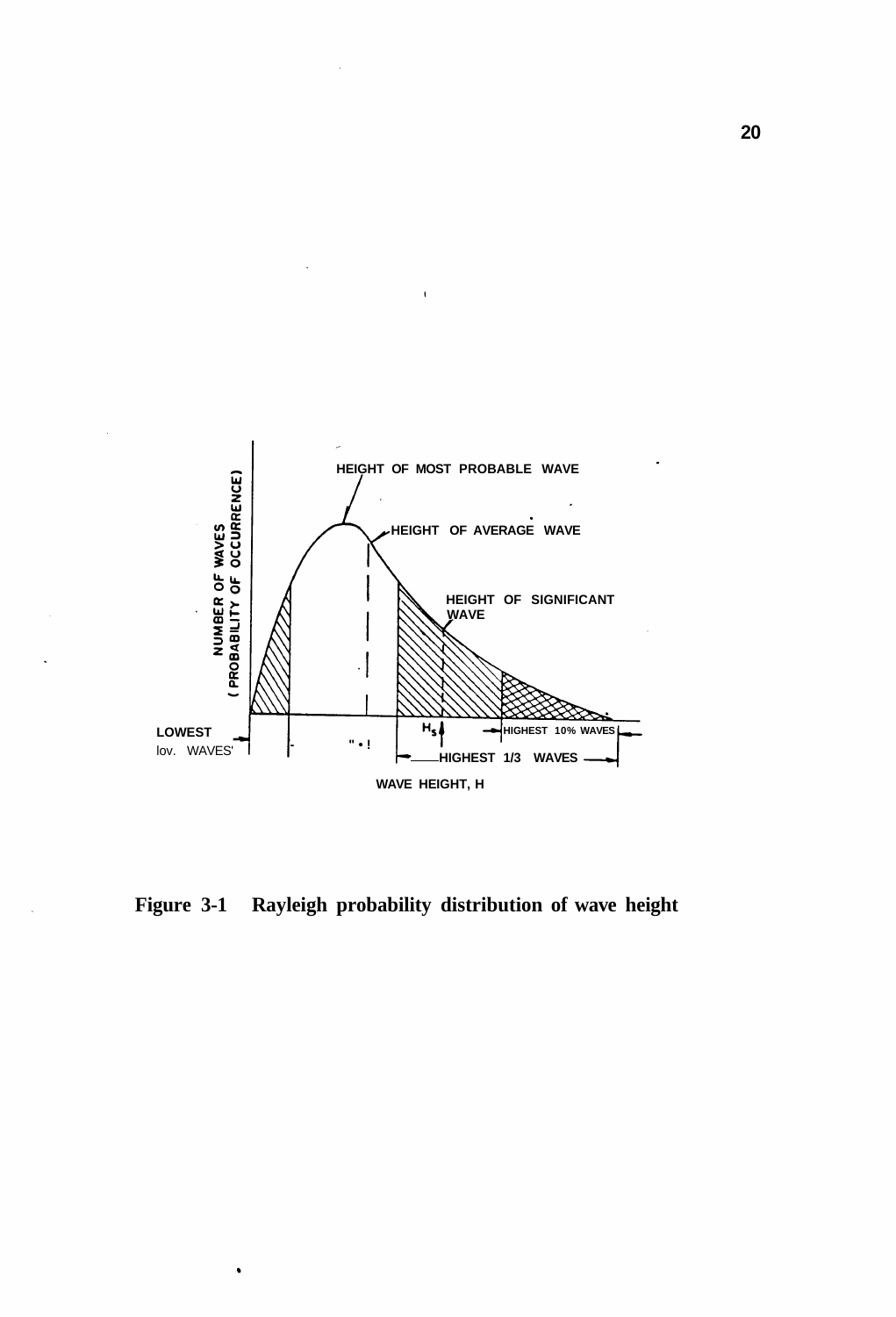**(trough to crest) of the particles, is proportional to the square of the wave height. The sum of the squares of the component heights or amplitudes is related to the energy spectrum of the wave system. Therefore, the wave energy spectrum indicates the amount of energy in the infinite number of component waves that yield the irregular sea pattern.** 

### **3-3 Wave Energy Spectra**

**Some of the well-known, one-dimensional frequency wave spectra that have been employed to describe ocean waves are introduced here. Many of these were developed in terms of a reference wind speed** *U.* **Bretschneider [35] and Pierson-Moskowitz [35] spectra are perhaps the most commonly used. The JONSWAP [35] spectrum, which is an extension of the Pierson-Moskowitz spectrum to take into account the higher peaks of spectra, is more recent and involves additional parameters. Wave energy spectra are derived from records of actual waves measured in generally similar sites and environments.** 

# **3-3-1 Darbyshire Spectrum [35] (1952)**

**This spectrum was one of the earliest to be used and is given as** 

$$
S\{f\} = I
$$
  
\n
$$
\begin{array}{rcl}\n\text{f } 1.169 \text{ X } 10-\text{C}/* \exp[-10.79((1-\text{10})(1-\text{10}+0.0422)^\wedge] \\
\text{for } f\text{-fo} > -0.0422 \\
\text{(0)} & \text{otherwise}\n\end{array}
$$
\n(3 - 1)

**where** 

*U=* **wind speed** *{m/s)*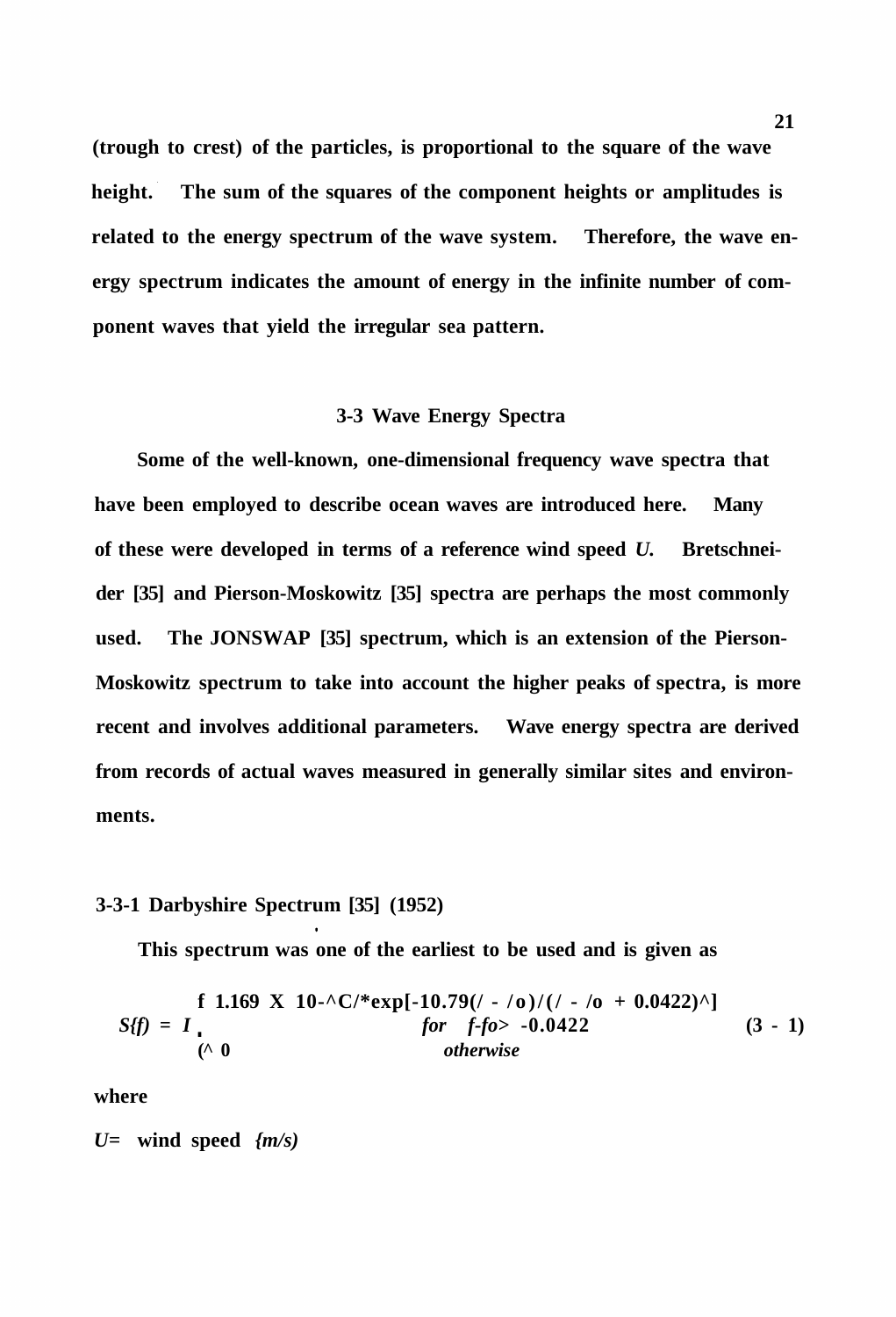**/= circular frequency** *(Hz)* 

*fo=* **1/(1.94C/^ -h2.5 X 10-^C7^) : peak frequency.** 

**This spectrum can apply to fully-developed sea conditions, hence, only the wind speed** *U* **is required.** 

# **3-3-2 Neuman Spectrum [35] (1953)**

**This spectrum is given as** 

$$
S(f) = 2 \mathbf{X} \mathbf{10} \cdot \alpha \mathbf{g} f \cdot \alpha \mathbf{x} p_{\mathbf{f} \mathbf{2}}^B \mathbf{I}
$$
 (3 - 2)

**where** 

$$
B=\frac{g^2}{2ir^{\wedge}U^{\wedge}},
$$

**The peak frequency /o can be written as** 

$$
\frac{f}{J_0} = \frac{g}{\sqrt{6}\pi U} = \left(\frac{iB}{3}\right)^x
$$

**This spectrum also requires wind speed** *U* **and so relates to fully-developed sea conditions.** 

### **3-3-3 Bretschneider Spectrum (1959)**

**This spectrum is given in terms of the significant wave height** *H,* **and peak frequency /o rather than the wind speed. The significant wave height**  *H,* **and peak frequency /o are first obtained from relations in terms of the wind speed (7, the fetch length F, and the duration time** *t.* **Therefore, this spectrum applies to developing seas and is written as** 

$$
5(l) = \text{``ir, V,,-'}(l/l/,,)-'\exp[-5(i-)-]
$$
 (3-3)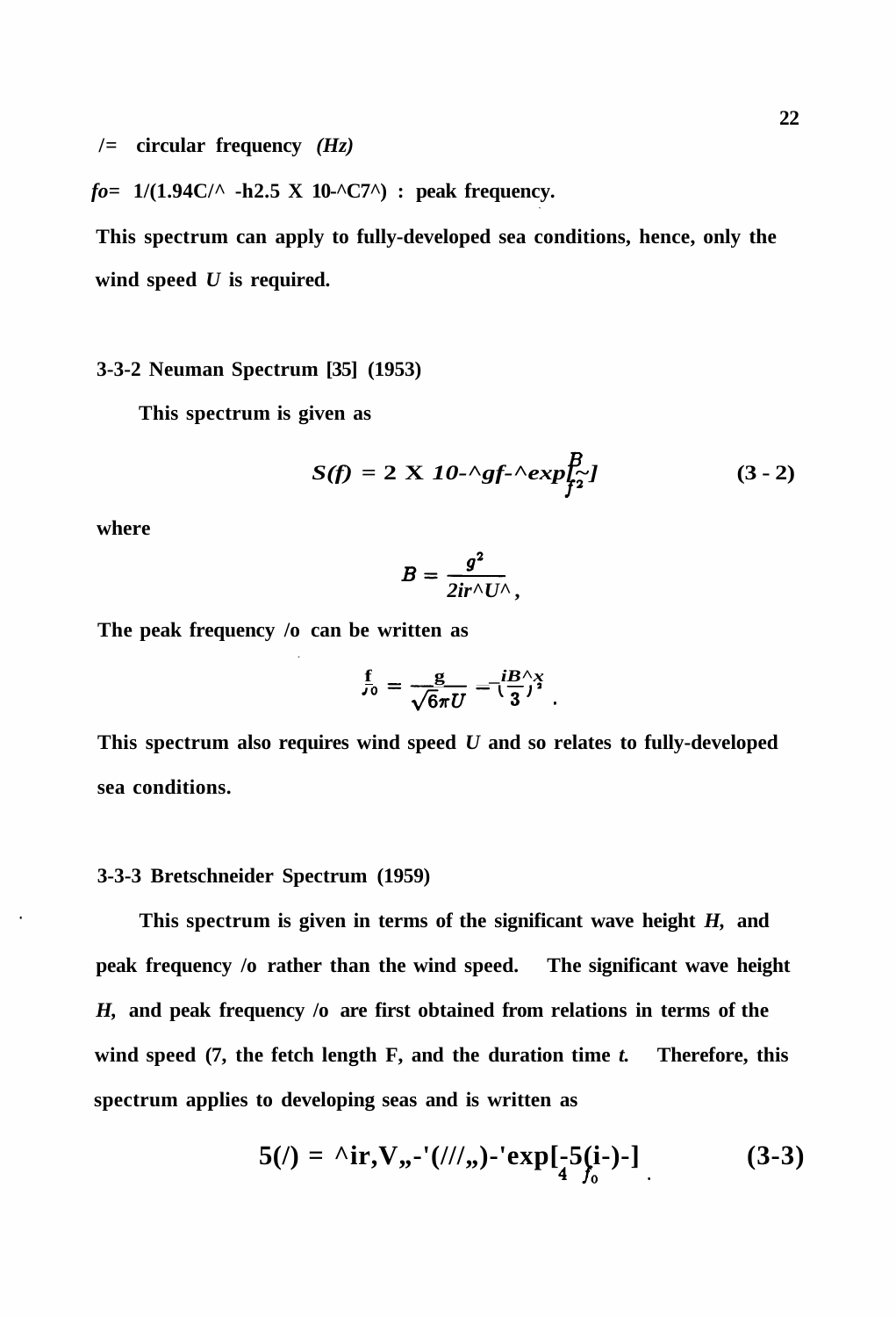**The Bretschneider spectrum is designed to ensure that the area under the spectrum curve corresponds to** *H,/l6,* **as should be the case on the assumption of a Rayleigh distribution of wave heights.** 

**3-3-4 Pierson-Moskowitz Spectrum (1964)** 

**This spectrum is given as** 

$$
S(f) = ag'(27r) - \frac{k}{r} \exp[-0.74(\div \wedge rr') \qquad (3-4)
$$

**where** 

 $a = 8.1$  X 10"  $\odot$  and is called the Phillips' constant.

**This spectrum was developed semi-empiric ally by the analysis of extensive wave data relating to fully-developed sea conditions in the North Sea. Since the lower frequency is present, the Pierson-Moskowitz spectrum is applicable only for fully-developed sea conditions [39].** 

### **3-3-5 JONSWAP Spectrum (1967)**

**The major goals of the Joint North Sea Wave Project (JONSWAP) were to measure the growth of waves under a fetch-limited sea and to account for much sharper peaks of spectra in a storm condition for the same total energy as compared with the Pierson-Moskowitz spectrum [40, 41], The JON-SWAP spectral density, which is widely used for representing fetch-limited seas, is given by** 

$$
S_{1}(t) = \text{aff}^{\wedge} (2^{\wedge}) - V \exp[-\wedge (\wedge)^{\wedge}]
$$
  
xy-p[-(t-1,-)'/(2-1)] (3-5)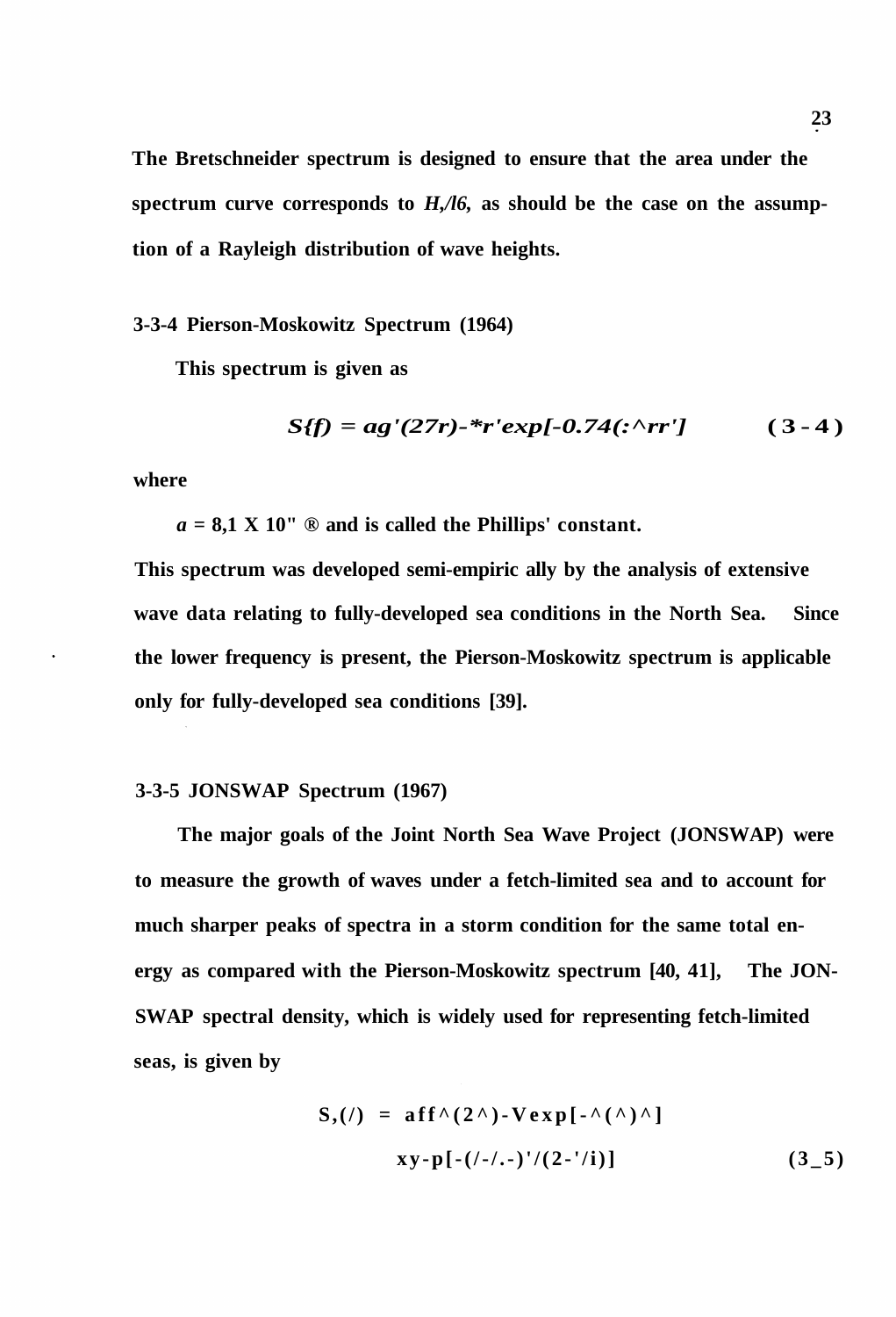**where** 

- **a= scale parameter**
- *g=* **gravity acceleration**
- **/= frequency** *(Hz)*
- $fm =$  peak frequency  $(Hz)$ 
	- **7= peak shape parameter, which is the ratio of the peak spectral energy to that of the corresponding Pierson-Moskowitz spectrum for the same** *a*  and /,,, values

$$
(7 = (Ta\;for\;f \;\prec\;fm
$$

$$
o = \text{Cbfor} f > \text{fm}
$$

*Ga =* **left side width** 

**(7b = right side width ,** 

**The JONSWAP spectral formula has five parameters: 7,** *fm***, a, and** *da*  and *at*, for  $f \leq fm$  and  $f > fmy$  respectively. From an analysis of measured **data, Hasselman et al, [40] provide the following average values for each parameter, and the resulting spectrum is called the mean JONSWAP wave spectrum.** 

 $a= 0.076(F)$ -<sup>o</sup>"  $\overline{F}$  =  $gF/U^{\wedge}$ *fm= fm9/U*   $\bar{f}m=3.5(F)$ -'''' **7= 3.3**  *(7a=* **0.07 cTb= 0.09**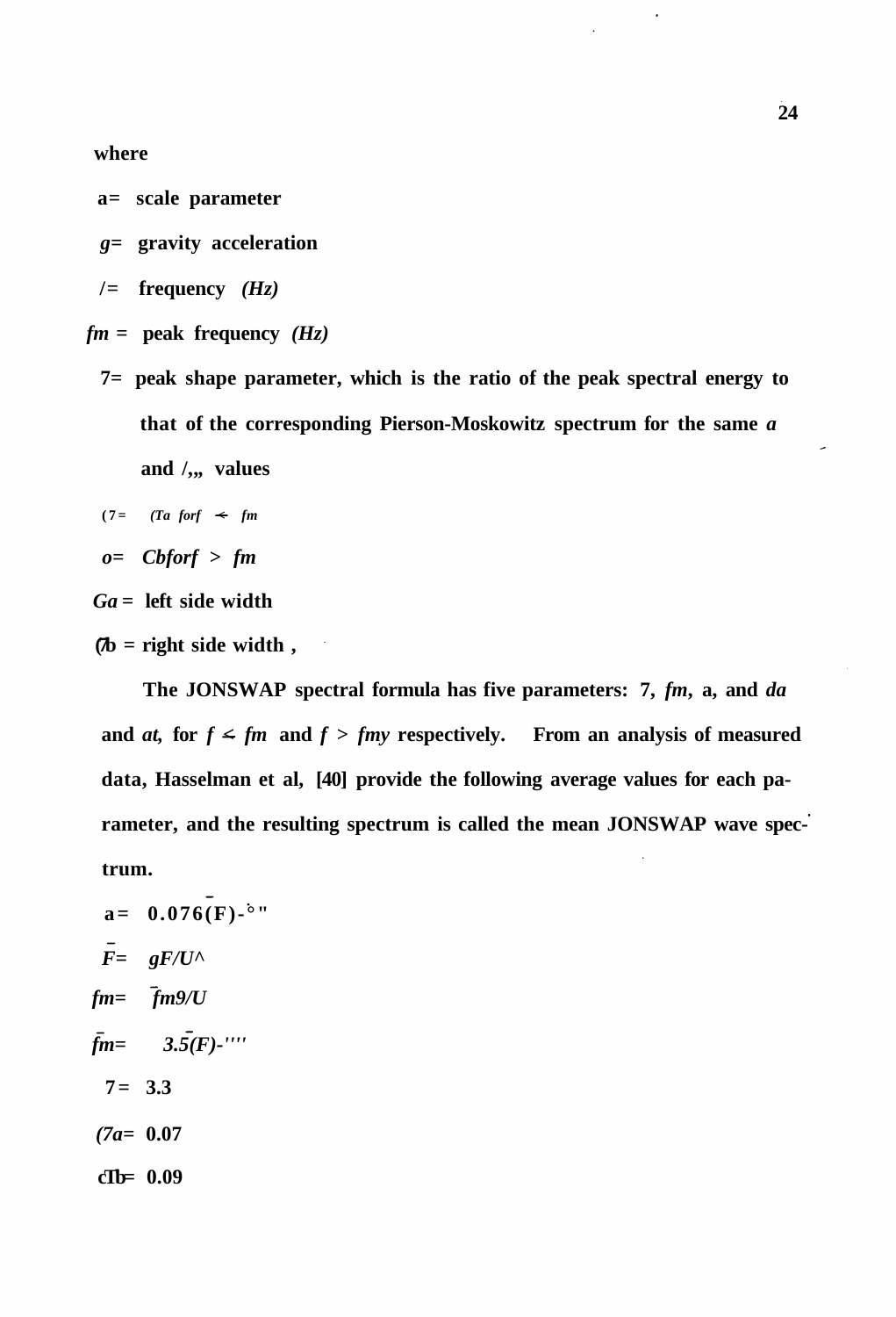# **3-3-6 Modified JONSWAP Spectrum**

**For analyzing the response of offshore structures in fetch-limited waters, it has been customary to apply the JONSWAP spectrum, defined by the wind speed** *U* **and the fetch length F, as shown in Equation (3-5), However, for simplicity as well as for compatibility with the current technique in performing the offshore structure's operation, a JONSWAP expression that depends only on two parameters, namely the significant wave height** *H,* **and the modal wave period** *Tm* **can be derived.** 

**Lee and Bales [42] have rewritten the JONSWAP equation in terms of significant wave height and period rather than wind speed and fetch length as** 

$$
SM) = \Lambda \Lambda J \Lambda \S \Lambda s M 2, r) - V - = \exp[-1.25(\pi, -1)]
$$
  
 
$$
X7 e^{\exp[-(\pi, -1) V (2 \times T')]},
$$
 (3-6)

**By simply converting / to w, the circular frequency in rad/s. Equation (3-6) can be further modified as** 

$$
S_{\eta}(\omega) = \frac{16.942 H_{\bullet}^{1.375}}{g^{1.375} T_{m}^{2.75}} g^{2} \omega^{-5} exp[-1.25(\frac{\omega}{2\pi}T_{m})^{-4}]
$$
  
X7 <sup>exp[-(WT,/(2,r)-1)V(2\*T')] (3-7)</sup>

**where** 

**7 = 3.3**   $a = 0.07$  for  $\frac{\wedge}{\sqrt{1}} \leq \frac{5}{\sqrt{1}}$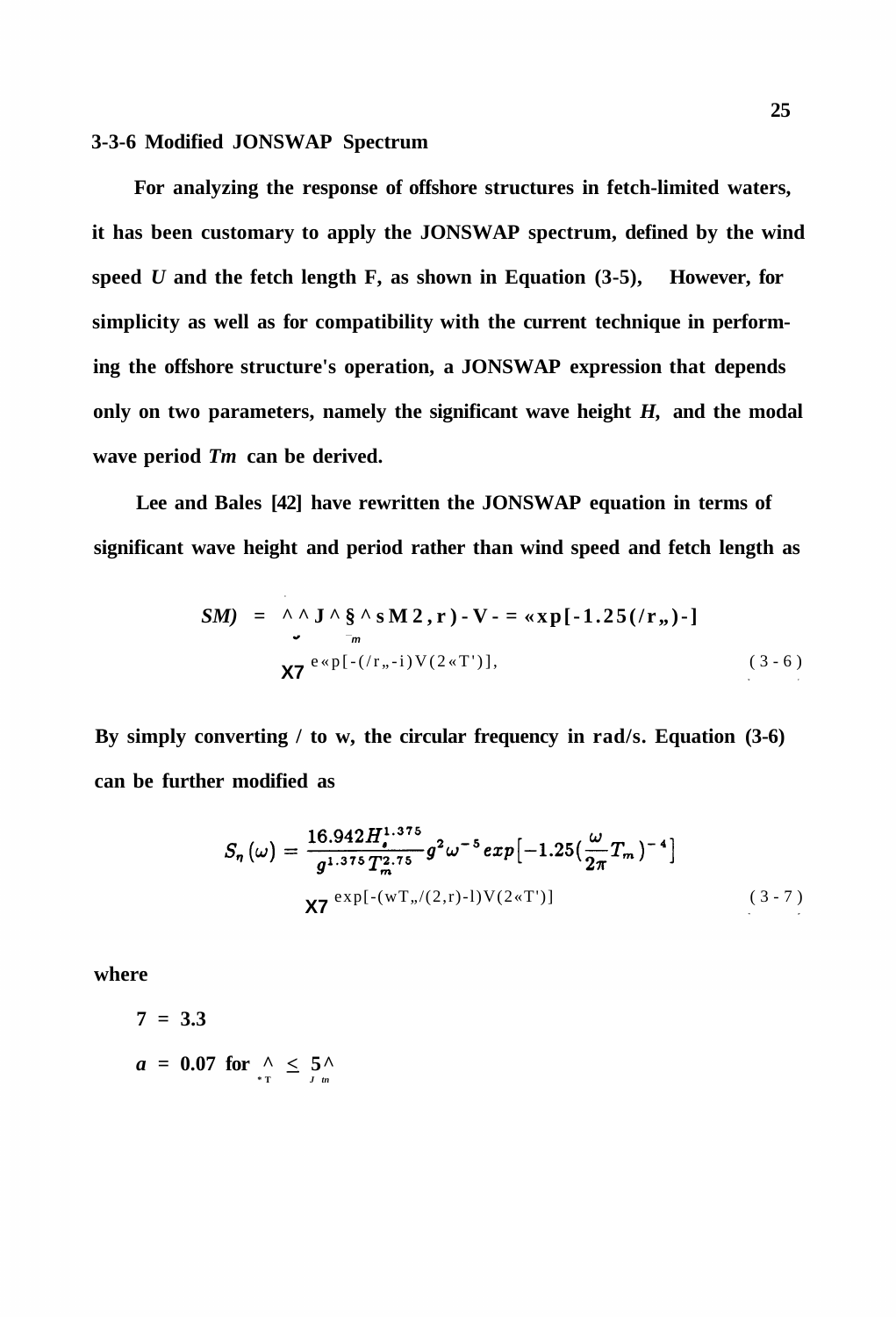**This modified JONSWAP spectrum will be applied to the dynamic analysis of the tension leg platform model in this thesis; an example is shown in Figure 3-2.** 

## **3-4 Selection of Design Wave Spectrum**

**All the proceeding wave spectra are best-fit curves of a number of individual spectra, each derived from records of actual waves that are measured in generally similar sites and environments.** 

**The wave spectra selected for evaluating the design of a particular structure depends on several factors. One of them is the risk criteria adopted by the owner of the structure. The owner must decide what risk can be economically justified for a particular structure located at a given site. For instance, the most economical overall design may be based on a storm occurring on the average once in 20 years or once in 100 years.** 

**Because wave spectra are derived from measured recordings at a site, the reader is encouraged to consult the most recent references concerning wave spectra. Thus the most up-to-date data are used to generate the family of design spectra. Once these spectra are determined, they can be applied to random dynamic analysis of offshore structural design.**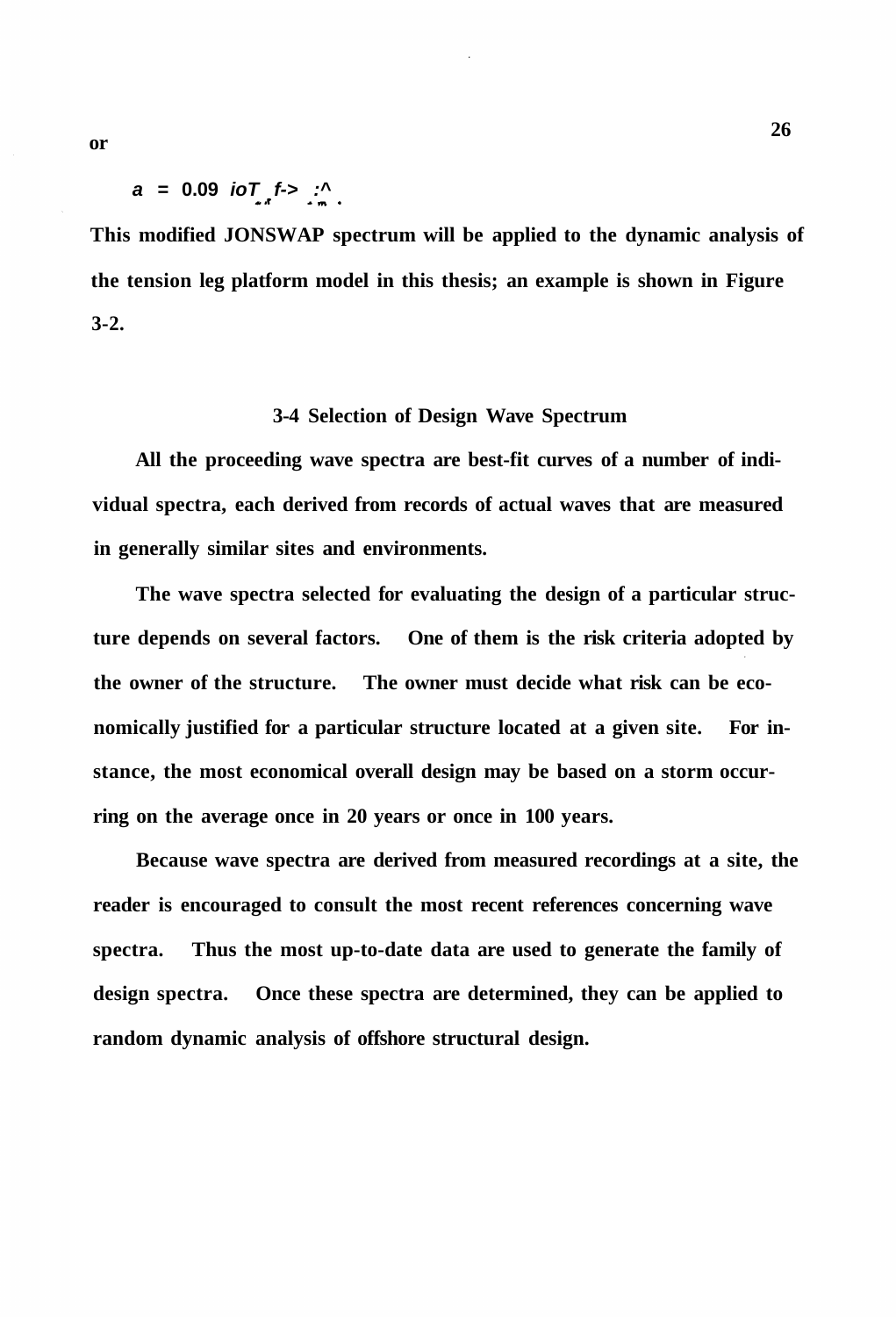

**Figure 3-2 Modified JONSWAP wave spectrum with 101 wave frequencies**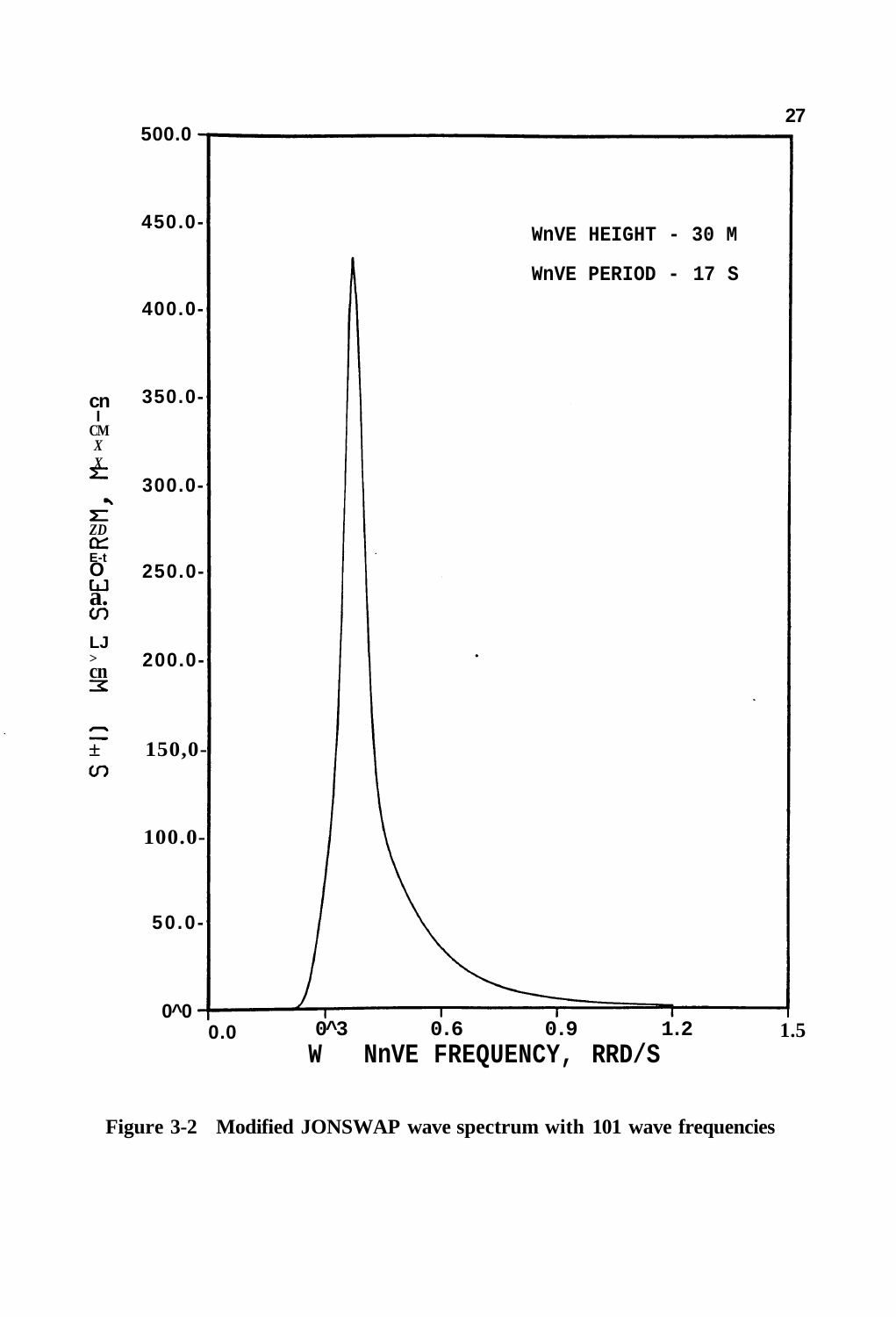#### **3-5 Current Effects**

**Currents are usually regarded as a horizontal velocity profile that decays very slowly with depth. The most common currents considered in offshore structural design are tidal currents.** 

**Currents are another major source of environmental loading on offshore structures. The current has its main effect in force calculations. Because the drag force on a structural member is proportional to the square of fluid •particle velocities, a small current may have a significant effect, particularly in a deep sea. The total fluid particle velocity is considered as the vector sum of current velocity and wave particle velocity. Since the drag force has a nonlinearity related to fluid particle velocity, it cannot be regarded as a simple superposition of current and wave drag forces in the dynamic analysis of offshore structures.** 

**Longuet-Higgins and Stewart [43] studied the phenomenon of wave-current interactions for the case of a single wave. They showed that for a single wave, when the current is in the direction of the wave, the wave length incre2Lses and the wave amplitude decreases. When the current opposes the wave direction, the wave length decreases, but the wave amplitude increases. In a random wave field, Huang, et al. [44] and Tung and Huang [45] suggested that component waves are affected by current in a similar manner resulting in the modification of the wave spectrum as** 

$$
\wedge nc(i^{\wedge}) = \frac{45, (c))}{[i + (i + 4C/cu; /y)^{\wedge}/1[(1 + 4C/cu; /{\wedge})^{\wedge}/2 - h(1 + 4t/ca; /{\wedge})]} \wedge \wedge \cdots \wedge
$$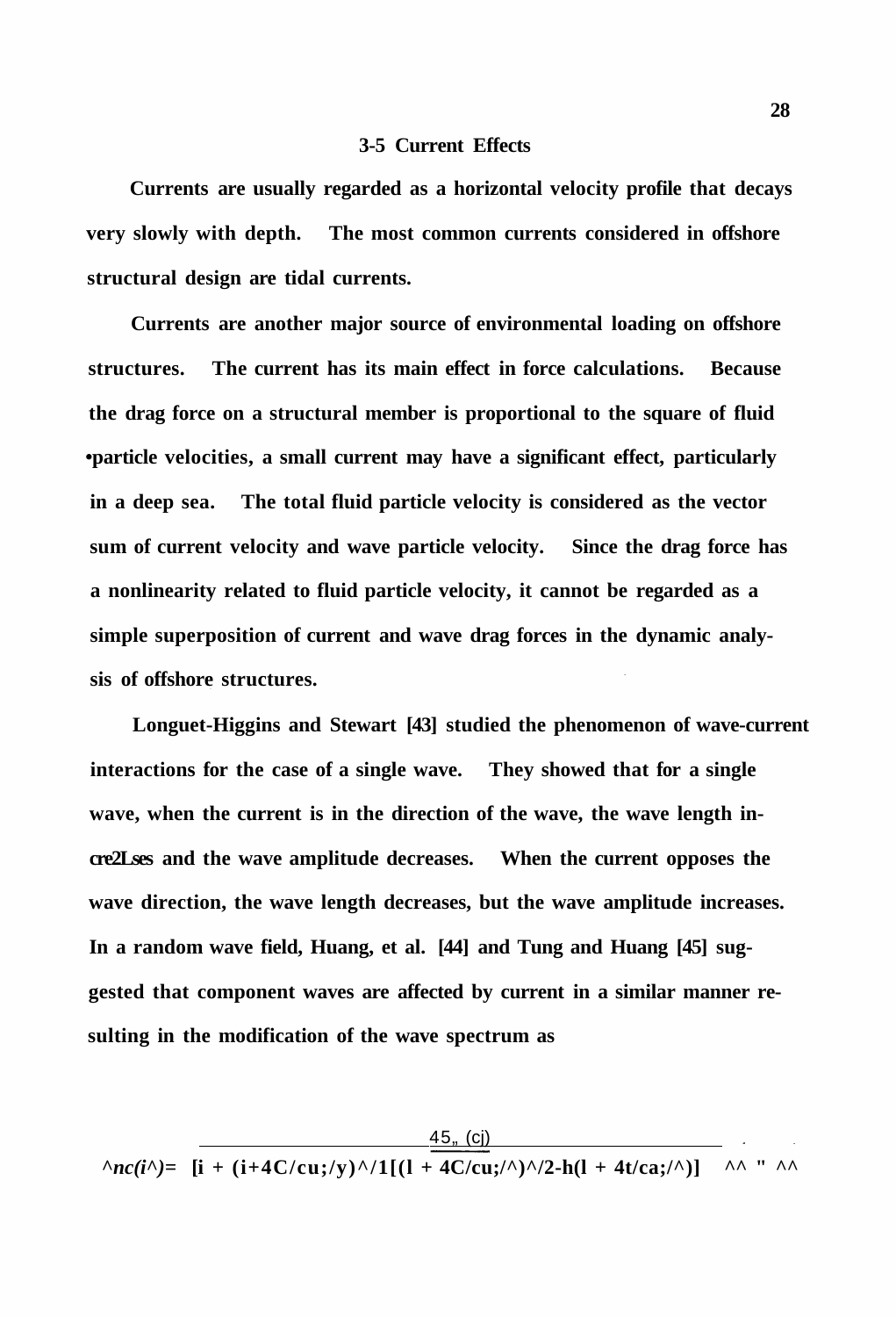**where** 

*Uc* **= current velocity** *(mis)* 

5,, = wave spectrum without the influence of current,

**The current velocity** *Uc* **is considered to be steady in time and uniformly distributed in depth, Wu and Ray [26] developed a formulation to determine the stochastic, dynamic responses of offshore platforms with proper consideration of the nonlinear effect due to the combined actions of currents and waves.**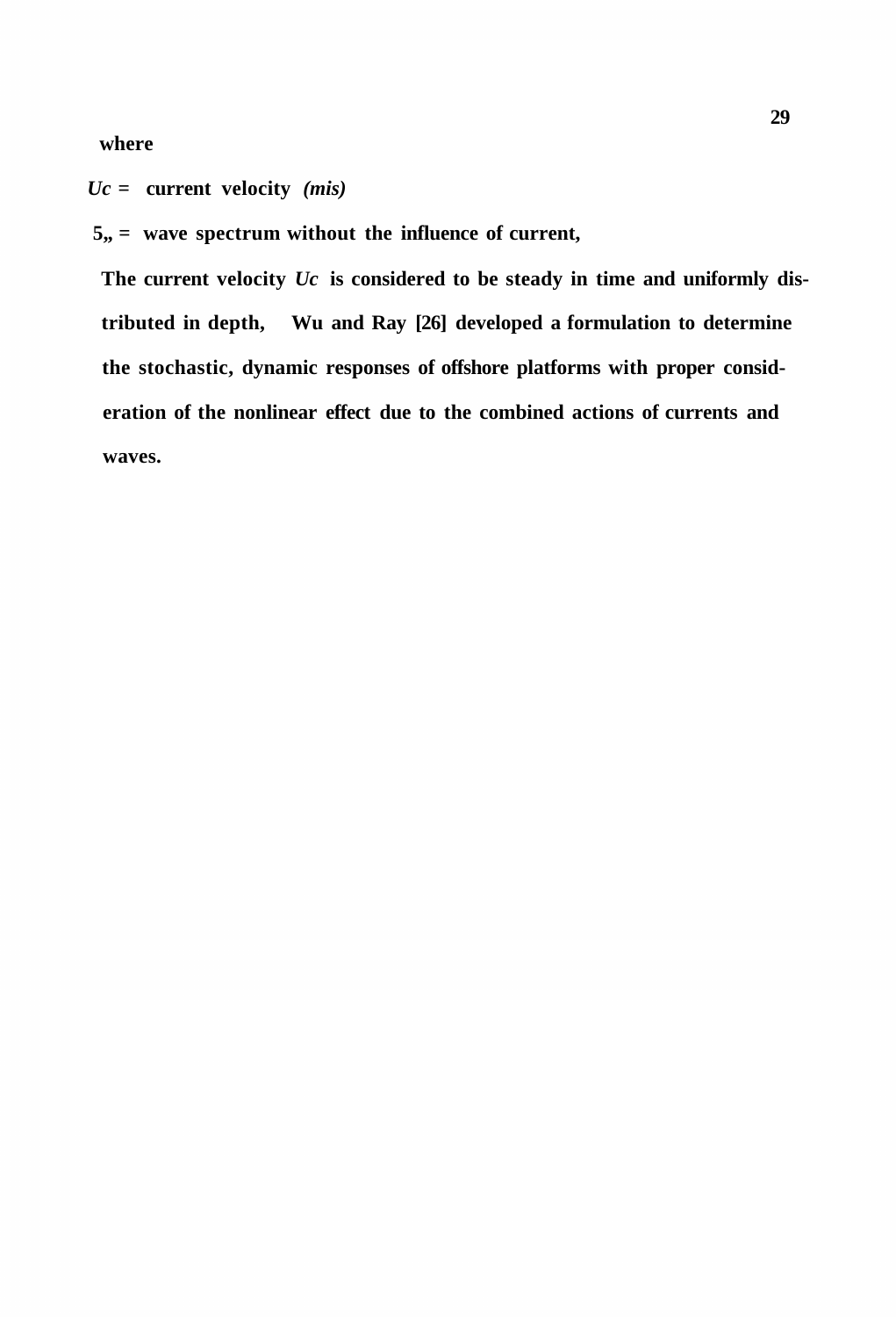# **CHAPTER rV MATHEMATICAL MODELING**

## **4-1 Introduction**

**Environmental loadings on a typical offshore structure include waves, currents and wind as shown in Figure 4-1. In deep water, hydrodynamic forces due to wind are less important than the sea induced forces. Therefore, this research will concentrate on fluid loadings due to current and waves. The wave kinematics are based on the linear wave theory. Current has a linear or bilinear velocity profile that varies with the depth of the water. The wave and current motion and the structure motion are assumed to occur in the same plane. Hydrodynamic drag forces generally have a very strong influence on the dynamic analysis of offshore structures, and they create the nonlinearity in the governing differential equation of motion. The dynamic responses for the surge motion of TLP's in the frequency domain are derived in the following sections.** 

## **4-2 Simplifications and Assumptions**

**The mathematical model derived in this research is based on the following simplifications and assumptions:** 

- **1. The structure is rigid as a whole.**
- **2. The linear wave theory is adopted for wave particle velocity and acceleration.**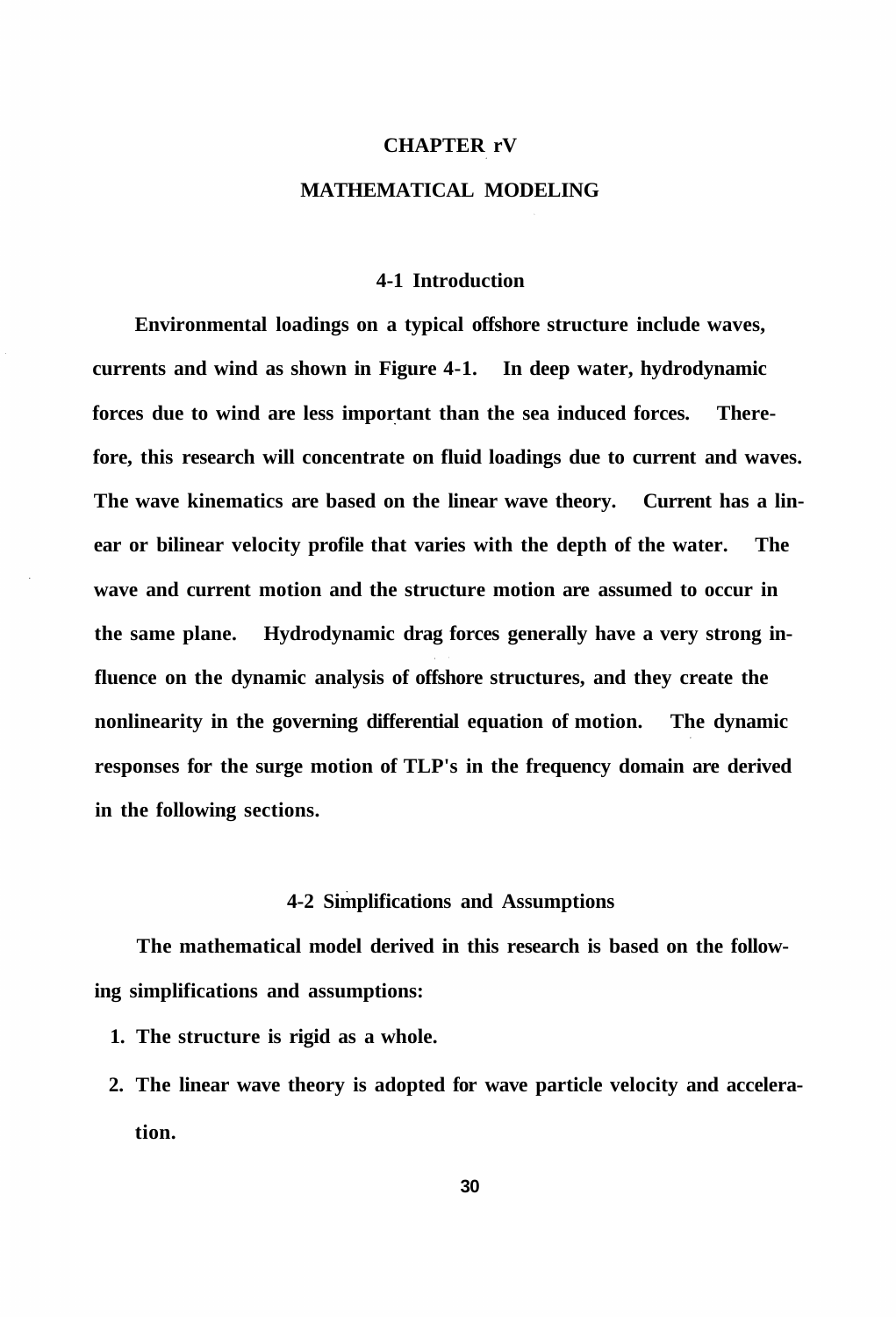

**Figure 4-1 Environmental loadings on TLP**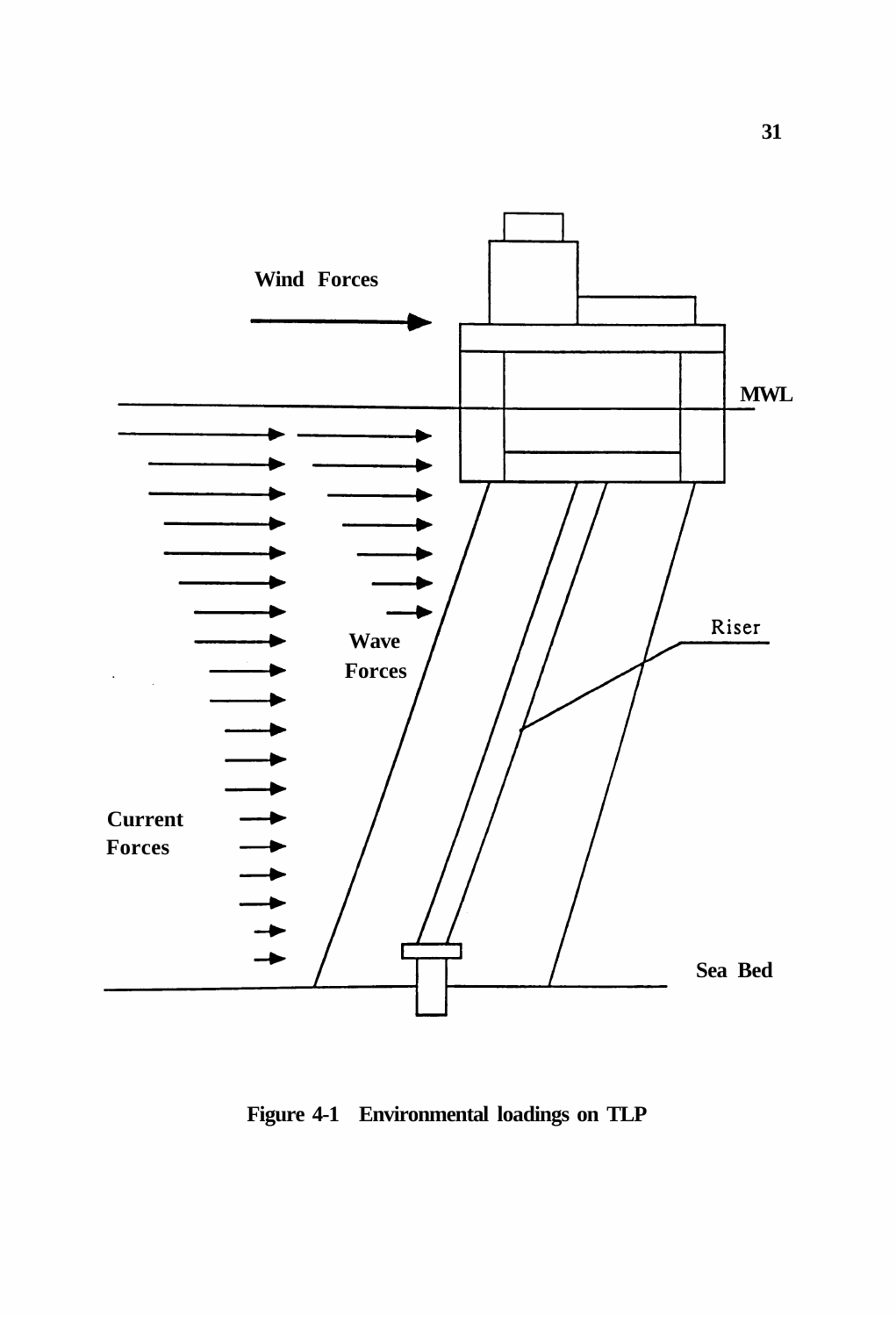- **3. The effects of wave diffraction and sheltering for wave forces are neglected.**
- **4. Hydrodynamical interaction between the neighboring hull elements is neglected,**
- **5. Hydrodynamic forces on connecting members and mooring legs are neglected.**
- **6. By using the root mean square (r.m.s.), wave induced drag forces in Morison's equation are linearized,**
- **7. Pre-tension in the anchoring tethers remains constant, and every tether is subjected to pre-tension sufficient not to slacken.**
- **8. Integration of wave forces on the submerged colunms is carried out from the mean water level to the bottom of columns.**
- **9. Gravity force, inertia force, hydrostatic forces, and hydrodynamic forces applying to tethers are neglected. Only the axial forces acting on tethers are applied to the structure as mooring forces.**
- **10. The wave, current, and structure motions are taken to occur in the same plane.**
- **11. The current is in the direction of the waves.**
- **12. Hydrodynamic force involves only the horizontal components of the current velocity and the wave particle velocities.**
- **13. The hydrodynamic damping term in the equation of motion is neglected.**
- **14. The surge motion of the structure is considered.**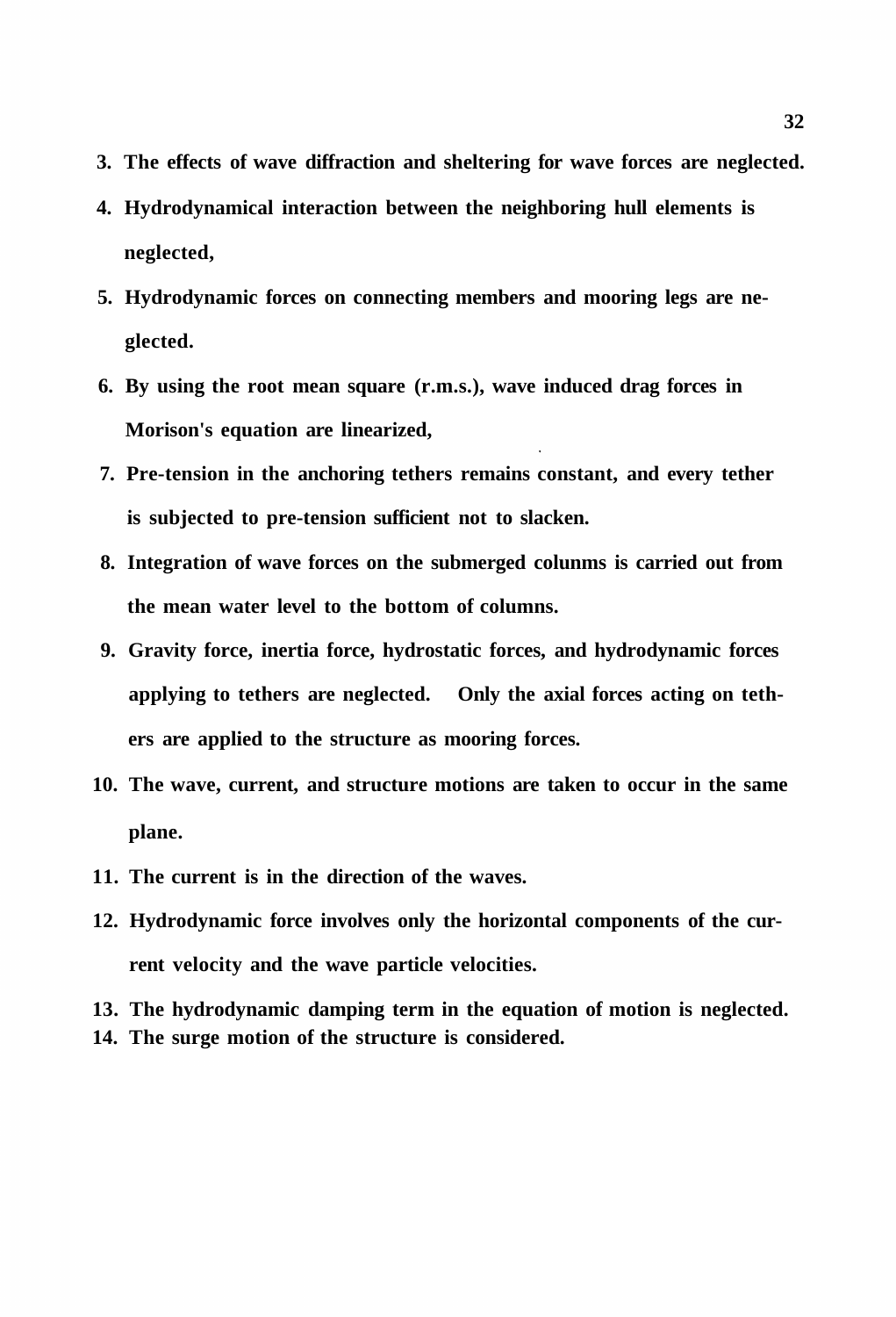#### 4-3 Mathematical Formulation

A TLP model with four vertical columns, four horizontal hulls, and bracing members is adopted for mathematical formulation, with the surge motion of the TLP being the main consideration. The model is shown in Figure 4- 2, All forces are considered as acting on the center of mass of the structure under the assumption that the structure is rigid *ajs* a whole. The response of the TLP in the *x* direction, the surge motion, is given by the solution of the following differential equation as a single-degree-of-freedom oscillator driven by environmental loadings:

$$
m^{\wedge} \ddot{x} - (-cx - (-kx) = f(xyt) \tag{4-1}
$$

where

m, = structure and added mass in the *x* direction

*c=* structure damping coefficient

*k= X* component of tether stiffness.

The hydrodynamic force,  $f(x,t)$ , on the structure can be found by separately computing the inertia and drag force related terms. In this research, the wave force was calculated from the modified Morison equation. Including the current velocity, the force / per unit length of a member of diameter *D* in the *X* direction at depth *y* can be written as

$$
\bar{f}(x,t)=\bar{f}_D\,+\bar{f}_I
$$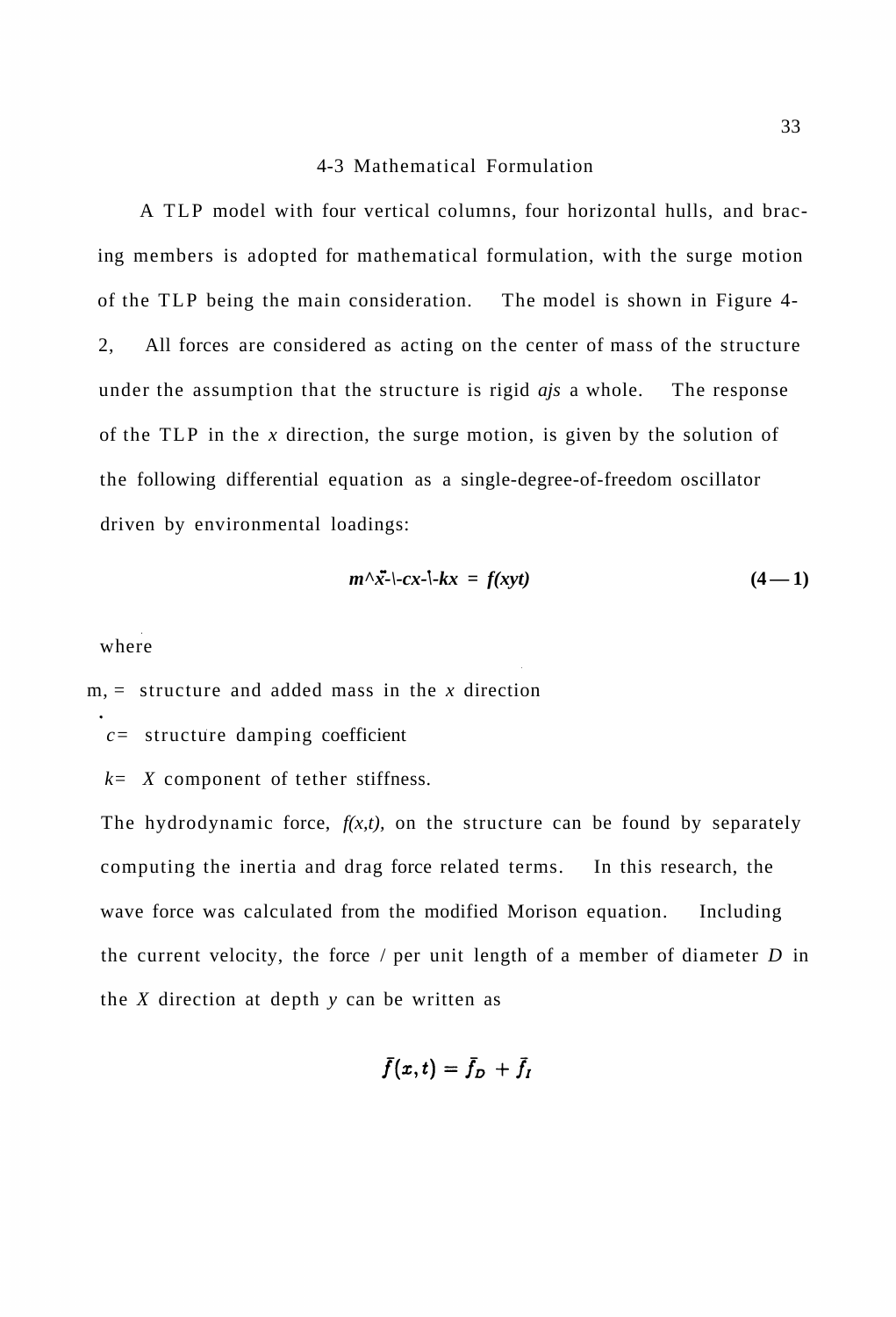

**a) TLP structure and basic notation [16]** 

 $\hat{\mathcal{L}}$ 



**b) System schematic for surge motion** 

Figure 4-2 TLP schematic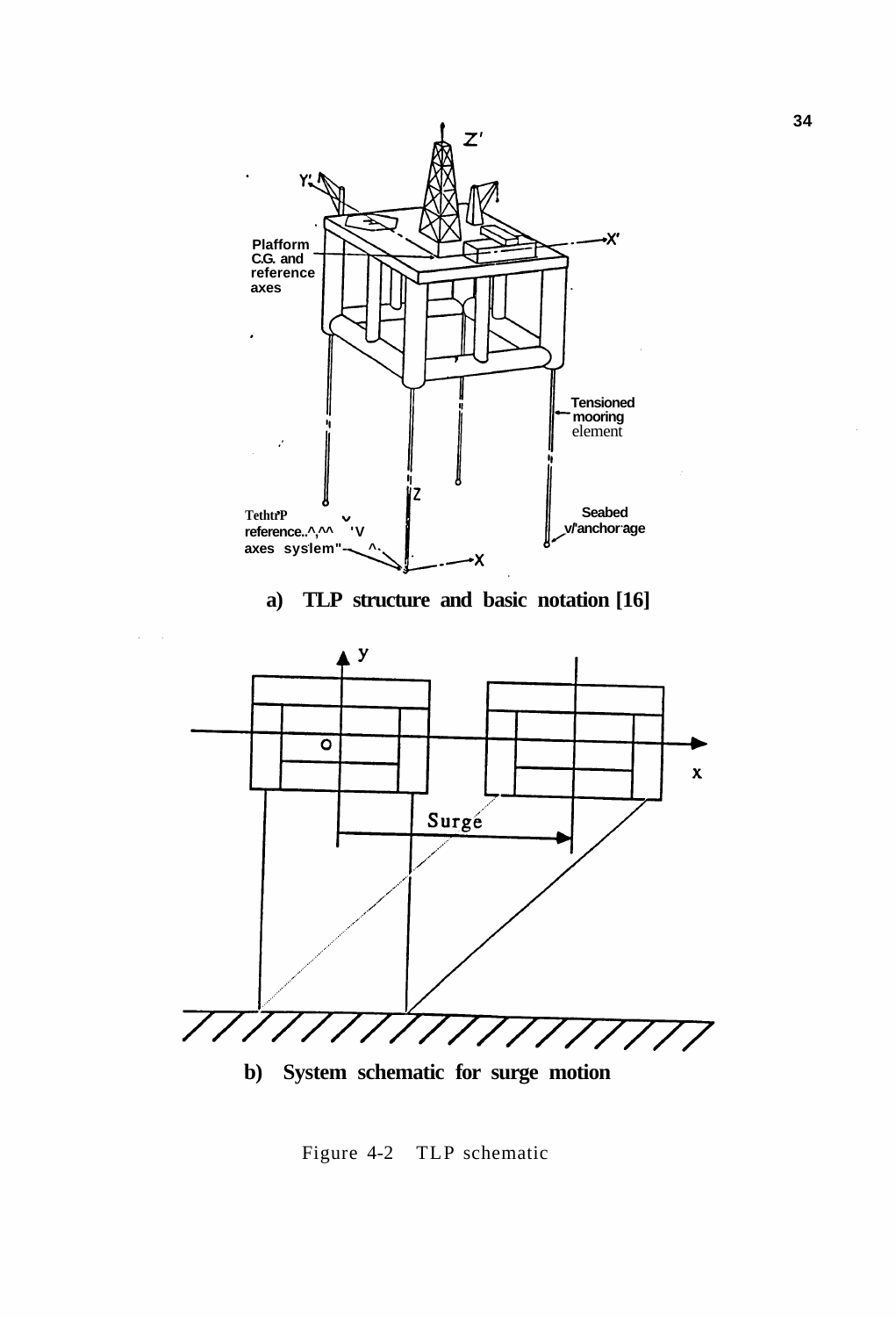$$
f(x,t) = \frac{1}{2pDCo} \{U_{,}, +Ua-\overline{g}^{\wedge}\}\big|_{L, i-Ua-\overline{g}^{\wedge}} \Big|_{L}^{f^{\wedge}T} + JpZ_{,}^{\wedge}T_{, \gamma} + JpI_{,}^{\wedge} = (C_{,}, -1)\{U_{,}, -\wedge\} \Big|_{L}^{f^{\wedge}T} \Big|_{L}^{2}
$$
 (4 - 2)

where

*p=* density of sea water

*Cm* = inertia coefficient

 $CD = \text{drag coefficient}$ 

*Uw =* wave particle velocity

 $Uw =$  wave particle acceleration

 $Uc =$  current velocity

*dx/dt=* structural velocity

 $d''^{\wedge} x/dt''^{\wedge} =$  structural acceleration,

The drag force term must be linearized before application in the frequencydomain analysis procedures.

## 4-4 Linearization Method

Although the linearization technique originated more than a century ago, it has gained special significance in recent years because of the requirements of the theory of oscillations. The early theory of linearization technique was developed by Krylov and N. Bogoliubov[46].

A system whose performance obeys the principle of superposition is defined as a linear system. If the superposition does not hold, then the system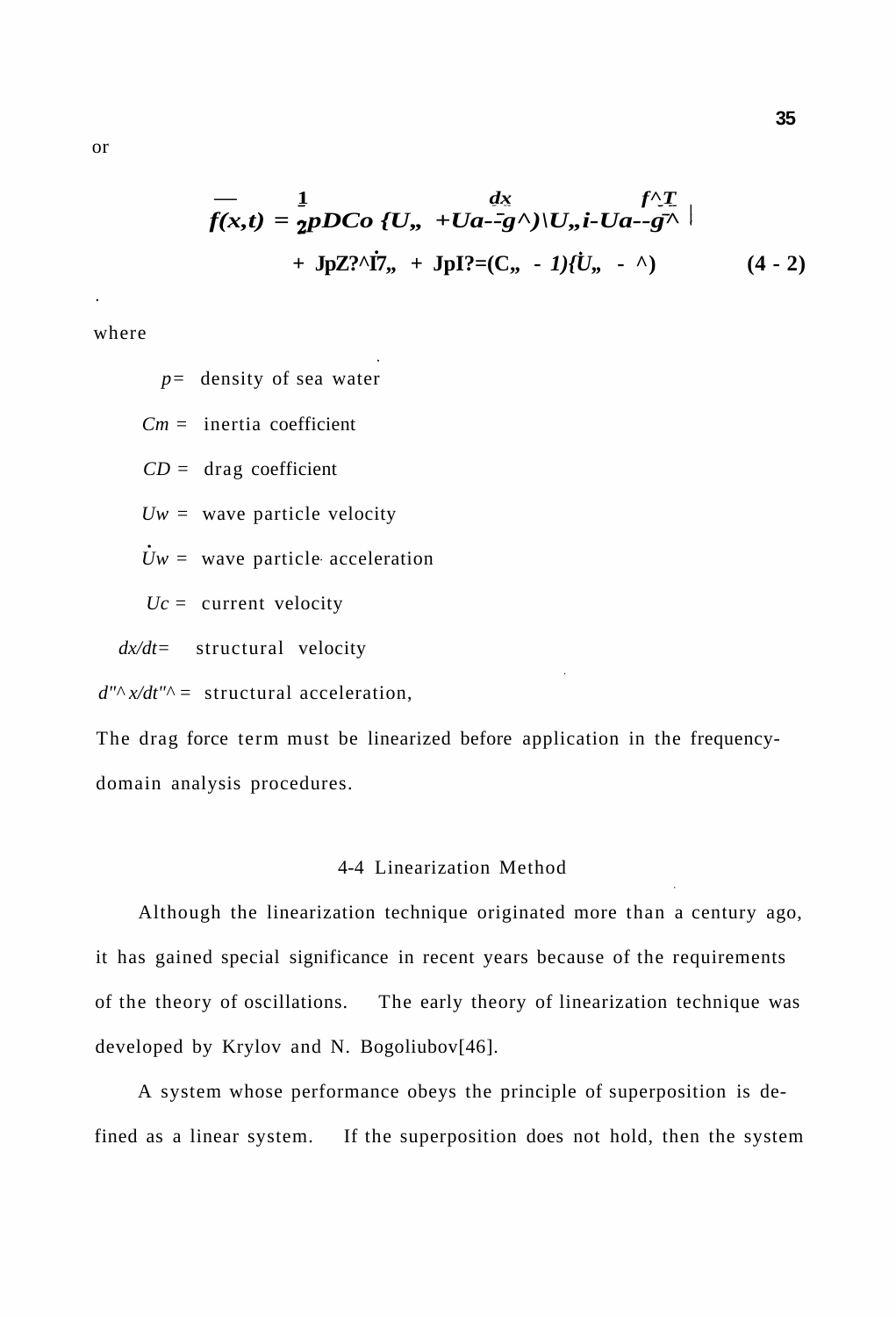**is nonlinear. Nonlinear systems must be dealt with, because they occupy very important places in practical systems. When inputs are limited, linear approximation to nonlinear real systems gives very good results. However, most physical variables, if allowed to take on large inputs, will eventually run out of their range of reasonable linear approximation.** 

**There are many linearization techniques that can be applied for different types of nonlinear systems. In this thesis, the describing function method derived from control theory will be applied to find the linearization coefficients [47, 48]. The describing function method (or method of harmonic balance) is a means of finding approximations to periodic solutions of nonlinear, ordinary, differential equations by replacing the nonlinear terms with a linear representation of their effect on a single harmonic. The describing function method is a form of quasilinearization that minimizes the mean squared error between the output of the original nonlinearity and the linear replacement.** 

**In the describing function method, the concern is basically the frequency response of the system. If x is the input to a nonlinear element, the inputoutput relationship is given as** 

$$
Y(t)=Y[X(t),X(t)]\tag{4-3}
$$

#### **where**

*Y=* **nonlinear function of sinusoidal input** *X.* 

**The output will have the same frequency as** *X* **plus components of higher harmonics. Since the fundamental frequency is dominant, higher order harmonics can be ignored.**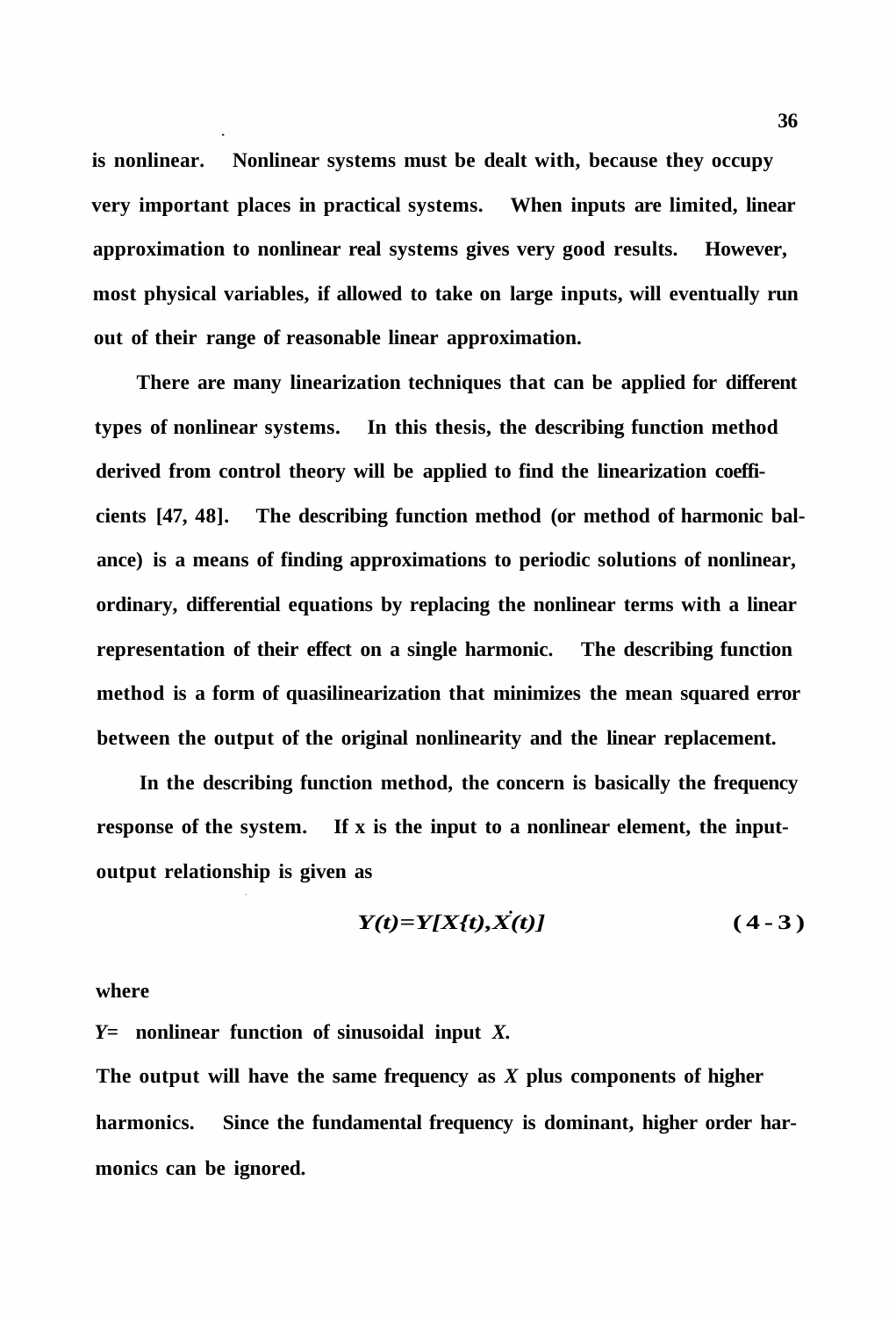**The linearization is dependent on the form of the input to the nonlinearity. In this thesis, for the tension leg platform, two kinds of input describing functions will be discussed:** 

- **(a) Random-input describing function, used for random wave cases.**
- **(b) Dual-input (random plus bias) describing function, used for random wave with current cases,**

**A number of papers mentioned in section 2-2 of Chapter II shows one-dimensional or multi-dimensional random dynamic analysis of offshore structures in frequency domain. In these studies it has been shown that frequency-domain approaches for dynamic structural analysis, using approximate linearization techniques, result in a great decrease in computational time (about two orders of magnitude less) when compared with time history analysis and yet yield accurate results.** 

**The combination of the hydrodynamic forces exerted on the cylindrical structures per unit length is given by Equation (4-2). The first term in Equation (4-2), called the drag term, needs to be linearized. For TLP application, a linearized version of the nonlinear drag term for steady-state current (constant input) and random waves can be formulated as** 

$$
FD = \text{PDCD} \text{ La } Uc + \text{PDCo } L, r(t) \tag{4 - 4}
$$

**where** 

**Ll, 1/2 = linearization coefficients.** 

**The linearization coefficients need to be determined so the mean-square approximation error is minimized; they are given as follows:**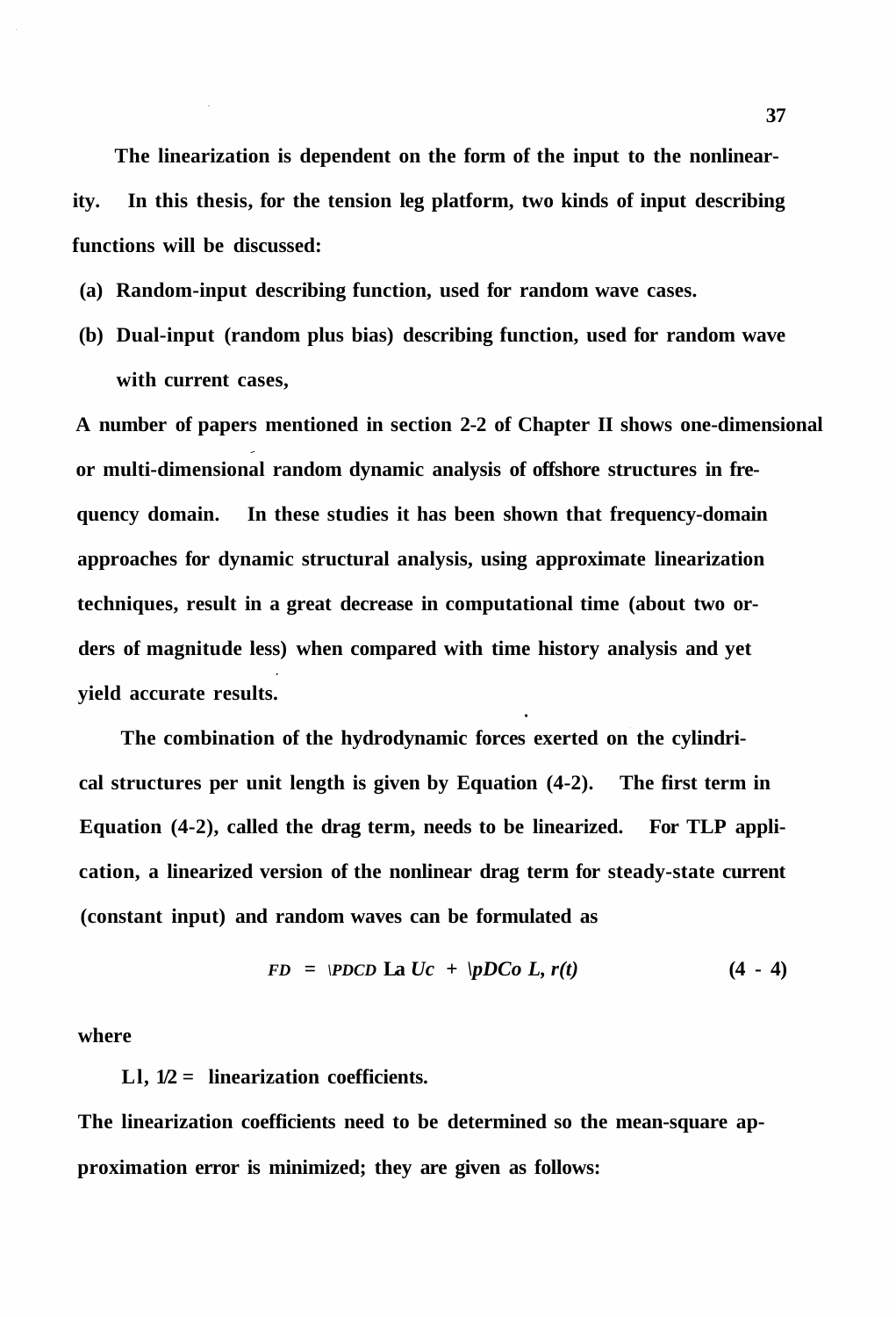**CASE 1 : Random Wave Only** 

$$
Z = Vf 2a \qquad (4-5)
$$
  
La = 0

**CASE 2 : Random Wave with Current** 

**L1** = 
$$
4GPF(\Lambda) + 2Uc [2P/(\frac{U_C}{\sigma} - 1]
$$
 (4 - 6)

**L.** = 
$$
2GPF(\Lambda) + CC [1 + (\Lambda) \Lambda] [2P/(\Lambda) - 1]
$$
 (4 - 7)

**where** 

*PF=* **probability function** 

- *PI=* **probability integral** 
	- *G=* **standard deviation of the unbiased stationary random process .**

**The unbiased stationary Gaussian random process, r(t), can be normalized with respect to the standard deviation** *G* **as** 

$$
\mathbf{v} = \mathbf{I}_G
$$

**and probability function is given by** 

$$
PF(V) = \frac{\Lambda}{\sqrt{2}} exp(-\frac{\Lambda}{2}). \qquad (4-8)
$$

**Probability integral can be written** 

$$
PI(V) = -\Lambda f \Lambda \exp\left(\frac{V^2}{2} dV^{\Lambda}\right) \tag{4-9}
$$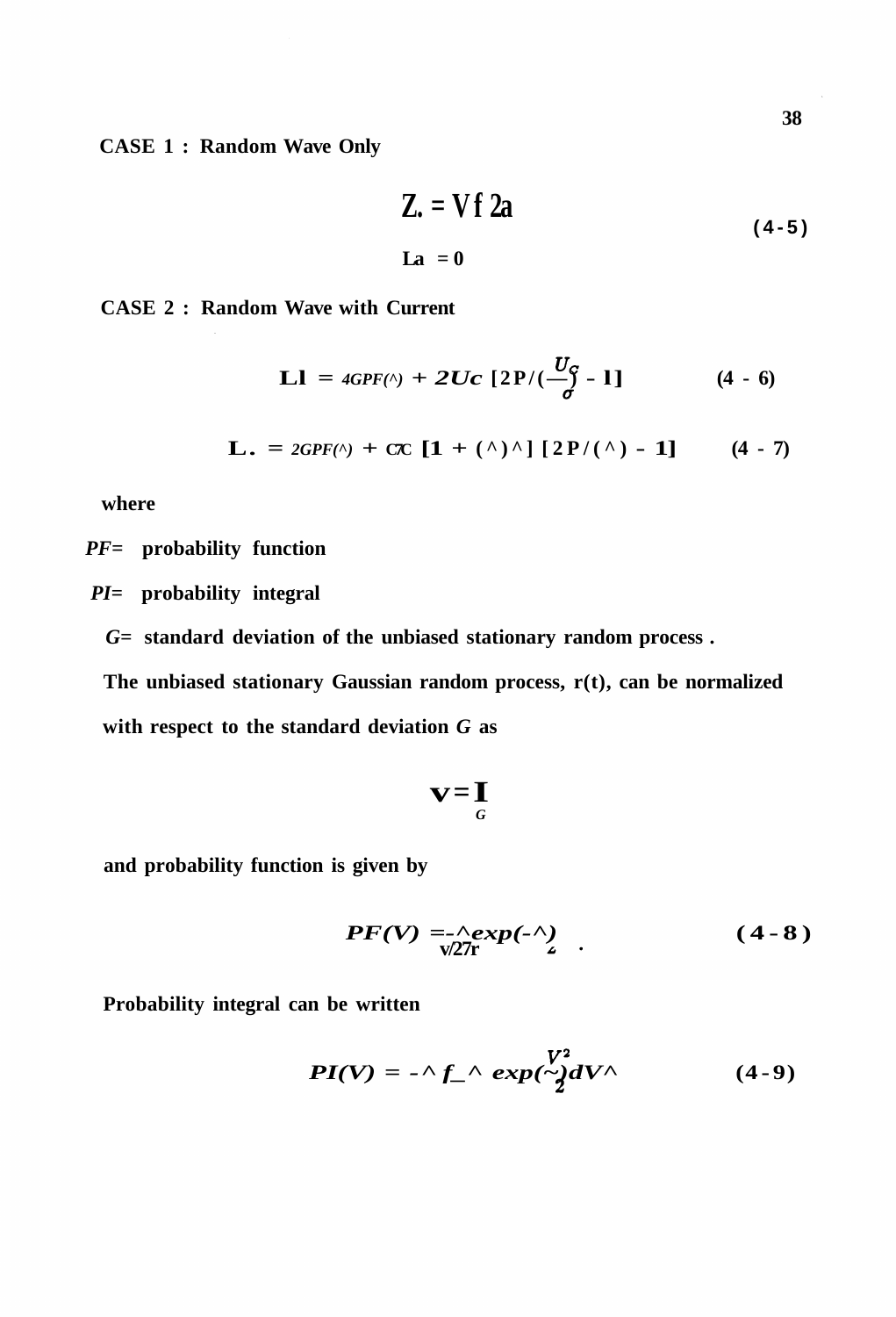**The probability integral can be written in terms of the probability function as the following (Gelp and Vander [48]):** 

$$
I - N \quad j \quad V \text{-}exp(-\Lambda)dV = - [V - N + (n - 1)V - N + \dots]
$$
  
-H (n - 1)(n - 3)....(2)]PF(V) *n* odd and  $\geq 3$   
= -PF(V) *n* = 1 (4-10)

**and** 

$$
I \ V\text{-}exp(-)dV_{2}^{2} = -[F \gg + (n-1)^{1/2} - 1 + \dots
$$
  
-f (n-1) (n-3) ... (1) VJPF(V)  
-(- (n-1)(n-3) ... (1) PI(V) *n even and*  $\geq 2$   
= PI(V)   
 n = 0 . (4-11)

**For a more detailed mathematical derivation of linearization coefficients Li and Z/2, the reader is referred to reference [21].** 

#### **4-5 Platform Response Analysis for Surge Motion**

**Wave forces, including the drag and inertia forces, are computed according to the modified Morison equation. Applicability of Morison's equation is limited to structures in which the diameters of individual members** *(D)*  are small  $(D/L < 0.2)$  compared with wave length  $(L)$ . In the case of *D/L >* **0.2, the diffraction effects of members become important.** 

**Figure 4-3 shows the detailed TLP model with four hull and eight column members for the calculation of the horizontal wave forces. The water**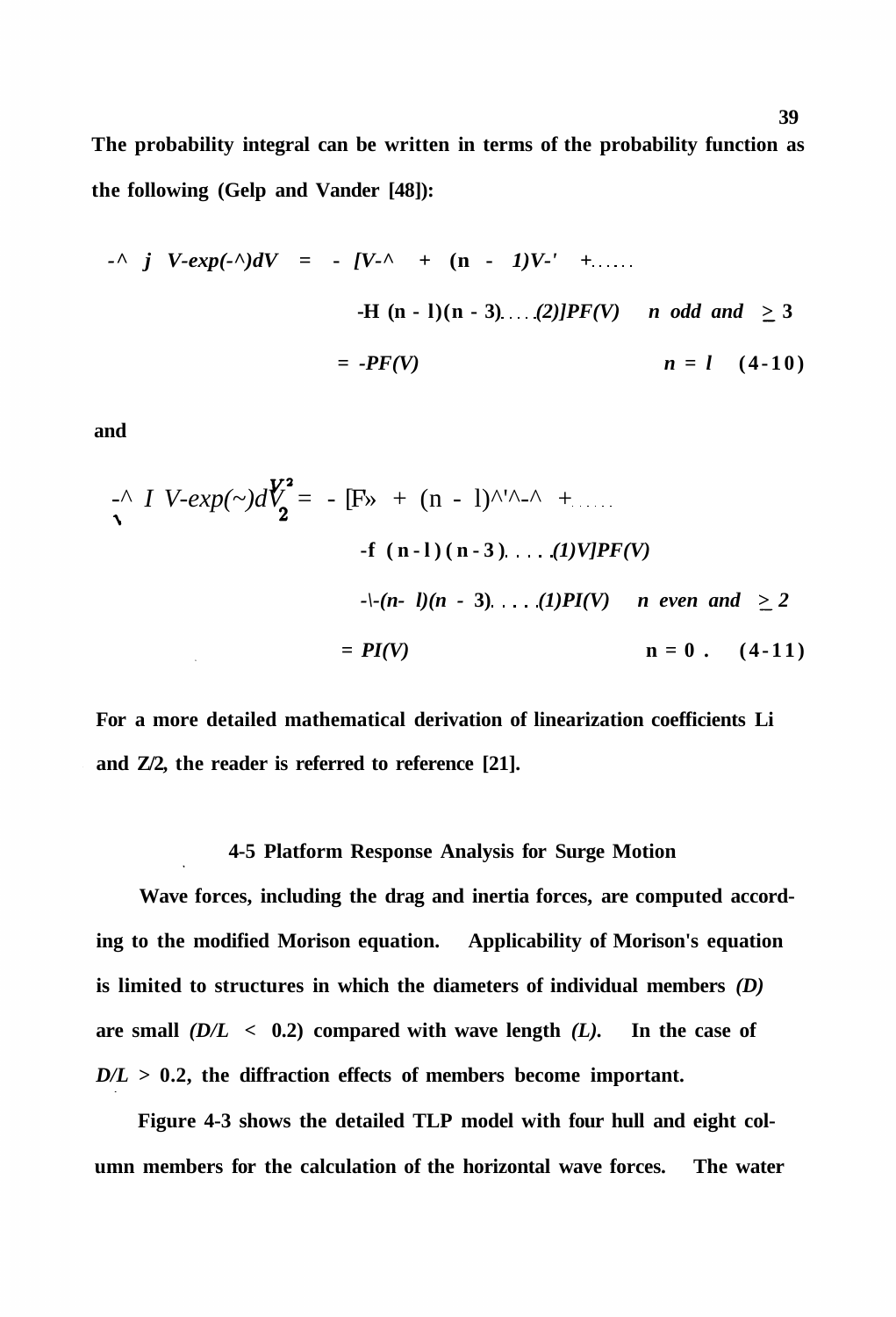

**Figure 4-3 TLP model for parameter study**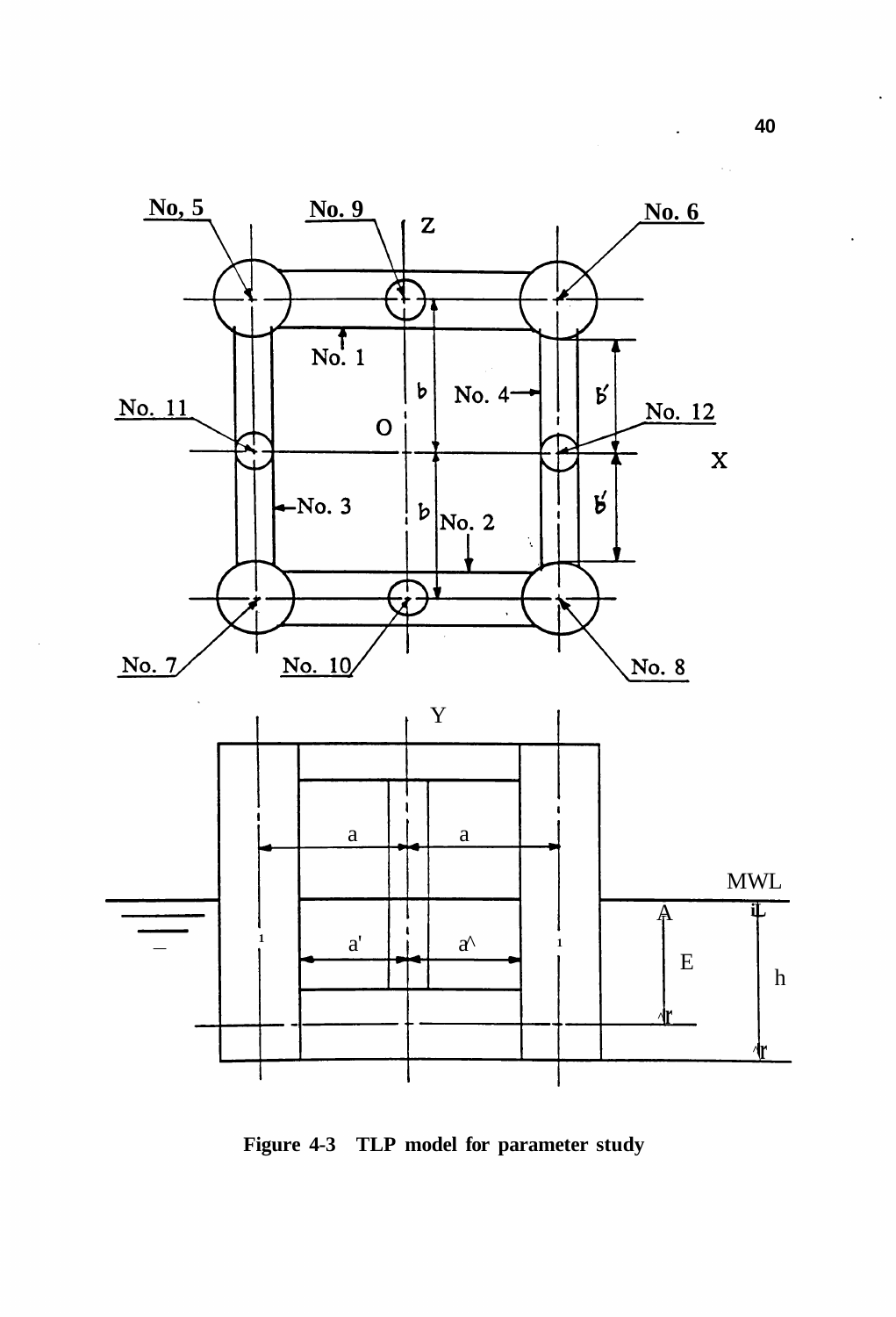**particle velocity and acceleration calculated at the center line of the column and hull members are commonly based on linear wave theory. The hori**zontal wave particle velocity,  $Uw$ , and acceleration,  $\dot{U}w$ , at depth, y, can be **expressed as the following equations from the deep water approximations** 

$$
Uw = u^2 \frac{H}{2} e^{-\Lambda} \cos(Kx - ut)
$$
 (4 - 12)

$$
\dot{U}w = a; 2f^{\wedge}e^{-\kappa \wedge} \sin(A'x-u; 0) \qquad (4-13)
$$

**where** 

**u; =27r/r : wave frequency** 

$$
T = wave period
$$

 $H =$  **wave height** 

 $K$  *w*  $u^{\wedge}Ig$  : wave number.

The coordinate system  $(z, y)$  has its origin, O, on the mean water level  $(MWL)$ **with the positive** *y* **coordinate directed vertically downward.** 

# **4-5-1 Inertia Forces on the Members**

The inertia force on the t th colunm is given as

$$
Fl = \sqrt[p]{pC^{\wedge}D^{\wedge}}, j \sqrt[p]{\sqrt[p]{y}} \qquad (4-14)
$$

**where** 

*p=* **density of the sea water** 

*CM* **= inertia coefficient** 

 $Di =$  **diameter of the** *i* **th column.**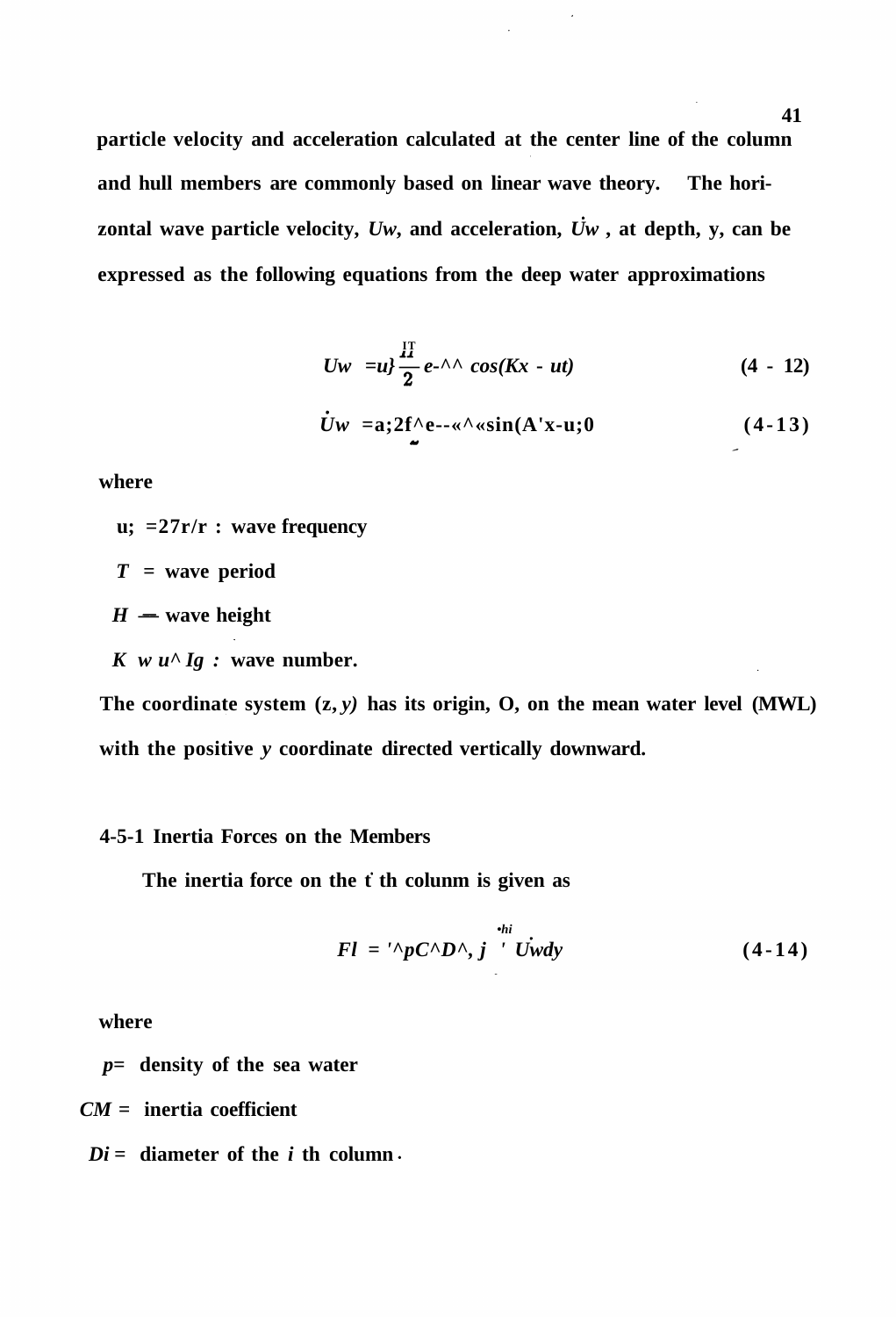**Substituting Equation (4-13) into Equation (4-14) and integrating yields** 

$$
Fl = \frac{1}{2} \cdot \frac{PCM9I}{1 - C} - \frac{1}{2} \cdot \frac{1}{2} \cdot \frac{1}{2} \cdot \frac{1}{2} \cdot \frac{1}{2} \cdot \frac{1}{2} \cdot \frac{1}{2} \cdot \frac{1}{2} \cdot \frac{1}{2} \cdot \frac{1}{2} \cdot \frac{1}{2} \cdot \frac{1}{2} \cdot \frac{1}{2} \cdot \frac{1}{2} \cdot \frac{1}{2} \cdot \frac{1}{2} \cdot \frac{1}{2} \cdot \frac{1}{2} \cdot \frac{1}{2} \cdot \frac{1}{2} \cdot \frac{1}{2} \cdot \frac{1}{2} \cdot \frac{1}{2} \cdot \frac{1}{2} \cdot \frac{1}{2} \cdot \frac{1}{2} \cdot \frac{1}{2} \cdot \frac{1}{2} \cdot \frac{1}{2} \cdot \frac{1}{2} \cdot \frac{1}{2} \cdot \frac{1}{2} \cdot \frac{1}{2} \cdot \frac{1}{2} \cdot \frac{1}{2} \cdot \frac{1}{2} \cdot \frac{1}{2} \cdot \frac{1}{2} \cdot \frac{1}{2} \cdot \frac{1}{2} \cdot \frac{1}{2} \cdot \frac{1}{2} \cdot \frac{1}{2} \cdot \frac{1}{2} \cdot \frac{1}{2} \cdot \frac{1}{2} \cdot \frac{1}{2} \cdot \frac{1}{2} \cdot \frac{1}{2} \cdot \frac{1}{2} \cdot \frac{1}{2} \cdot \frac{1}{2} \cdot \frac{1}{2} \cdot \frac{1}{2} \cdot \frac{1}{2} \cdot \frac{1}{2} \cdot \frac{1}{2} \cdot \frac{1}{2} \cdot \frac{1}{2} \cdot \frac{1}{2} \cdot \frac{1}{2} \cdot \frac{1}{2} \cdot \frac{1}{2} \cdot \frac{1}{2} \cdot \frac{1}{2} \cdot \frac{1}{2} \cdot \frac{1}{2} \cdot \frac{1}{2} \cdot \frac{1}{2} \cdot \frac{1}{2} \cdot \frac{1}{2} \cdot \frac{1}{2} \cdot \frac{1}{2} \cdot \frac{1}{2} \cdot \frac{1}{2} \cdot \frac{1}{2} \cdot \frac{1}{2} \cdot \frac{1}{2} \cdot \frac{1}{2} \cdot \frac{1}{2} \cdot \frac{1}{2} \cdot \frac{1}{2
$$

**where** 

*hi* **= length of the colunm under the mean water level.** 

**The total inertia forces on all columns are obtained by summation as** 

$$
Fl, = \, ^{12}pC^{\wedge}gH'^{\wedge}DUl - e^{-\cdots}{}^{\wedge})sm(Kx, - ot).
$$
\n(4 - 16)

**The total inertia force on the hulls. No. 3 and No. 4, perpendicular to the** *x*  **direction can be written** 

$$
Fjj = -\frac{\pi}{2} C MHD\%e^{-\frac{1}{2}}' u'' b' cos(Ka)s'm(u;t)
$$
 (4-17)

**where** 

*DH =* **diameter of the hulls** 

*E =* **depth of the center line of the hulls below MWL.** 

## **4-5-2 Drag Forces on the Members**

## **CASE I : Random Wave Only**

The drag force on the f th column can be written as

$$
Ff = \begin{array}{c} \stackrel{\bullet}{\wedge} pCoDi & f \ \end{array} \begin{array}{c} \stackrel{\bullet}{\sqcup} \ \text{I} \ \text{Ur.t} \ \text{I} \ \text{Urei} \ \end{array} \begin{array}{c} \text{d} \ \text{d} \ \text{y} \end{array} \tag{4 - 18}
$$

**where** 

*CD* **= drag coefficient**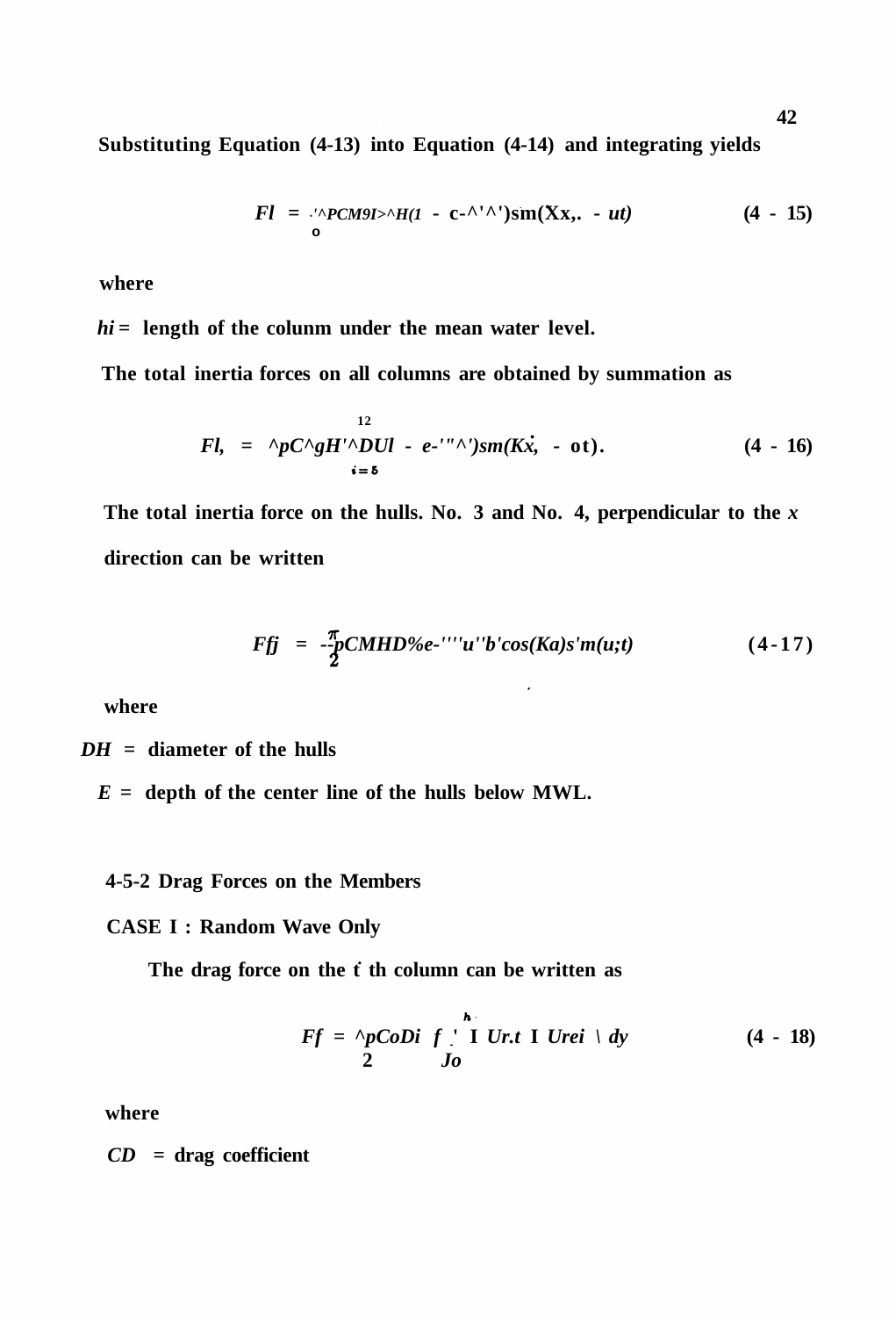*Urei* =  $Uw - \dot{X}$ : random relative velocity.

**The random relative velocity is due to the wave particle velocity and structure velocity. The absolute value of the relative velocity is needed to preserve the sign variation of the force.** 

**The relative velocity square term in Equation (4-18) must be linearized, and the total drag force on all columns for random waves only is calculated by summation as**   $\mathbf{h}$ .

$$
Fl'' = \Delta pCo \ Di \ j \ \ Ll \ U^{\wedge} \ \ i \ dy \tag{4 - 19}
$$

**where** 

Li=  $y/2jTi2G^r$ 

*G^r—* **standard deviation of relative velocity.** 

The standard deviation of relative velocity, a<sup> $\wedge$ </sup>,., is unknown. This value can **be calculated from the root-mean-square value of the relative fluid velocity, as** 

$$
C7_{12} = Uw - i - (4-20)
$$

**The transfer function for the response of the tension leg platform [30] is** 

$$
\mathbf{x} = \mathbf{r}^{\prime} \mathbf{G}, \mathbf{u}; \mathbf{c}^{\prime} \mathbf{c}^{\prime} \tag{4-21}
$$

**where** 

**fy= wave amplitude** 

*Q^* **(a;)= appropriate complex frequency response function .** 

$$
\dot{\mathbf{x}} = \mathbf{r}/\mathbf{i}\mathbf{u}; \mathbf{G}^2\mathbf{u}; \mathbf{e}^{\mathbf{u}^2\mathbf{e}^*} \tag{4-22}
$$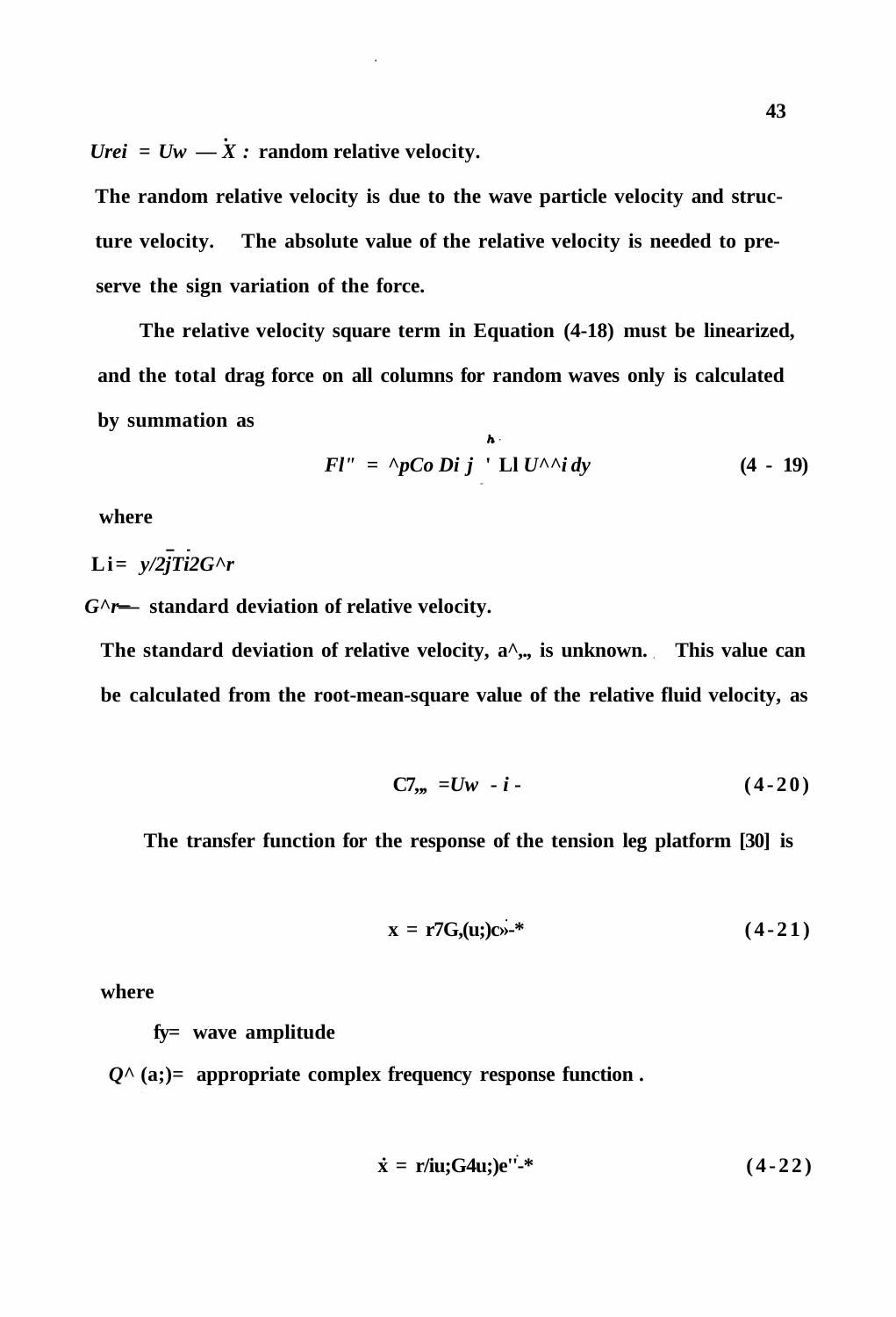Equations (4-20) and (4-22) yield

$$
Ur|_{y} = \bar{U}w - iuG^{\wedge}(uj)e^{\gamma\gamma\gamma}
$$
 (4 - 23)

where

$$
U_{\parallel} = \frac{1}{\eta} \hat{U}W = \frac{UW}{\eta}.
$$

The resultant mean square value of relative fluid velocity is

$$
c'lr = r \cdot |U(:,(w)|' S,,(k-) du, \qquad (4-24)
$$

where

 $5^{\wedge}$  (*u*) = power spectral density of wave amplitude.

The mean square value of the horizontal wave velocity is calculated from the linear wave theory, and is given as

$$
\bar{U}w = uje^{-\Lambda} \cos(Kx-ut)^{\Lambda}
$$
 (4-25)

Therefore, the mean square value of the horizontal wave velocity which changes along the depth *y* is

$$
\wedge^2 \leq \int_0^\infty u; \, u \, e^{-\Lambda} \wedge \langle 5, r f(j). \tag{4-26}
$$

This value is applied to the initial condition because initially there is no relative velocity.

The total drag force on the hulls, No. 3 and No. 4, can be written in the form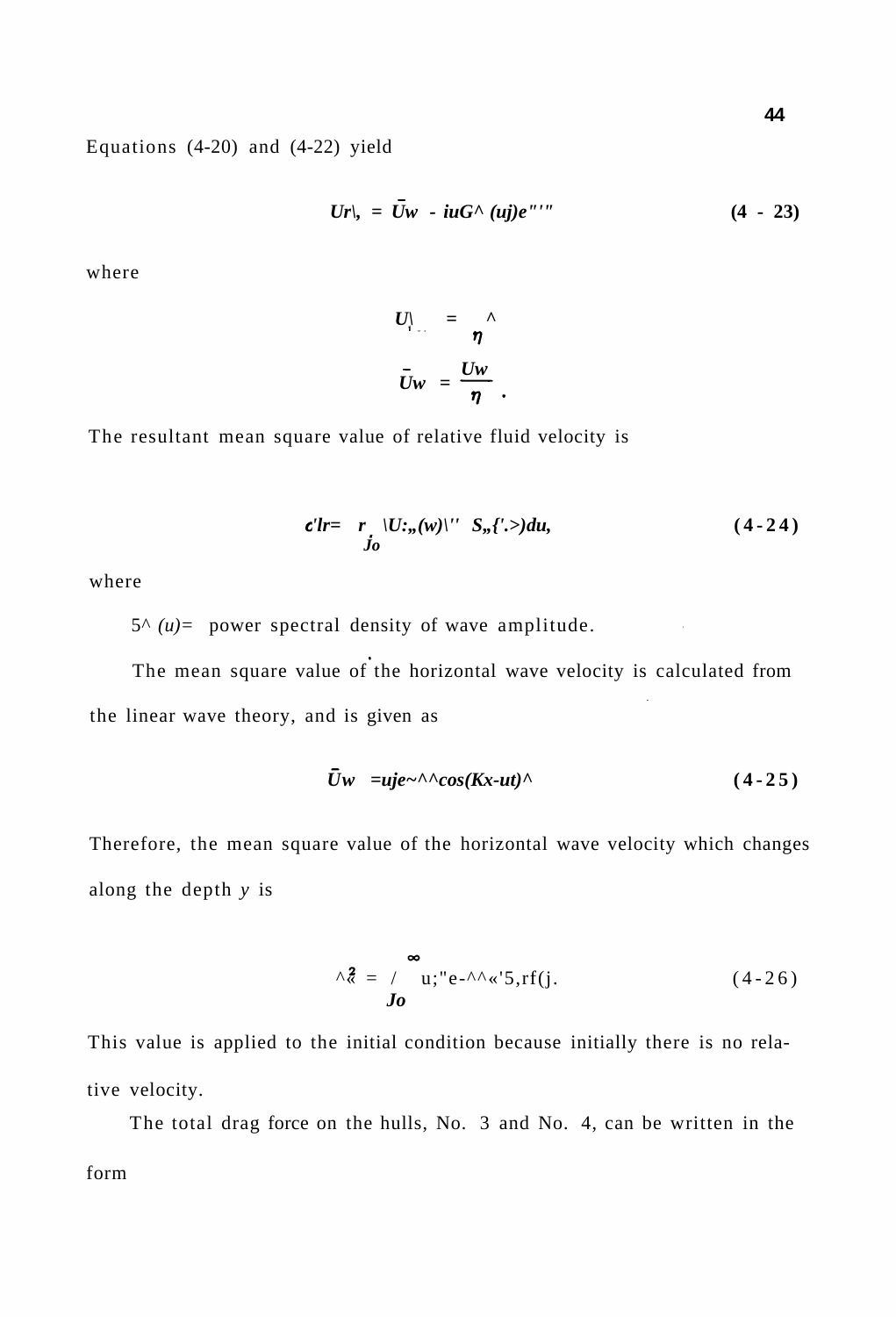**45** 

$$
\mathbf{F}\mathbf{H} = \left\langle \mathbf{p}^{\wedge} \mathbf{D} \mathbf{D} \mathbf{H} \mathbf{L} \mathbf{I} \right\rangle_{J \cdot bh'} U^{\wedge}, dz \qquad (4 - 27)
$$

**where** 

$$
L_1 = \sqrt{\frac{2}{\pi}} 2 \sigma_E.
$$

- *GEr=* **standard deviation of relative fluid velocity at depth** *E* **below the mean water level** 
	- **6' = effective length of hulls in the** *z* **direction.**

**The squared standard deviation of the horizontal wave velocity at depth** *E* **is** 

$$
cl = r \mu, \nu' e^{-\nu \nu \wedge} S, dw \qquad (4-28)
$$

**where** 

*E=* **depth of the center line of the hull below MWL •** 

**This value is applied to the initial condition without relative velocity. The squared standard deviation of the relative velocity,** *G^. ^***, can be calculated by**  using  $E$  instead of  $y$  in Equation (4-26).

**CASE II : Random Wave with Current** 

The drag force on the f th column for random waves with current is ex**pressed as** 

$$
Ff = \left| pCo\ Dij'l\ Ur.1 \right| \left| \right| C', \quad \left| dy \right| \tag{4 - 29}
$$

**where** 

 $Ur^{\wedge}$ =  $Uc$ -tr(t) *r{t)= Uw - i*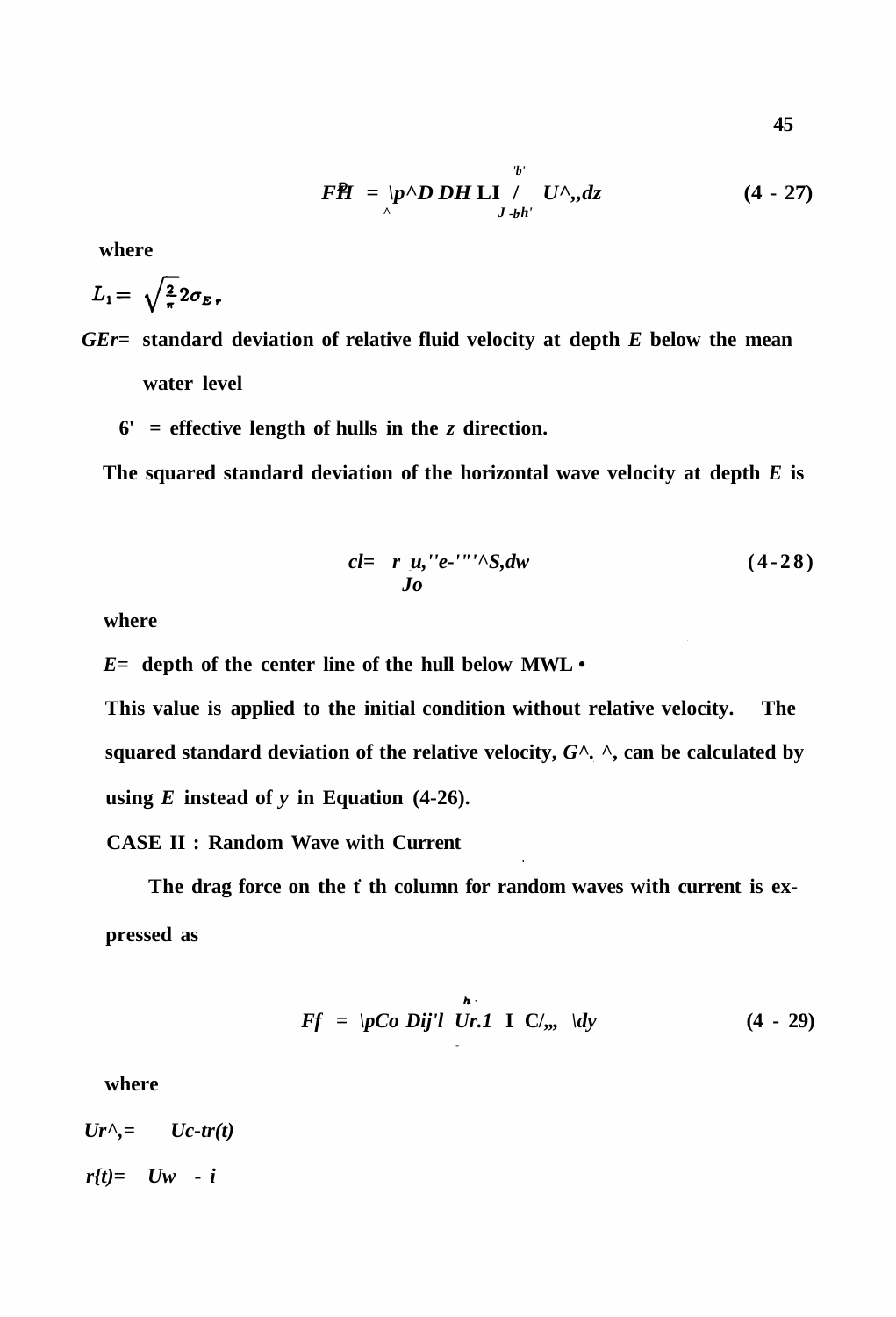*Uret=* **total relative velocity** 

 $r(t)$ = random relative velocity between the wave particles and the structure *Uc* **= current velocity.** 

**The relative velocity squared term in Equation (4-29) must be linearized. The drag force on the columns is then obtained as** 

$$
Ff = \{pCo \ Di \ [U, I \ ]' L; dy - \} - I \ ]^{fhi}_{L} U^{\wedge} \ ^{\wedge} dy], \qquad (4 - 30)
$$

**The total drag force on the hulls in the case of random wave with current velocity can be expressed by** 

$$
FS = pCoDH \left[\text{La } \text{17c} + \text{Li} \middle| \right]_{J-b'}^{b'} \left[\text{L}^{\wedge}, dz\right]. \tag{4-31}
$$

# **4-5-3 Total Forces on the Members**

**The total force F, on the column and hull elements for surge motion can be found simply by summing the drag and the inertia forces, as given by the following general equation:** 

$$
F_{\gamma} = H[F, i \ cosut - F, 2, smitt] - [-F^{\wedge} n \qquad (4 - 32)
$$

**where** 

$$
F_{\cdot}, = J/\!\!>\!\!C_{\ll}<^2 \!\!X; \hat{}\,\! (I-\ll^{\prime\prime\prime\prime\prime\prime\prime})\sin(\ell f_{X}O)
$$

$$
F_{\cdot}, \quad \frac{\pi}{8} \quad -pCugf^{\wedge}Dni\cdot\cdot\cdot\cdot\cdot\cdot Dos\{Kx,\} \quad + \quad \hat{p}CDle\cdot\cdot\cdot\cdot\cdot H'cos\{Ka\}
$$

and  $F^{\wedge}D$  is the total drag force as given by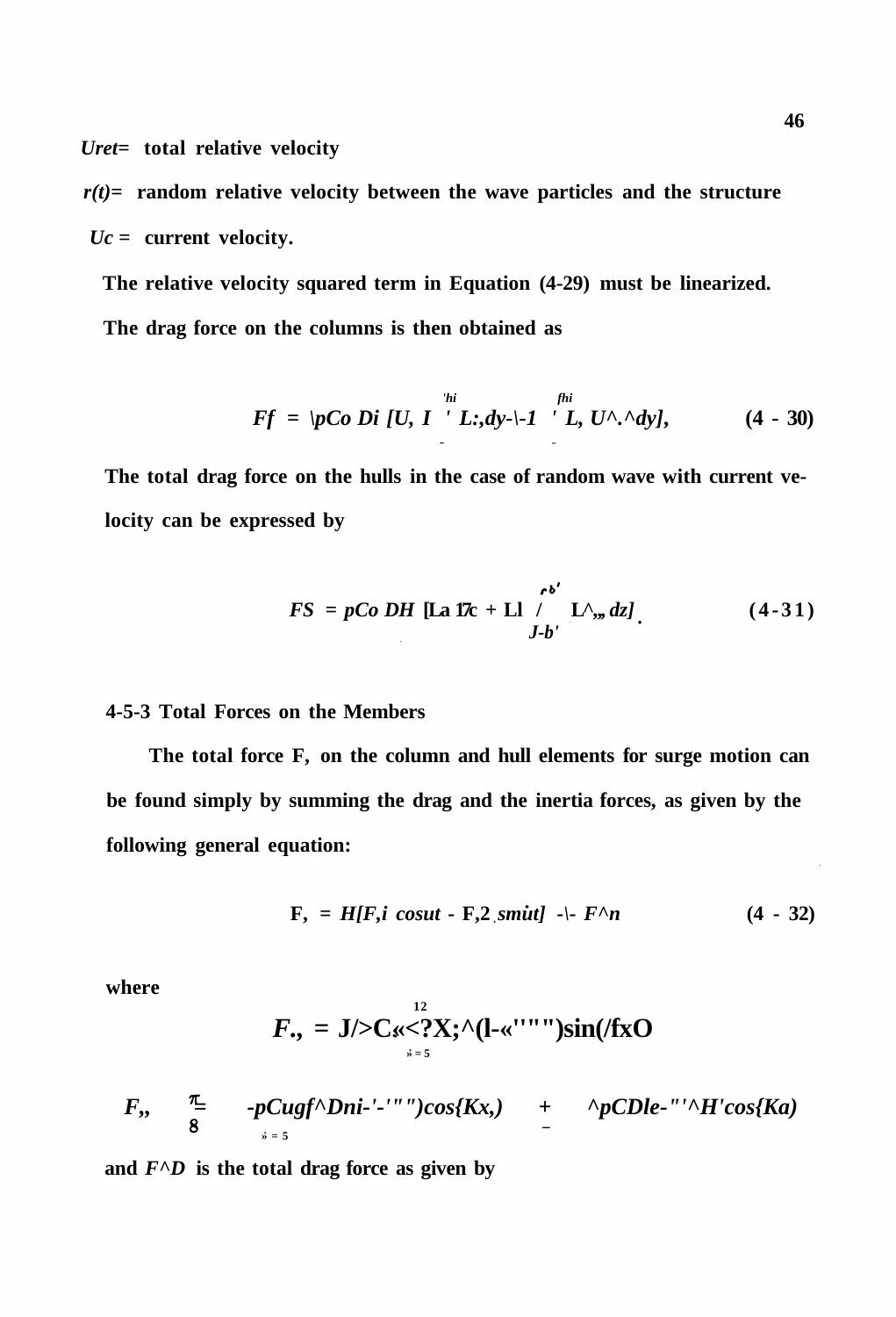**CASE I : Random Wave Only** 

$$
F.D = -ZPCD \underbrace{y}{\underset{\wedge}{\sum}} \underbrace{N}Di \quad / \quad L^{\wedge}Ureidy \cdot \underset{\wedge}{\sum}DnLi \quad / \quad Ureidz
$$

**CASE II : Random Wave with Current** 

$$
F.D = \frac{1}{2\pi C D} \sum_{i=1}^{N} A \underbrace{IC}_{i=1} \underbrace{I^{N*}}_{j_0} L^{\wedge} dy \cdot \stackrel{r^{N*}}{\wedge} L, U, idy \rightarrow pCnDh \underbrace{[L^{\wedge} U^{\wedge} + L, I]}_{j-b'} \underbrace{f^{\wedge}}_{J-b'}.
$$

**The force terms related to the current velocity are applied to calculate the response of current velocity. The random wave force terms are applied to spectral analysis mentioned in the following section. Equation (4-32) can also be written as** 

$$
F_2 = HFA \cos(ut + 4) + F^{\wedge}D \qquad (4 - 33)
$$

**where** 

$$
FA = y/F^{\wedge}, + Fl,
$$

$$
tan(f^{\wedge}) \sim \frac{F}{F_{\pmb{x}}^2}.
$$

**4-5-4 Transfer Function for Wave Height** 

**The spectral density of the wave loading** *SFX* **(w) can be related to the wave spectral density through the transfer function** *Gp (u).* **The transfer function that relates the height** *H of a* **wave to the loading it causes on a structural member is** *Gp (u).* **Transfer functions of the harmonic form are defined as**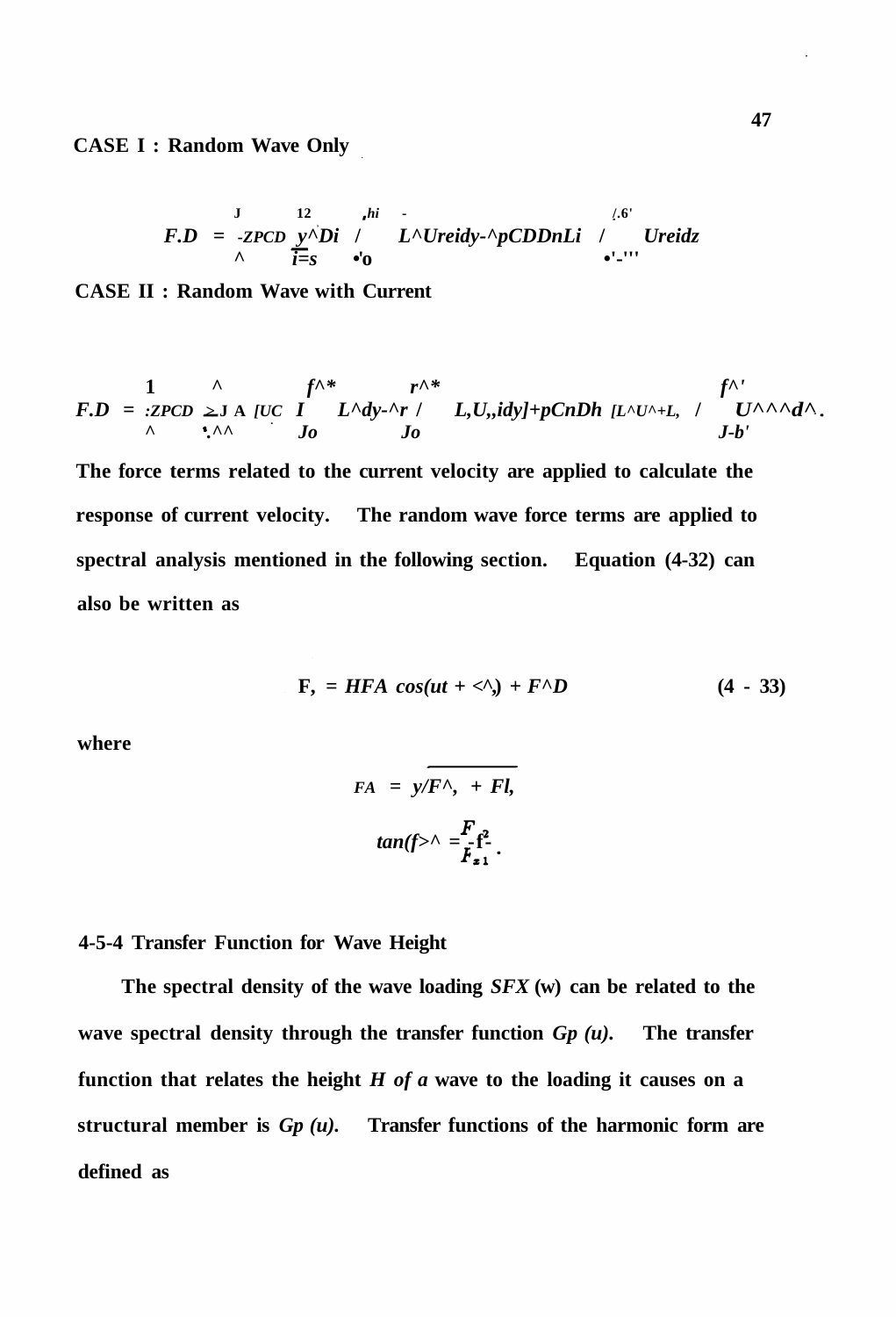$$
GF (U) = GjroC^{*''*} \t for i = V^{\wedge} \t (4 - 34)
$$

where

*GFO=* complex number independent of time .

Since a simple wave is harmonic, the forcing function F, (t), which consists of fluid inertia and drag forces, can be written in the form of Equation (4-33). The connection between a forcing function and its transfer function is defined [36] as

$$
(Forcing function) = H \times real [GF (w)]. \qquad (4-35)
$$

Equations (4-33) and (4-35) yield

$$
GF(w) = F^{\wedge} cos(ujt + \langle N^{\ast} \rangle) + {\wedge}. \qquad (4-36)
$$

From Equation (4-35) the structural forcing function can be redefined in terms of the transfer function [36] as

$$
F. \quad =ri(t)|Gr(u)|. \tag{4-37}
$$

The wave amplitude, *T)(t),* which is a stationary random process with a zero mean and with a spectral density,  $5'$ , (u;), is assumed to be a distribution of linear waves.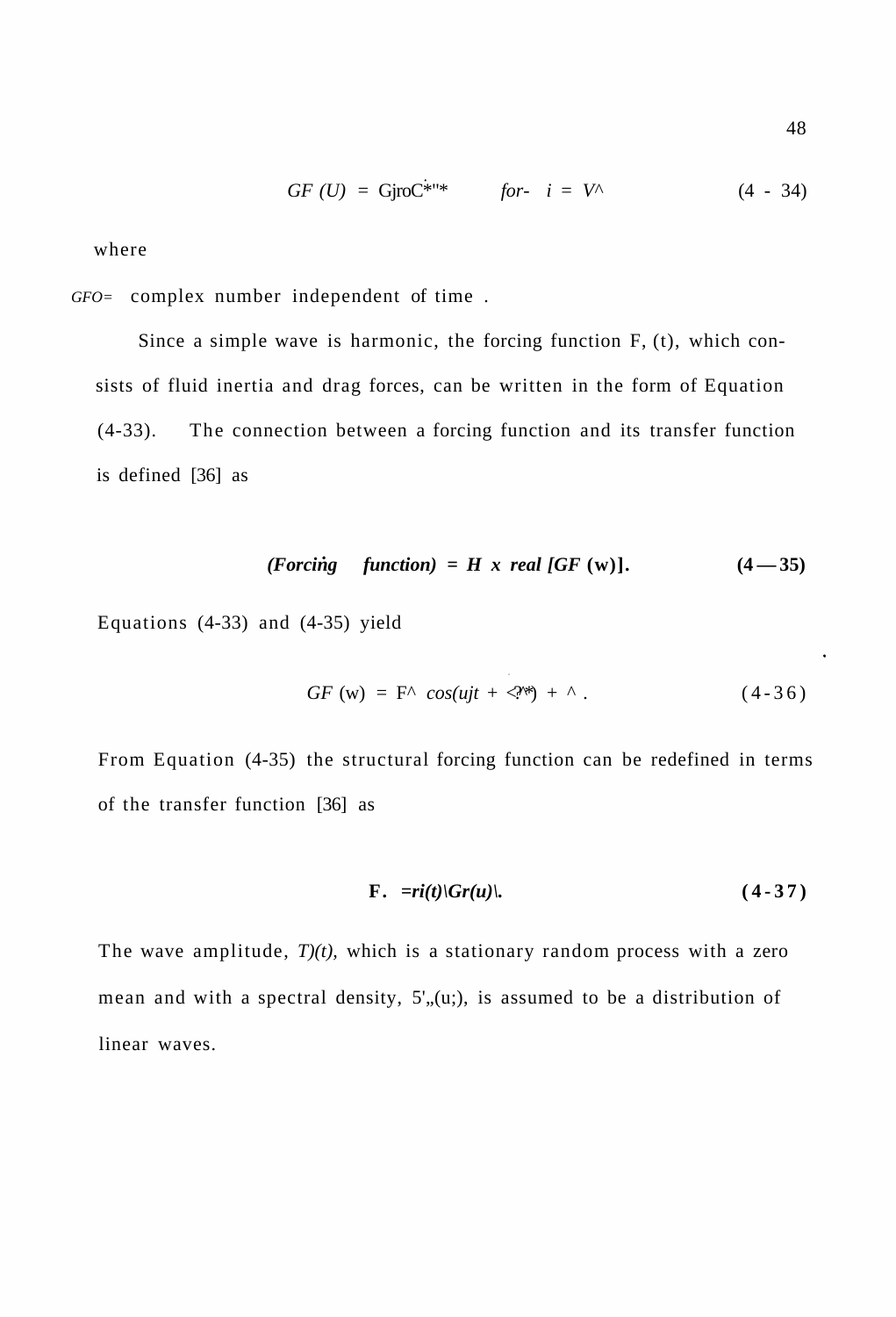**From the basic definitions of the autocorrelation function and the spec**tral density function, the spectral density of the wave force,  $S F x(^{\wedge})i$  is related **to** *Sr, (u)* **through the known transfer function** *GF* **(w) [36]** 

$$
SFX(\wedge)=|GF(U)|' \quad S,(u;), \qquad (4-38)
$$

#### **4-5-5 Spectral Analysis for Surge Response**

**The equation of motion of a single^degree-of-freedom (SDOF) system for a structure is derived by considering the equilibrium of forces on the tension leg platform. The structure is subjected to a restoring force due to the horizontal component of the tether tension and an external force induced by waves and the current. But the hydrodynamic damping for a viscous force representing structural damping can be neglected in surge motion, since the surge periods of oscillation are of the order of 60 s, and thus resonance due to ocean wave excitation is extremely unlikely. Therefore, the equation of motion in the horizontal, or** *x* **direction is** 

$$
\mathbf{m}, \mathbf{x} + \mathbf{A}\mathbf{x} = F^{\wedge}(t) \tag{4-39}
$$

**where** 

**m . =** *Mp -{-Max*   $M_{\text{R}}$  = structural mass of the tension leg platform

 $M_{.27}$  added mass due to columns and hulls in the x direction.

**The added mass for the columns and hulls can be calculated by the following equation.**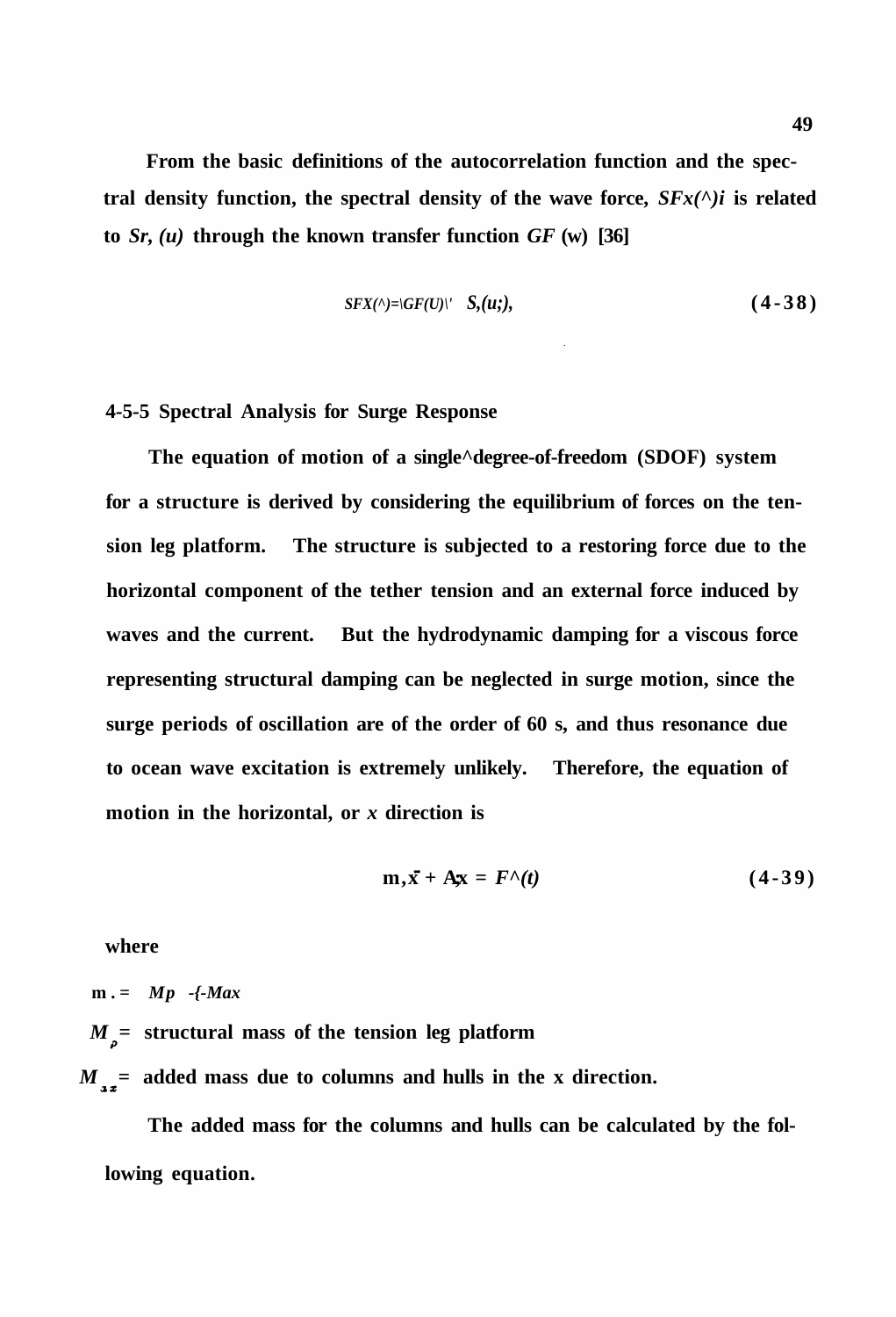$$
M_{\nu} = \int_{0}^{T} J / [C.c X; r > f K + 4C, H DI b'] \qquad (4 - 40)
$$

where

*Gac* = added mass coefficient for columns

 $CaH =$  added mass coefficient for hull at depth E below the mean water level. The added mass coefficient for the rectangular hull was experimentally determined by Chung [49].

In order to carry out a frequency domain solution of the surge response, the relationship between response spectral density,  $\Lambda$ <sup> $\Lambda$ </sup>.(a;), and the variance, a^, from Equation (4-39) is required. The harmonic response function *H(uj),*  sometimes called the frequency response function, for the equation of motion is calculated by

$$
^{\mathsf{A}}\mathsf{M} = -7 \cdot 1 - u - \quad (4 - 41)
$$
  
 
$$
^{\mathsf{B}} \mathsf{m}, \, (\text{wj} - \text{u;2})
$$

where

 $w \ll 2 \sqrt{k/m^{\Lambda}}$ : circular frequency of the structure.

The response spectral density,  $5(0;),$  can be calculated from the frequency response function, *H(u)f* which is the Fourier transform of the impulse response function,  $h(t)$ <sup> $\wedge$ </sup> and the spectral density of the wave loading, 5jr,(a;), by using the definition of spectral density and autocorrelation

$$
S_{n}(u) = \langle H(u) \rangle^{\wedge} \quad Sp^{\wedge}(u;), \tag{4-42}
$$

Substitution Equation (4-38) into Equation (4-42) gives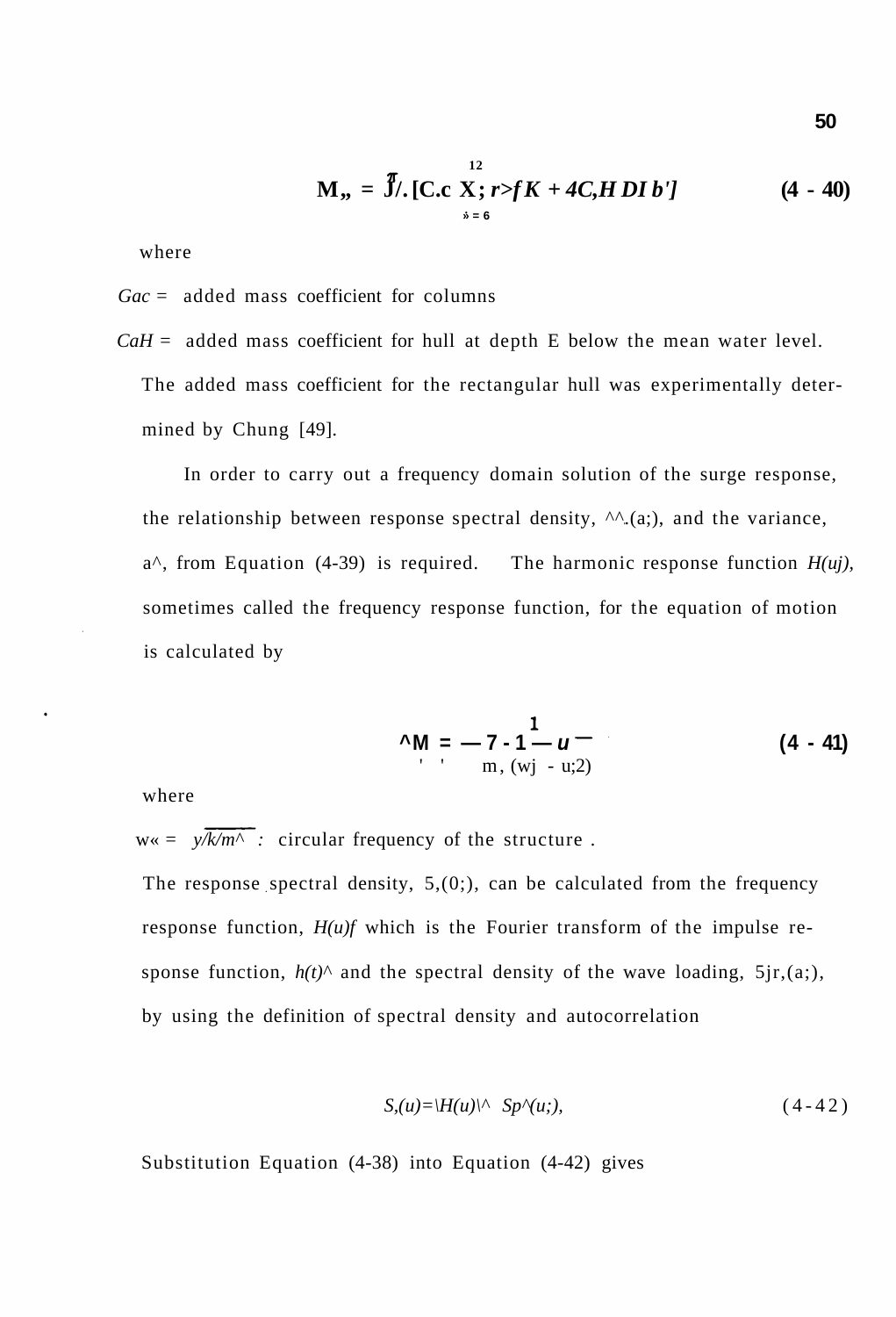5.(w) =1 ff(u.) n GF(u.) I' S,(u). 
$$
(4 - 43)
$$

**Theoretically, the mean square value of TLP response requires integration of the corresponding response spectrum 5,**  $(u)$  over the whole frequency **range,**  $-00 < a$ **;**  $< 00$ 

$$
GI = r \cdot S^{\wedge}(uj)du, \qquad (4-44)
$$

**However, for numerical integration purposes, a finite frequency range with cut-off points can be used. Most response spectra become extremely small at moderate frequencies, and beyond those frequencies the energy spectrum is negligible.** 

**Briefly, the procedure of frequency-domain analysis for TLP response is summarized as the following steps.** 

- **1) Decompose the input wave height spectrum into the proper number of frequency.**
- **2) Calculate the drag and inertia forces on the structure members.**
- **3) Calculate the transfer function and the spectral density for the wave force.**
- **4) By using the definition of the spectral density and the autocorrelation, find the spectral density of the structure response.**
- **5) By integrating the corresponding response spectrum over the whole frequency ranges and calculating the root of the integration value, find the standard deviation value of TLP response. Now the first iteration is**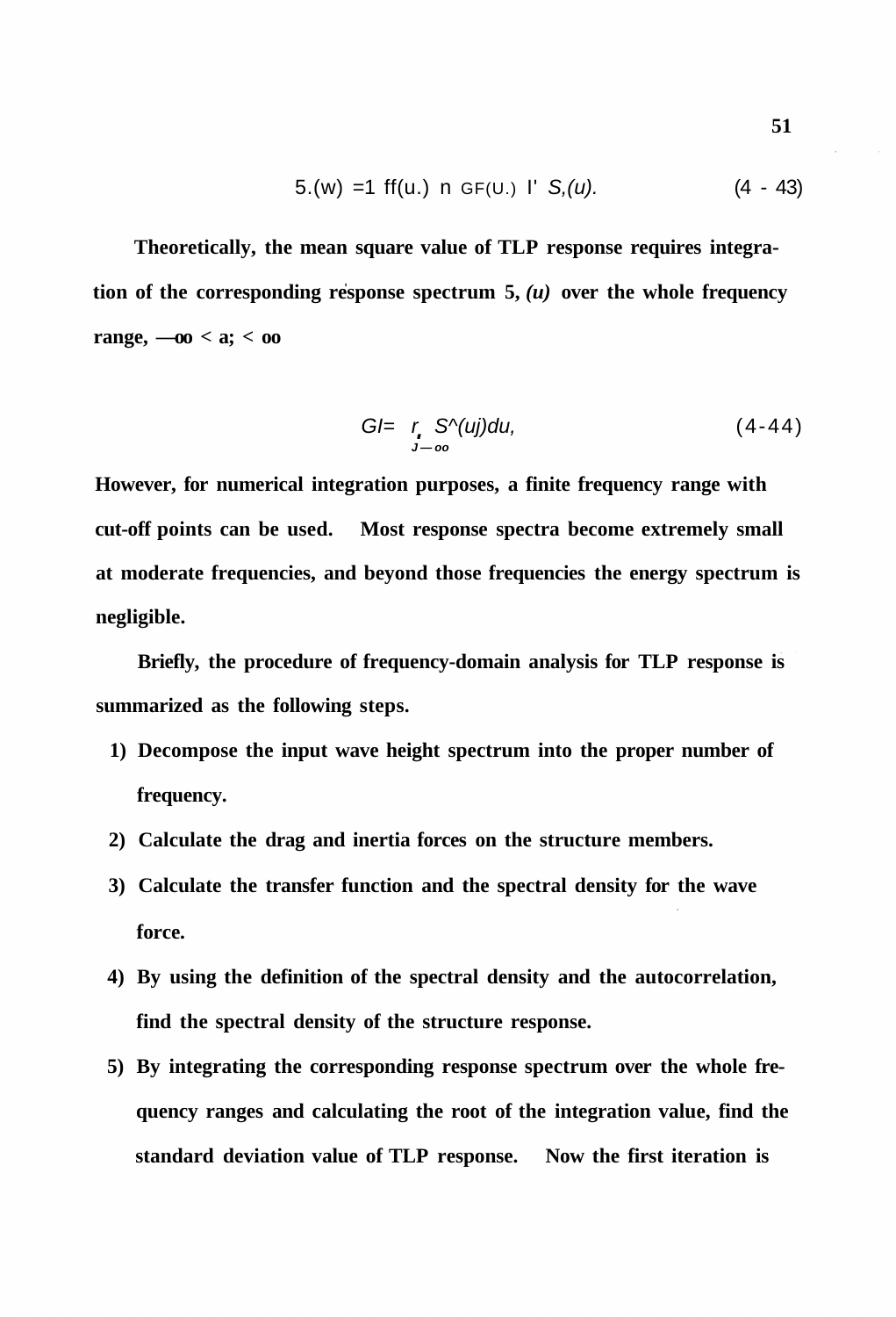**completed. For the next iteration, the structure will have a velocity. Hence, the relative velocity should be included in the calculation.** 

**6) Return to the step 2) until the standard deviation response of structure is converged.**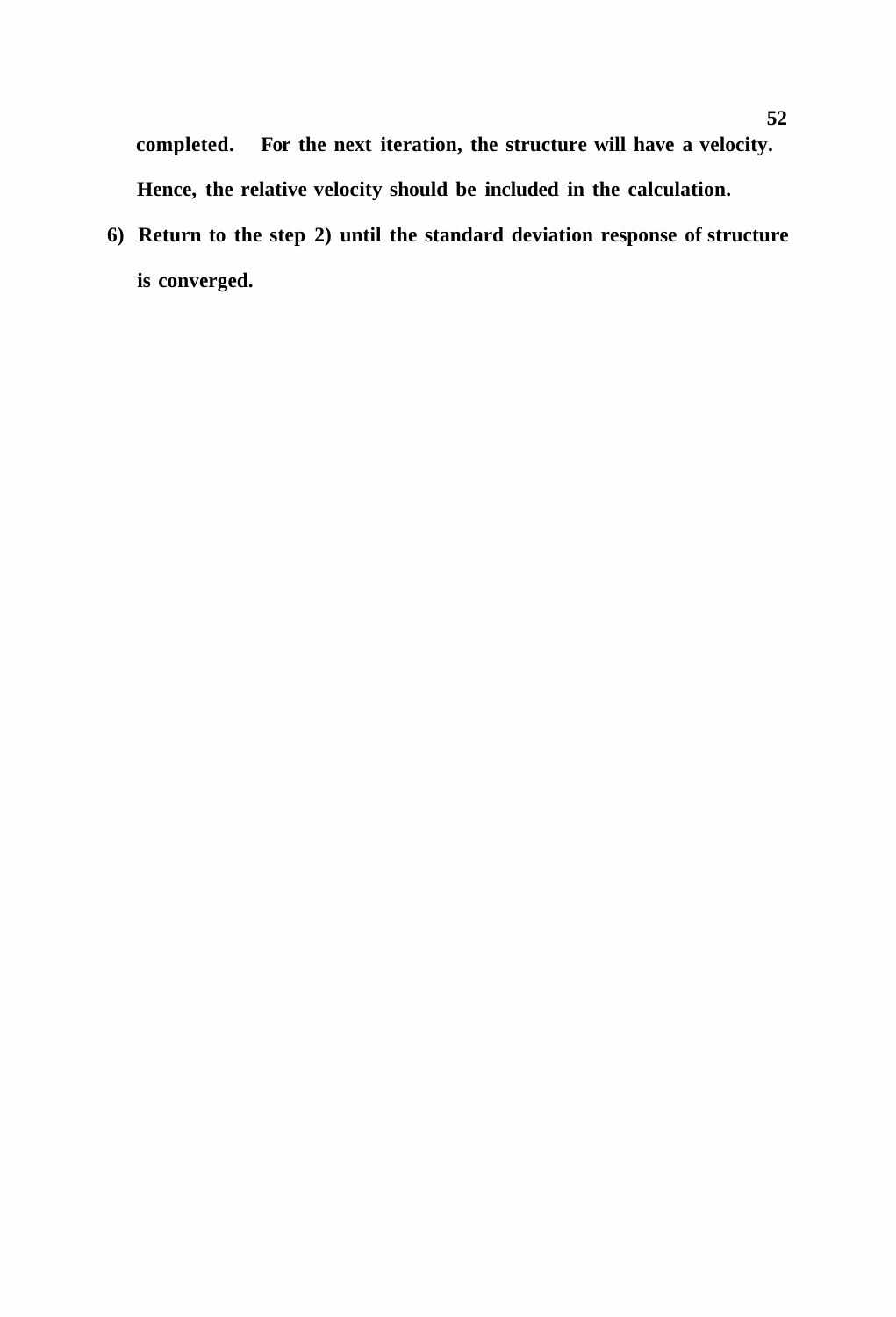#### **CHAPTER V**

# **NUMERICAL EVALUATION**

#### **5-1 Introduction**

**Parameter values for the numerical studies of a TLP surge response are determined and evaluated in this chapter. The basic data of structural configuration are the same as those of reference [50]. The environment for the TLP design is employed in the condition of an extreme sea state in the North Sea. Becaifee the expected maximum dynamic response of a TLP due to an extreme sea state is required for the design in the location of the TLP, the numerical developments of the frequency domain analysis in both random wave only and random wave with current are focussed on the dynamic surge response of the TLP. The effect of the relative velocity on the hydrodynamic force equation is considered. The results of the responses due to the presence of current velocities are also calculated and discussed.** 

## **5-2 Parameter Data**

## **5-2-1 Platform and Tether Data**

**The TLP model for the numerical studies is shown in Figure 4-3. The corresponding data of structural configuration are listed in Table 5-1. The data for the tensioned steel tethers at the four corner columns are also listed in Table 5-1.**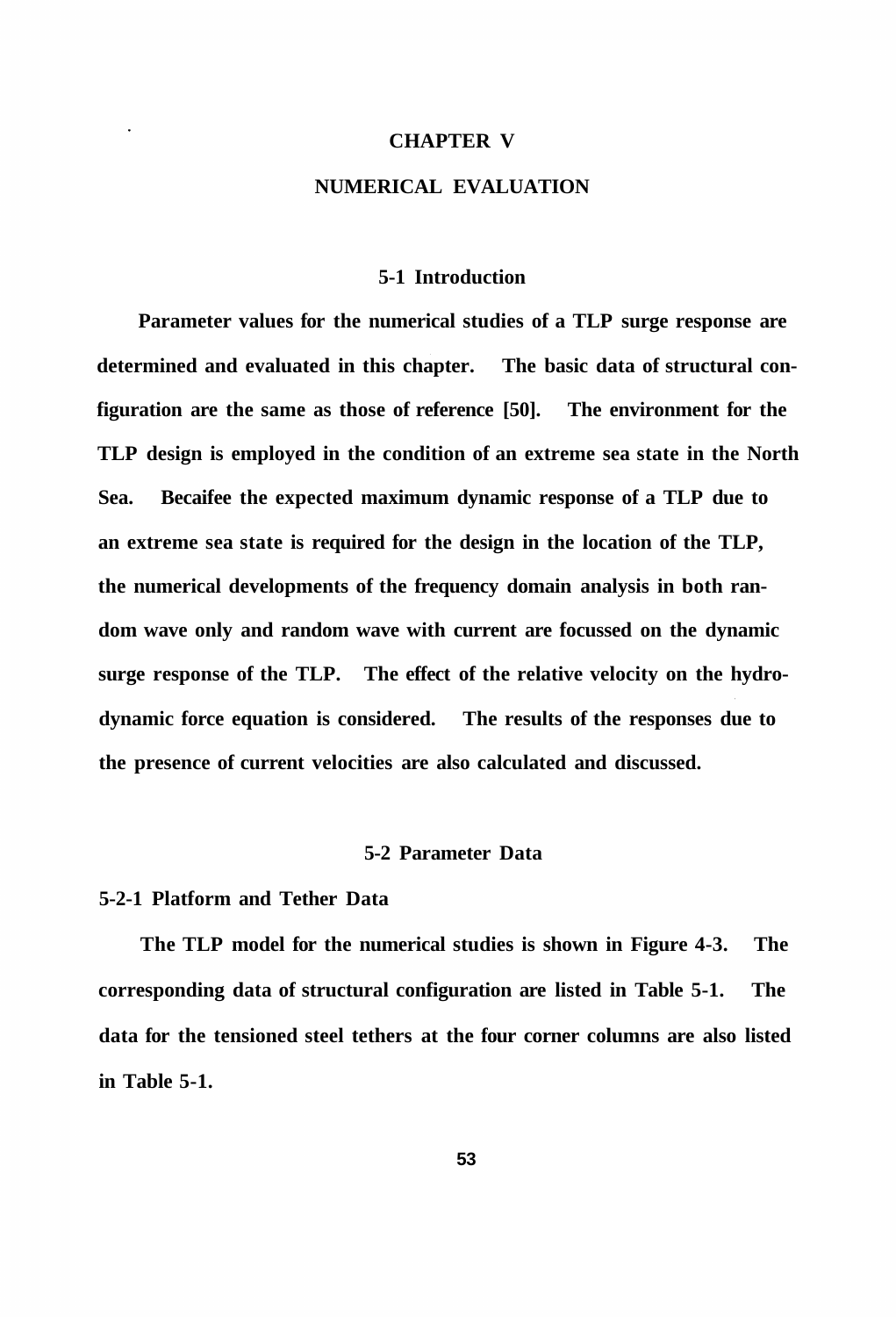|  | Table 5-1 Parameter values for platform and tether |  |  |  |  |  |
|--|----------------------------------------------------|--|--|--|--|--|
|--|----------------------------------------------------|--|--|--|--|--|

| <b>Total structure mass</b>        | 31200 tons        |  |  |
|------------------------------------|-------------------|--|--|
| Diameter of corner columns         | $16 \text{ m}$    |  |  |
| Spacing of corner columns          | 70 m              |  |  |
| Length of hulls                    | 54 m              |  |  |
| Diameter of hulls (No. 1, 2)       | 14 m              |  |  |
| Diameter of hulls (No. 3, 4)       | 6 <sub>m</sub>    |  |  |
| Diameter of cross braces           | $3.5 \text{ m}$   |  |  |
| Submerged depth                    | $35 \text{ m}$    |  |  |
| Tether length                      | 125 m             |  |  |
| Tether stiffness per leg for surge | 205000 N/m        |  |  |
| Tether tension per leg             | 2560 tons (force) |  |  |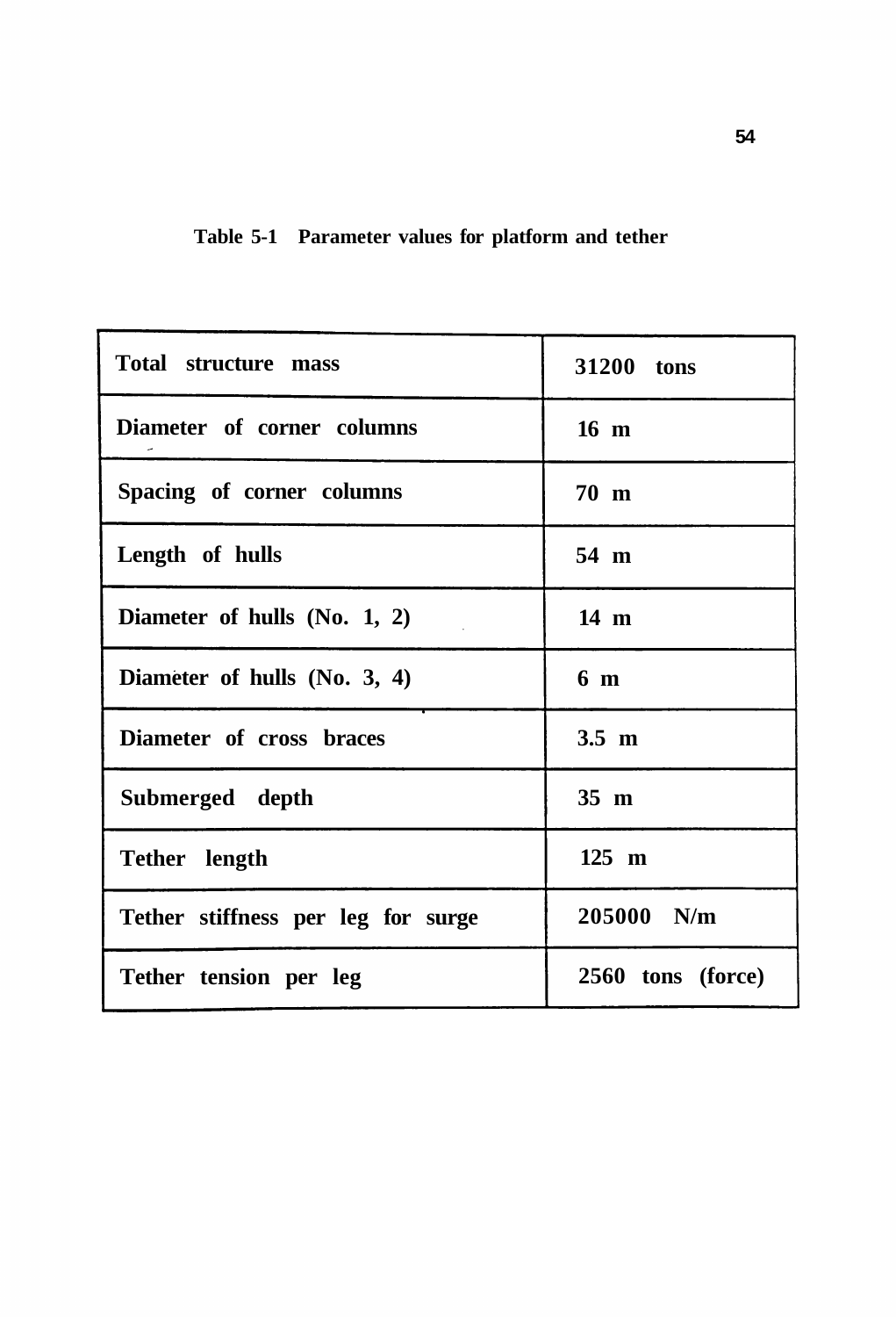The North Sea is chosen for the environmental location where the water depth is 160 m. The modified JONSWAP wave spectrum, which is expressed in terms of the significant wave height and the significant wave period, is used for random sea states in the frequency domain analysis.

The current velocity profile is considered to be steady in time and uniformly distributed in depth. The input data of the current velocity profile has the following cases:

case  $1 = 1$  knot  $(0.515 \text{ m/s})$ case  $2 = 2$  knot  $(1.03 \text{ m/s})$ case  $3 = 3$  knot  $(1.545 \text{ m/s})$ .

The data for the significant wave height and the significant wave period are the following:

wave height  $= 30$  m wave period  $= 17$  s.

# 5-3 Numerical Results

The cut-off frequencies used for numerical calculation are

 $cji = 0.2$  rad/s

*ijj2 =* **1.2 rad/s** 

where

 $(jj^{\wedge} =$ low limit

*u-i* =high limit.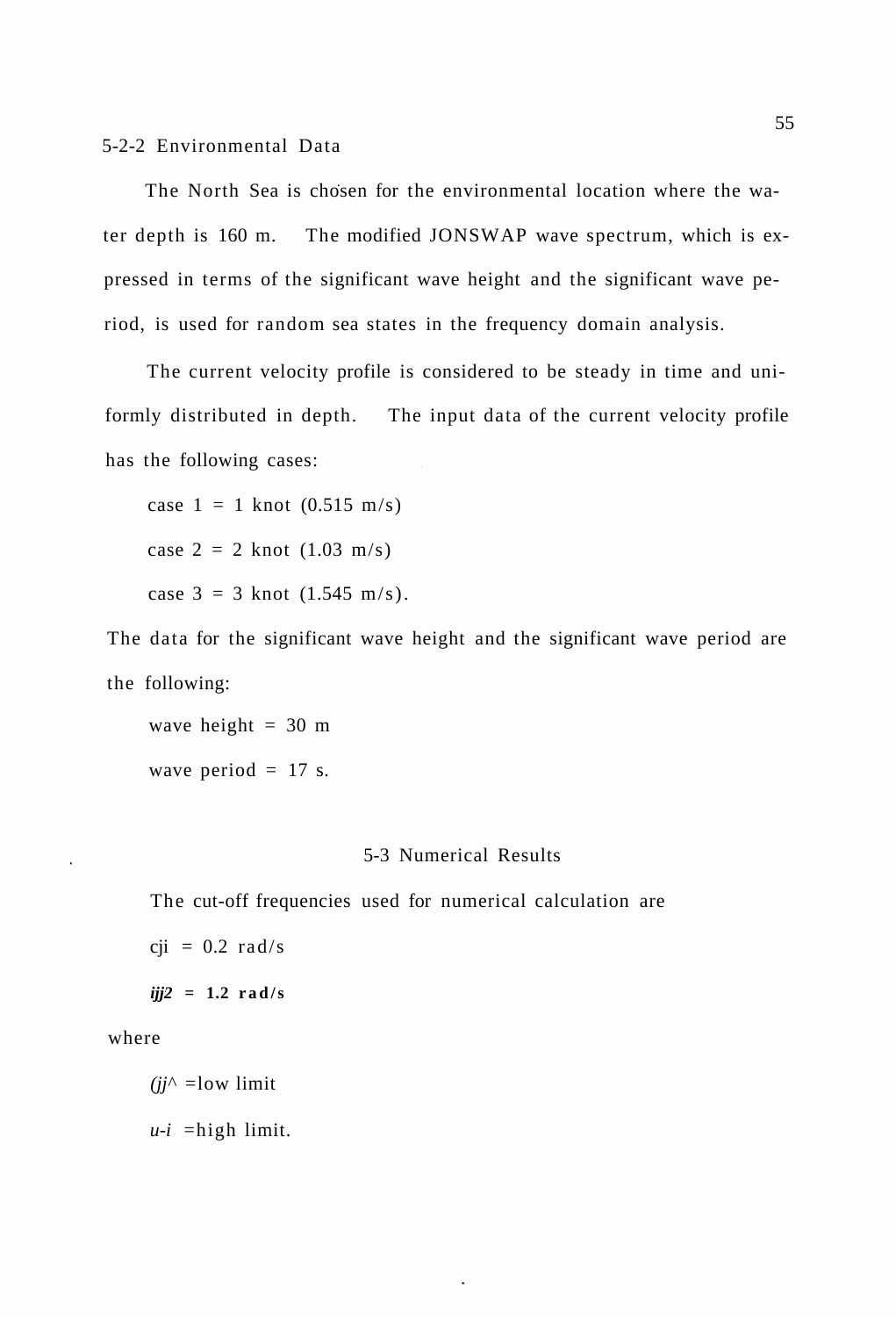This frequency range is decomposed into 101 component frequencies for the linearized frequency domain analysis. Number of frequencies, 101, is chosen from reference [50] which dealt with frequency-domain analysis for offshore structure response. The procedure for frequency domain riser analysis for a random wave with no current is explained by Krolikowski and Gay [19]. This procedure also can be applied to the TLP model for frequency domain analysis.

In the case of random waves with a steady current, the wave characteristics due to wave-current interaction are changed. The wave energy loss due to the decrease of wave height reduces the standard deviation response of structure because the current is the same direction as the waves, which is the worst case in sea. The fiow chart for frequency domain analysis is shown in Figure 5-1.

The numerical calculation is performed on the IBM-3081 computer, and the results are plotted on the same computer. Figures 5-2, 5-3, and 5-4 show the change of input spectrum due to different current velocities in Equation (3-8). Figures 5-5, 5-6, 5-7, and 5-8 show the transfer function for fluid inertia and drag forces, which is defined in Equation (4-36), in the case of random wave only and random waves with three different current velocities. The transfer functions for the surge response of the TLP, which is related to Equation (4-43), in the C2ise of random waves only and random waves with current are shown in Figures 5-9, 5-10, 5-11, and 5-12. Although the transfer functions for fluid force and structure response all look similar despite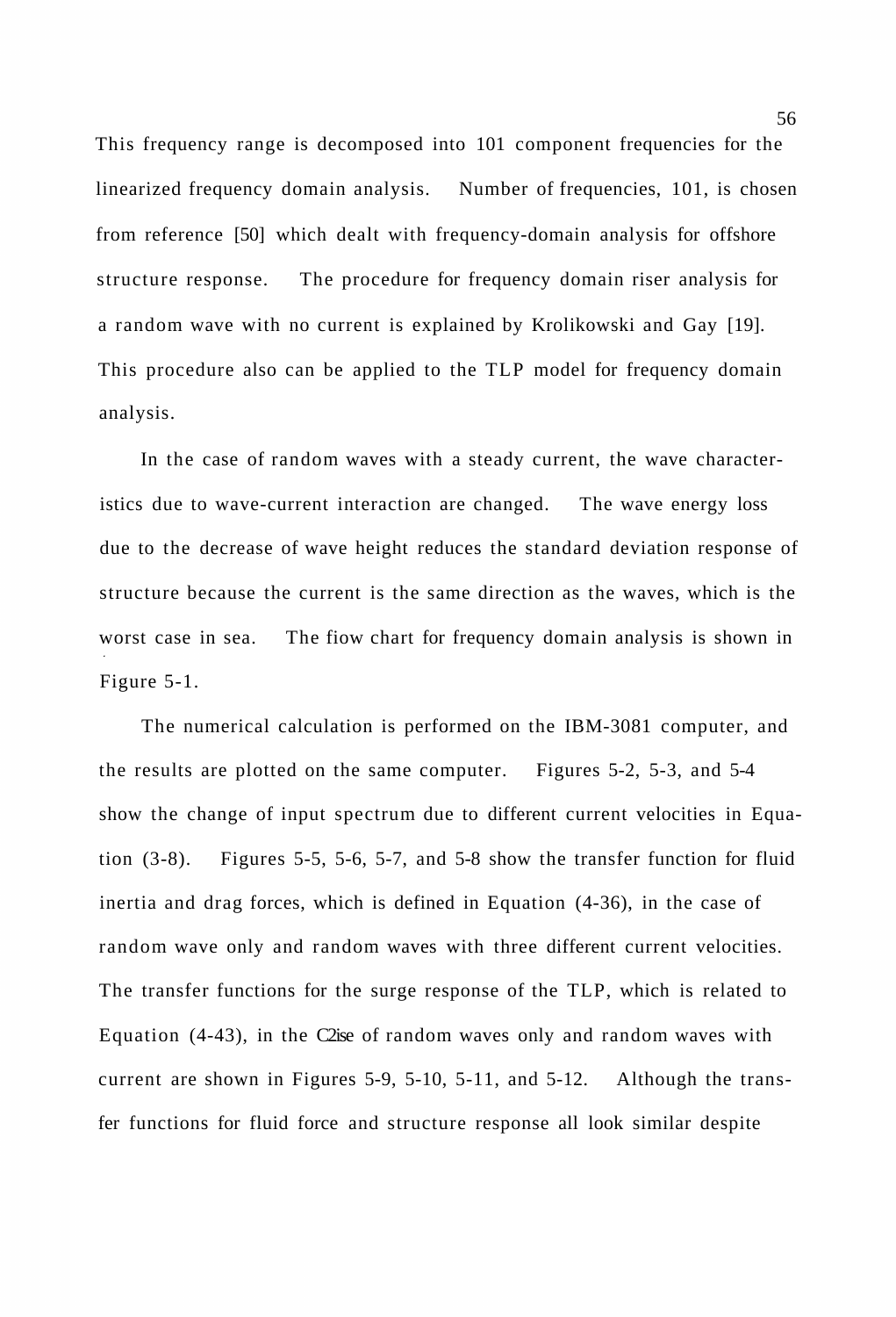

Figure 5-1 Flow chart for frequency-domain analysis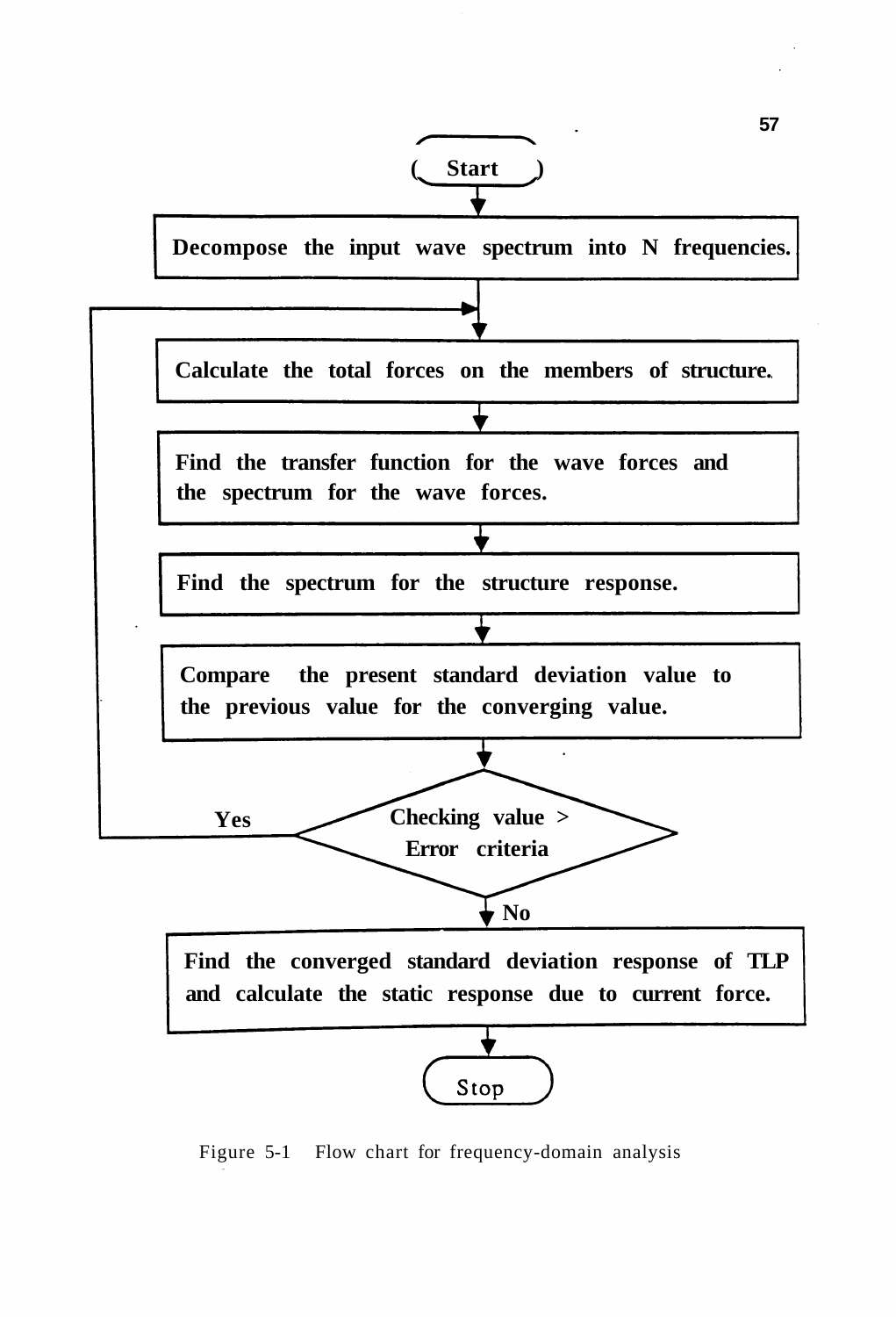

 $\ddot{\phantom{0}}$ 

Figure 5-2 Random wave-current interaction spectrum with current velocity, 1 knot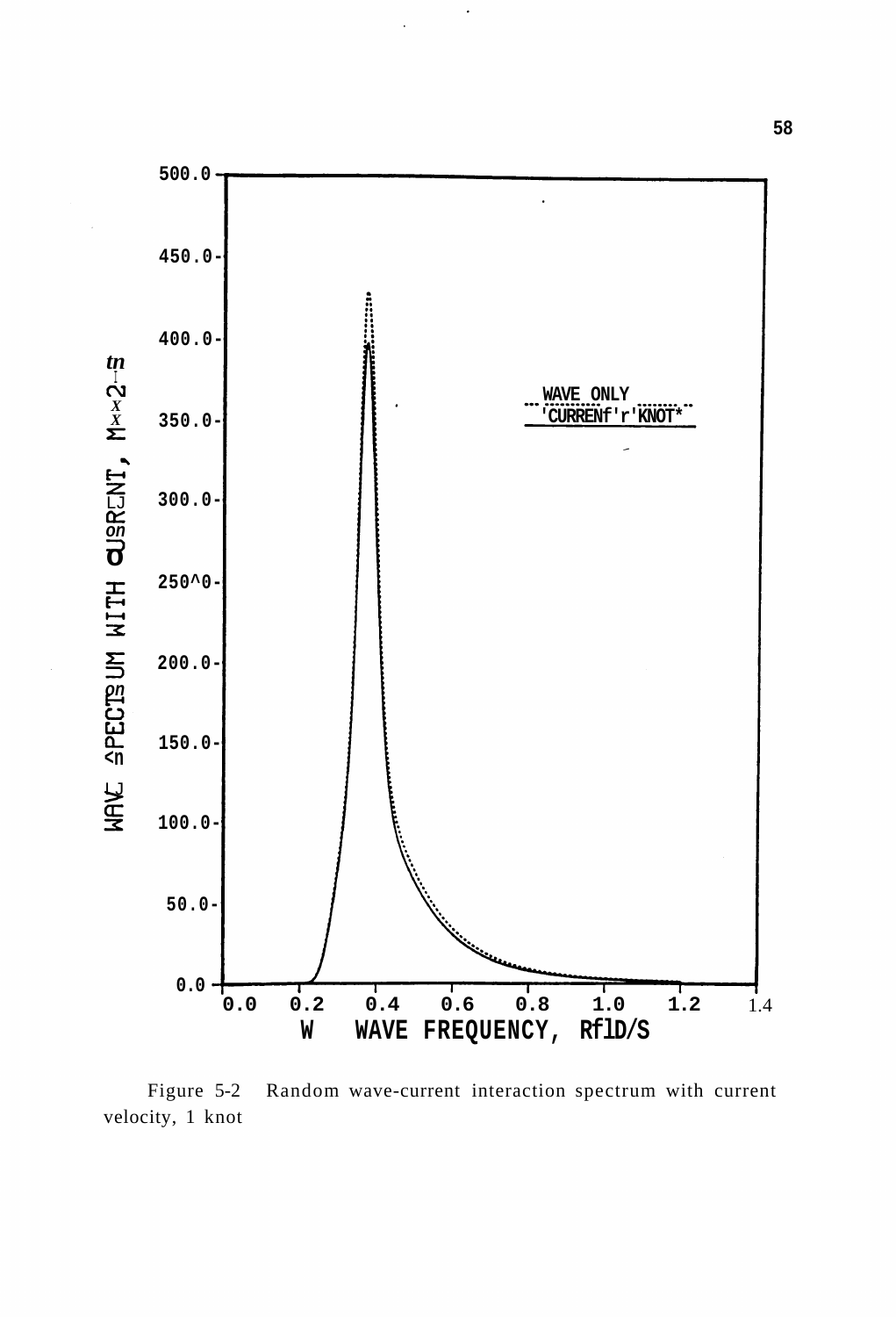

**Figure 5-3 Random wave-current interaction spectrum with current velocity, 2 knot**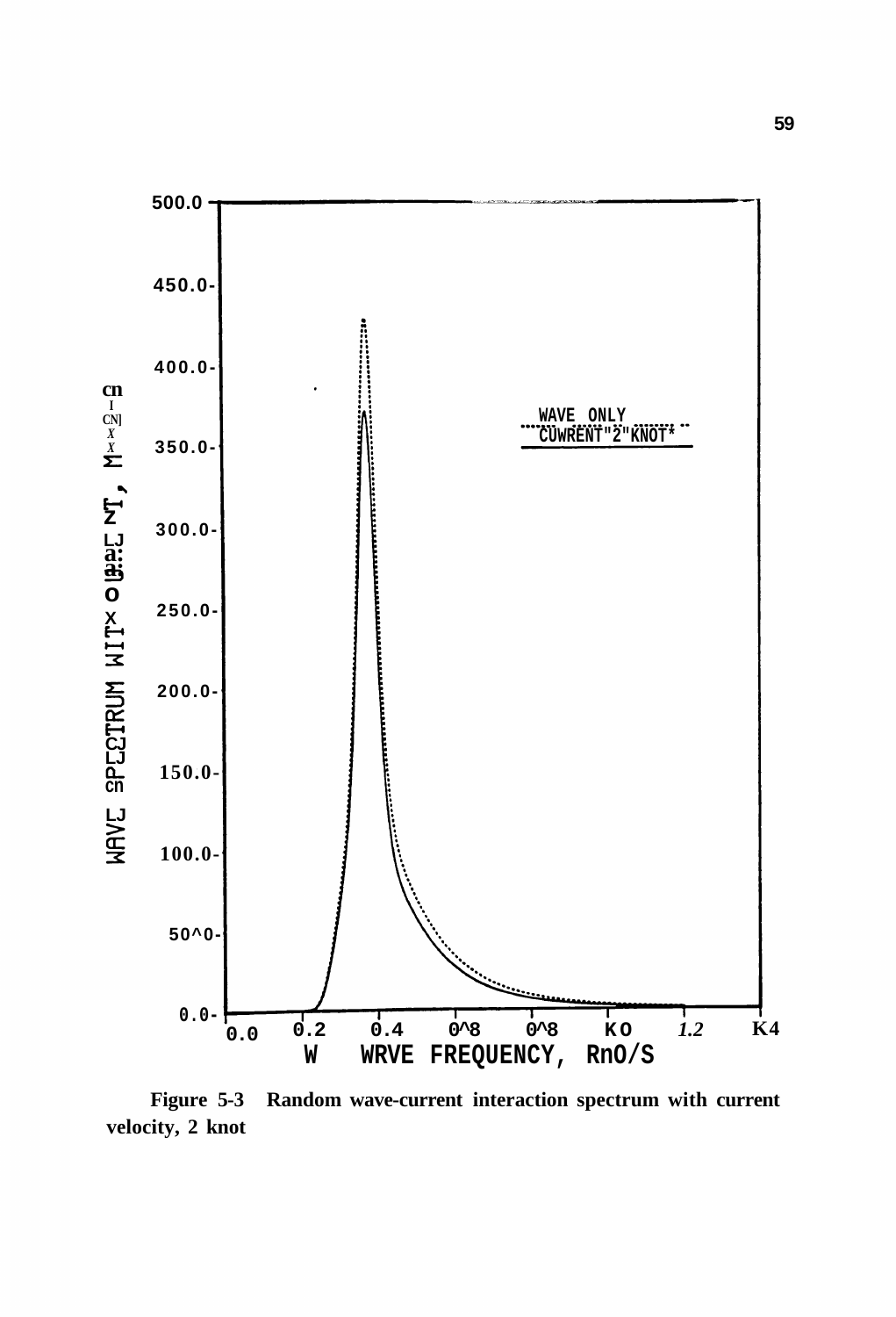

**Figure 5-4 Random wave-current interaction spectrum with current velocity, 3 knot**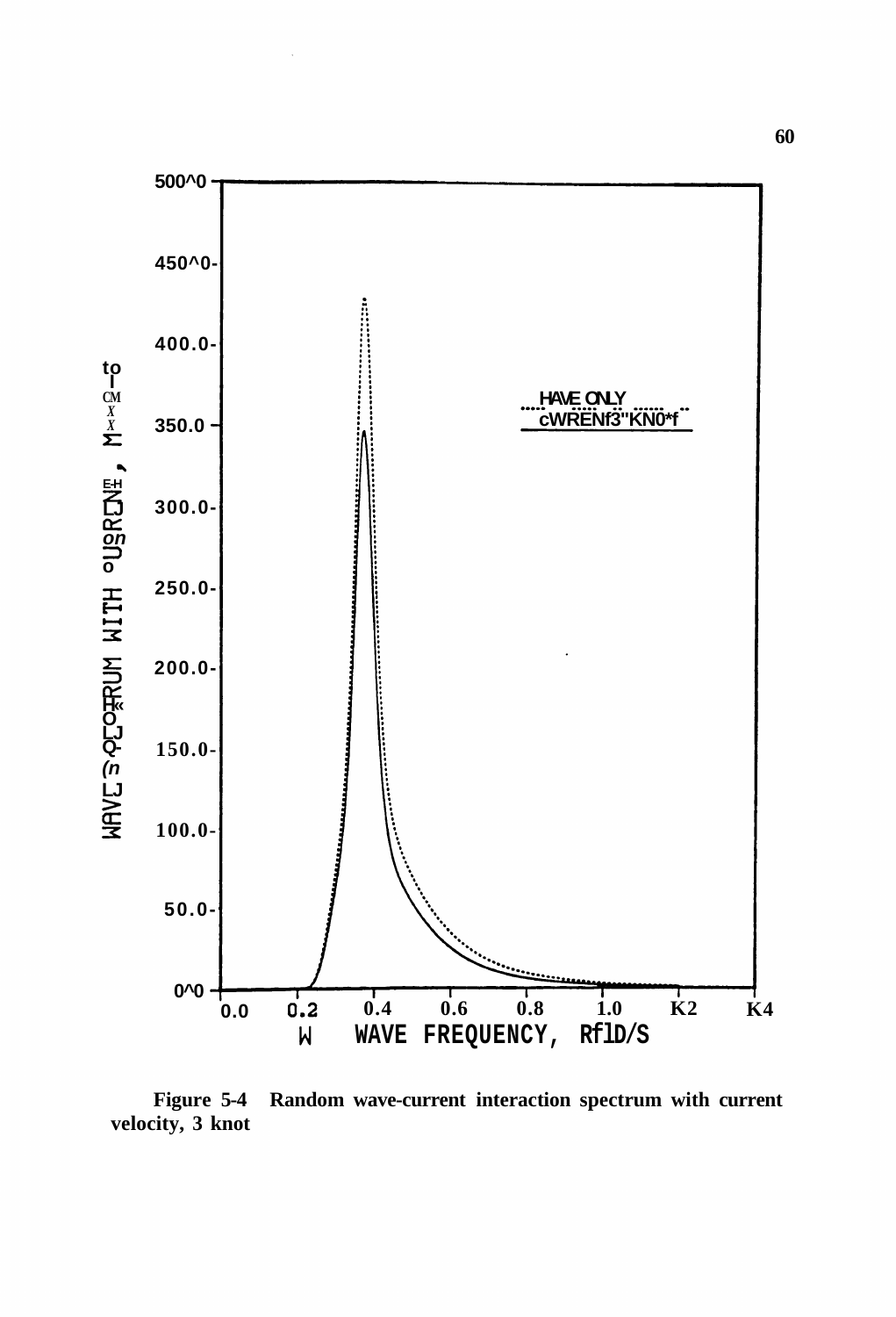

**Figure 5-5 Transfer function for random wave force**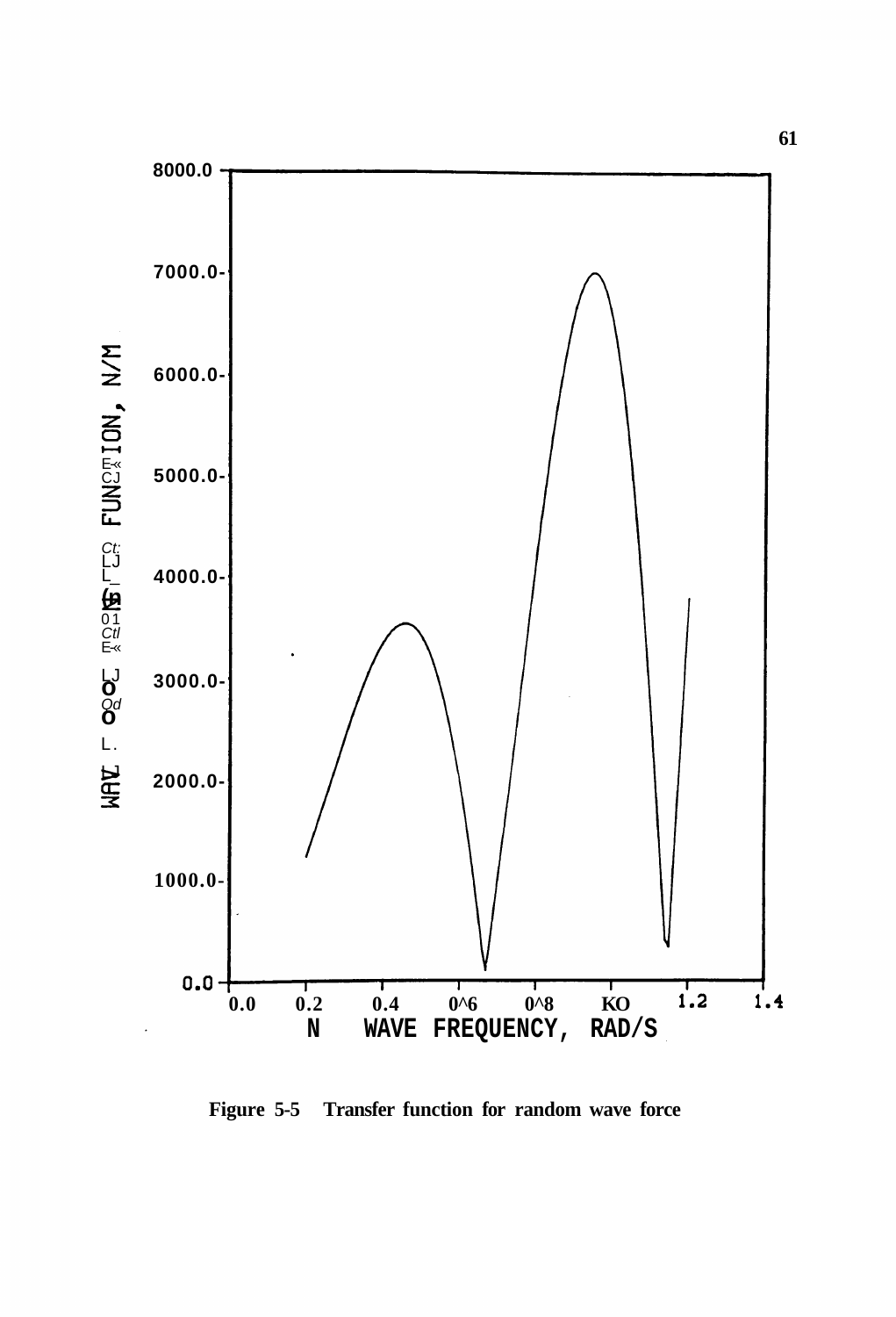

**Figure 5-6 Transfer function for random wave-current interaction force with current velocity, 1 knot**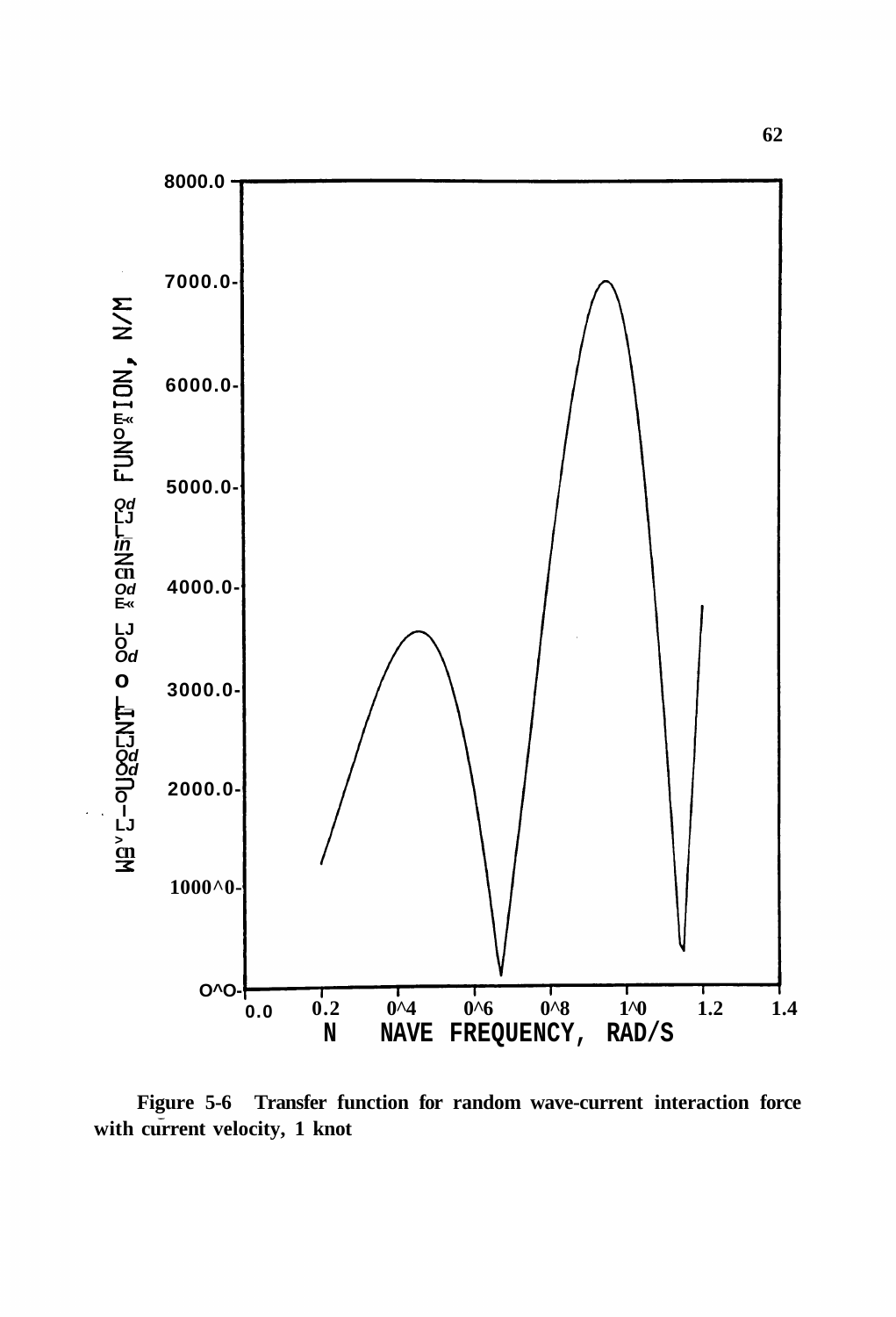

**Figure 5-7 Transfer function for random wave-current interaction force with current velocity, 2 knot**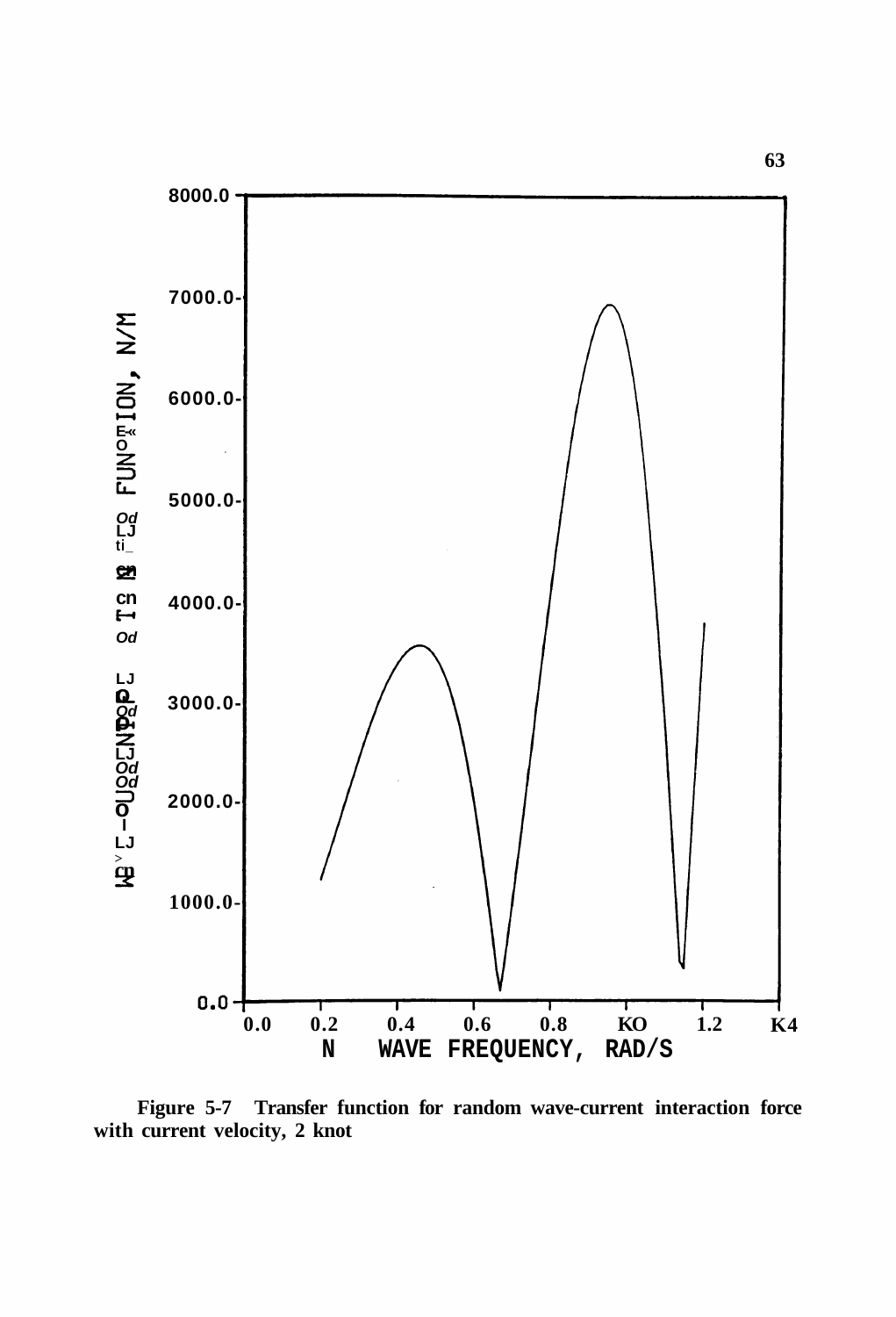

**Figure 5-8 Transfer function for random wave-current interaction force with current velocity, 3 knot**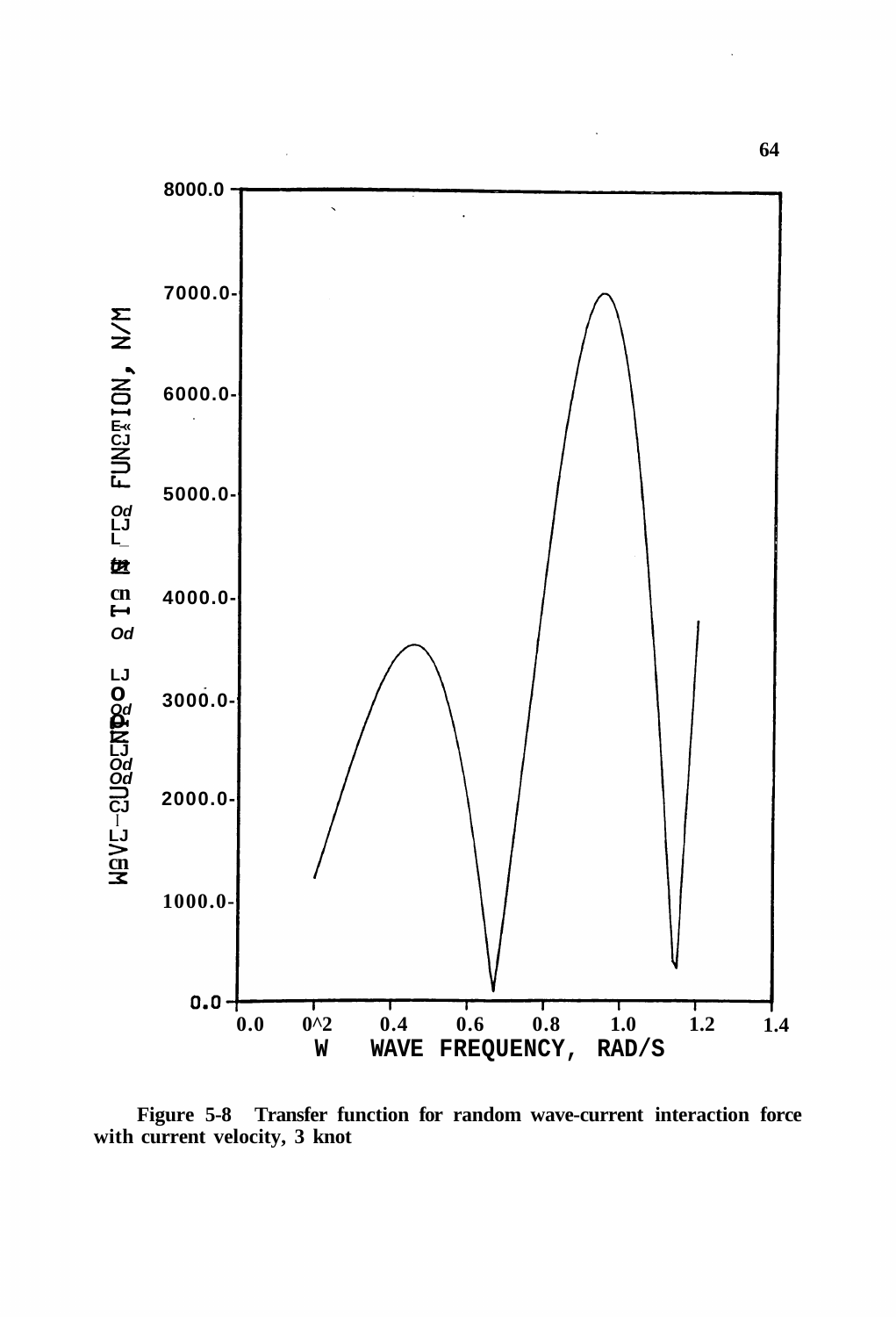

**Figure 5-9 Transfer function for TLP response in random wave only**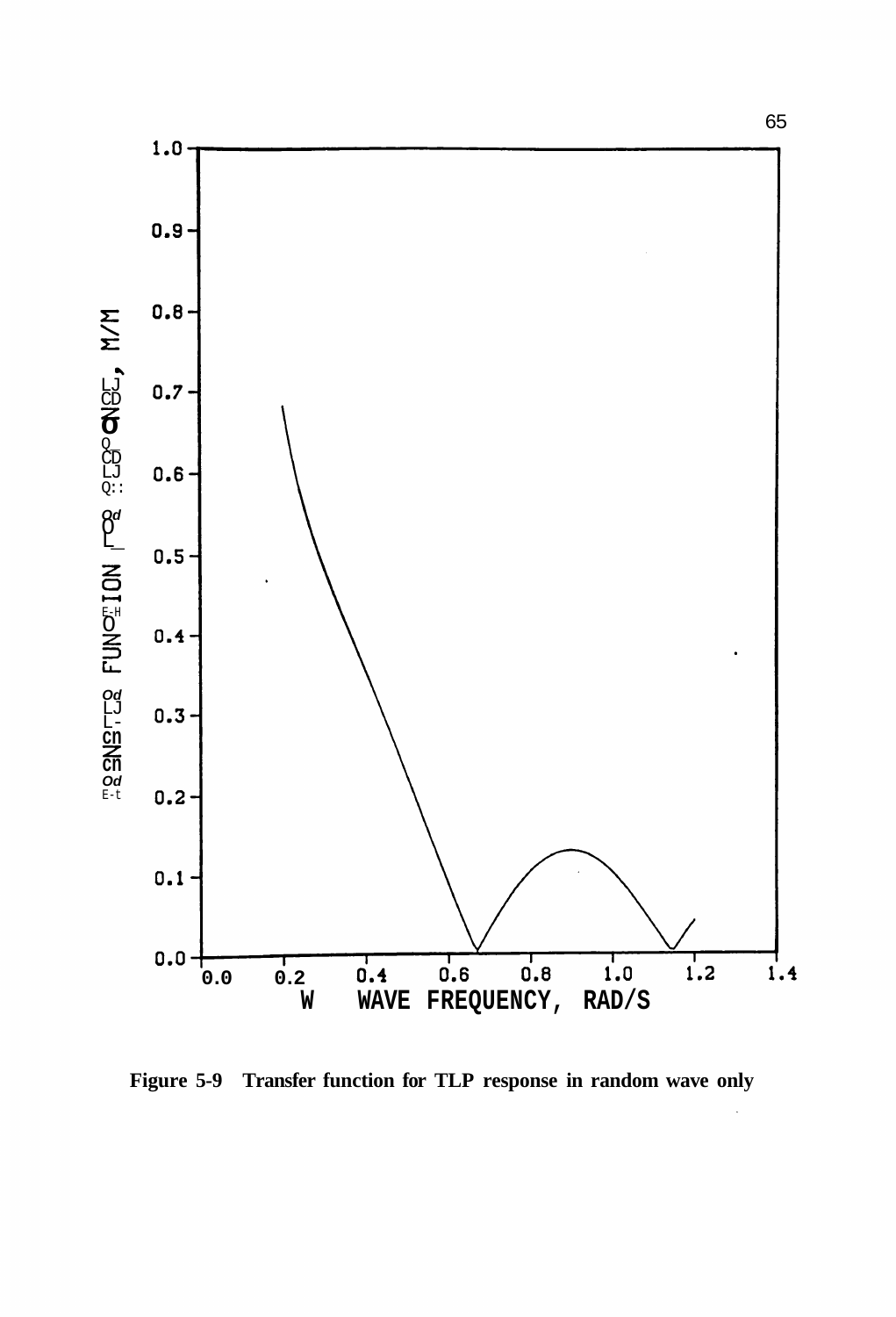

Figure 5-10 Transfer function for TLP response in random wave with current velocity, 1 knot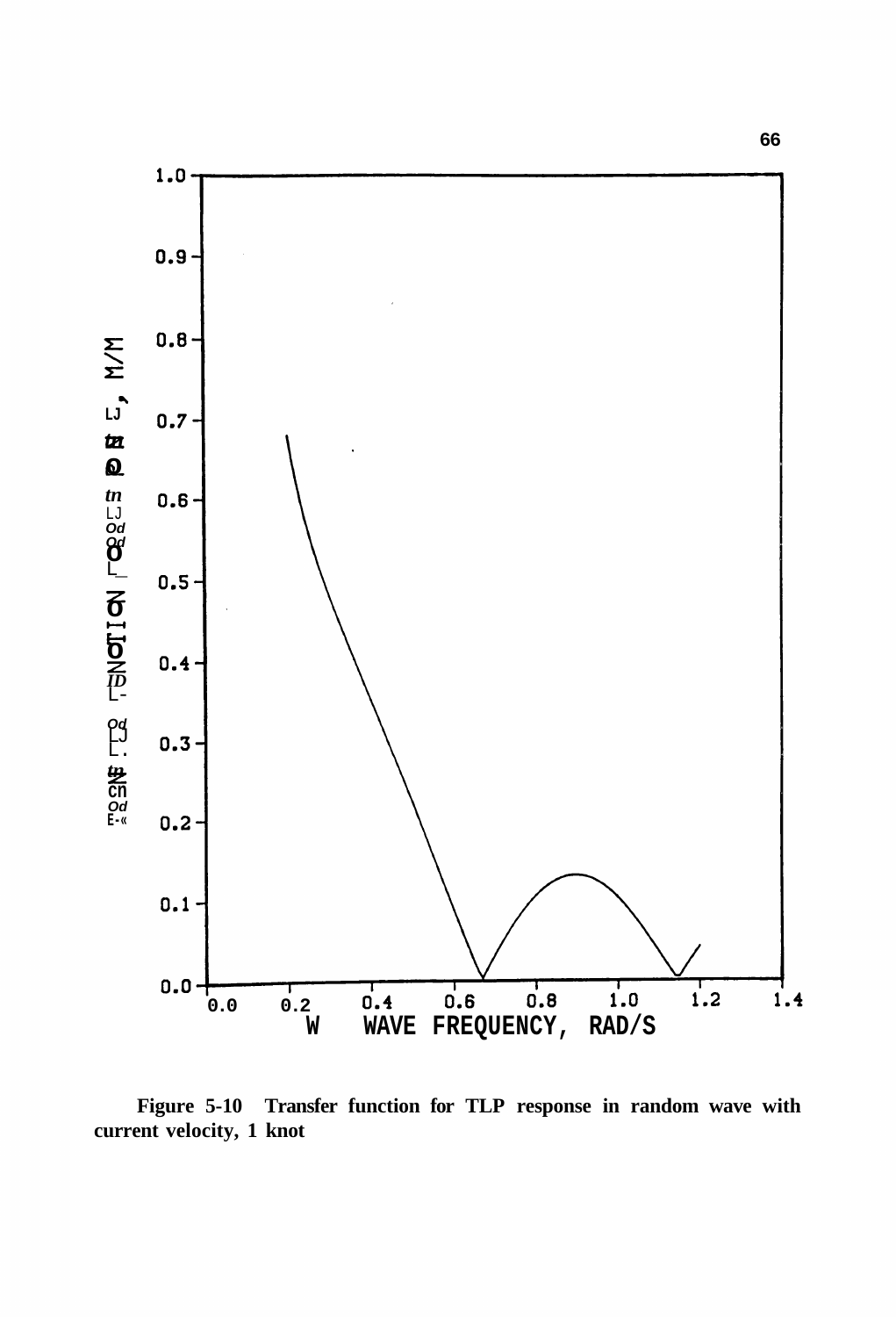

**Figure 5-11 Transfer function for TLP response in random wave with current velocity, 2 knot**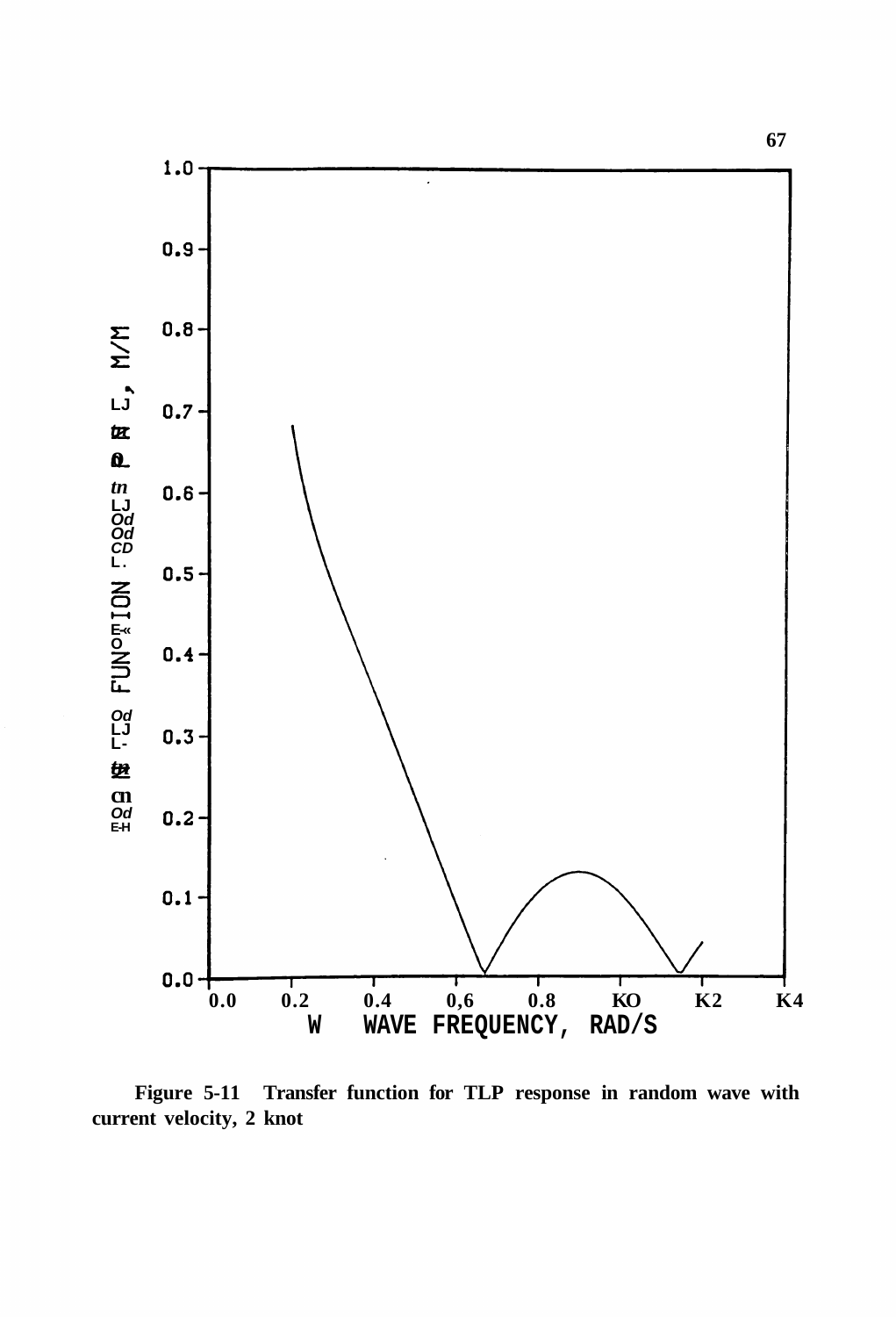

Figure 5-12 Transfer function for TLP response in random wave with current velocity, 3 knot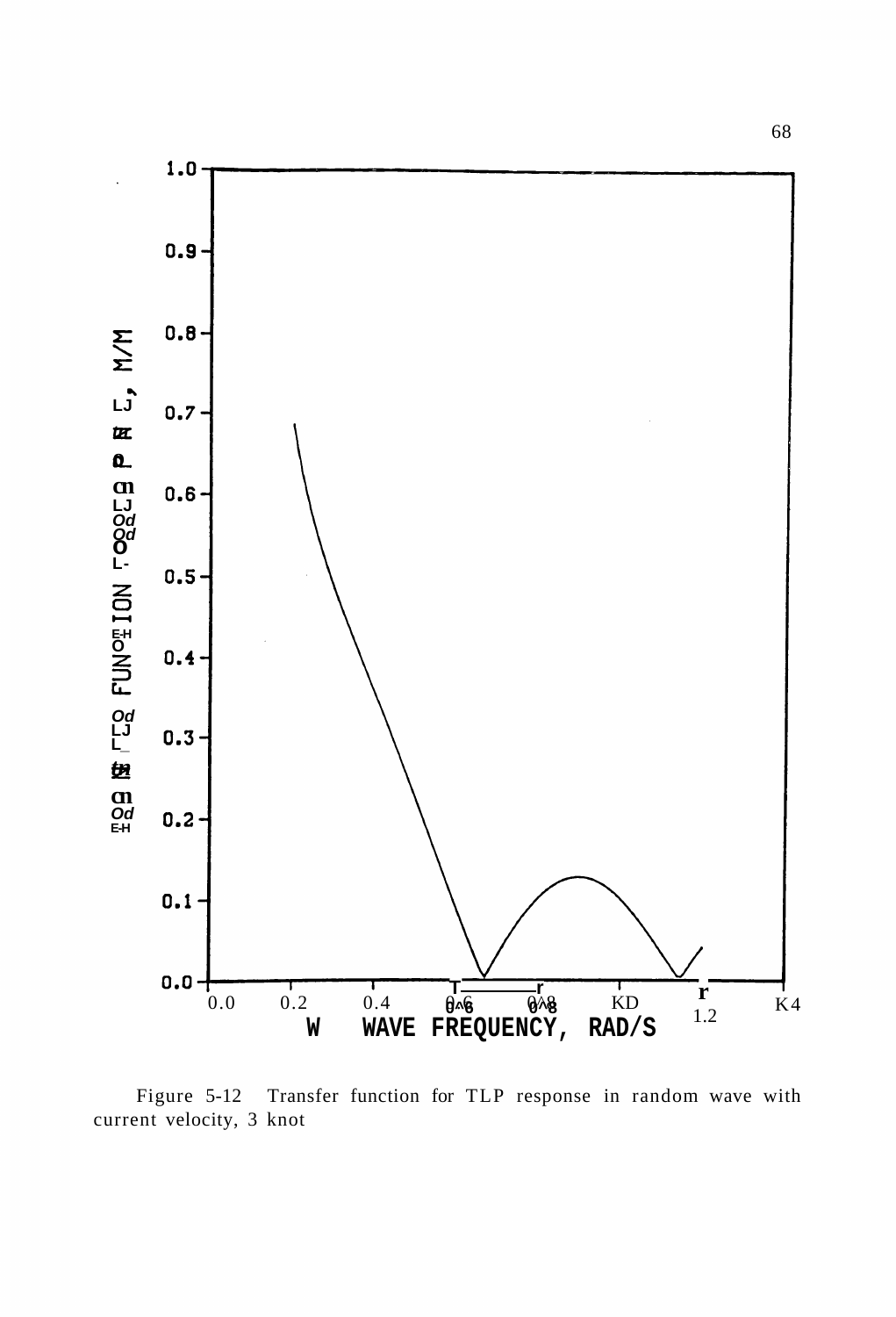different input spectra due to different current velocities, the response spectra, 5, (cj), for structure response analysis are different as shown in Figures 5-13, 5-14, 5-15. The effect of static current velocity on the structure response will be mentioned in the following section.

# 5-4 Discussion

The current velocity is related to the hydrodynamic drag force, which creates the nonlinearity of offshore structure dynamic analysis. Therefore, a linearized version of the nonlinear drag term in Equation (4-4) has two different terms. The first term contains the constant input of current, and the second term has the random process due to random sea or random modification of wave-current interaction. The analysis for the random process can be explained by the spectral analysis of random vibration. The effect of constant input can be explained by static analysis.

Table 5-2 shows the standard deviation response of the surge motion in the case of wave only and random wave with current. The standard deviation response is decreased due to the wave-current interaction, and the mean response is the effect of static current velocity. The mean response of TLP is calculated at the origin of  $x \rightarrow y$  coordinate shown in Figure 4-2, and the the dynamic response is superimposed on it.

In the wave only case, the standard deviation amplitude of the surge motion is 2.628 m without the consideration of relative velocity and 2.717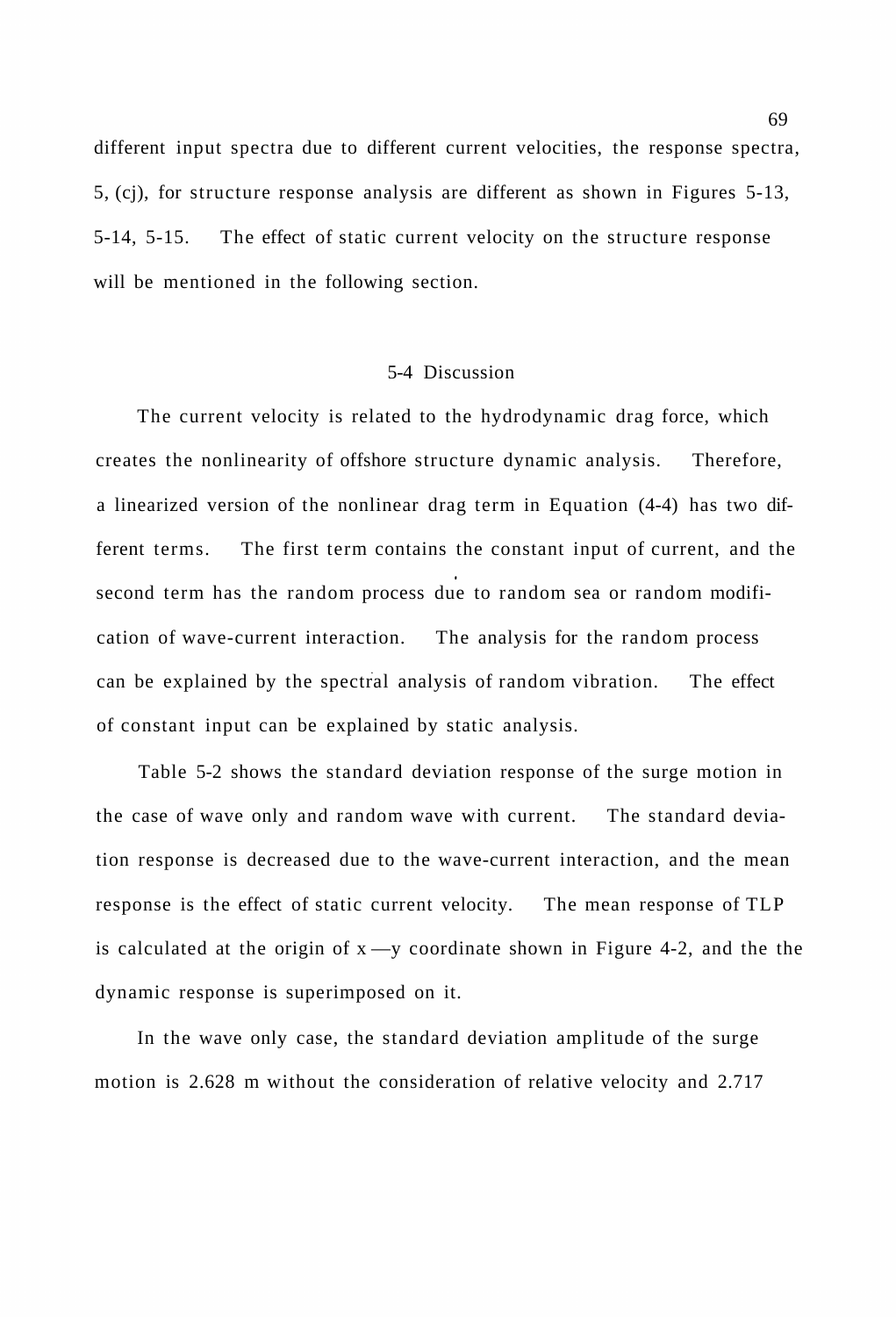

Figure 5-13 TLP response spectra for random wave and random wave with current velocity, 1 knot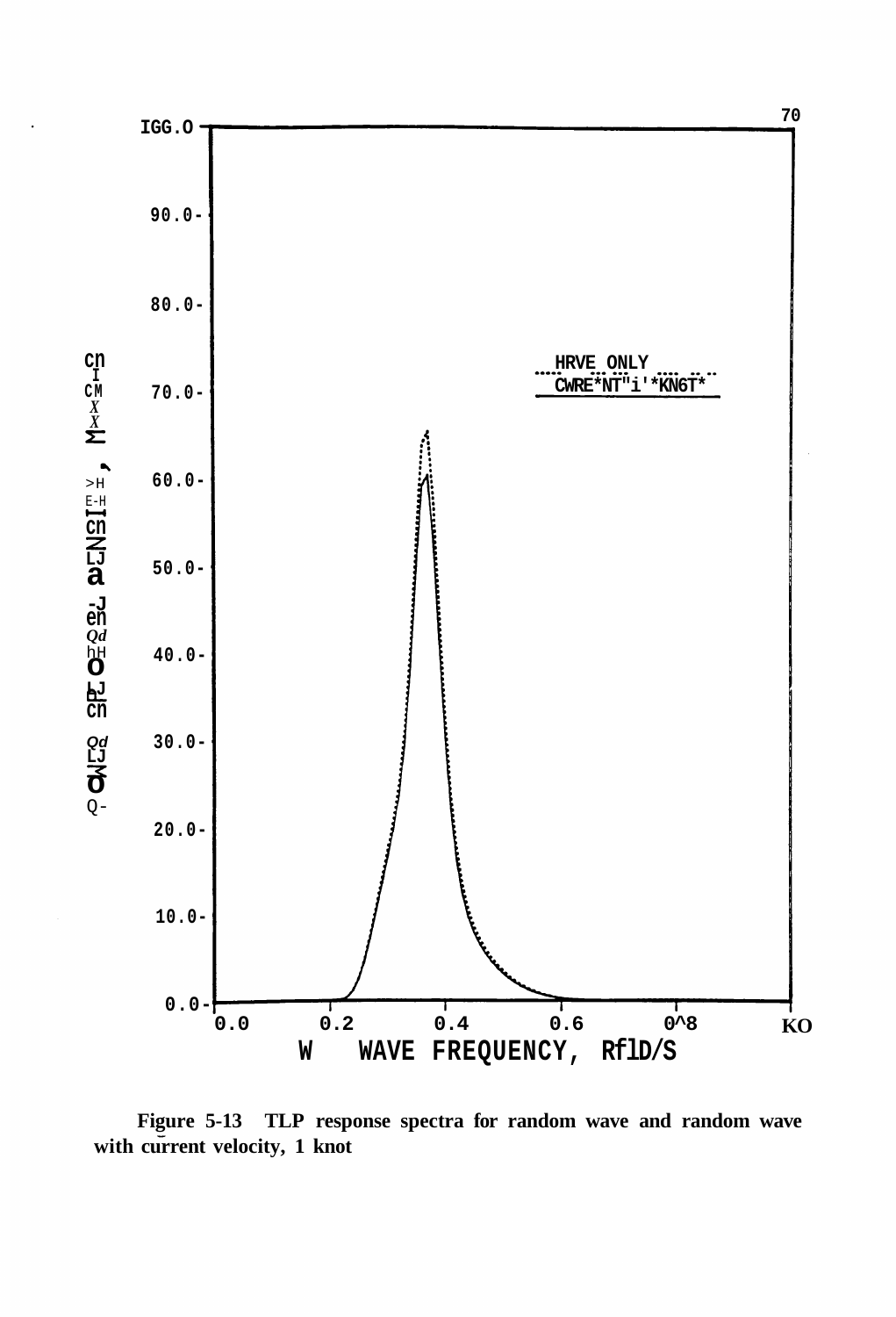

TLP response spectra for random wave and random wave Figure 5-14 with current velocity, 2 knot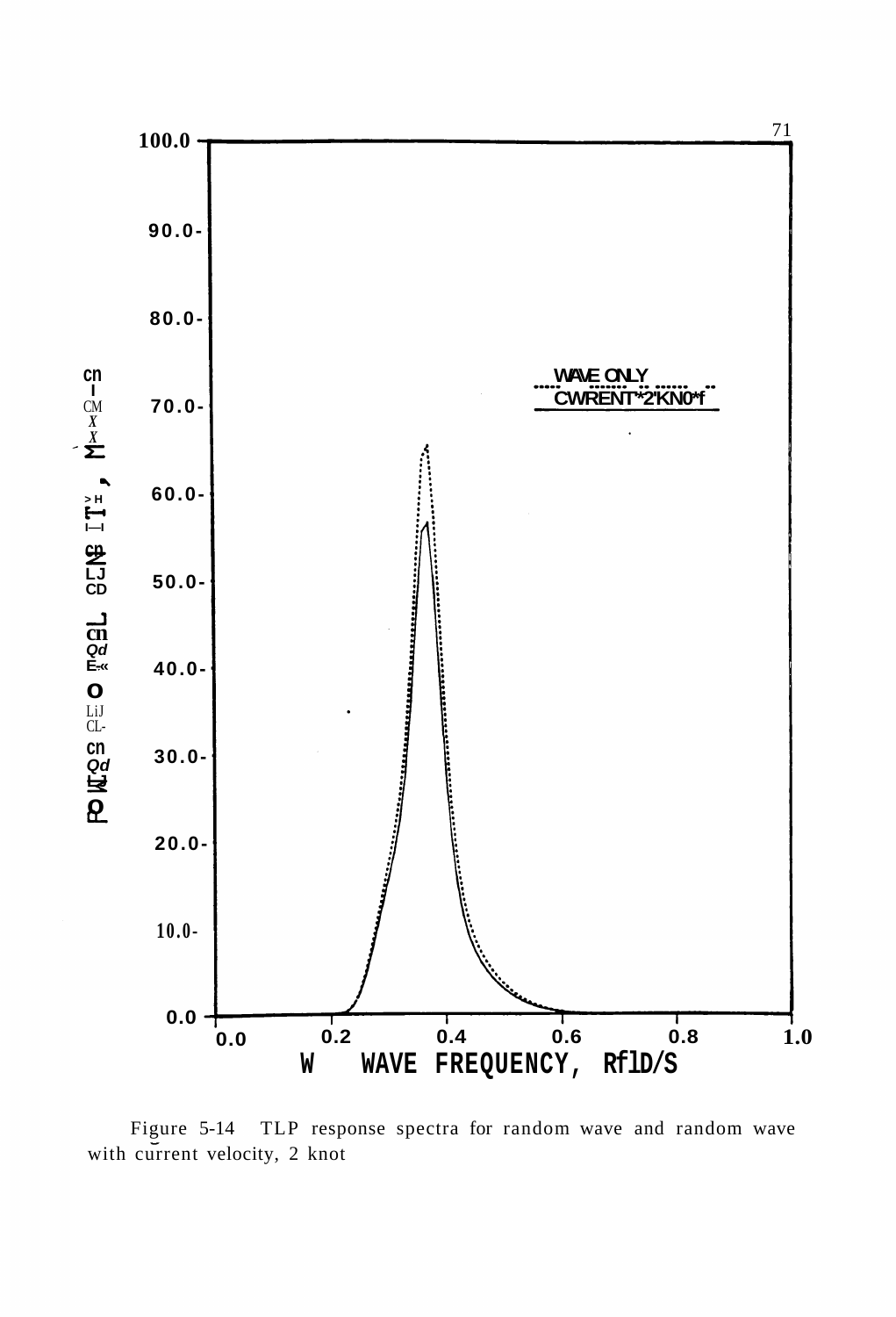

Figure 5-15 TLP response spectra for random wave and random wave with cumrent velocity, 3 knot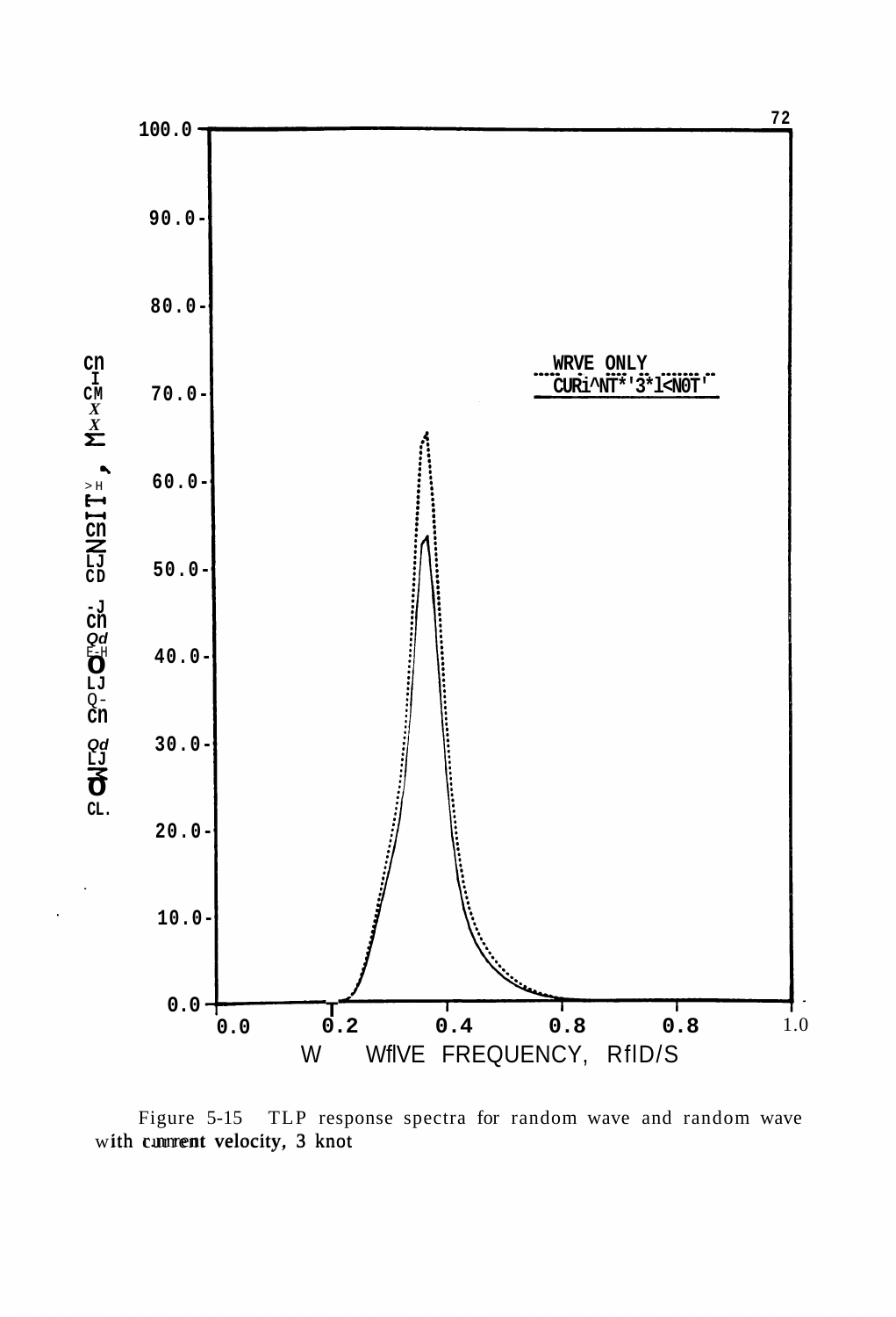|                                                     |        | <b>Standard</b><br>deviation<br>response<br>(m) | <b>Mean</b><br>response<br>(m) | <b>Expected</b><br>maximum<br>response<br>(m) | <b>CPU</b><br>time<br>(sec) |
|-----------------------------------------------------|--------|-------------------------------------------------|--------------------------------|-----------------------------------------------|-----------------------------|
| Random wave<br>only                                 |        | 2.628                                           | 0.0                            | 13.403                                        | 1.82                        |
| <b>Random</b><br>wave<br>with<br>current<br>profile | 1 knot | 2.527                                           | 3.254                          | 16.142                                        | 5.71                        |
|                                                     | 2 knot | 2.439                                           | 6.301                          | 18.740                                        | 5.71                        |
|                                                     | 3 knot | 2.361                                           | 9.296                          | 21.337                                        | 5.71                        |

**Table 5-2 Results of surge response in frequency-domain analysis**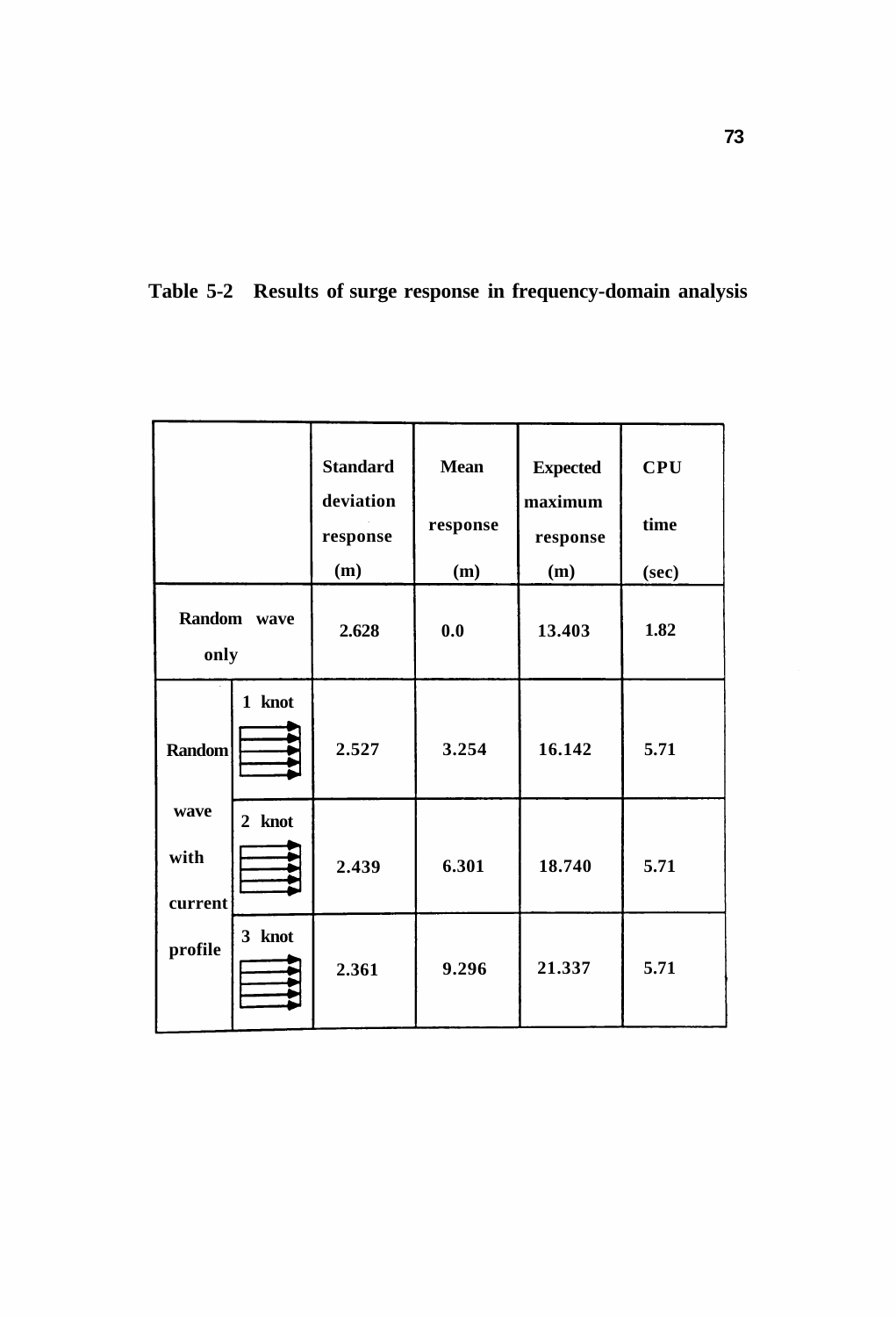**m with the consideration of relative velocity. These data represent the difference as a result of including relative velocity due to TLP and wave particle velocity.** 

**Ochi [51] developed the formulas for predicting the extreme value of the maxima of a stationary random process that would occur in a certain period of time during which the sea environment was constant. He applied the estimation formulas to predict the extreme value of the pitching motion and acceleration of a ship in irregular sea waves generated in a towing tank and found that the extreme values observed in model tests were very similar to the predicted most probable values. The maximum predicted surge displacement of the TLP is based on Ochi's formulas. For a storm of 12 hours' duration, using a peak wave spectrum period of 17 s, a wave height of 30 m, and the probability that extreme values exceed a specified value as 0.01, the ratio of the extreme value to the root mean square for the stationary Gaussian random process from Ochi's formulas yields a ratio of approximately 5.1 [50], Therefore, the expected maximum response of TLP can be calculated by multiplying the standard deviation response by Ochi's ratio, 5.1, and adding the mean response due to current effect.** 

## **5-5 Conclusions**

**The infiuence of the surge response of relative velocity due to water particle velocity and TLP velocity is significant in the view of the maximum expected response. The presence of current velocity in the frequency domain**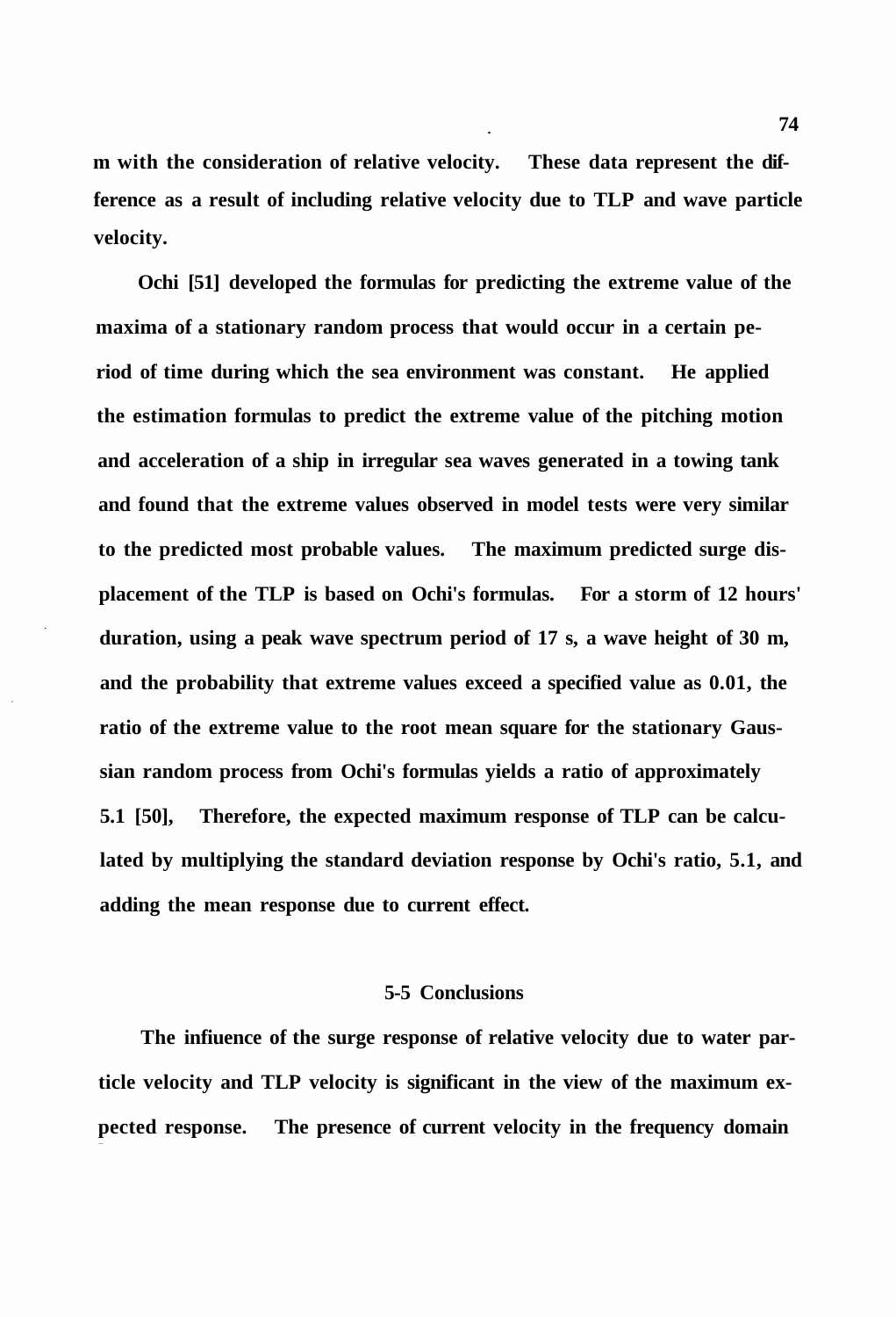**analysis has a strong influence on the TLP surge motion. Surge motion, which can cause stretching of the tensioned cables and the underbuoy riser is an important parameter.** 

 $\ddot{\phantom{0}}$ 

 $\ddot{\phantom{0}}$ 

 $\hat{\mathcal{A}}$ 

 $\bar{z}$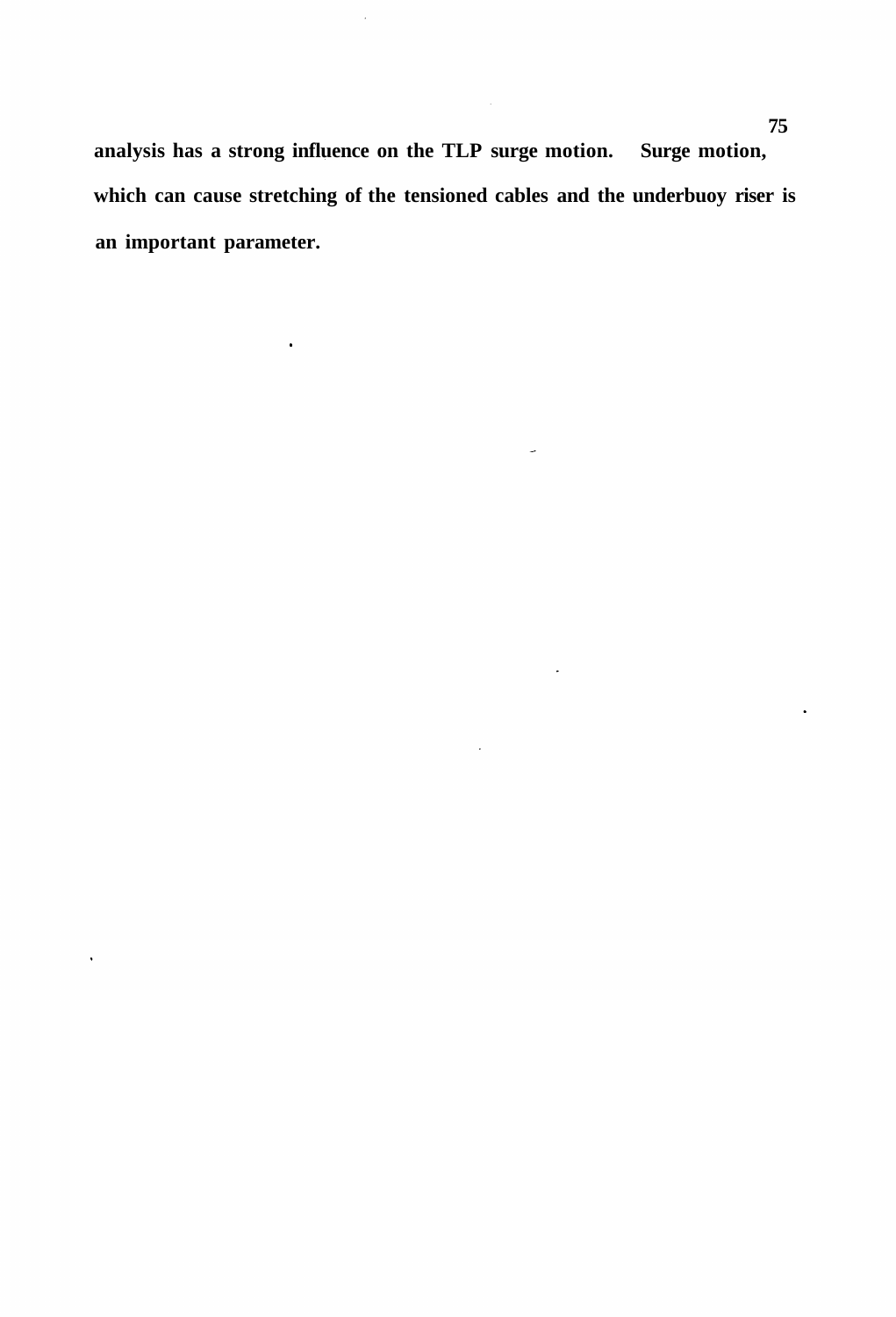### CHAPTER VI

# RANDOM TIME-DOMAIN SIMULATION

#### 6-1 Introduction

All phenomena in nature have random environmental factors that are difficult to represent by any simple function or any simple combination of functions. Offshore engineering deals with these kinds of random analysis. In this area, stochastic analysis can satisfactorily describe the ocean phenomena, especially sea waves. But the statistical properties of sea waves make the response analysis of offshore structures quite complicated and usually make the analytical solution of the statistical characterization of the response impossible. Also, loads induced by ocean waves have the nonlinearity created from the square term of random relative velocity due to water particle velocity and response velocity.

An alternative approach to determining the exact response statistics of nonlinear, structural systems is simulation technique. Simulation techniques are based on artificial data that can be generated from digital computer. The major goal of this chapter is to determine response statistics of TLP's due to random wave simulations using the superposition method, one of the simulation techniques. The statistical analysis is also explained in the case of random value with constant current velocity.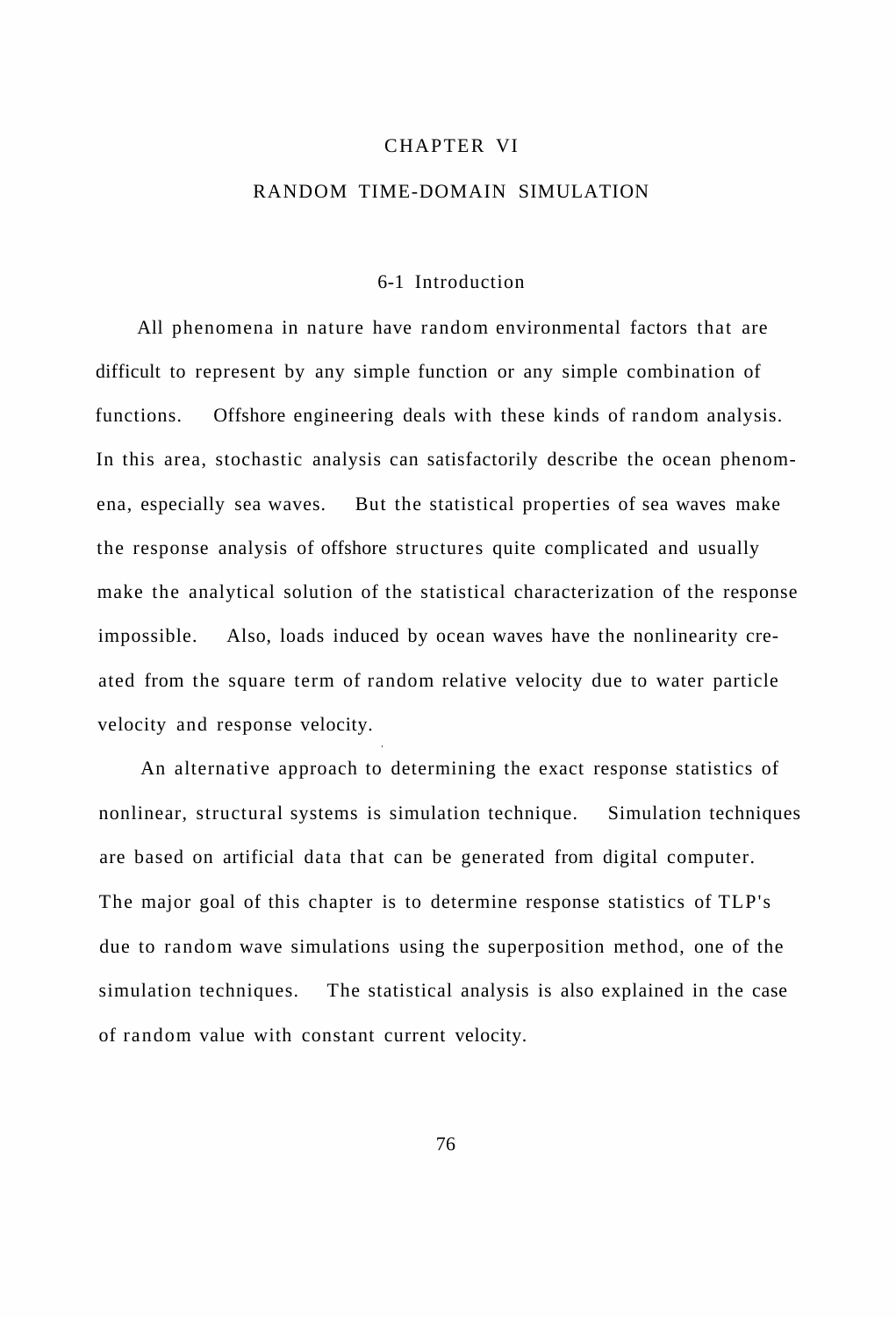#### 6-2 Literature Survey

The purpose of this section is to survey the literature concerning timedomain analyses of offshore structures with raindom waves. This survey can help the reader review the primary interests and recent developments in offshore engineering.

Borgman [52] applied digital time sequence simulations of random waves to ocean engineering and investigated possible ways of increasing the efficiency and the realism of the ocean wave and force simulations. Two basic methods, wave superposition and linear filtering, were studied for simulating ocean wave processes.

Burke and Tighe [53] presented an analytical study on evaluating the dynamic response of fixed offshore structures due to earthquakes and storm wave and analyzed the time series of the nonlinear equation of motion by using a digital computer. Wave velocities and accelerations were simulated by using the power spectral density of a Pierson-Moskowitz spectrum for the random sea generator.

Godeau et al. [54, 55] developed a mathematical model that simulated the dynamic behavior of an offshore fixed platform in the time domain and presented its application to an actual North Sea platform. The results from the integration of a nonlinear system were interpreted to the maximum stress level related to an extreme sea state and the fatigue level of the structure.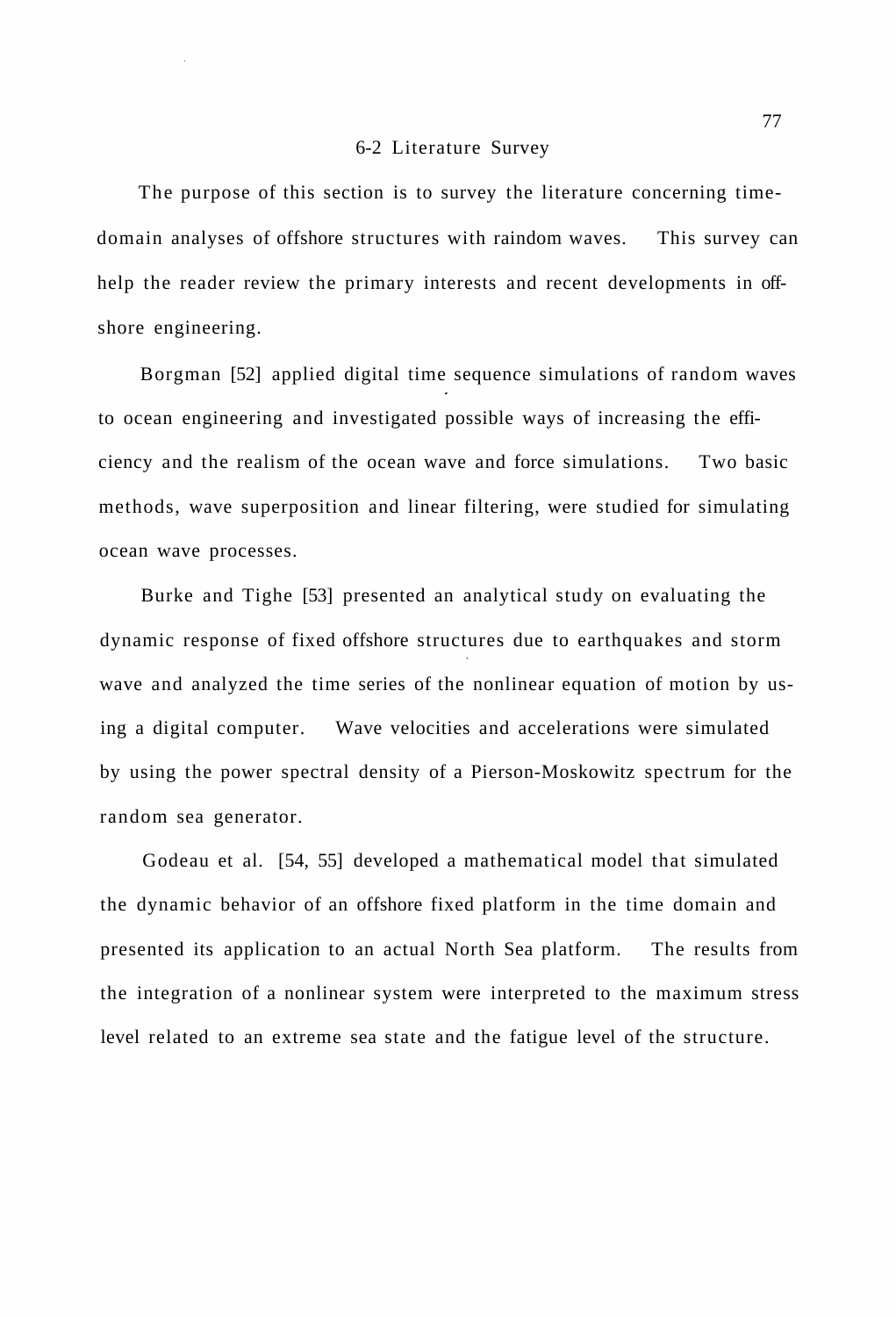Hudspeth [56] simulated a nonlinear random time sequence of a surface gravity wave spectrum in a finite ocean depth by using a fast Fourier transform algorithm. This nonlinear random sea time sequence was filtered by the linear digital filter method in order to compute the kinematic fields required in the Morison equation. The results were compared with measured pressure force spectra in the Gulf of Mexico.

Hudspeth and Chen [57] developed a method to extend the digital simulation of unidirectional random sea to second order for some improvement in the prediction of random wave forces. Also, a finite Fourier transform algorithm was adopted to simulate a discrete, unidirectional, nonlinear, random sea surface by a digital computer. Hudspeth and Borgman [58] developed methods for stacking the discretized time series, which required only half the computer core storage compared to the unstacked finite Fourier transform algorithms.

Shinozuka et al. [59] investigated the response of an offshore tower due to short-crested and long-crested ocean waves in a time-domain analysis. Time histories of the water particle velocity and acceleration for ocean waves were numerically generated by different mean wind velocities, and time histories of the tower response due to long-crested and short-crested seas were developed.

Spanos and Hansen [60] presented an alternative method of simulating sea wave records based on the Linear Prediction Theory (LPT). Records of sea waves possessing a power spectrum are obtained as the output of a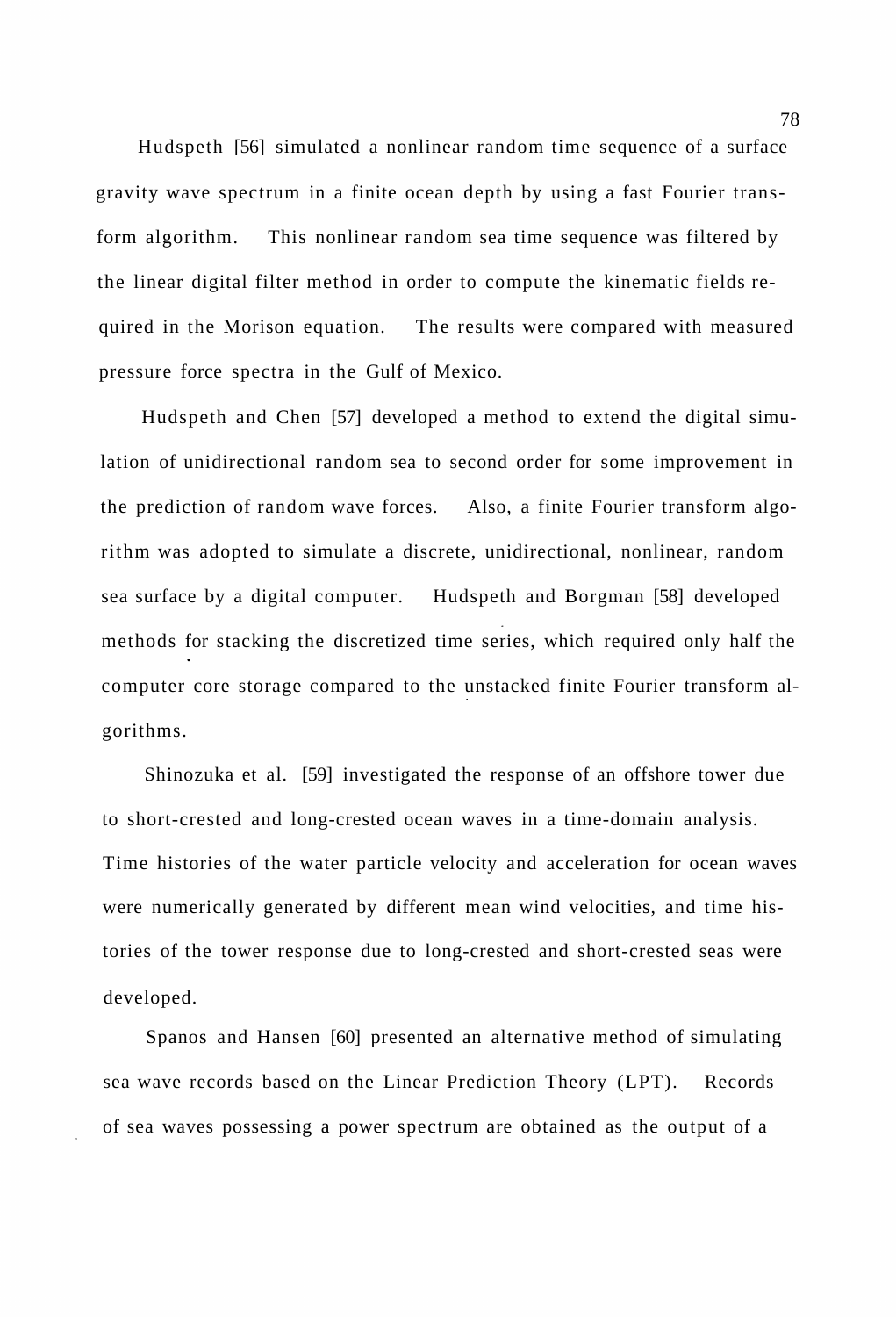**recursive digital filter to a white noise input. The applicability of the proposed method was examined in simulating wave velocity and wave acceleration records.** 

**Spanos [61] developed three different classes of numerical schemes, namely autoregressive (AR) algorithms, moving-average (MA) algorithms, and autoregressive moving-average (ARMA) algorithms, for simulating a time series compatible with a given target power spectrum of ocean waves. The Pierson-Moskowitz spectrum was adopted for numerical computations. Applicability to ocean engineering problems was also discussed.** 

**Lin and Hartt [62] presented a time-series simulation method, which was based on the principle of time series modeling for dynamic systems, for a long-term simulation. The time series obtained by summing the Fourier components corresponding to the power spectral model were useful for a shorttime simulation. The applicability of the proposed method to long-term, high-cycle fatigue testing was also presented by example.** 

# **6-3 Simulations for TLP Surge Response**

**The sea surface elevation equation in this research is assumed to be a stationary, ergodic stochastic process. There are two basic methods of simulating ocean wave process in time history: wave superposition and linear filters. Although each technique has advantages and disadvantages, both methods seek to produce a mean zero, Gaussian stochastic process, which has**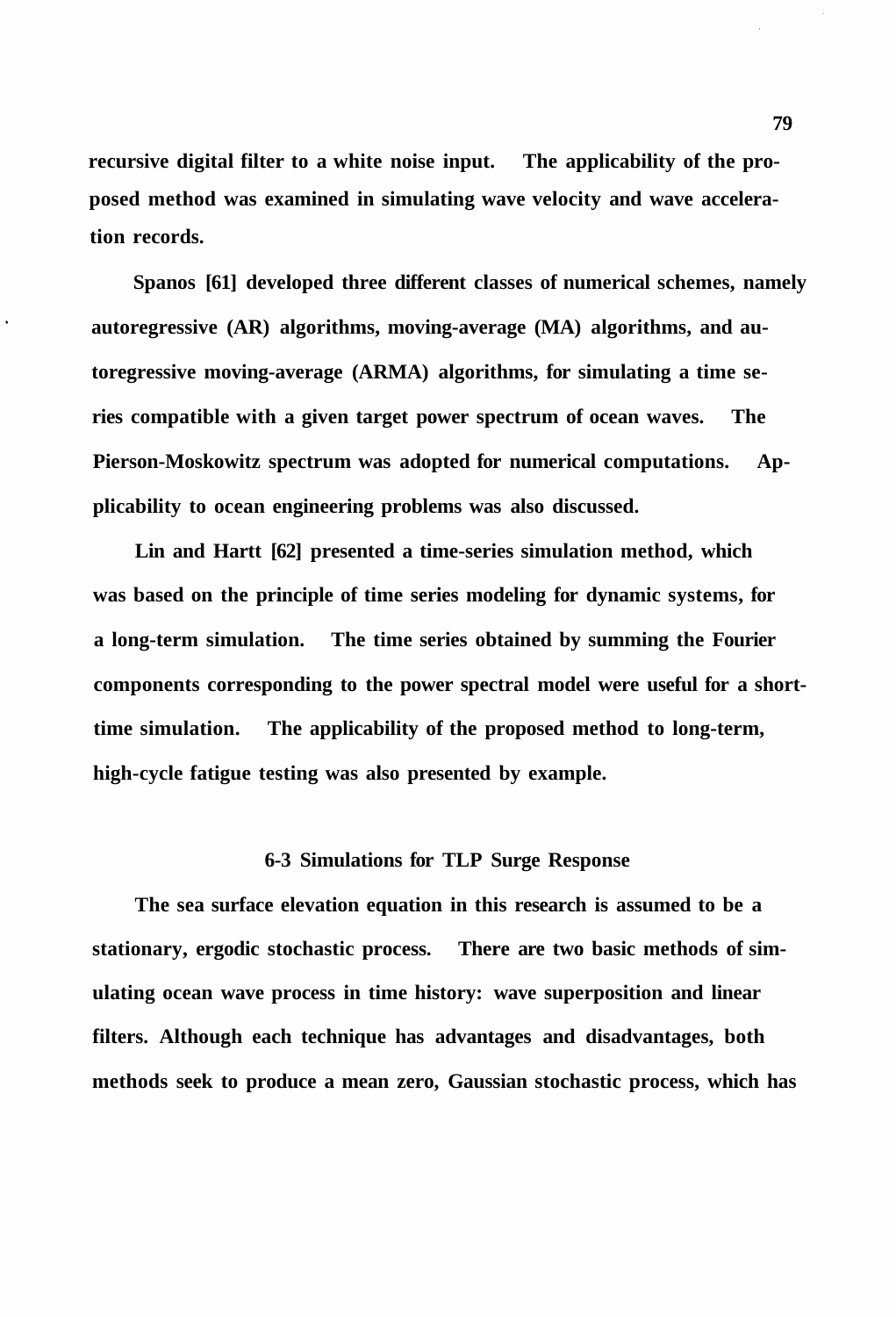an initially specified function as its spectral density. In this thesis, the wave superposition method is adopted for stochastic time-domain analysis.

From linear wave theory, ocean waves can be simply represented by sinusoidal motion. Although this simplification analytically makes analysis of offshore phenomena easy, the real data of ocean waves represent unpredictable curves. These curves can be similarly obtained by superposing many sinusoidal curves with random phase angles that are uniformly distributed in the range of (0, *2ir).* For generating uniform distribution for random phase angles, the IMSL (International Mathematical and Statistical Library) subroutine GGUBS (basic uniform pseudo-random number generator) may be used to generate a sequence of random numbers which have zero mean and unit standard deviation. The random numbers between (0,1) are extended to the random numbers between (0, *2ir)* by multiplying by 27r. The superposition simulation is based on the superposition of many waves, each having a random phase angle and an amplitude consistent with the input wave energy density spectrum at that frequency. Following is an explanation of the procedures for developing simulations and the methods by which simulated wave particle velocities and accelerations are applied to TLP's for structure surge response.

First of all, the input wave energy spectrum is divided into several parts as shown in Figure 6-1. For numerical convenience, the input spectrum can be divided equally. Each division contains a sufficient number of components,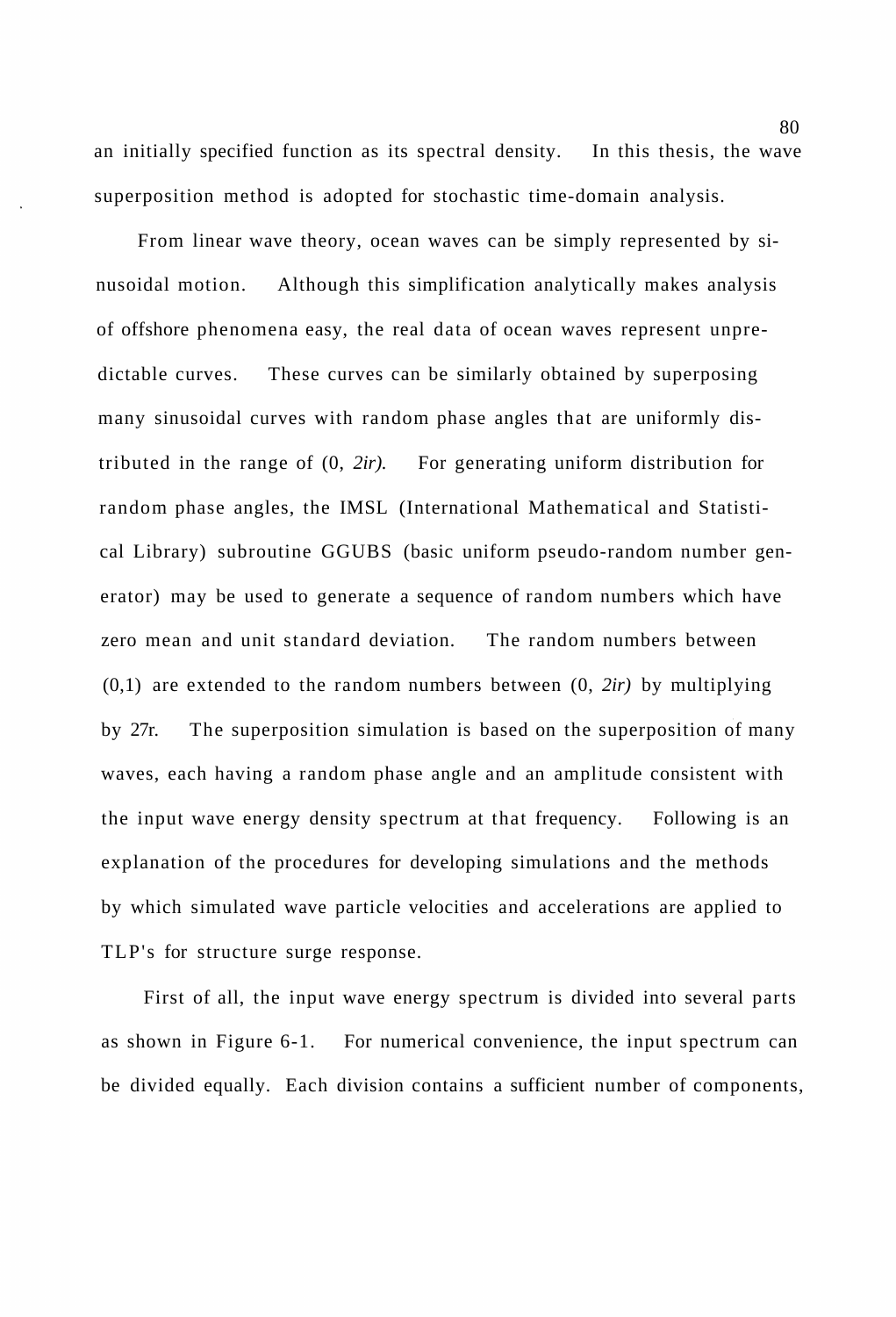

Figure 6-1 Divisions of input spectrum for time simulation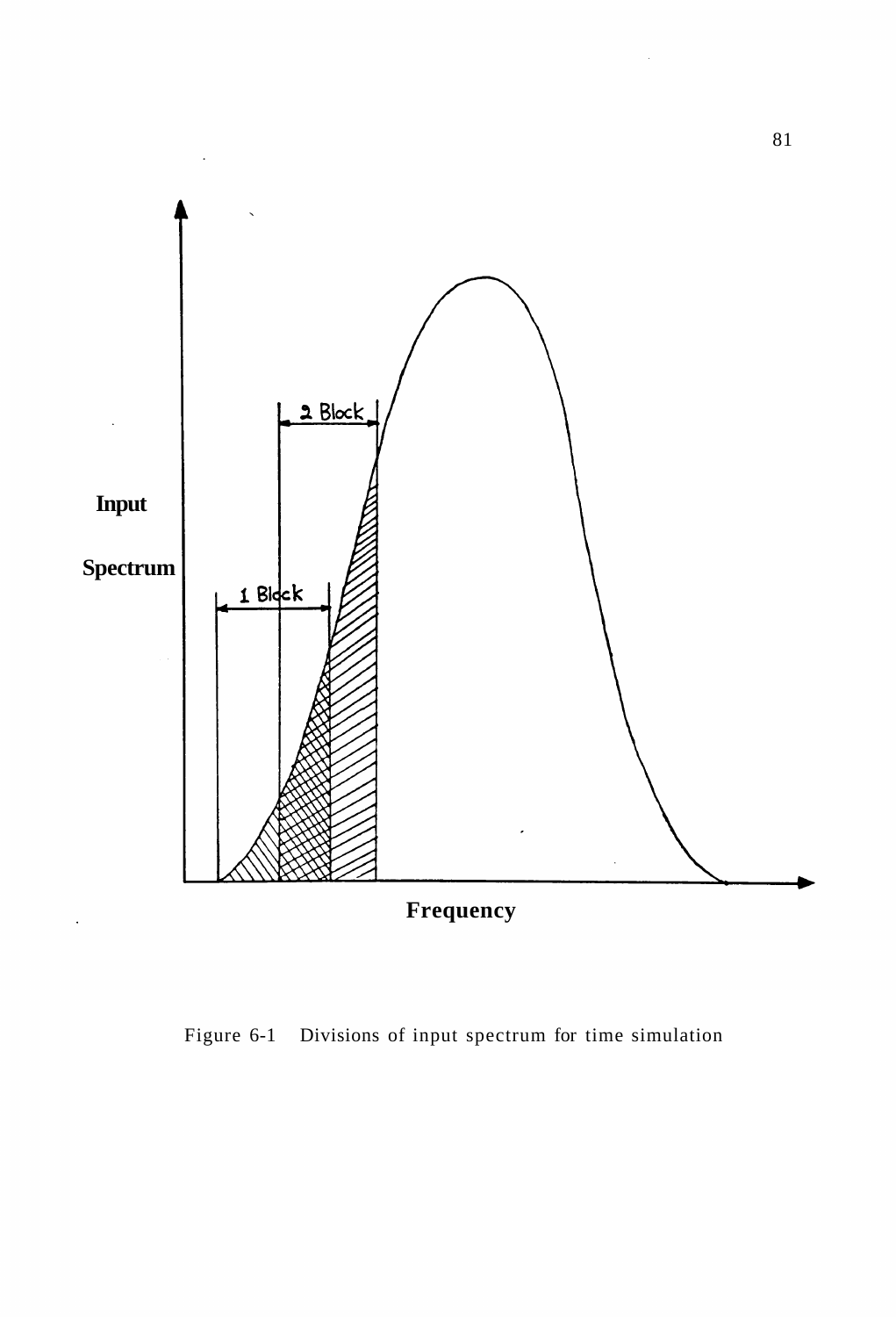**A(j, which is at least 50, to assure randomness. The use of about 200 components duplicates two divisions among several divisions of the input spectrum accurately [63]. The values calculated at every division are averaged over the number of total divisions. This method is widely used in simulating random waves for a given wave energy spectrum. The wave elevation, wave velocity, and wave acceleration simulations will be numerically developed with the input wave energy spectrum.** 

**Numerical calculations are carried out for a TLP as illustrated in Figure 4-3. The wave surface elevation [52] is given by** 

$$
rj(x,t) = \sqrt{2 \cdot \sum_{\dot{s}=i}^{N} y/S \cdot \overline{(uJi)A(jj \mid X \cos(KiX - \text{wt} - \text{t} < Pi)}} \tag{6 - 1}
$$

**where** 

$$
\mathbf{u};=\boldsymbol{i}Au
$$

*Ki=* **wave nimaber** 

*(Pi* **= random phase angle uniformly distributed between 0 to 27r** 

*N=* **a positive integer number.** 

**Wave particle velocities and accelerations are simulated by using linear wave theory.** The horizontal component  $v(x^h t)$  of the wave particle velocity at **mean water level for a random wave with the modified JONSWAP spectrum**  *S"* **is expressed as** 

$$
v(x,t) = V2^{\lambda} V^{\wedge} n \overline{(wOAw X} \quad \text{OJi}Cos(KiX - Uit + (pi)), \qquad (6-2)
$$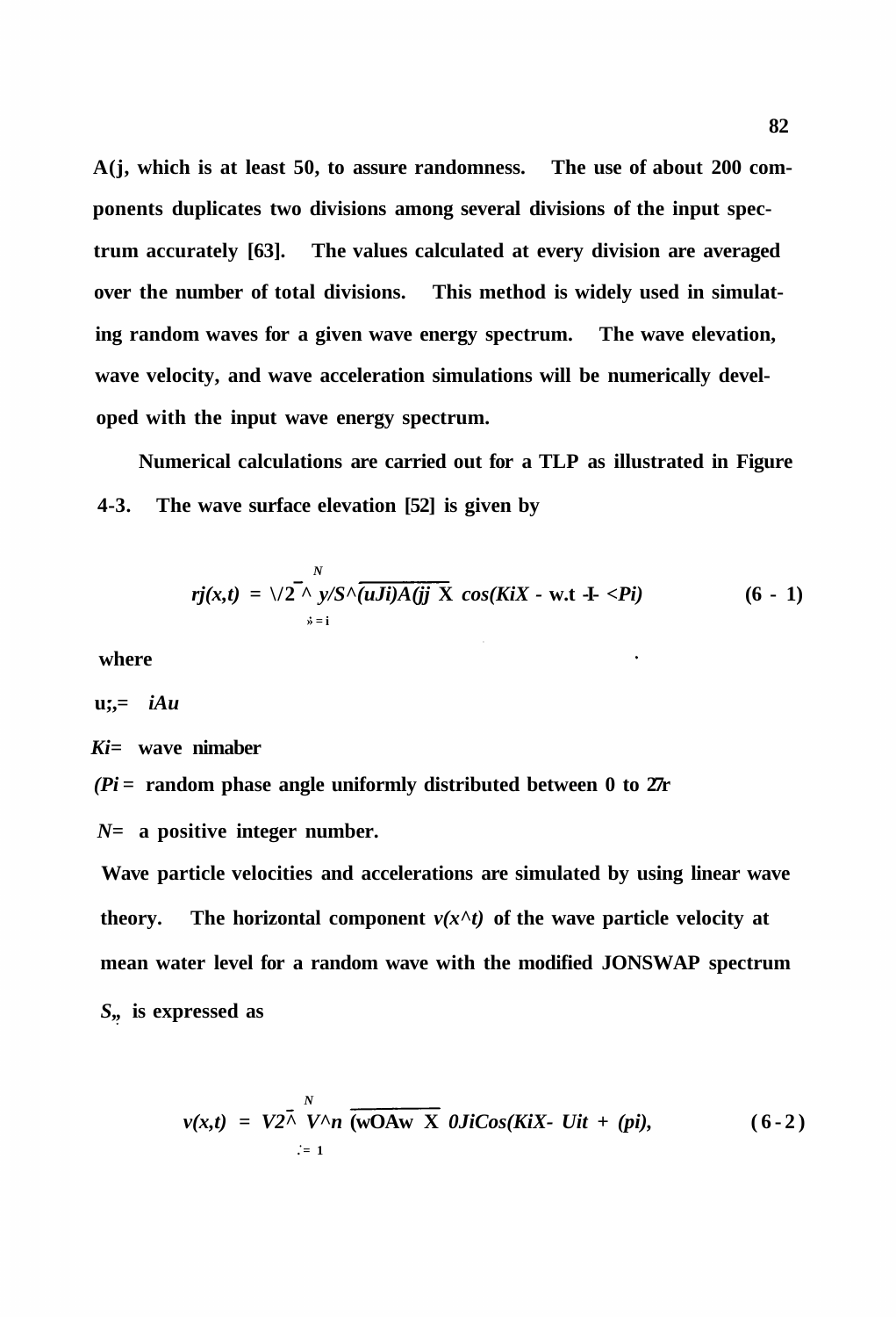The horizontal component  $a(x, t)$  of the wave particle acceleration is obtained **by differentiating Equation (6-4) with respect to time** *t* **as** 

$$
a(x,t) = V2\overline{YI}^N y/S\sqrt{(ui)Au X}^i uj'\sin(KiX - Uit - h < Pi), \qquad (6-3)
$$

**By using Equations (6-2) and (6-3), the wave particle velocity and the wave particle acceleration can be simulated at three different x-coordinates according to the location of the members (See Figure 4-3).** 

**According to the modified Morison equation in Equation (4-2), the total force for the members is calculated by multiplying the force per unit length of columns and hulls with the submerged length of columns aind the effective length of hulls. The equation of motion for the TLP system can be written by the following:** 

$$
m, \vec{x} + Ax = F(x,t)
$$
  
=  $\frac{1}{L[\Delta pD C n (Uw \Delta t - \Delta t)]Uw} + Uc-2$   
- $t' \Delta p i y Uw \cdot t^{-1} \Delta p D' (Cm-l)Uw$  (6-4)

**where** 

*L=* **length of the submerged column or effective length of the hull. The nonlinearity of the equation of motion due to the square term of drag force can be solved using one of the step-by-step time integration methods, Newmark method [64], as the following:**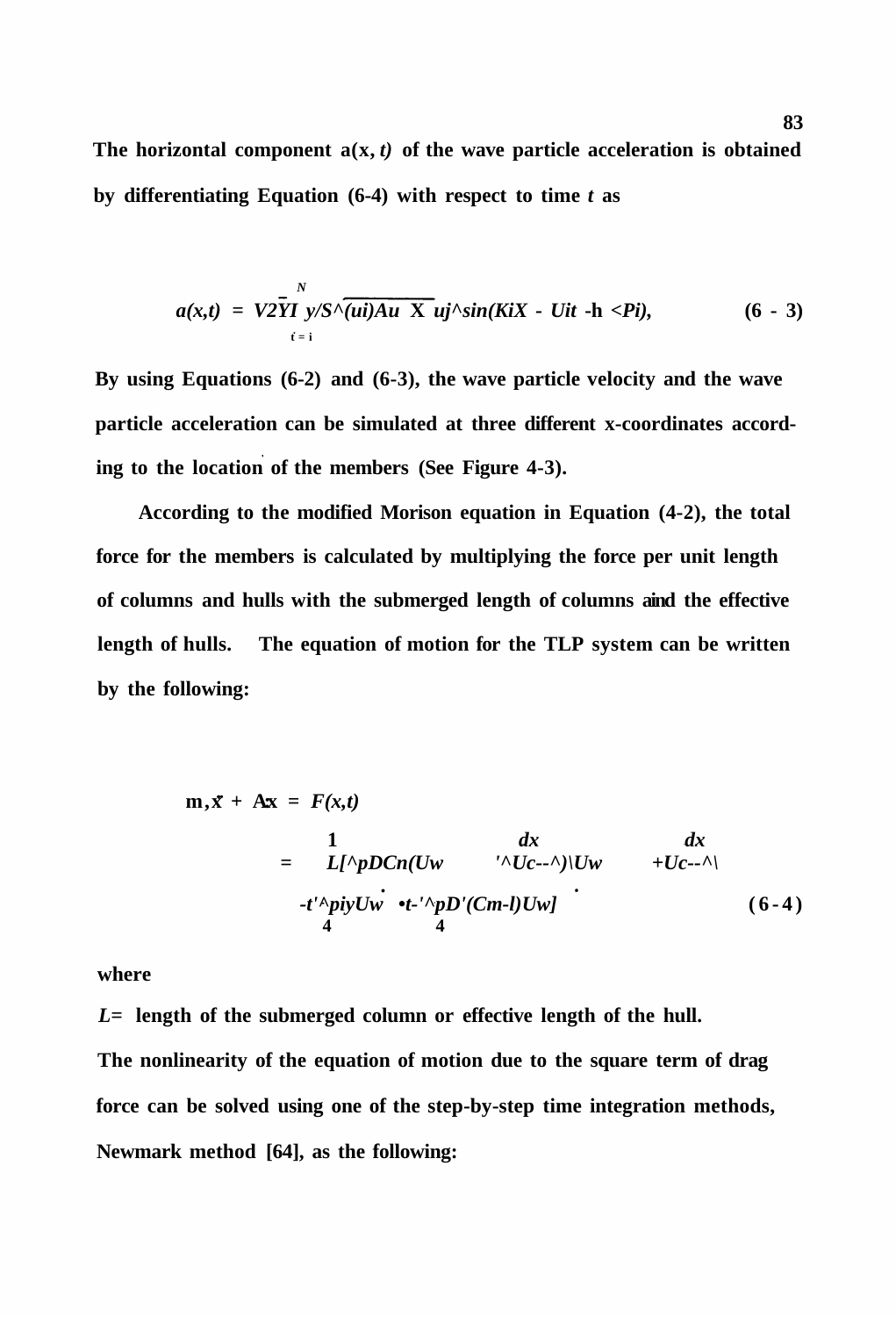$$
\wedge \wedge t + At = -Rt + At \qquad (6-5)
$$

**where** 

$$
\bar{k} = m^{\wedge} - \frac{At^{\wedge}}{2}bk
$$
\n
$$
Rt + At = 2 \quad -bFt + \frac{\wedge t}{2} \quad \text{at } \quad At^{\wedge}
$$
\n
$$
Rt + At = 2 \quad -bFt + \frac{\wedge t}{2} \quad \text{at } \quad -tAtX_{\mathcal{D}} \mid = -(l-b)xt^{\wedge}
$$

**The total force,** *Ft+£,ti* **acting on structure at time,** *t* **-j- Ai, can be calculated from the right hand side of Equation (6-4). The coefficients used in New**mark method are  $o = 6 = J_5$ ,

**By using the structure velocity and acceleration at time t, the structure response at time t -** |- At can be calculated by Equation (6-4). The struc**ture velocity and acceleration at time** *t -{• At* **can be obtained by the following equations:** 

$$
\mathbf{\ddot{X}}t + At = \frac{(1-b)}{\lambda - Xt} \leftarrow \lambda \lambda (\lambda * + A * -Xt - Atxt) \qquad (6 - 6)
$$

$$
Xt+\gamma t = it-t At[(l-a)xt-h\ddot{a}xt+\gamma t]. \qquad (6-7)
$$

**Therefore, the structure response is simulated in time history. All response data can be statistically evaluated such as the mean response and the standard deviation response.** 

**Briefly, the procedure of the superposition method for the time history of TLP response is summarized as the following steps:**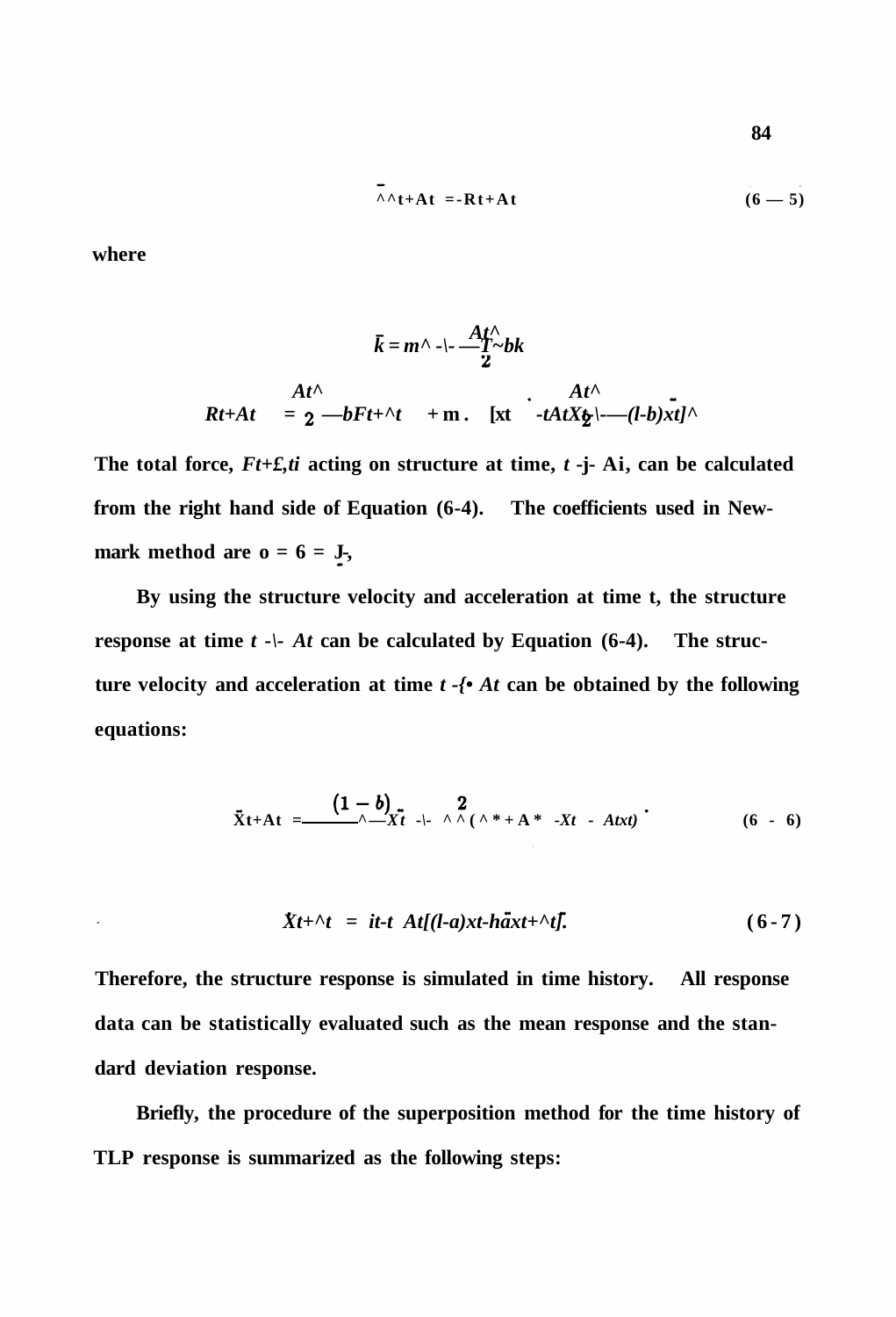- **1) Decompose the input wave height spectrum into the sufficient number of frequency.**
- **2) Divide the whole frequency ranges into several blocks.**
- **3) Simulate the wave particle velocity and the wave particle acceleration in time at each block.**
- **4) By adding the wave particle velocity and the wave particle acceleration values at each time and dividing those values by the number of blocks, the averaged wave particle velocity and wave particle acceleration about the input wave height spectrum are simulated.**
- **5) By using the wave particle velocity and acceleration simulation in time, calculate the wave and current force on the structure.**
- **6) Solve the nonlinear equation of motion by using the step-by-step time integration method.**
- **7) Find the structure response in time history.**
- **8) Evaluate the statistical values such as the mean response and the standard deviation response of structure.**

**The work of this section is summarized in a computer flow chart in Figure 6-2.** 

# **6-4 Results and Discussion**

**The data for the random time-domain simulations are the following: number of divisions = 7 number of frequencies = 401**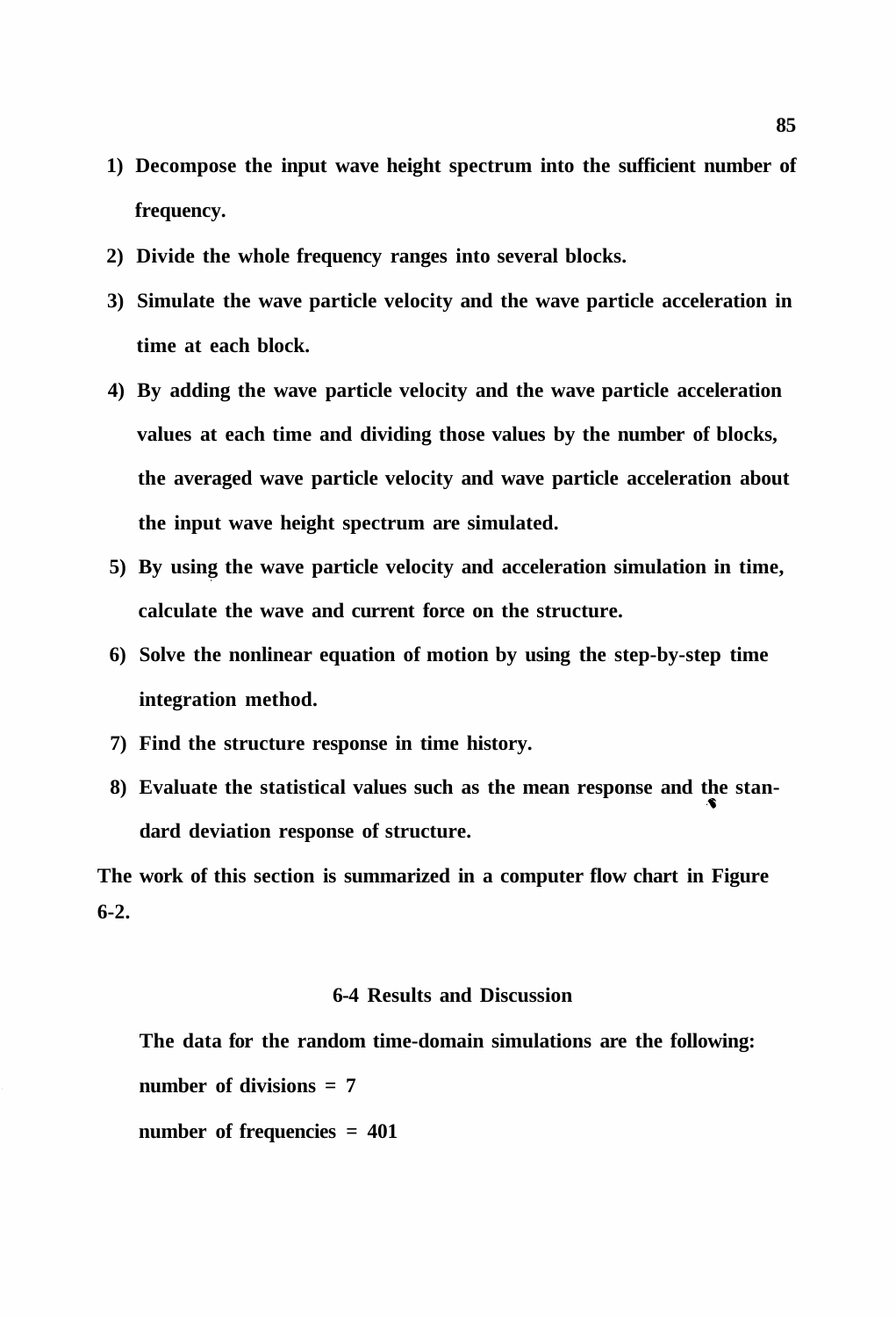



Figure 6-2 Flow chart for time-domain analysis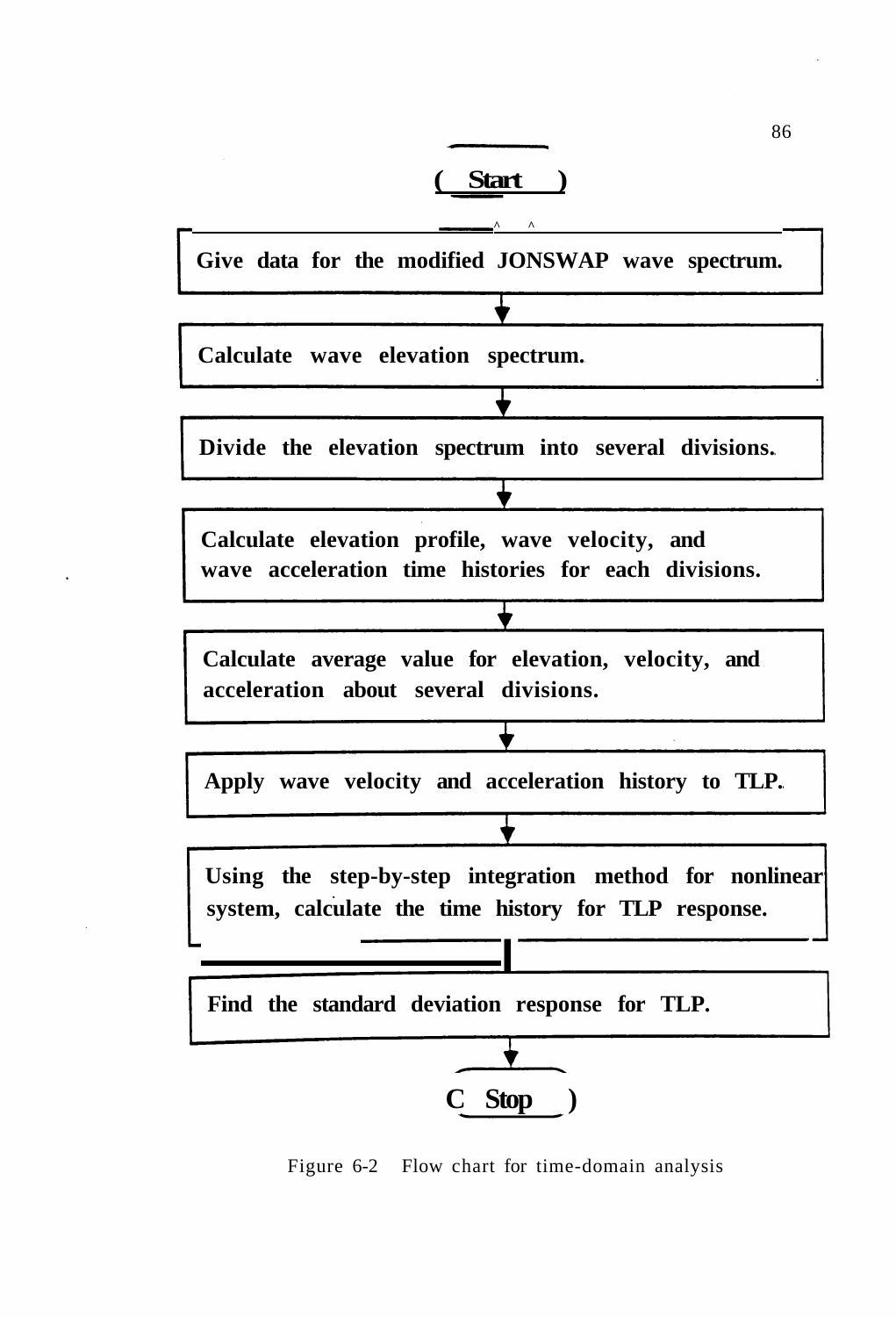time step for step-by-step direct integration  $= 0.6$  s.

The modified JONSWAP wave spectrum as shown in Figure 6-3 is used as the input wave energy spectrum. This figure is plotted with 401 frequencies. The simulated time histories of wave elevation, and wave acceleration at the horizontal center of the TLP are shown in Figures 6-4, 6-5, and 6-6. The numerical simulation is performed on IBM-3081 computer.

For surge response analysis, three different locations of a horizontal coordinate are considered because of different column locations of TLP model along the x direction. All velocity and acceleration simulations are simultaneously applied to the TLP. For solving the nonlinear dynamic equation, the step-by-step integration by the Newmark method was applied in every time step. The time history of the TLP response in the case of random wave only is shown in Figure 6-7. The time-domain analysis for random process with constant input is shown in Figures 6-8, 6-9, and 6-10, which displayed the shift of mean response.

To economize computation of time, a time average of one time history record is adopted in this simulation instead of a large number of response records. But the computation of time of one record is still about one hundred times greater than that of frequency-domain analysis in the case of random wave only. If many records are developed for more realistic phenomena and more accurate results, a great deal of computational time is involved.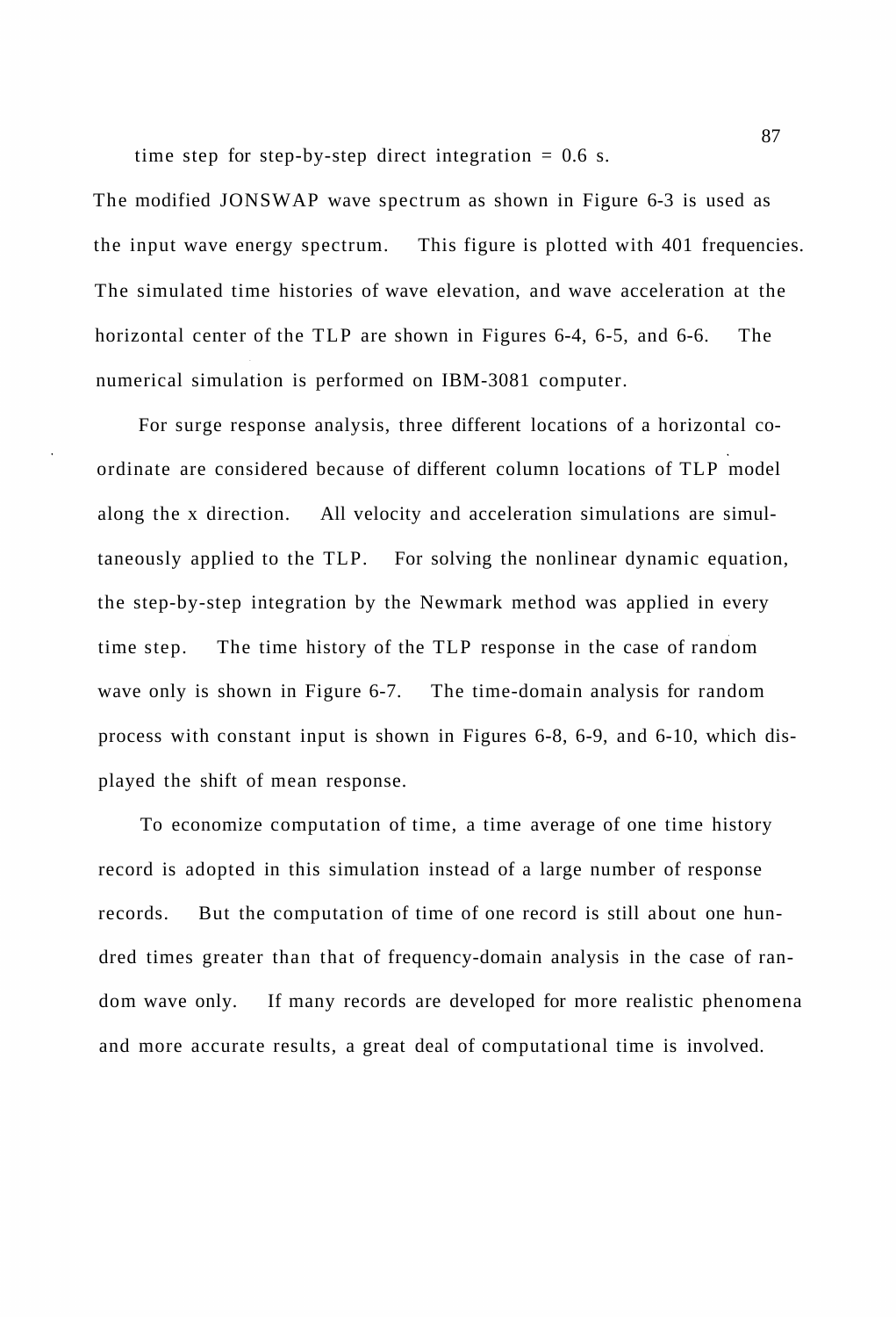

Figure 6-3 Modified JONSWAP wave spectrum with 401 wave frequencies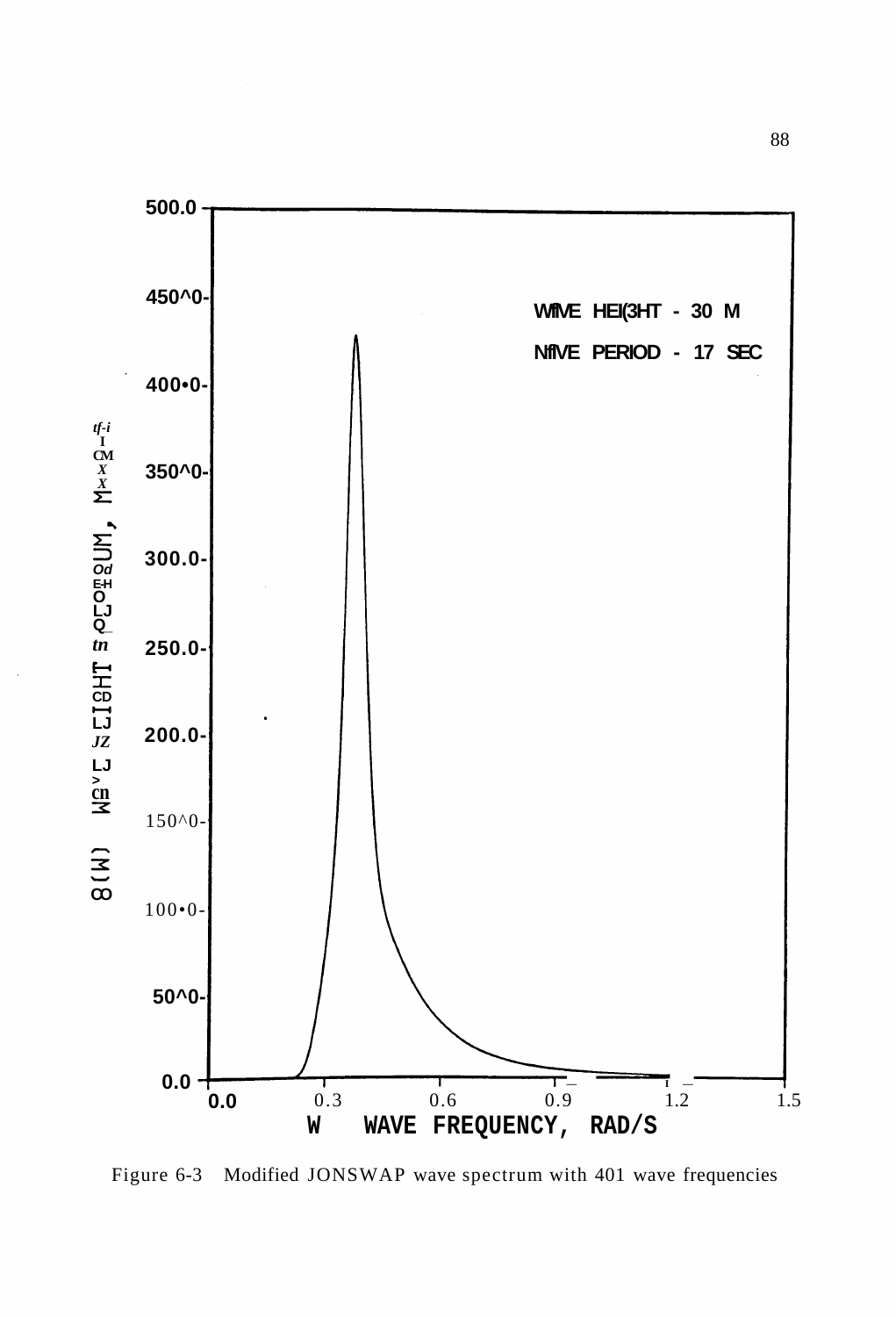

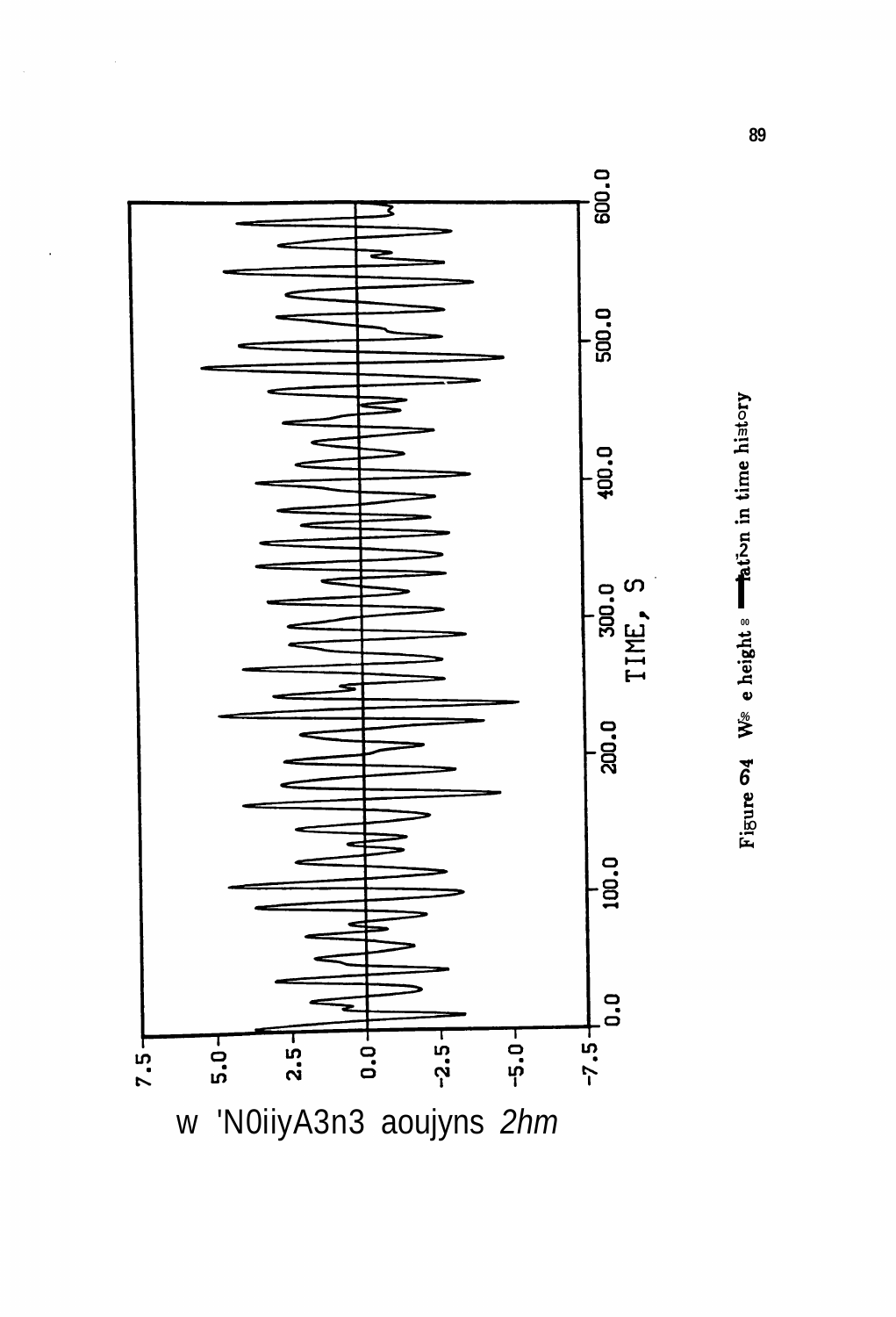

**SW 'UI0013A 3AyM**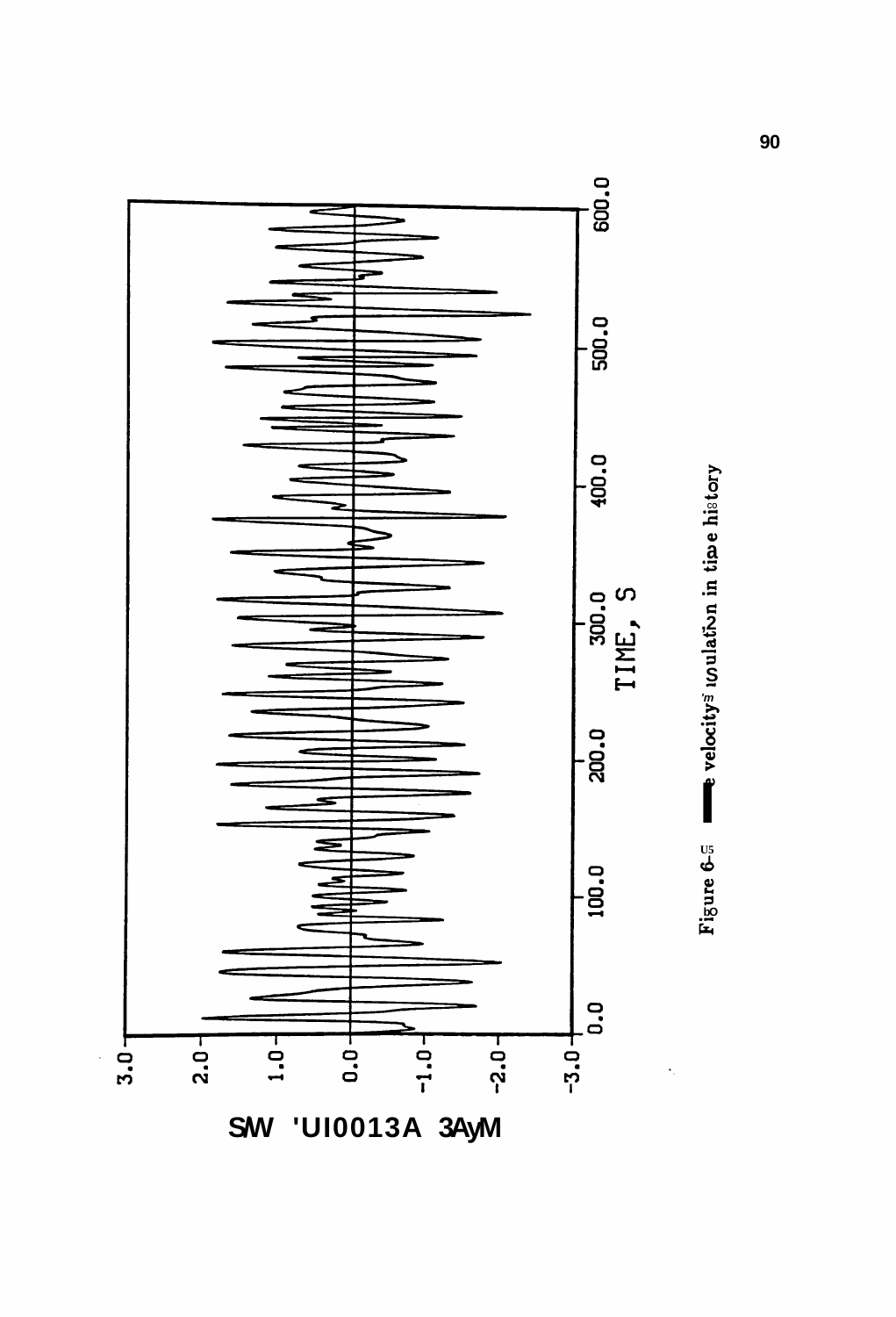



'N0IiyM3'1300U 3AyM ZKXSW

 $\ddot{\phantom{0}}$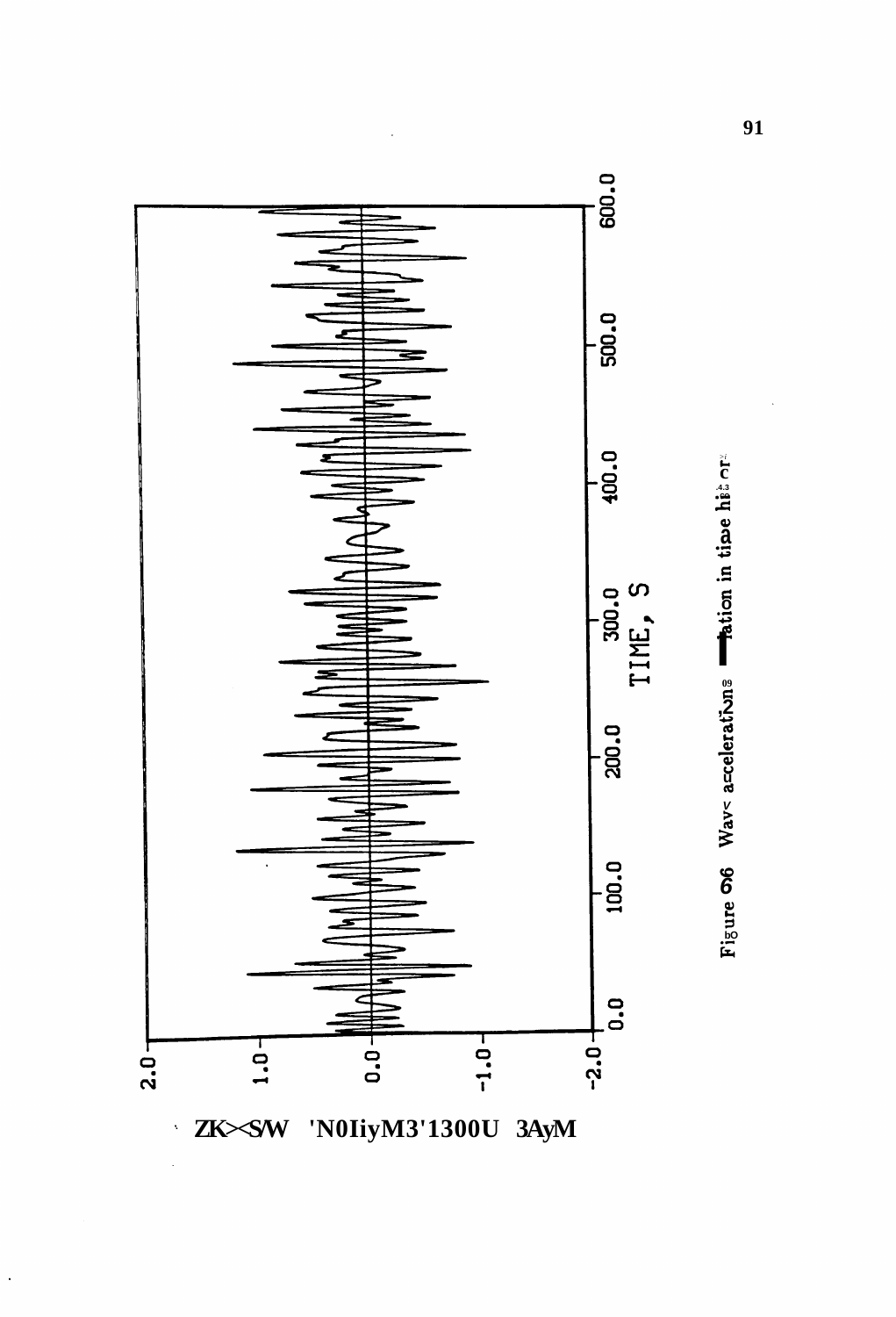

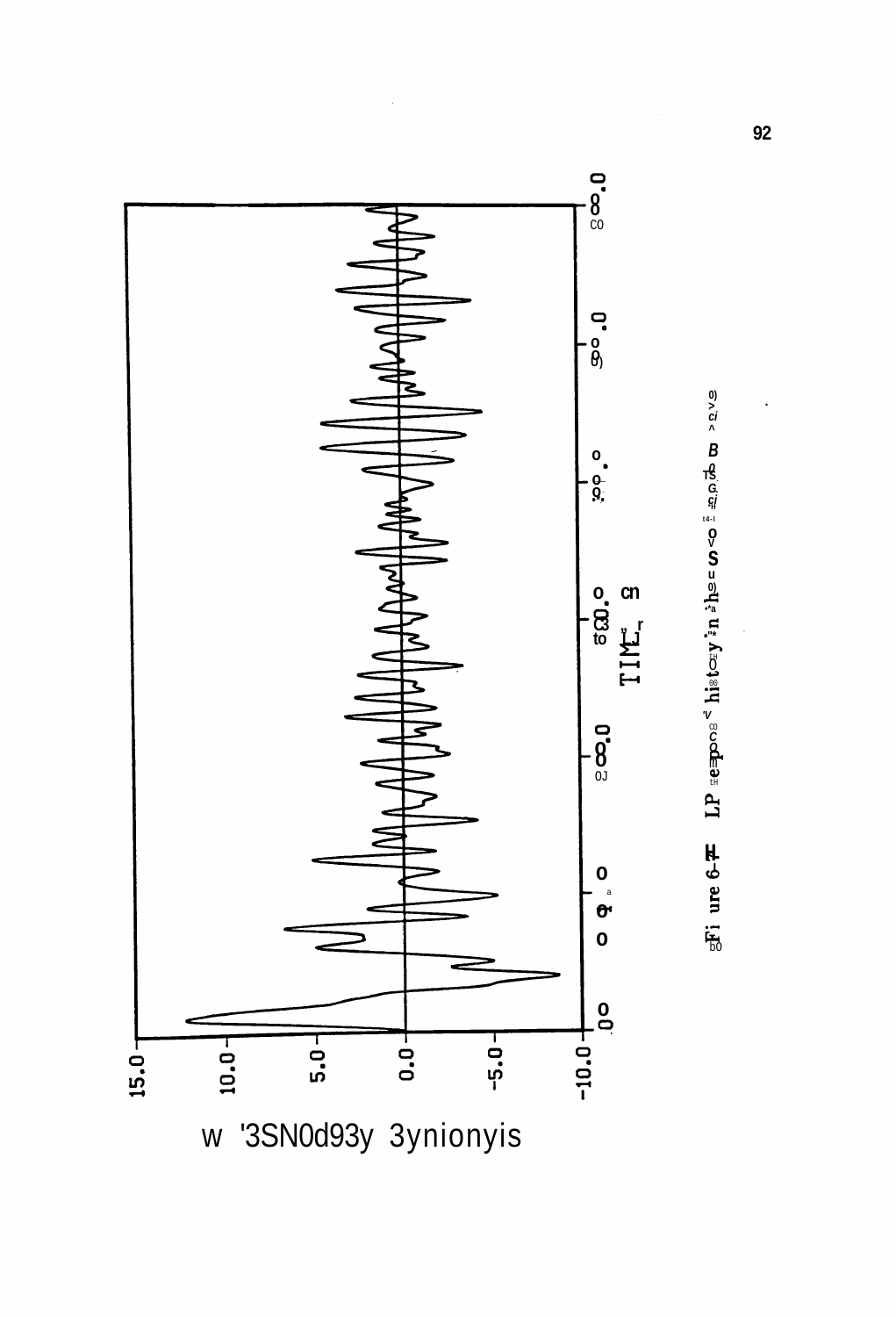

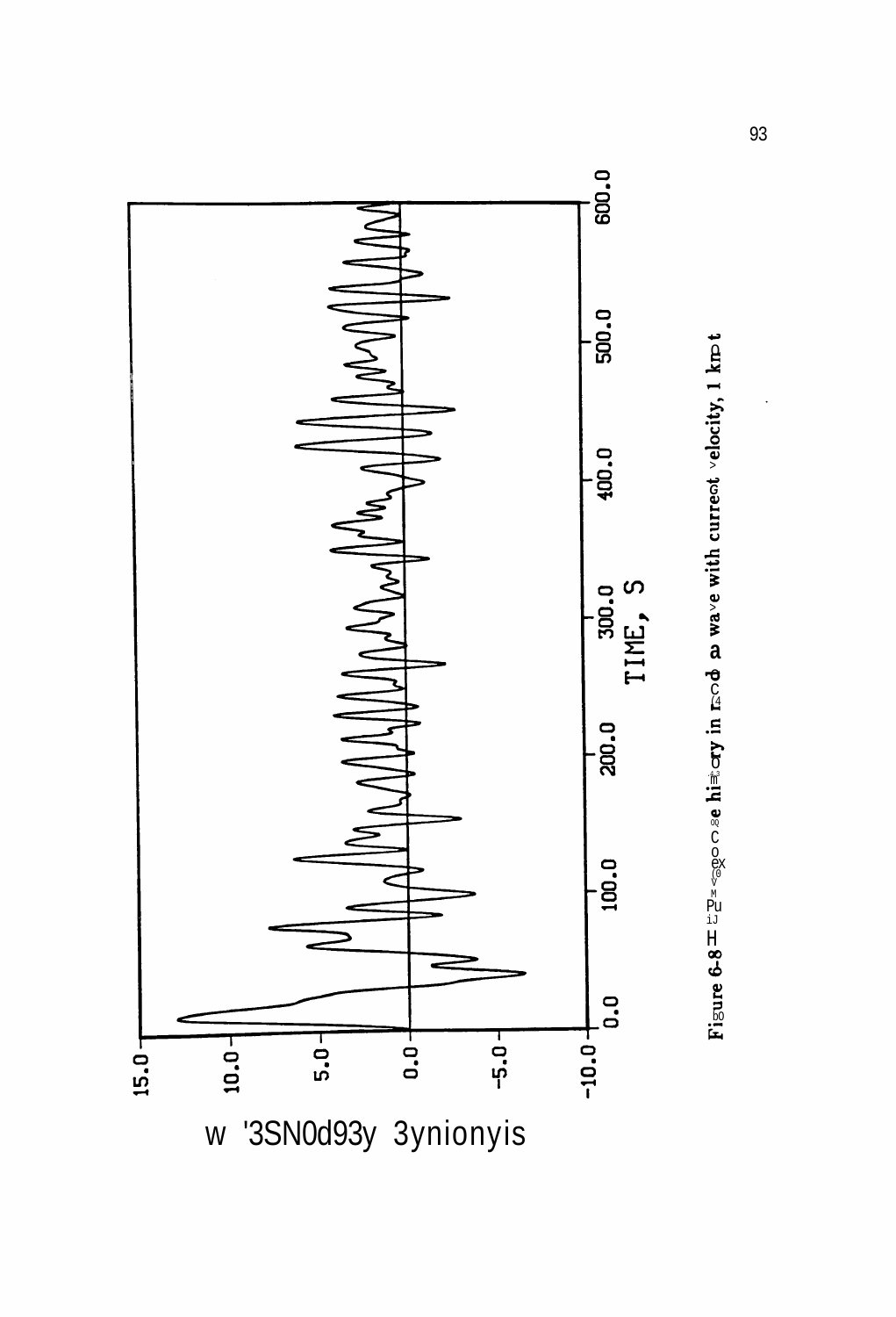

'3SNGdS3y amionyis  $\mathsf{W}$ 

Figure 6-9  $\pi L^2$  = sponse history inare d as we with sus sot velocity, 2 hot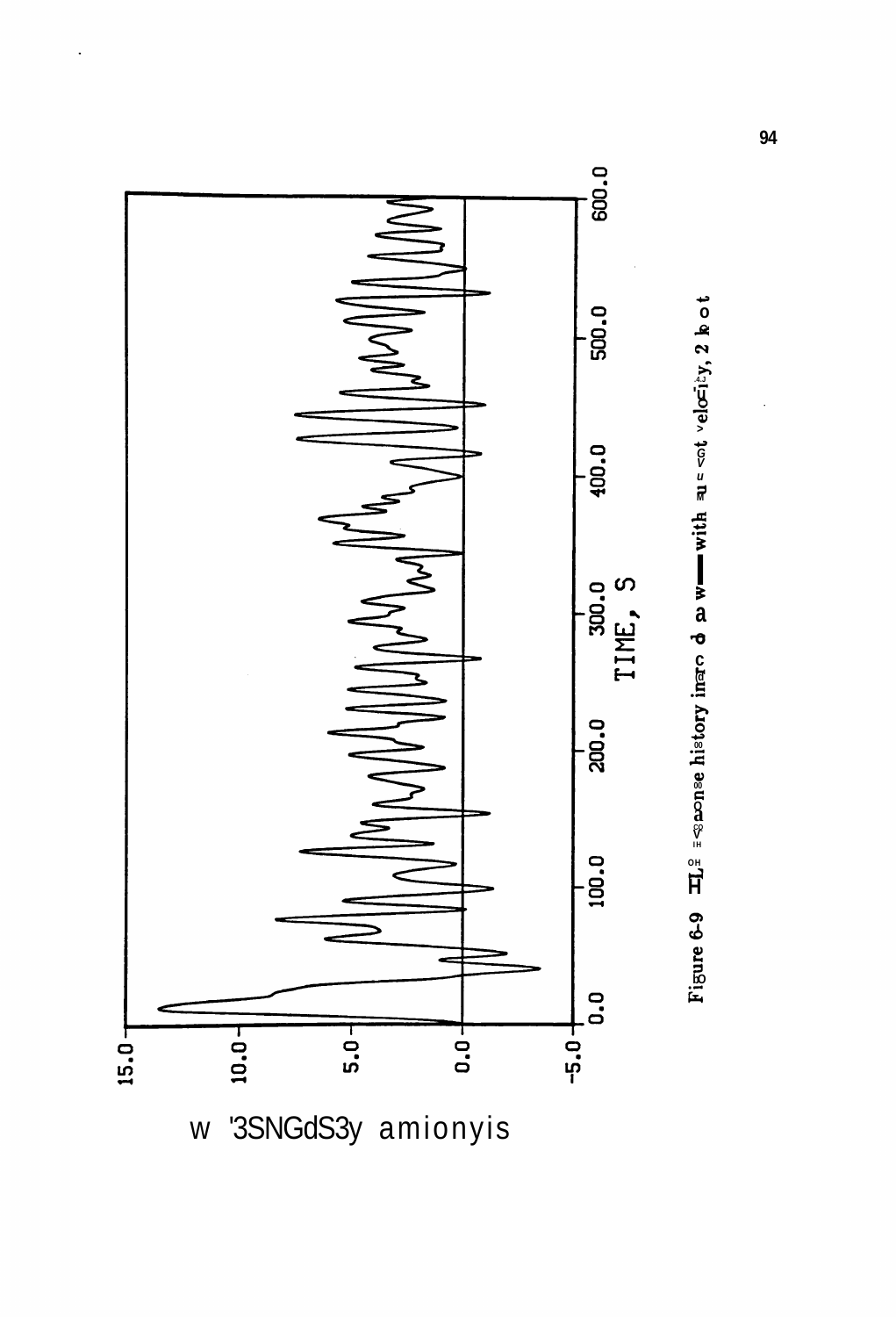

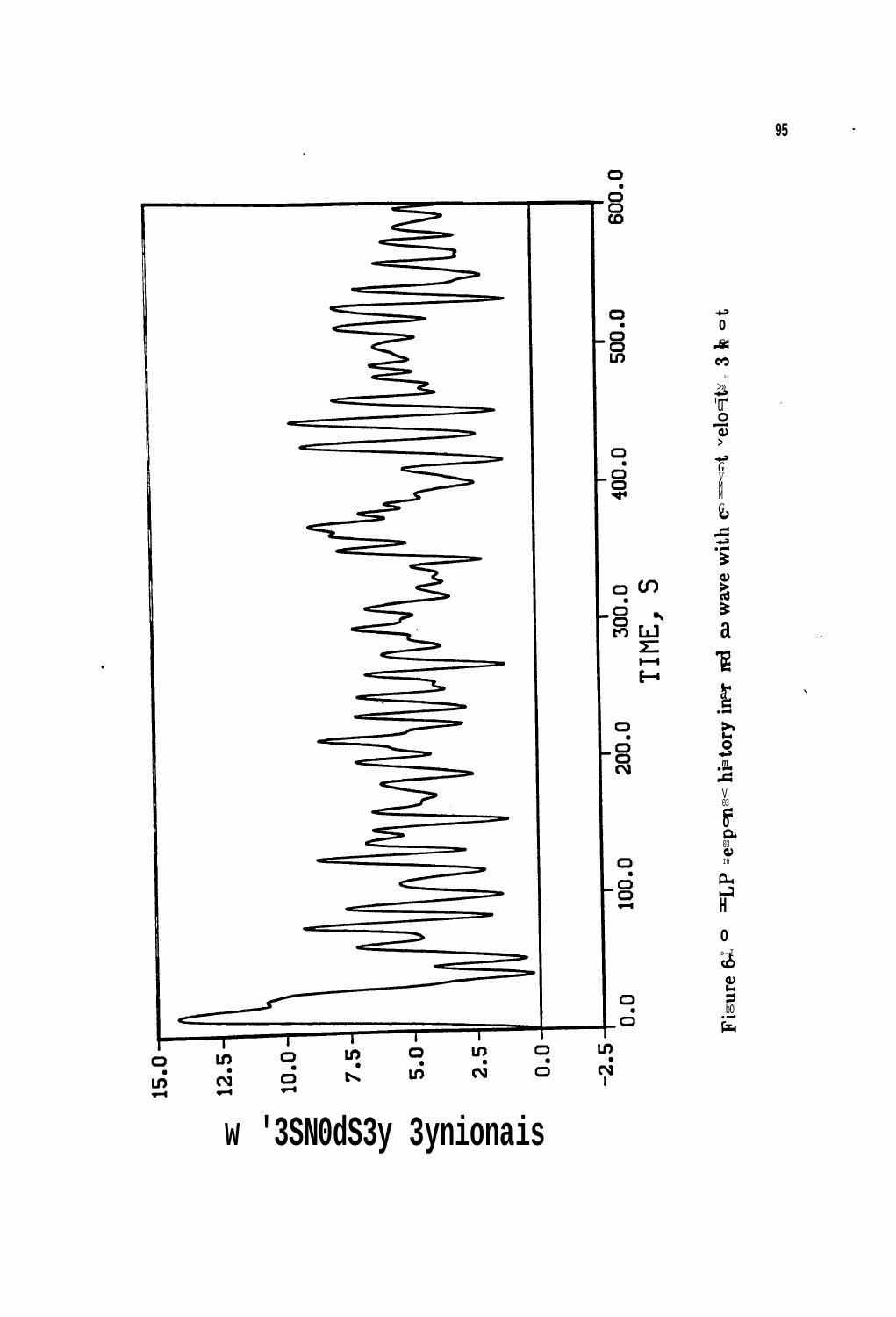**The results of this research are shown in Table 6-1. In the case of random waves with current, the shift of mean value in time history can be explained by the effect of the constant current velocity. Therefore, the mean responses due to a steady current correspond to the static analysis due to current velocity in frequency-domain analysis.** 

**The results change, depending on the time step, for the time step is very critical in time-domain analysis. Comparing the results of standard deviation responses in the frequency domain, the time-domain results with a time step of 0.6 s give a close value. The mean response of structure due to random wave only is close to zero.** 

## **6-5 Conclusions**

**The time-domain analysis for the dynamic analysis of offshore structure represents more realistic random phenomena, but it takes a lot of computational time. Also, depending on the size of record, the change of time step affects the results of statistical analysis. Therefore, it is important to choose the length of time record and the proper time step. With consideration of constant current velocity in time history analysis, the mean value of structure response is changed. The shift of mean value is the mean response due to current velocity.**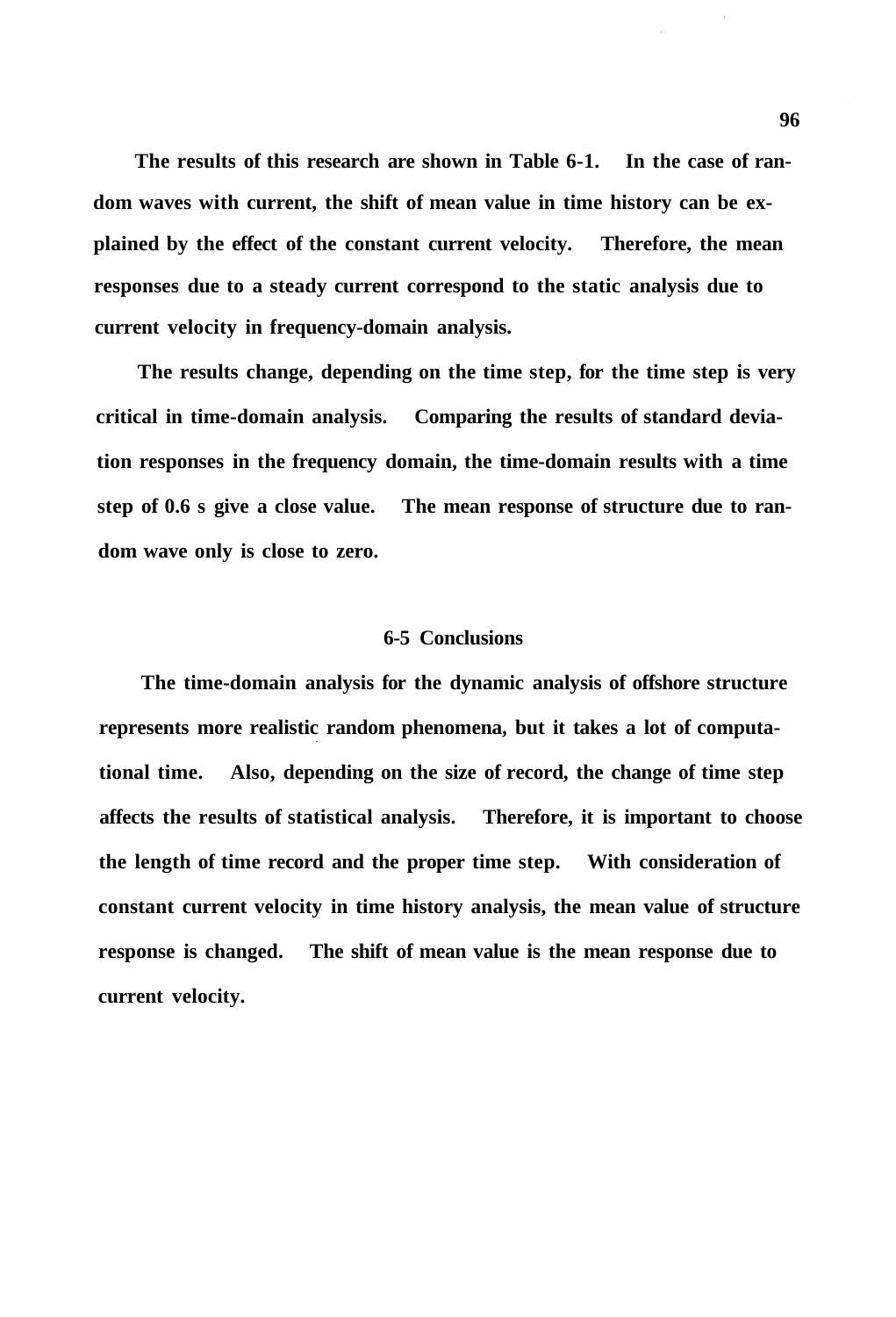

|                                                     |        | <b>Standard</b><br>deviation<br>response<br>(m) | <b>Mean</b><br>response | <b>Expected</b><br>maximum<br>response<br>(m) | <b>CPU</b><br>time |
|-----------------------------------------------------|--------|-------------------------------------------------|-------------------------|-----------------------------------------------|--------------------|
| Random<br>wave<br>only                              |        | 2.588                                           | (m)<br>0.094            | 13.293                                        | (sec)<br>175.22    |
| <b>Random</b><br>wave<br>with<br>current<br>profile | 1 knot | 2.508                                           | 1.478                   | 14.269                                        | 175.53             |
|                                                     | 2 knot | 2.382                                           | 3.071                   | 15.219                                        | 175.22             |
|                                                     | 3 knot | 2.217                                           | 5.135                   | 16.442                                        | 175.58             |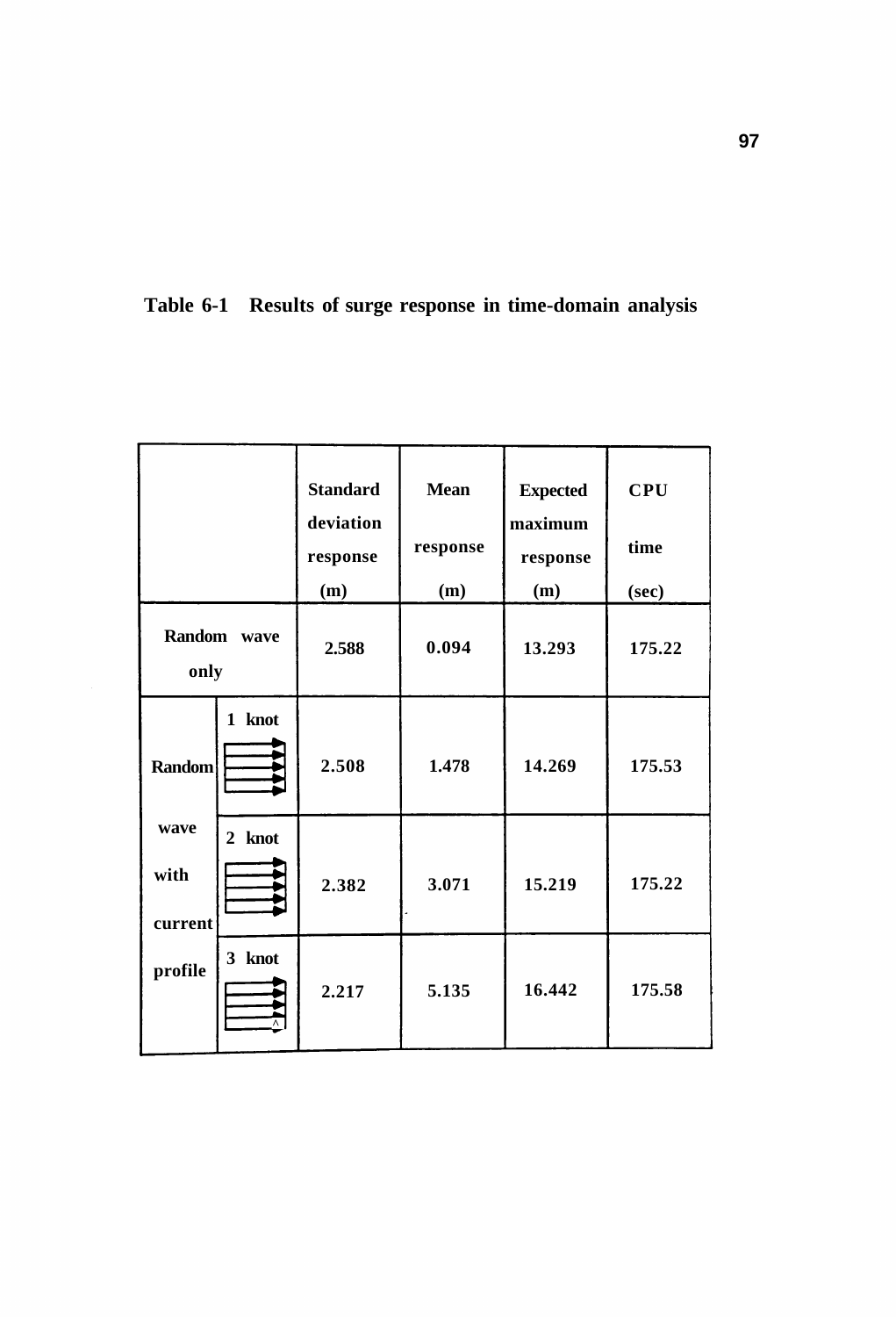## **CHAPTER vn**

# **DISCUSSION OF SOLUTIONS AND CONCLUSIONS**

#### **7-1 Comparison of Solutions**

**In this study, two consistent and effective TLP behavior solution techniques, namely frequency-domain and time-domain analysis, have been presented and compared for a specific problem. In the frequency-domain analysis, nonlinear drag force has been linearized by using an improved linearization technique. On the other hand, in the time-domain simulation, nonlinear drag force, which is proportional to the square of relative velocity due to water particle velocity and TLP structure velocity, has been taken into account.** 

**For both numerical solution techniques the results are presented and compared in Table 7-1, In the case of random waves without current, timedomain and frequency-domain analysis show good agreement. From Table 7-1, the expected maximum response of TLP for the time domain analysis is 13.293 m with 175.22 s CPU solution time. On the other hand the frequency domain solution yields 13.403 m with 1.82 s CPU solution time. The frequency domain analysis for random waves without current shows considerable time saving in computational time (96 times less computational time). In the case of random waves with current does not agree well with the effect of constant current velocity. But, the expected maximum response**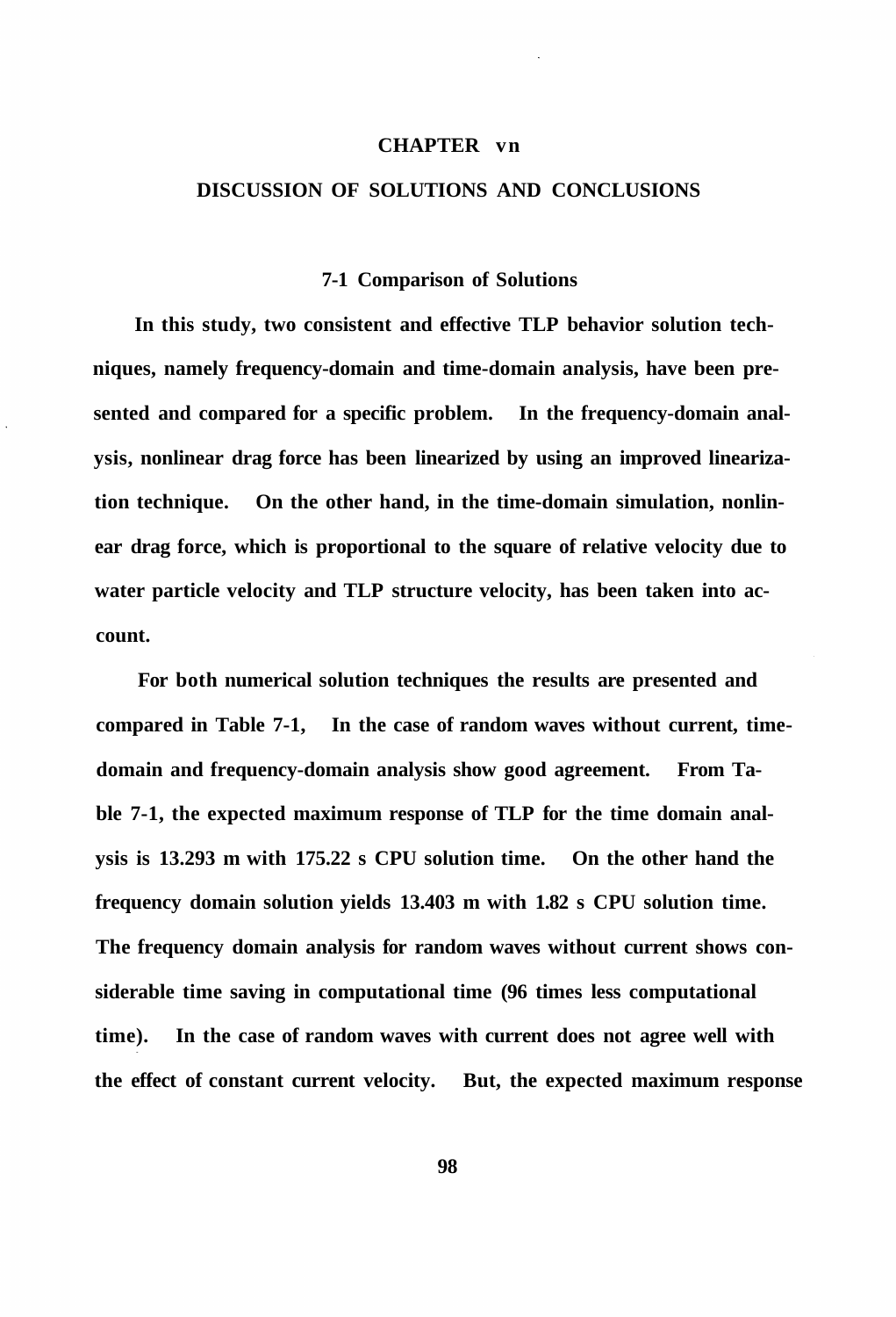**Table 7-1 Comparison of two analyses for surge motion** 

|                                      | <b>Standard</b><br>deviation<br>response<br>(m) |             | <b>Mean</b><br>response<br>(m) |             | <b>Expected</b><br>maximum<br>response<br>(m) |             | <b>CPU</b><br>time<br>(sec) |             |
|--------------------------------------|-------------------------------------------------|-------------|--------------------------------|-------------|-----------------------------------------------|-------------|-----------------------------|-------------|
|                                      | Freq.                                           | <b>Time</b> | Freq.                          | <b>Time</b> | Freq.                                         | <b>Time</b> | Freq.                       | <b>Time</b> |
|                                      | Dom.                                            | Dom.        | Dom.                           | Dom.        | Dom.                                          | Dom.        | Dom.                        | Dom.        |
| Random<br>wave<br>only               | 2.628                                           | 2.588       | 0.0                            | 0.094       | 13.403                                        | 13.293      | 1.82                        | 175.22      |
| <b>Current</b><br>velocity<br>1 knot | 2.527                                           | 2.508       | 3.254                          | 1.478       | 16.142                                        | 14.269      | 5.71                        | 175.53      |
| <b>Current</b><br>velocity<br>2 knot | 2.439                                           | 2.382       | 6.301                          | 3.071       | 18.740                                        | 15.219      | 5.71                        | 175.22      |
| <b>Current</b><br>velocity<br>3 knot | 2.361                                           | 2.217       | 9.296                          | 5.135       | 21.337                                        | 16.442      | 5.71                        | 175.58      |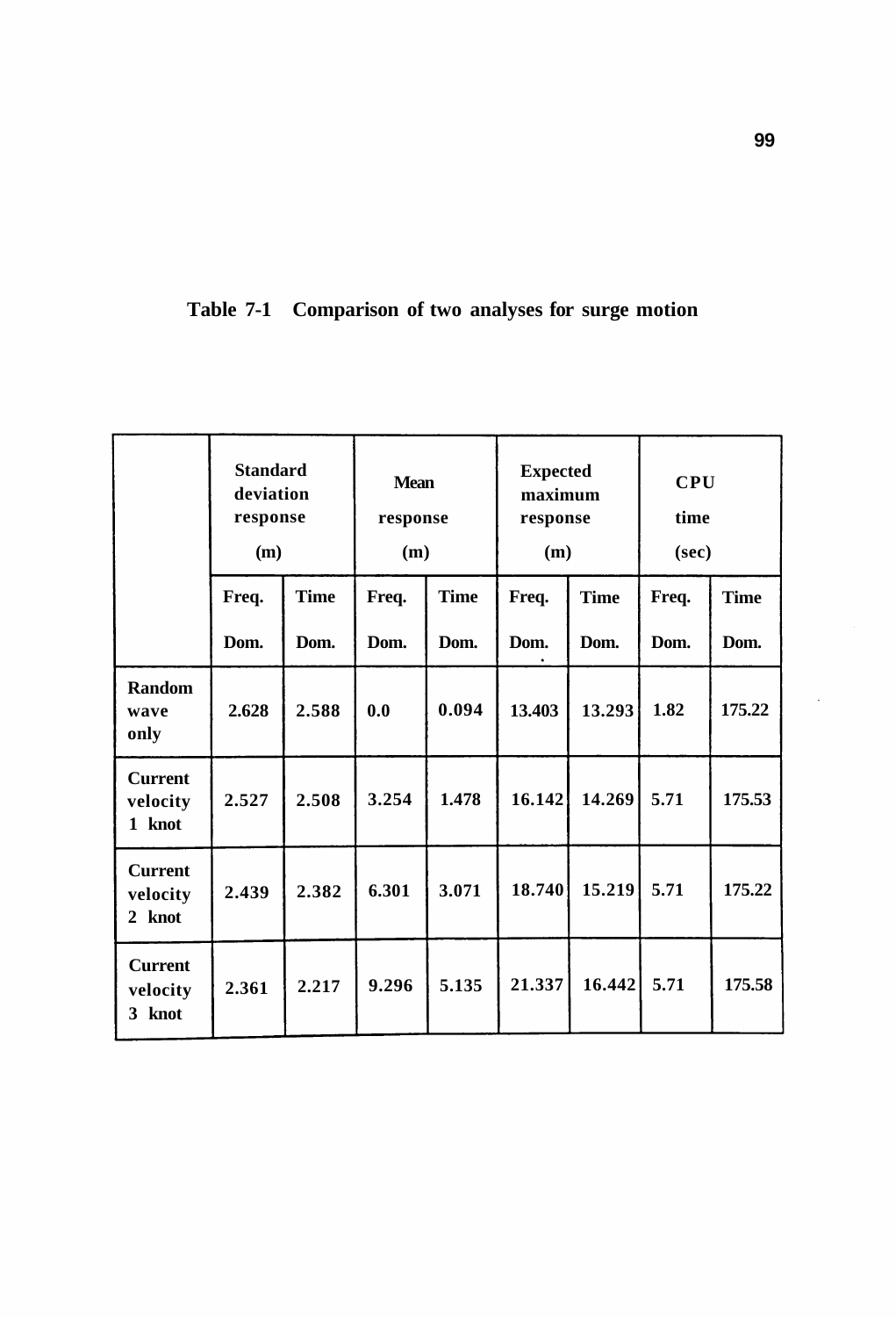**for random wave with current velocity 1 knot has 13 percents difference between two analyses. Above this limit, the expected maximum responses for two methods are also widely different. From the results it can be seen that effect of the current velocity on the accuracy is significant. Obviously the difference must be involved with linearization of the drag term in the frequency domain analysis. Figure 7-1 shows the relation between linearization coefficients and current velocities. According to the adjustment of linearization coefficients, the mean response value in frequency-domain analysis can be close to the results of mean response of time domain. Therefore, the current velocity is a crucial factor in the dynamic analysis of offshore structures.** 

**This comparison shows that for random waves without current, the frequencydomain analysis is very economical compared with the time-domain history analysis as far as computational time is is concerned. Also, the frequencydomain analysis with a new, improved linearization technique is recommended for the dynamic analysis of TLP's with random waves.** 

## **7-2 Final Conclusions**

**In order to model the TLP behavior accurately and economically, a suitable solution technique must be chosen. It may involve the time-domain or frequency-domain analysis. Through this research, the frequency-domain approach is recommended for the dynamic analysis of TLP with random waves. It is an economical and useful technique for the design of TLP's and**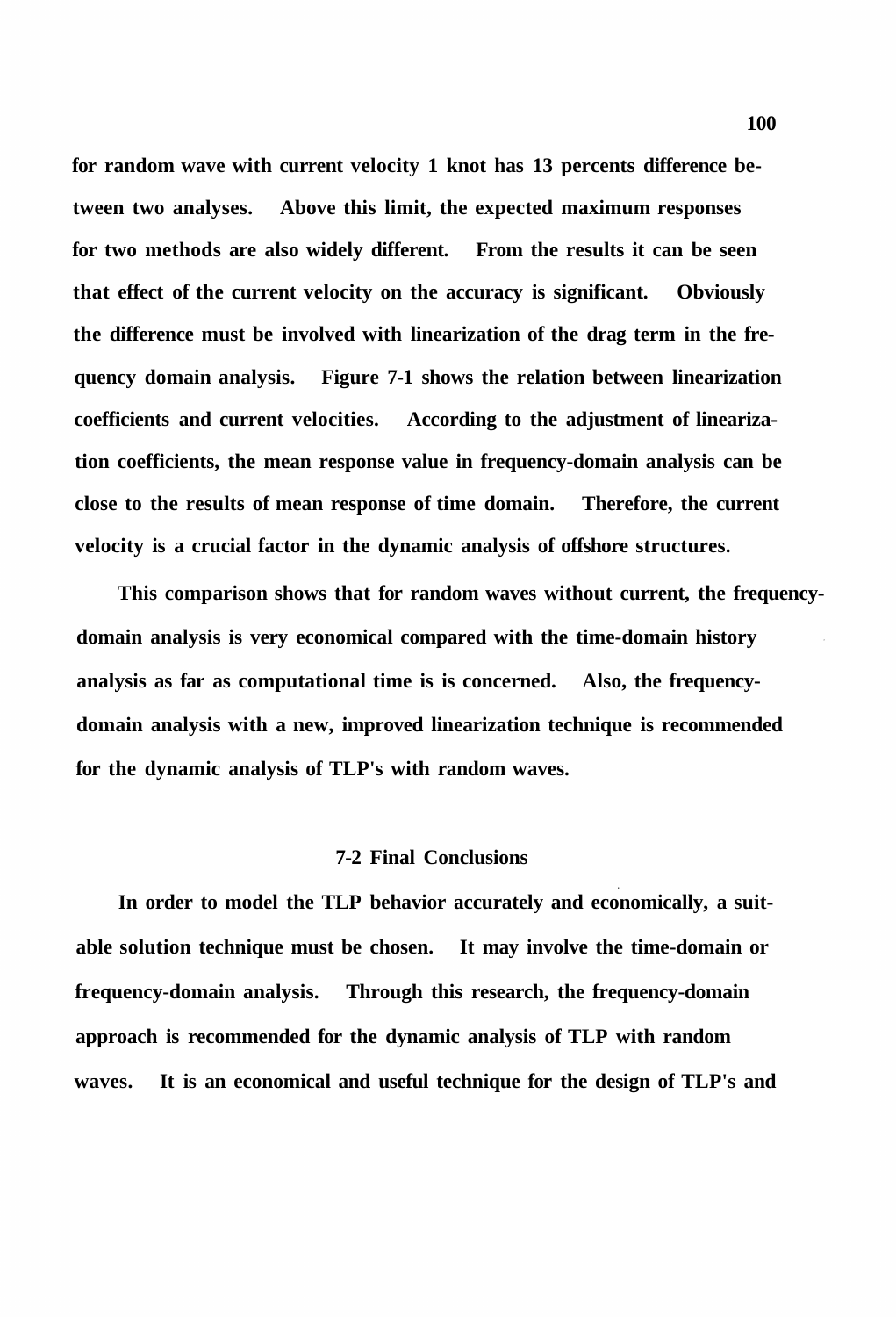**enables fairly rapid comprehensive parameter studies for each new application.** 

**The main advantages of the linearized frequency-domain analysis are:** 

- **1. Considerable amount of saving on computer expense.**
- **2. The solution converges fast (5-6 iterations).**

**The disadvantage of the linearized analysis is less accuracy due to linearization of the nonlinear hydrodynamic drag term. Therefore, it is important to choose new, improved linearization coefficients that depend on the application problems for the frequency-domain analysis.** 

**Time-domain analysis needs to be considered as a worthwhile alternative for the design of TLP's. The main advantage of a time-domain analysis is accuracy. The disadvantage of a time-domain analysis is high cost of solution.** 

# **7-3 Recommendations**

**The recommendations for further study on the current research are as follows:** 

**1, The linearization coefficients for TLP response analysis should be modified for high current velocity,** 

**2, The influences of tether tension due to random waves only and the presence of current velocity should be studied.** 

**3, Three-dimensional analysis of the TLP compared to the plane motion in the current research is needed for a more realistic computation.**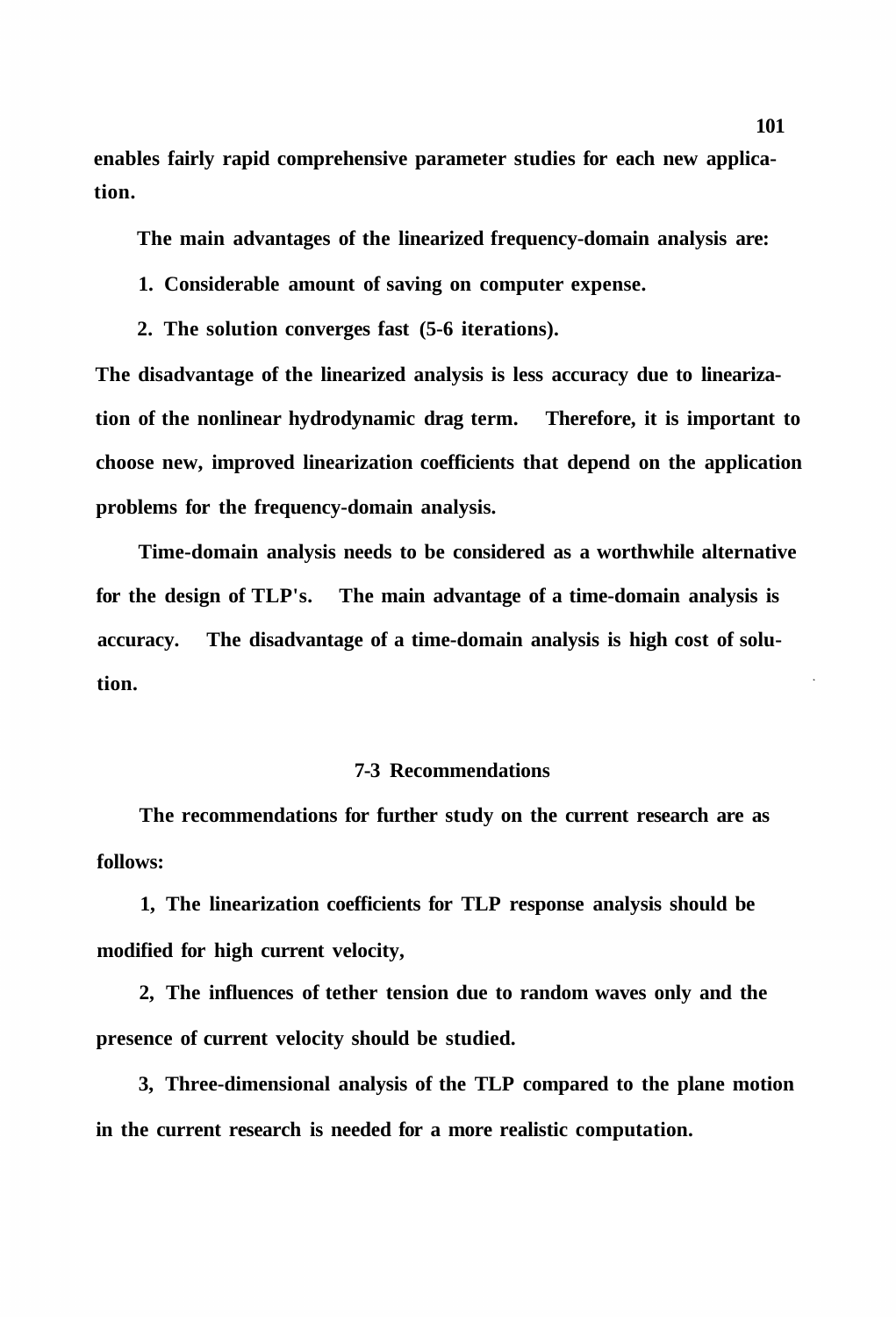**4. A steady offset of the TLP can be considered.** 

 $\hat{\mathcal{L}}$ 

 $\mathcal{A}^{\mathcal{A}}$ 

**5. Recent proposed techniques such as a Monte-Carlo simulation method and a time-series simulation method for time-domain analysis can be considered in the current study.** 

 $\ddot{\phantom{0}}$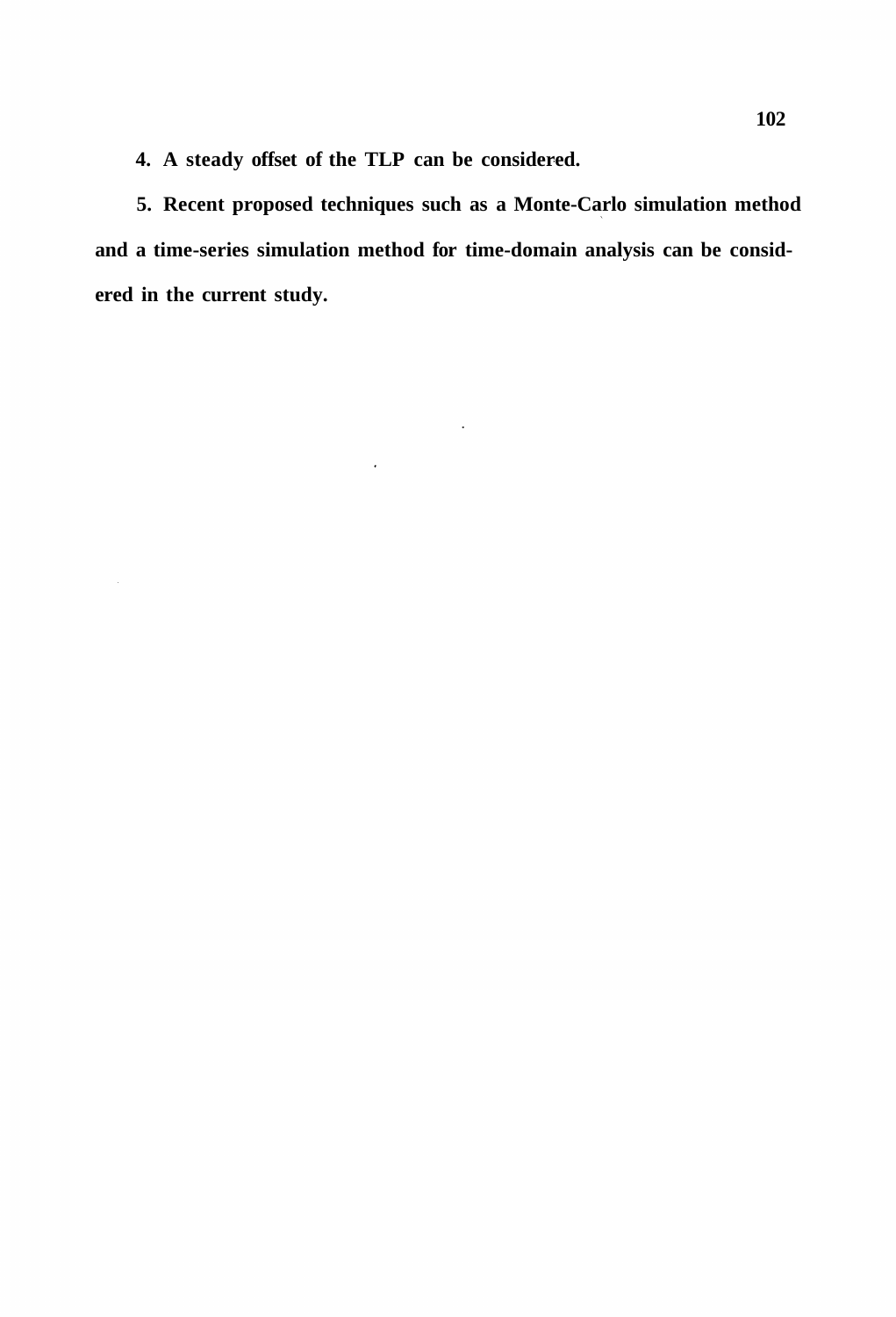#### REFERENCES

- **1, Ellers, F,S.,"Advanced Offshore Oil Platforms," Scientiflc American, Vol. 246, April 1982, pp. 39-49,**
- **2 Beynet, P,A. et al., "Motion, Fatigue, and the Reliability Characteristics of a Vertically Moored Platform," Offshore Technology Conference, Paper OTC 3304, 1978, pp. 2203-2212.**
- **3. Spanos, P.D., and Agarwal, V.K., "Response of a Simple Tension Leg Platform Model to Wave Forces Calculated at Displaced Position," ASME Journal of Energy Resources Technology, Vol, 106, Dec. 1984, pp. 437- 443,**
- **4. Deleuil, G,E., Des Deserts, L,D., Doris, C.G., and Shive, A., "A New Method for Frequency Domain Analysis of Offshore Structures: Comparison with Time Domain Analysis," Offshore Technology Conference, Paper OTC 5303, 1986, pp. 103-110.**
- **5. Yoneya, T., and Yoshida, K., "The Dynamic of Tension Leg Platforms in Waves," ASME Journal of Energy Resources Technology, Vol. 104, March 1982, pp. 20-28.**
- **6. Albrecht, H.G., Koenig, D., and Kokkinowrachos, K., "Non-linear Dynamic Analysis of Tension Leg Platforms for Medium and Greater Depths," Offshore Technology Conference, Paper OTC 3044, 1978, pp. 7-15.**
- **7. Denise, J-P. F,, and Heaf, N,J., "A Comparison between Linear and Nonlinear Response of a Proposed Tension Leg Production Platform," Offshore Technology Conference, Paper OTC 3555, 1979, pp. 1743-1754.**
- **8. Oran, C, "Overall Dynamic Characteristics of Tension Leg Platforms," Offshore Technology Conference, Paper OTC 4640, 1983, pp. 507-516.**
- **9. Ninomiya, K,, Sawada, K., Katayama, M., and Unoki, K., "Non-linear Response Characteristics of TLP with and without Mechanical Damping System in Vary High Waves," Offshore Technology Conference, Paper OTC 4656, 1984.**
- **10. Finnigan, T.D., Petrauskas, C, and Botelho, D.L.R., "Time Domain Model for TLP Surge Response in Extreme Sea States," Offshore Technology Conference, Paper OTC 4657, 1984, pp. 95-103.**
- **11. Botelho, D.L.R., Finnigan, T.D., Petrauskas, C, and Liu, S.V., "Model Test Evaluation of a Frequency Domain Procedure for Extreme Surge Response Prediction of Tension Leg Platform," Offshore Technology Conference, Paper OTC 4658, 1984, pp. 105-112.**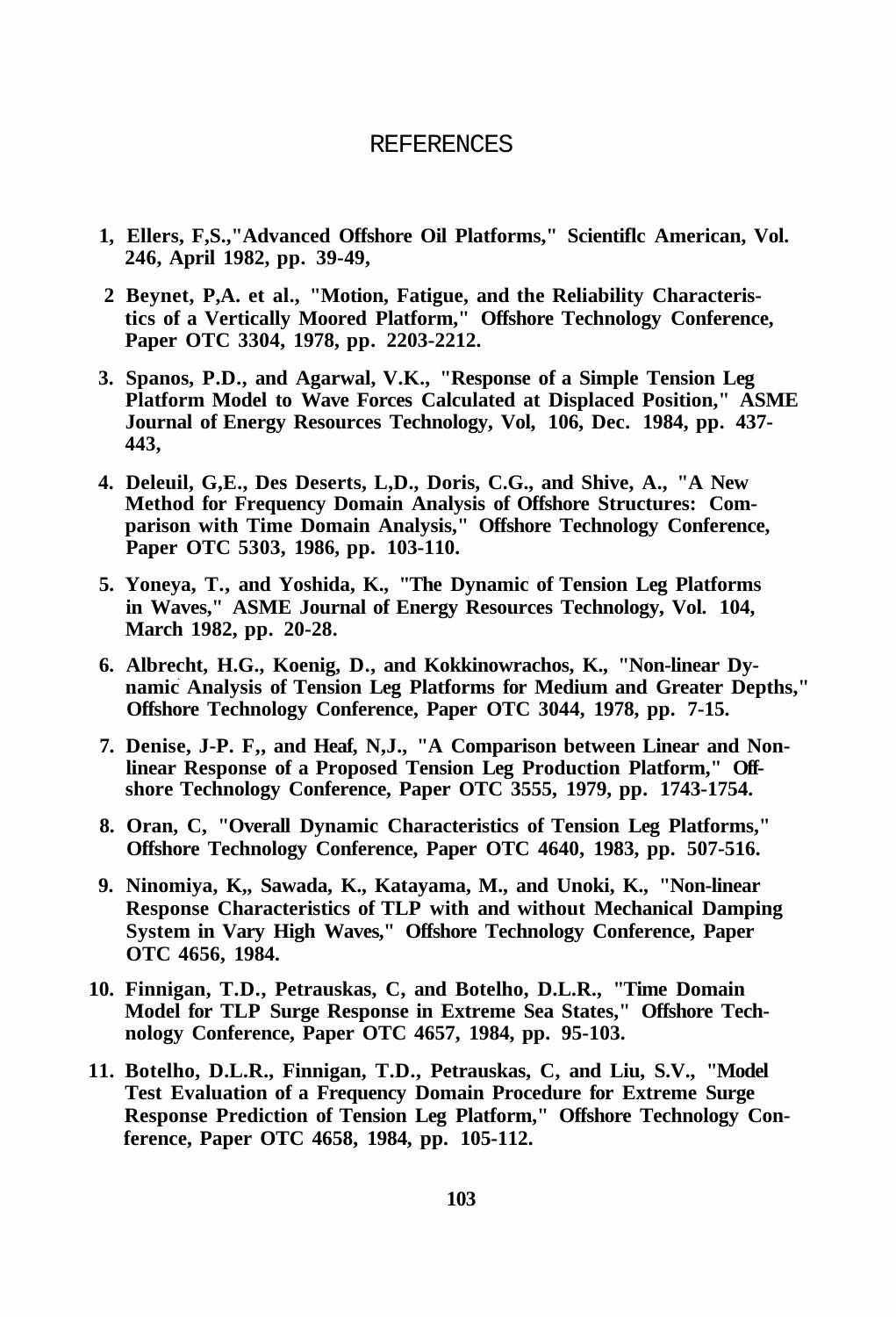- **12. Yoshida, K., Ozaki, M,, and Oka, N,, "Structural Response Analysis of Tension Leg Platforms," ASME Journal of Energy Resource Technology, Vol, 106, March 1984, pp. 10-17.**
- **13. Yashima, N., "The Experimental and Theoretical Study of a Tension Leg Platform in Deep Water," Offshore Technology Conference, Paper OTC 2690, 1976, pp. 849-856.**
- **14. Paulling, J.R., and Horton, E.E., "Analysis of the Tension Leg Stable Platform," Offshore Technology Conference, Paper OTC 1263, 1970, pp. 379-390.**
- **15. Sekia, K., and Sakai, M., "Modeling Tests To Establish a Design Method for TLP-Tether Systems," Offshore Technology Conference, Paper OTC 4653, 1984, pp. 51-57.**
- **16. Jefferys, E.R., and Patel, M.H., "Dynamic Analysis Models of Tension Leg Platforms," ASME Journal of Energy Resources Technology, Vol, 104, September 1982, pp, 217-223,**
- **17. Angelides, D.C., Chen, C-Y., and Will, S.A., "Dynamic Response of Tension Leg Platform," Proceedings of Boss, Vol, 2, 1982, pp. 100-122.**
- **18. Kirk, C,L., and Jain, R,K,, "Wave Induced Oscillations of Tension-Leg Single Buoy Mooring System," Offshore Technology Conference, Paper OTC 2494, 1976, pp. 711-721,**
- **19. Krolikowski, L,P,, and Gay, T.A., "An Improved Linearization Technique for Frequency Domain Riser Analysis," Offshore Technology Conference, Paper OTC 3777, 1980, pp. 341-353.**
- **20. Ertas, A., and Kozik, T,J,, "Numerical Solution Techniques for Dynamic Analysis of Marine Riser," Journal of Energy Resource Technology,, Vol. 109, March 1987, pp. 1-5.**
- **21. Ertas, A., "Linearization Technique for Probabilistic Riser Frequency Domain Analysis," Journal of Energy Resource Technology, Vol. 108, Dec. 1986, pp. 292-296.**
- **22. Bernitsas, M.M., "Contributions Towards the Solution of Marine Riser Design Problem," Ph.D. Dissertation M.I.T., 1979.**
- **23. Bernitsas, M.M., "On the Design of Marine Riser," Report to the American Bureau of Shipping, and Department of Naval Architecture and Marine Engineering, New England Section, The University of Michigan, May 1970.**
- **24. Bernitsas, M.M., "A Three Dimensional Nonlinear, Large Deflection Model for Dynamic Behavior of Riser, Piplines and Cables," Journal of Ship Research, Vol. 26, March 1982, Number 1.**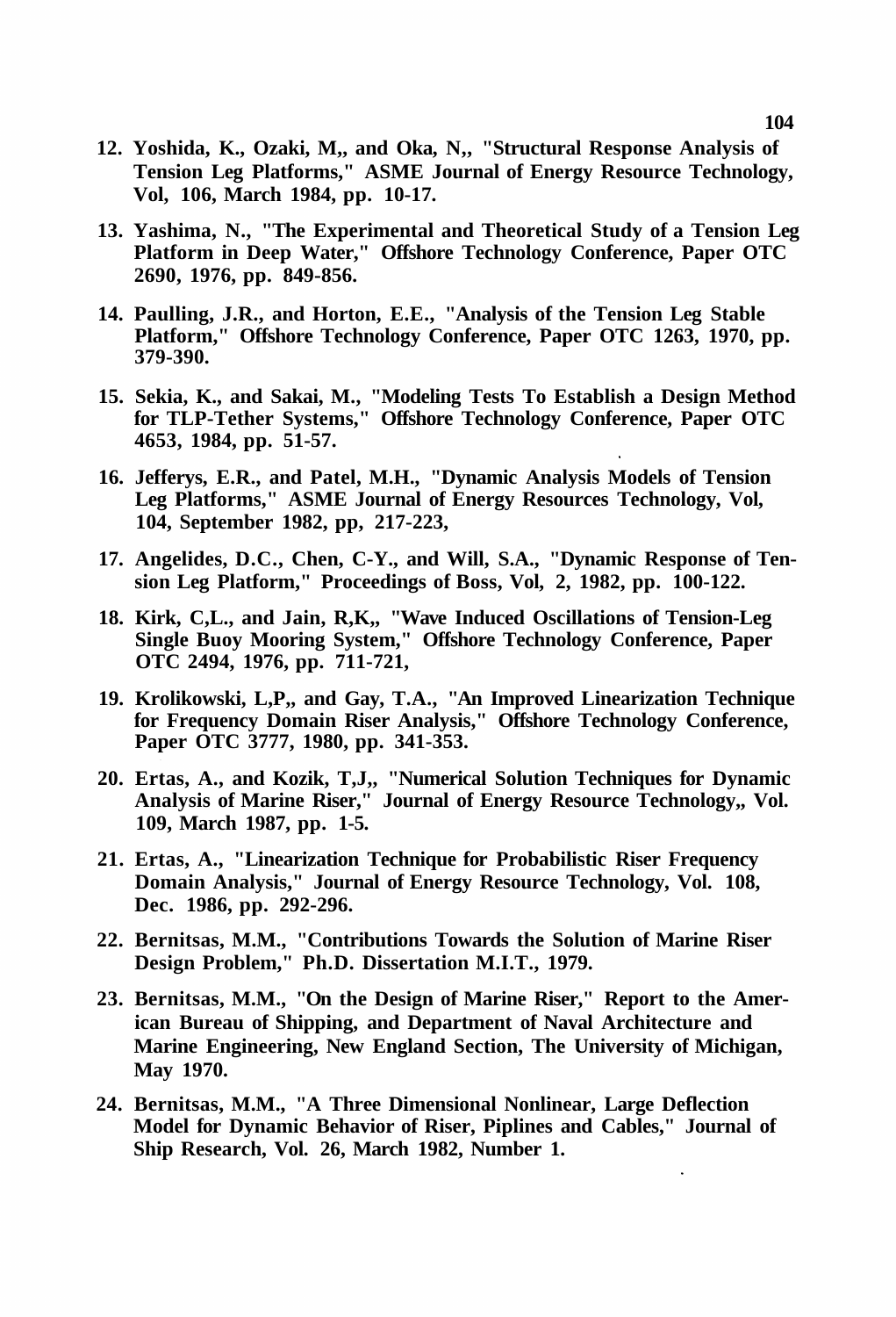- **25. Leira, B.J., and Olufsen, A., "Biplanar Linearization of Drag Forces with Application to Riser Analysis," Offshore Technology Conference, Paper OTC 5100, 1986, pp. 167-181.**
- **26. Wu, S.C, and Ray, J., "The Effects of Current on Dynamic Response of Offshore Platforms," Offshore Technology Conference, Paper OTC 2540, 1976, pp. 185-196.**
- **27. Berge, B., and Penzien, J., "Three-Dimensional Stochastic Response of Offshore Towers to Wave Forces," Offshore Technology Conference, Paper OTC 2050, 1974, pp. 173-190.**
- **28. Foster, E.T., "Model for Non-linear Dynamics of Offshore Structures," ASCE Journal of Engineering Mechanics, Vol. 96, 1970, pp. 41-67.**
- **29. Langley, R.S., and Kirk, C.L., "Random Dynamic Analysis of an Offshore Single Anchor Leg Storage System," Applied Ocean Research, Vol. 4, 1982, pp. 232-236.**
- **30. Langley, R.S,, "The Linearization of Three Dimensional Drag Force in Random Sea with Current," Applied Ocean Research, Vol. 6, 1984, pp. 126-131,**
- **31. Malhotra, A.K,, and Penzien, J,, "Nondeterministic Analysis of Offshore Structures," ASCE Journal of Engineering Mechanics, Vol. 96, 1970, pp. 985-1003.**
- **32. Sigbjornsson, R., and Smith, E,, "Wave Induced Vibrations of Gravity Platforms," Applied Mathematical Model, Vol. 4, 1980, pp, 155-165.**
- **33. Spanos, D,P., "Linearization Technique for Non-linear Dynamic System," California Institute of Technology, Report EERL. 76-04.**
- **34. Young, R.D,, Fowler, J.R., Fisher, E.A,, and Luke, R.R,, "Dynamic Analysis as an Aid to the Design of Marine Riser," ASME Energy Technology Conference and Exhibit, Pet-82, Texas, 1977, pp. 200-205.**
- **35. Sarpkaya, T., and Isaacson, M., "Mechanic of Wave Forces on Offshore Structures," Van Nostrand Reinhold Co., New York, 1981.**
- **36. Wilson, J.F, et al., "Dynamics of Offshore Structures," John Wiley <k Sons Co., New York, 1984,**
- **37. Gaythwaite, J., "The Marine Environment and Structural Design," Van Nostrand Reinhold Co., New York, 1981.**
- **38. Brebbia, C.A., and Walker, S., "Dynamic Analysis of Offshore Structures," Butterworth & Co., London, 1979.**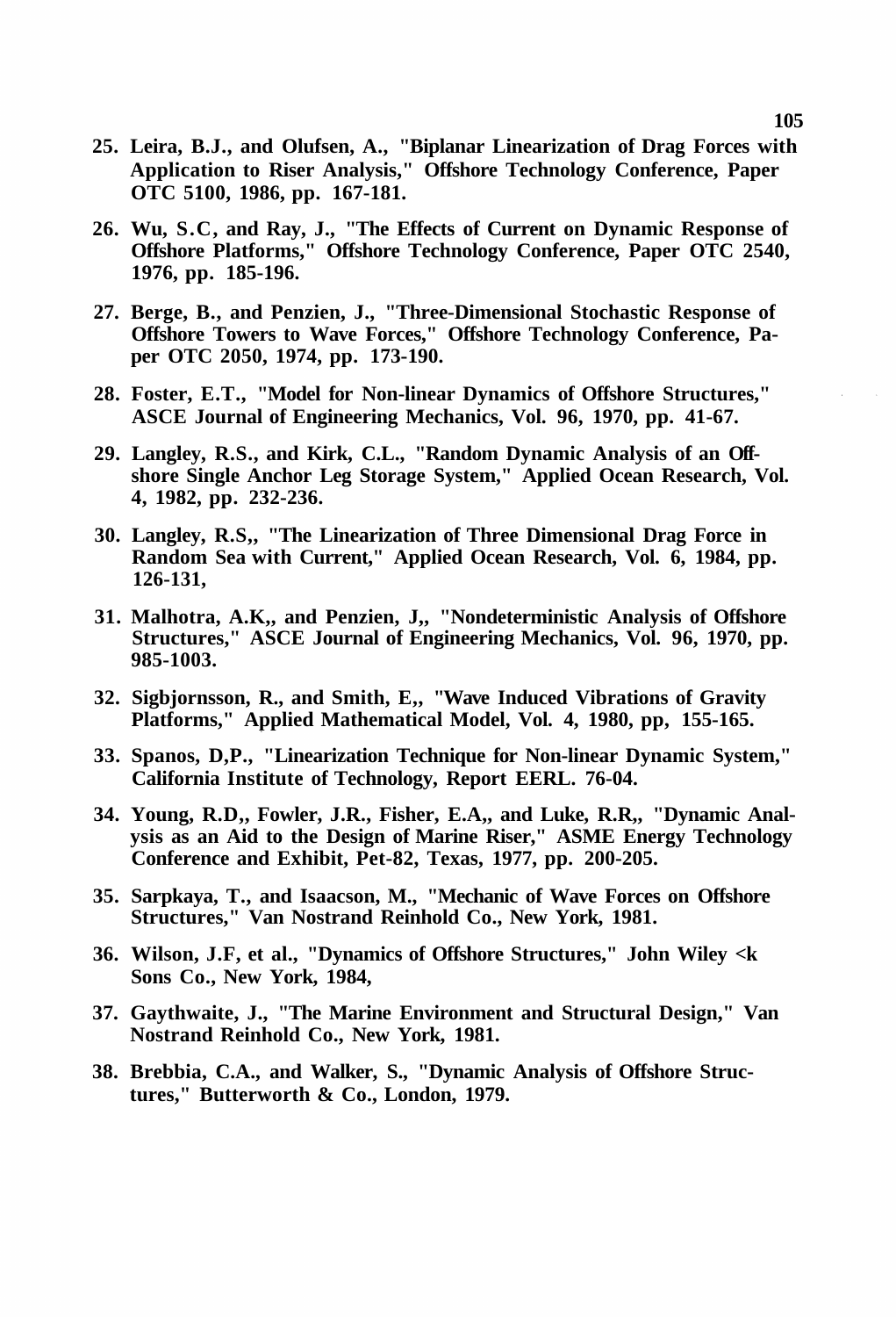- **39. Pierson, W.J., and Moskowitz, L., "A Proposed Spectral Form for Fully Developed Wind Seas Based on the Similarity Therory of S. A. Kitaigorodskii," Journal of Geophysical Research, Vol. 69, No. 24, 1964, pp. 5181-5190.**
- **40. Hasselmann, K. et al,, "Measurements of Wind-wave Growth and Swell Decay During the Joint North Sea Wave Project," Erganzungsheft zur Deutschen Hydrographischen Zeitschrift, Reihe A (8), Nr, 12, 1973.**
- **41. Hasselmann, K. et al., "A Parametric Wave Prediction Model," Journal of Physical Oceanography, Vol. 6, 1976, pp. 200-228.**
- **42. Lee, W.T., and Bales, S.L., "A Modified JONSWAP Spectrum Development Only on Wave Height and Period," David W. Taylor Naval Ship Research and Development Center, Report No. SPD-0918-01, May 1980.**
- **43. Longuet-Higgins, M.S., and Stewart, R.W., "The Changes in Amplitude of Short Gravity Waves on Steady Non-Uniform Currents," Journal of Fluid Mech., Vol. 10, 1961, pp. 529-549.**
- **44. Huang, N,E,, Chen, D.T,, Tung, CC , and Smith, J.R,, "Interactions between Steady Nonuniform Currents and Gravity Waves with Applications for Current Measurements," Journal of Physical Oceanography, Vol. 2, 1972, pp, 420-431,**
- **45. Tung, C.C., and Huang, N.E., "Influence of Current on Statistical Properties of Waves," Journal of the Waterways, Harbors and Coastal Eng. Divisions, ASCE Vol, 100, No, WW4, Nov, 1974, pp. 267-278.**
- **46. Krylov, N., aind Bogoliubov, N., "Introduction to Nonlinear Mechanics," Princeton University Press, Princeton N.J., Annals of Mathematics Studies, Vol. 11, 1947.**
- **47. Truxall, J. G., "Automatic Feedback Control System Synthesis," Mac-Graw Hill Company, New York, 1955.**
- **48. Gelp, A., and Vander Velde, W.E., "Multiple-Input Describing Functions and Nonlinear System Design," McGraw-Hill Co., New York, 1968, pp. 370-396.**
- **49. Chung, J.S., "Forced on Submerged Cylinders Oscillating Near a Free Surface," Journal of Hydronautics, Vol. 11, No. 3, July 1977, pp. 100- 106.**
- **50. Lee C.-K,, "Dynamic Response of Tension Leg Platform in a Random Sea]" Engineering Report, Texas A&M University, 1981.**
- **51 Ochi M.K., "On Prediction of Extreme Values," Journal of Ship Re- \* search. Vol? 17, No. 1, March 1973, pp. 23-27.**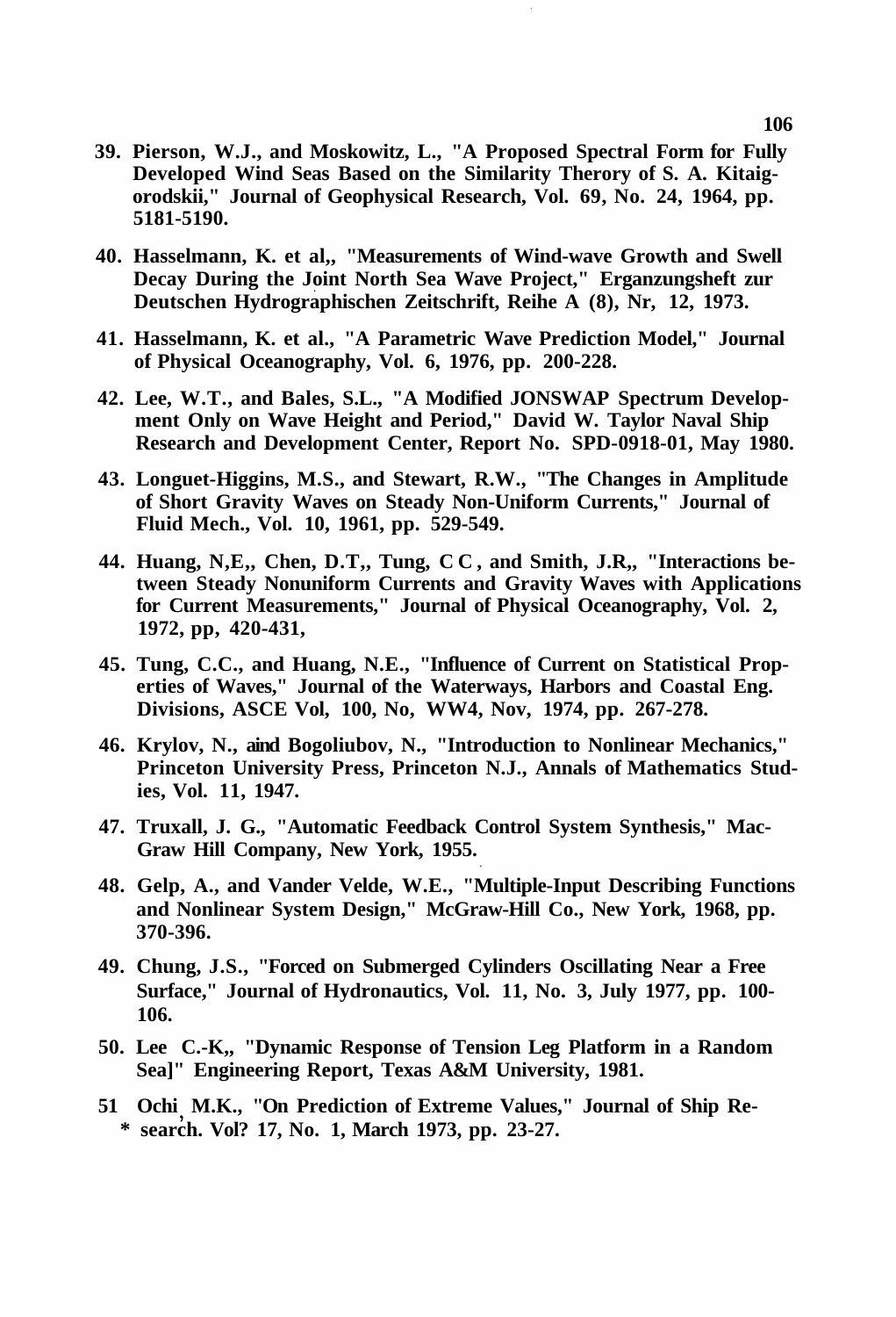- 52. Borgman, L,E,, "Ocean Wave Simulation for Engineering Design," Journal of the Waterways and Harbors Division, ASCE Vol. 95, No. WW4, Proc. Paper 6925, Nov,,1969, pp, 557-583.
- 53. Burke, B.C., and Tighe, J.T,, "A Time Series Model for Dynamic Behavior of Offshore Structures," Offshore Technology Conference, Paper OTC 1403, 1971, pp, 775-788,
- 54. Godeau, A,J,, and Deleuil, G,E., "Dynamic Response and Fatigue Analysis of Fixed Offshore Structures," Offshore Technology Conference, Paper OTC 2260, 1975,
- 55. Godeau, A.J, et al,, "Statistical Analysis of Nonlinear Dynamic Response of Fixed Structures to Random Waves, Fatigue Evaluation," Offshore Technology Conference, Paper OTC 3030, 1977, pp. 493-502,
- 56. Hudspeth, R.T., "Wave Force Predictions from Nonlinear Random Sea Simulations," Offshore Technology Conference, Paper OTC 2193, 1975, pp. 471-480,
- 57. Hudspeth, R,T,, and Chen, M,-C,, "Digital Simulation of Nonlinear Random Waves," Journal of the Waterway Port Coastal and Ocean Division, ASCE Vol. 105, No. WW1, February 1979, pp. 67-85,
- 58. Hudspeth, R,T., and Borgman, L.E., "Efficient FFT Simulation of Digital Time Sequences," Journal of the Engineering Mechanics Division, ASCE Vol. 105, No. EM2, April 1979, pp. 223-235.
- 59. Shinozuka, M. et al., "Time-Domain Structural Response Simulation in a Shorted-Crested Sea," Journal of Energy Resources Technology, ASME Vol. 101, Dec. 1979, pp. 270-275.
- 60. Spanos, P-T.D., and Hansen, J.E., "Linear Prediction Theory for Digital Simulation of Sea Waves," Journal of Energy Resources Technology, ASME Vol. 103, September 1981, pp. 243-249.
- 61. Spanos, P-T.D., "ARMA Algorithms for Ocean Wave Modeling," ASME Journal of Energy Resources Technology, Vol. 105, September 1983, pp. 300-309.
- 62. Lin, N.K., and Hartt, W.H,, "Time Series Simulations of Wide-Band Spectra for Fatigue Tests of Offshore Structures," Journal of Energy Resources Technology, ASME Vol, 106, Dec. 1984, pp. 466-472.
- 63. Chakrabarti, S.K., "Seminar on Offshore Structure Hydrodynamics and Model Testing," Marine Research Division, CBI Industries INc, Plainfield, Illinois, June 2 - June 5, 1986.
- 64. Dhatt, G., and Touzot, G., "The Finite Element Method Displayed," John Wiley *k* Sons Inc., New York, 1984.